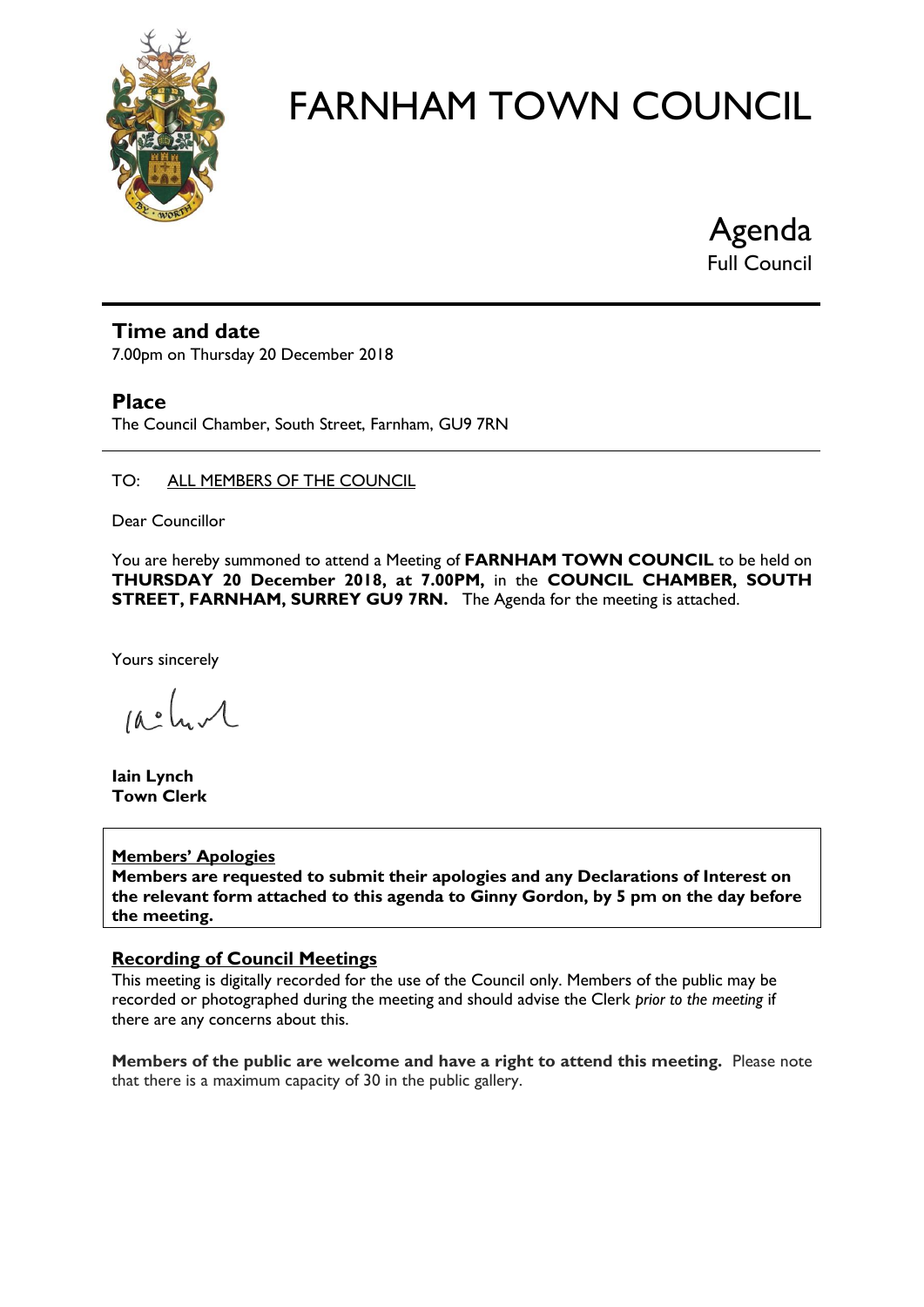

# Disclosure of Interests Form

Notification by a Member of a disclosable pecuniary interest in a matter under consideration at a meeting (Localism Act 2011).

*Please use the form below to state in which Agenda Items you have an interest.* 

*If you have a disclosable pecuniary or other interest in an item, please indicate whether you wish to speak (refer to Farnham Town Council's Code of Conduct for details)*

As required by the Localism Act 2011, I hereby declare, that I have a disclosable pecuniary or personal interest in the following matter(s).

FULL COUNCIL: Date 20th December 2018

Name of Councillor ……………………………………………………

|                          | <b>Nature of interest (please</b><br>tick/state as appropriate)                                    |              |                                                                           |
|--------------------------|----------------------------------------------------------------------------------------------------|--------------|---------------------------------------------------------------------------|
| Agenda<br><b>Item No</b> | I am a<br><b>Waverley</b><br><b>Borough</b><br>Councillor /<br><b>Surrey County</b><br>Councillor* | Other reason | <b>Type of interest</b><br>(disclosable pecuniary or<br>Other) and reason |
|                          |                                                                                                    |              |                                                                           |
|                          |                                                                                                    |              |                                                                           |
|                          |                                                                                                    |              |                                                                           |
|                          |                                                                                                    |              |                                                                           |
|                          |                                                                                                    |              |                                                                           |

#### \* Delete as appropriate

k:\COMMITTEES\Interests Forms\Declaration of Interests Form Jun 12 A4.doc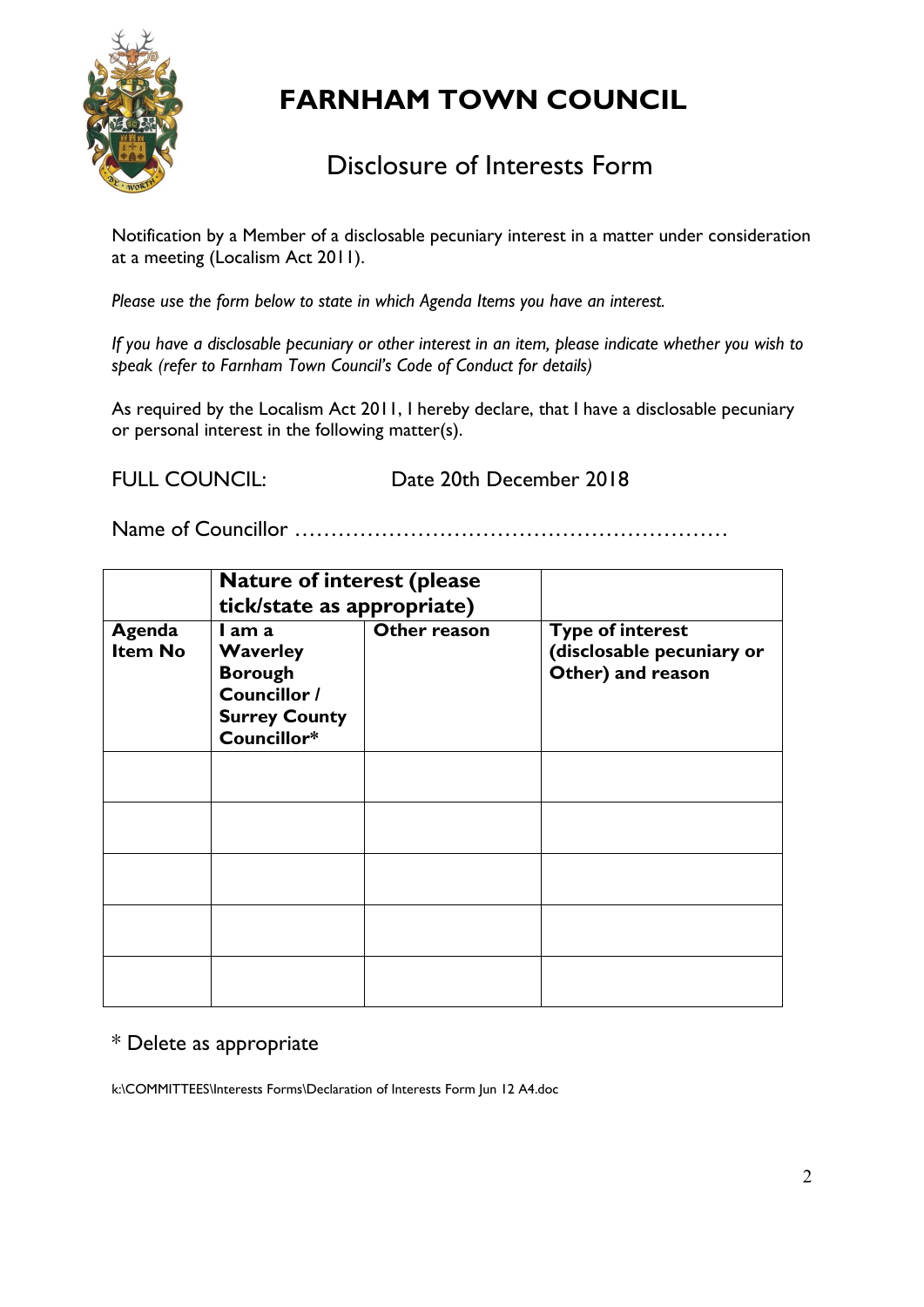

Agenda Full Council

### **Time and date**

7.00pm on Thursday 20th December 2018

#### **Place**

The Council Chamber, South Street, Farnham

Prior to the start of the meeting prayers will be said by Revd Alan Crawley, Vicar of Badshot Lea with Hale

#### **1 Apologies**

To receive apologies for absence.

#### **2 Disclosure of Interests**

To receive from members, in respect of any items included on the agenda for this meeting, disclosure of any disclosable pecuniary or other interests, or of any gifts and hospitality, in line with the Town Council's Code of Conduct.

*NOTES:*

- *(i) The following councillors have made a general non-pecuniary interest declaration in relation to being councillors of Waverley Borough Council: Cllrs Cockburn, Fraser, Frost, Hargreaves, Hill, Hodge, Macleod, Mirylees, Potts, Ward and Williamson.*
- *(ii) The following councillor has made a general non-pecuniary interest declaration in relation to being a councillor of Surrey County Council: Cllr Macleod*
- *(iii) Members are requested to make declarations of interest, on the form attached, to be returned to ginny.gordon@farnham.gov.uk by 5pm on the day before the meeting.*

*Members are reminded that if they declare a pecuniary interest they must leave before any debate starts unless dispensation has been obtained.*

#### **3 Minutes Appendix A**

To agree the Minutes of the meeting held on 1<sup>st</sup> November 2018

#### **4 Questions and Statements by the Public**

In accordance with Standing Order 10.1, the Town Mayor will invite members of the public present to ask questions or make statements.

At the discretion of the Town Mayor, those members of the public, **residing or working** within the Council's boundary, will be invited to make representations or ask questions in respect of the business on the agenda, or other matters not on the agenda, for a maximum of 3 minutes per person or 20 minutes overall.

#### **5 Town Mayor's Announcements**

To receive the Town Mayor's announcements.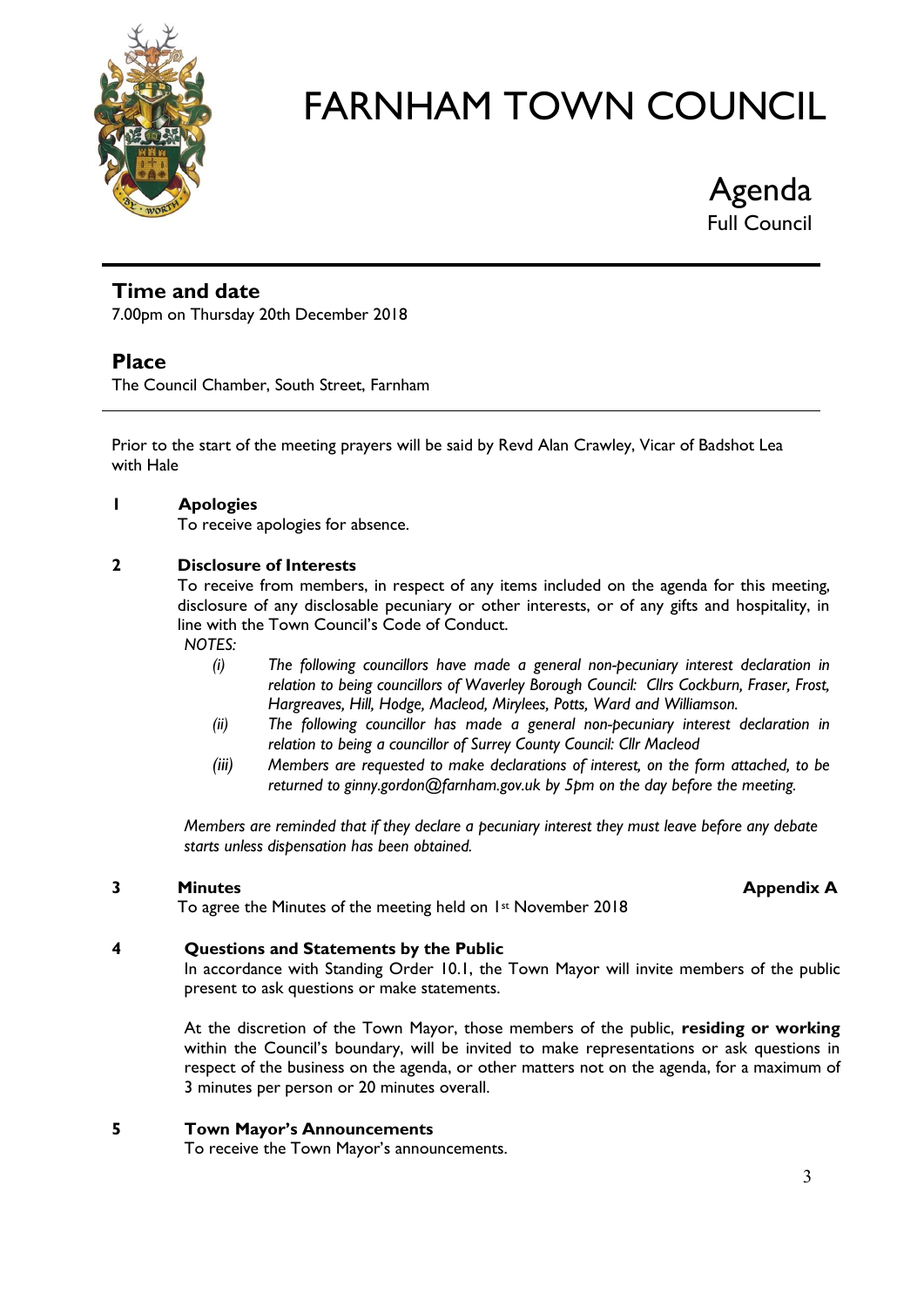#### **6 Questions by Members**

To consider any questions from councillors in accordance with Standing Order 9

#### **Part 1 – Items for Decision**

#### **7 Co-option of a Councillor**

Following the resignation of Cllr Sam Hollins-Owen and the fact that there was no call for a by-election, the Council invited expressions of interest for eligible candidates to stand to be co-opted until the end of the Council term and the next normal elections in May 2019. Five people put their names forward and have met the criteria for co-option in accordance with legislation. The application forms are distributed to Councillors in advance of the meeting. Each candidate will make a presentation lasting for up to three minutes having chosen the order by lot. Councillors will then vote for their preferred candidate with the candidate receiving the fewest votes being removed from the ballot until one candidate receives a majority of those present and voting. In case of a tie, the Mayor will have a casting vote. Following the vote the co-opted councillor will make the declaration of acceptance of office and serve as councillor with immediate effect.

|  | <b>Working Group Notes</b> |
|--|----------------------------|

To receive the notes and any recommendations of the following Working Groups:

- i) Tourism and Events held on 6<sup>th</sup> November 2018 **Appendix B**
- ii) Community Enhancement held on 14<sup>th</sup> November 2018 **Appendix C**
- iii) Strategy and Finance held on 11th December 2018 with recommendations for the 2019/20 budget **Appendix D**

#### **9 Planning & Licensing Applications Appendices E, F & G**

i) To receive the minutes of the Planning & Licensing Consultative Group held on  $12<sup>th</sup>$ and 26th November, and 18th December 2018.

ii) To consider any significant Planning Applications.

#### **Part 2 – Items to Note**

#### **10 Actions taken under Scheme of Delegation**

#### **11 Reports from other Councils**

To receive from Councillors any updates on matters affecting Farnham from Waverley Borough Council and Surrey County Council.

#### **12 Reports from Outside Bodies**

To receive from Members any verbal reports on Outside Bodies.

#### **13 Date of next Meetings**

To note the date of the next meeting as Thursday 24<sup>th</sup> January 2018

#### **Part 3 – Confidential Items**

#### **14 Exclusion of the Press and Public (if required)**

TO PASS A RESOLUTION to exclude members of the public and press from the meeting at Part 3 of the agenda in view of any confidential items under discussion. The Notes of the Strategy & Finance Working Group include a property matter that may be discussed in confidential.

\* \* \* \* \* \* \* \* \* \* \* \* \* \* \*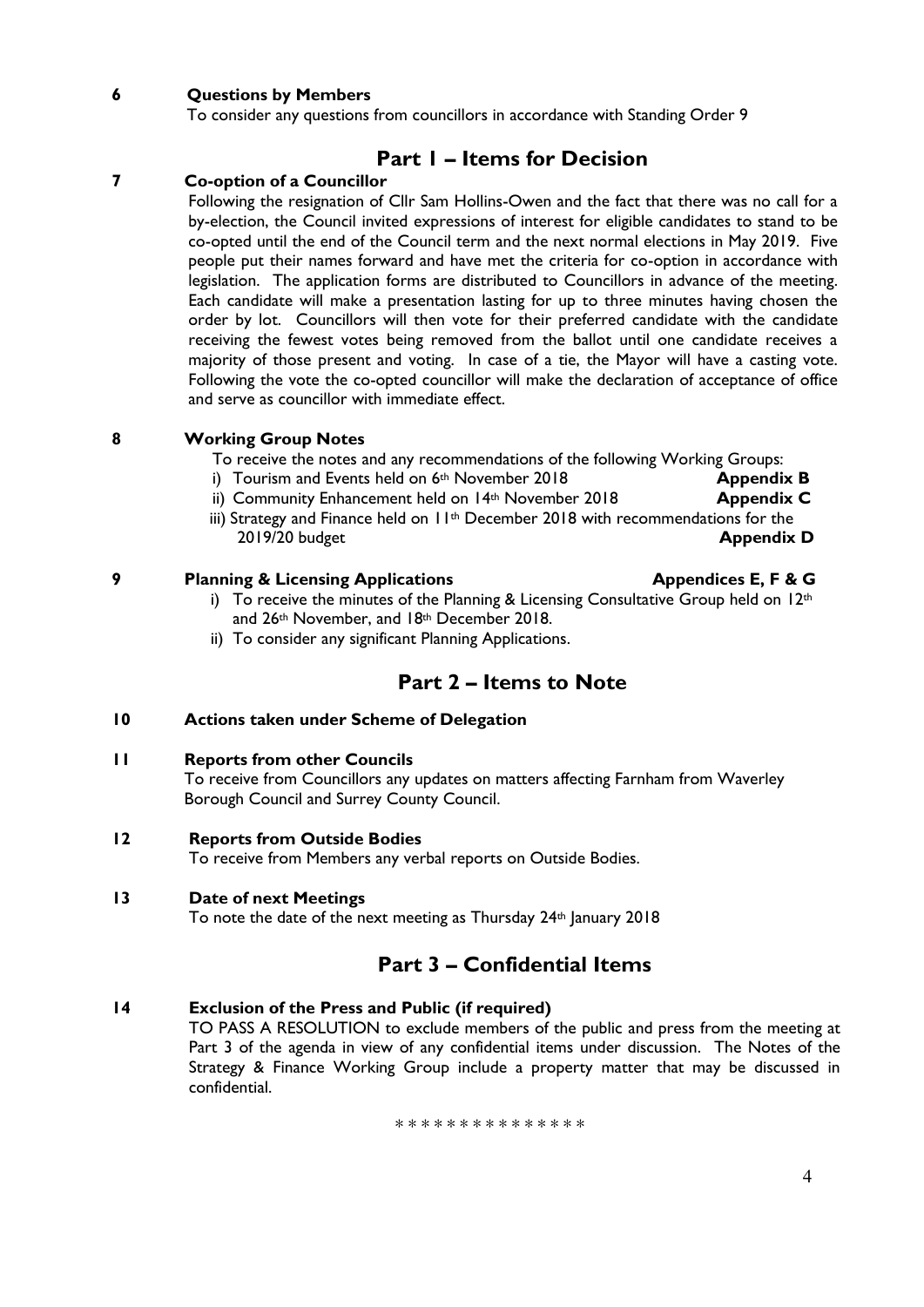#### **Council Membership:**

Councillors: David Attfield (Mayor), Paula Dunsmore (Deputy Mayor), David Beaman, Carole Cockburn, John Scott Fraser, Mrs Pat Frost, Jill Hargreaves, George Hesse, Mike Hodge, Stephen Hill, Mike Hyman, Andy Macleod, Kika Mirylees, Julia Potts, Susan Redfern, Jeremy Ricketts, John Ward,

Note: The person to contact about this agenda and documents is Iain Lynch, Town Clerk, Farnham Town Council, South Street, Farnham, Surrey, GU9 7RN. Tel: 01252 712667. Distribution: Full agenda and supporting papers to all Councillors (by post)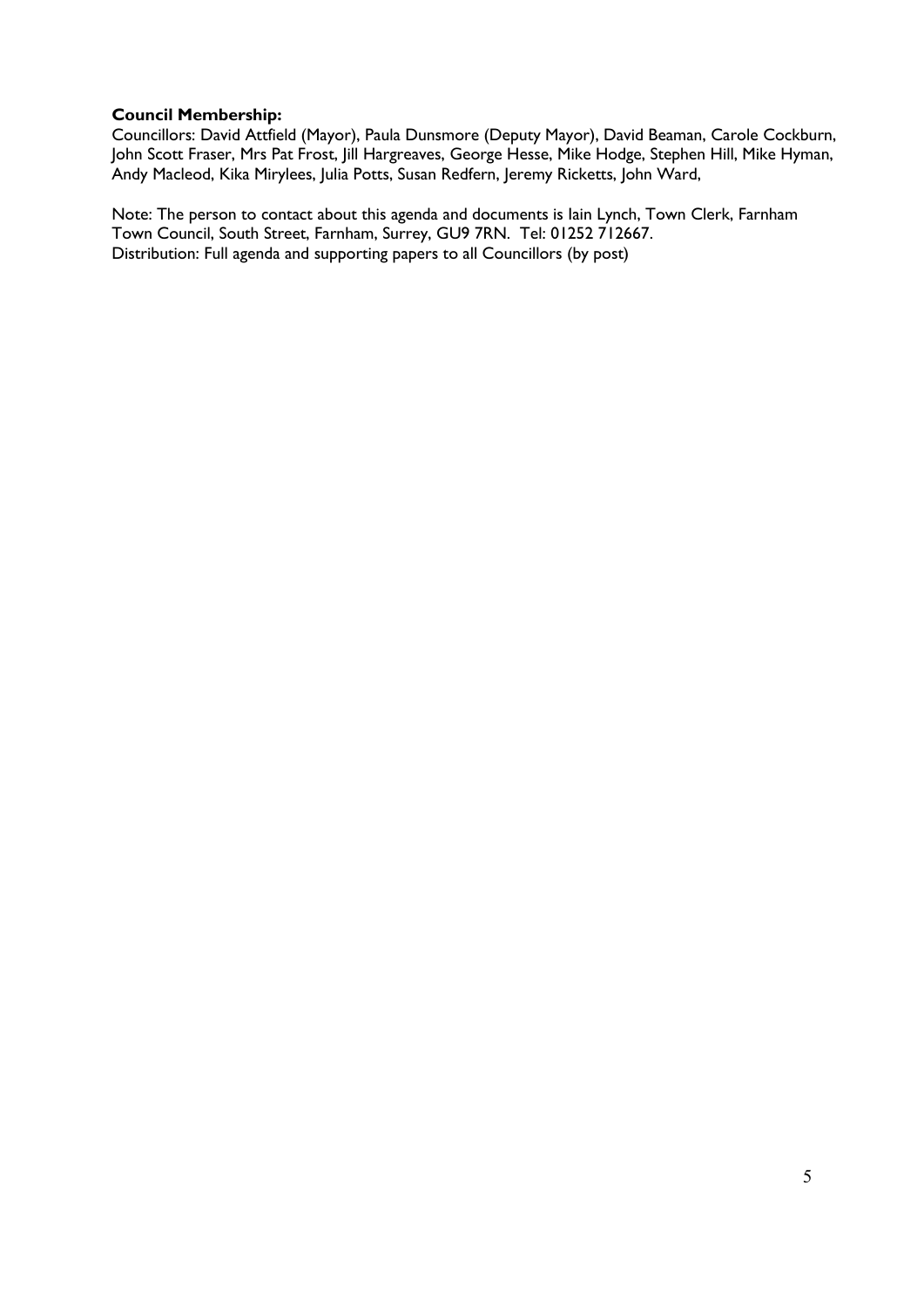



Council

#### **Time and date**

7.00pm on Thursday 1st November 2018

**Place**

The Council Chamber, South Street, Farnham

#### **Councillors**

- \* David Attfield (Mayor of Farnham)
- \* Paula Dunsmore (Deputy Mayor)
- \* David Beaman
- \* Carole Cockburn
- A John Scotty Fraser
- A Pat Frost
- \* George Hesse
- \* Jill Hargreaves
- A Stephen Hill
- \* Mike Hodge
- \* Mike Hyman
- A Andy Macleod
- A Kika Mirylees
- A Julia Potts
- \* Susan Redfern
- A Jeremy Ricketts
- John Ward
- \* Present
- A Apologies for absence

#### **Officers Present:**

Iain Lynch (Town Clerk) Iain McCready (Business and Facilities Manager)

There were five members of the public in attendance.

#### **Prayers.**

Prayers were said by Revd John Morris - Vicar of The Bourne and Tilford.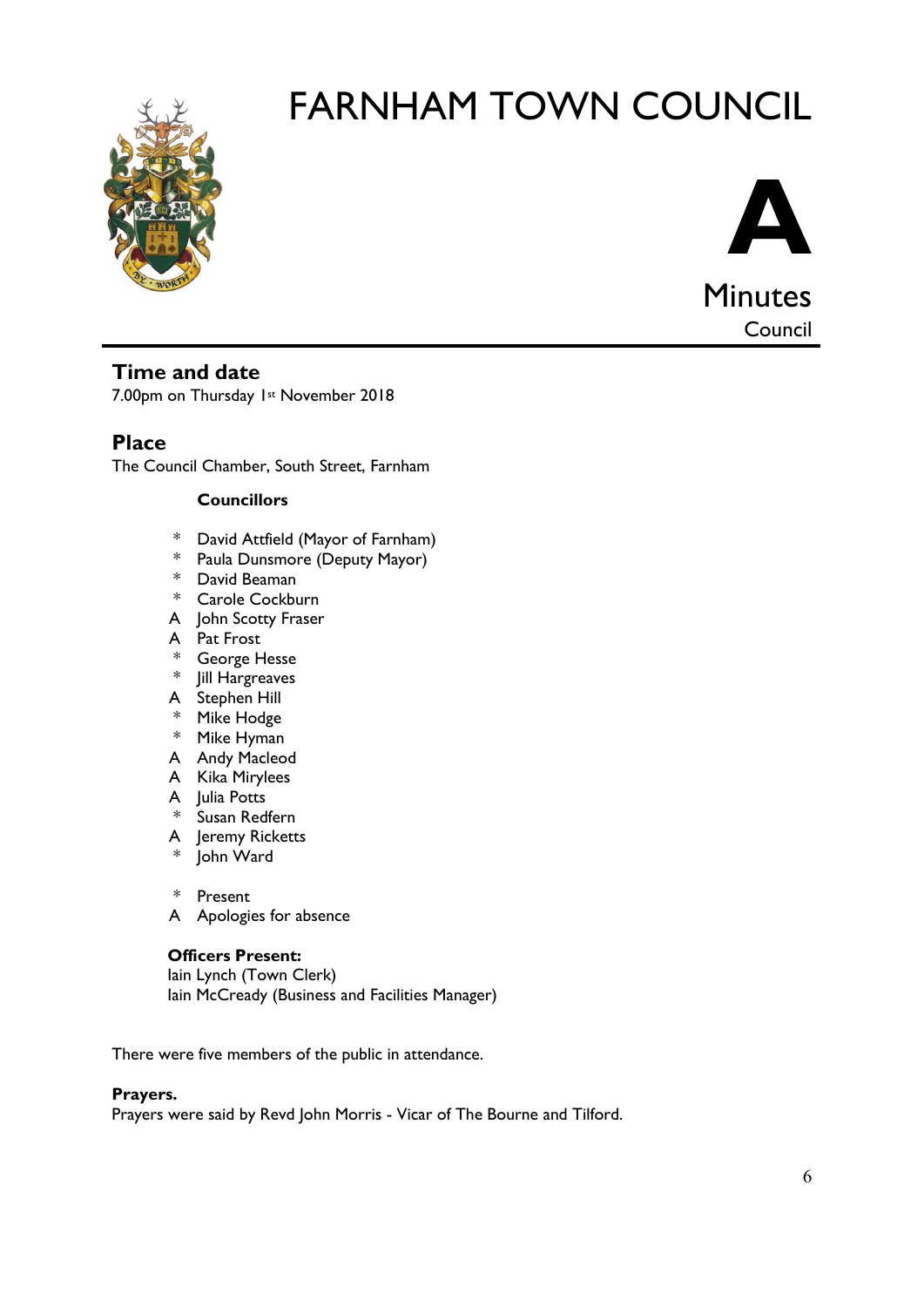**Presentation by the Hale Community Centre and Sandy Hill Inclusive Partnership** Prior to the meeting, a presentation was made by Norma Corkish and Melissa Ellenden about the work being undertaken at Hale Community Centre (formerly known as The Bungalow) and Sandy Hill. The area was the most disadvantaged super output area in Waverley and the fifth most disadvantaged in Surrey. The renamed Hale Community Centre had been in operation since 2009 as the hub of the community helping build up resilience and enable the community to flourish. Activities included a community garden, Girls Club, the Farnham Timebank, and other services such as those provided by Opportunities.

The Trustees comprised half residents and half with other skills and there was one member of staff working alongside volunteers. The Sandy Hill inclusive Partnership organised family activities and holiday clubs enabling some families that did not leave the estate for the whole of the summer to have things to do. The aim is to create a cleaner safer place in Sandy Hill where everyone has a voice. The Partnership works closely with the Clinical Commissioning Group and has started a Women in Sandy Hill project to assist with well-being. In the longer term, the group hopes to obtain funding to appoint a community worker.

Mrs Corkish noted the important role played by children's Centre in building up the resilience of families in the area and the importance of their base which contributes to the costs of the Hale Community Centre. She also thanked Farnham Town Council for its support and funding without which much of the activities could not happen.

#### C087/18 **Apologies for Absence**

Apologies were received from Cllrs Fraser, Frost, Hill, Macleod, Mirylees, Potts and **Ricketts** 

#### C088/18 **Declarations of interests**

Apart from the standard declarations of personal interest by councillors and by those who were dual or triple hatted by virtue of being elected to Waverley Borough Council or Surrey County Council, there were no disclosures of interest.

#### C089/18 **Minutes**

The Minutes of the Farnham Town Council Meeting held on Thursday 20<sup>th</sup> September 2018 were agreed to be signed by the Mayor as a correct record.

#### C090/18 **Questions and Statements by the Public**

There were no questions from the public.

#### C091/18 **Town Mayor's Announcements**

i) The Mayor announced that he had received the resignation of Cllr Sam Hollins-Owen.

- ii) The Mayor reported on a number of engagements attended since the last meeting including:
	- a) The Farnham In Bloom Awards at Squire's Garden Centre noting that it had been a privilege to hand out the awards.
	- b) The successful Mike Hawthorn parade of historic cars commemorating the 60<sup>th</sup> anniversary of Mike Hawthorn becoming the first British Formula 1 World Champion.
	- c) The launch of the Surrey poppy appeal
	- d) The Waverley BIG Awards celebrating local business at which Farnham businesses won three of the four categories.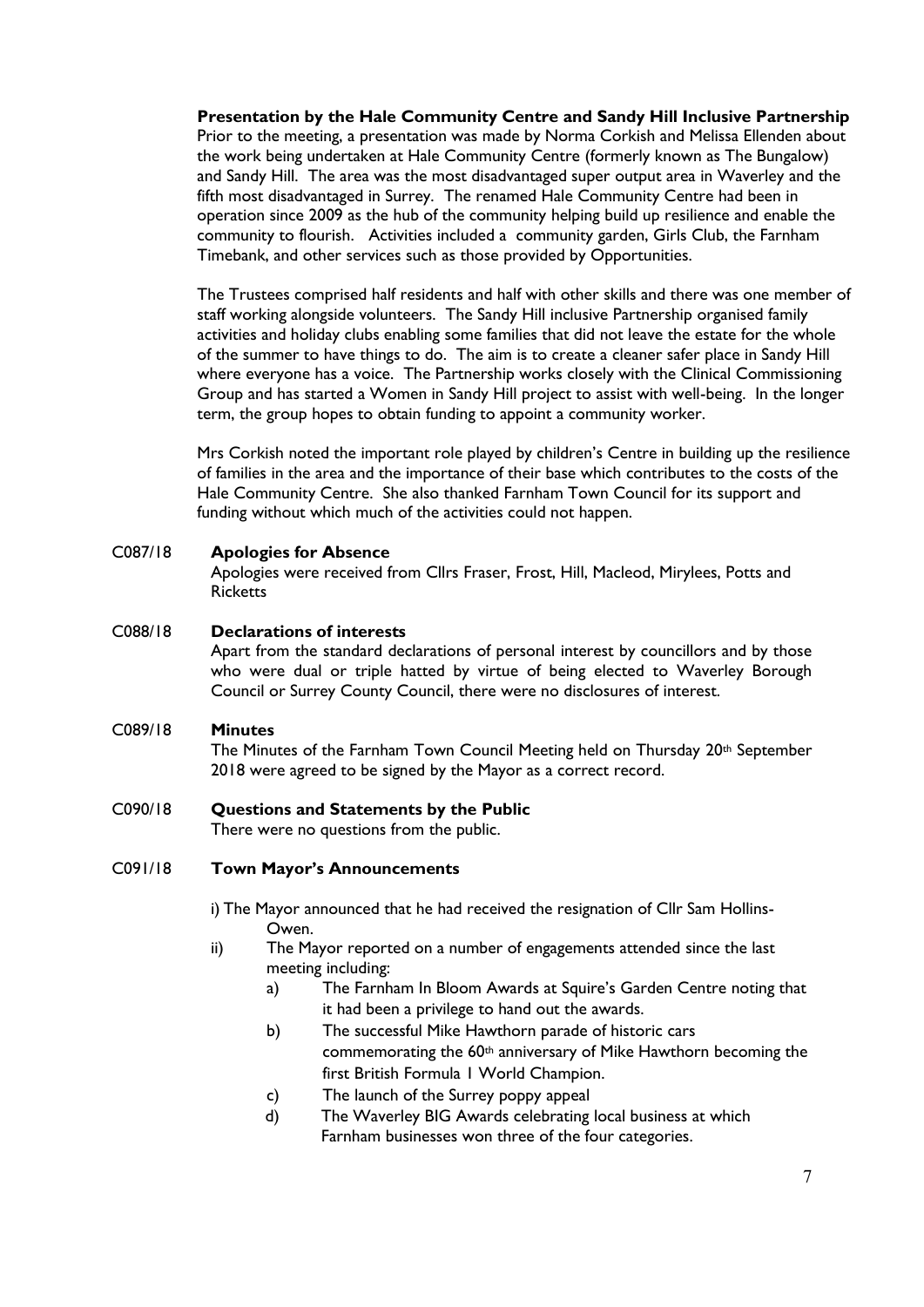#### C092/18 **Questions by Members**

There were no questions by members in accordance with Standing Order 9.

#### **Part 1 – Items for Decision**

C093/18 Cllr Beaman had stepped down from the Community Enhancement Working Group. Cllr Hesse had offered to replace him and was duly appointed.

#### C094/18 **Strategy and Finance Working Group**

Cllr Cockburn introduced the notes of the Strategy and Finance Working Group meeting held on 22nd October 2018, at Appendix B to the Agenda.

- i) The Working Group had reviewed the six month financial papers for the period 1 April to 30 September 2018 noting expenditure was some 46% of budget and overall income being ahead target with 101% received after the second tranche of the precept had been paid. The Trial balance, investments and debtors list had all been considered and the detailed papers had all been circulated to all members of Council. There were no matters of concern. A 90 day notice deposit account had been opened with Nationwide Building Society
- ii)Council noted that the application for the Arts Council grant for the Maltings railings project had not been successful and the decision of the Council to underwite the balance of funding for the project would be implemented.
- iii) Cllr Cockburn advised that the Working Group had agreed to support additional Christmas lights in Cambridge Place and Wrecclesham and had agreed a virement of £10,000 from the Community Initiatives budget to reflect the current consolidated costs for the Christmas lights. She was proud of what the Town Council does with the Christmas lights in contributing to the vibrancy of the town.
- iv) Cllr Cockburn advised that the Infrastructure Planning Group had been busy finalising its responses to comments that had come from the Regulation 14 consultation and further work was ongoing.
- v)The Working Group recommend to Council that the wooden bollards in Castle street be replaced to conservation standard.]

**It was RESOLVED** *nem con* **that the bollards in Castle Street be upgraded to reflect those required in the Conservation area with the difference in cost met by the Community Enhancement budget.**

C095/18 Cllr Cockburn reported that the Waverley Local Plan Part 2 process had been put back and was not expected to be adopted until 2020 giving more opportunity for input from town and parish councils.

> Cllr Beaman expressed amazement and despair about news of the possible closure and inappropriate relocation of the Post Office and hoped the Council would respond in the strongest possible terms.

> Cllr Ward agreed, expressing concern over the levels of customer service experienced in WH Smiths. He was also concerned about the Surrey County Council consultations and the potential closure of the tip being closed which would lead to increased flytipping and a decrease in recycling. It was no surprise that the substandard facility was seeing a reduction in use now it was closed three days a week and the site needed investment not closure. Cllr Cockburn agreed and asked for councillor comments on the consultations.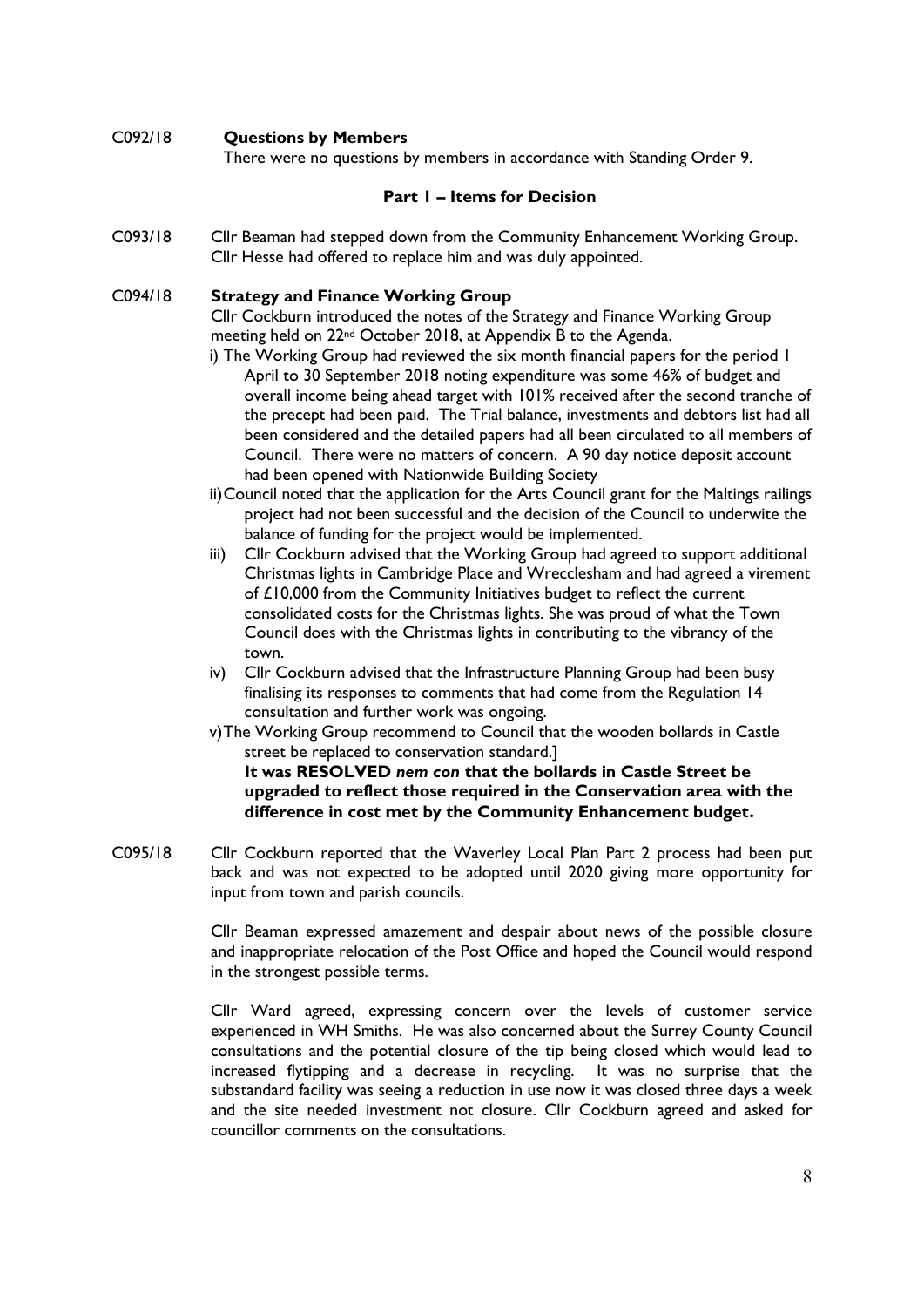The Mayor expressed concern over the proposed work to the car parks in the run up to the Christmas trading period and it was agreed the Town Clerk should write to Waverley Borough Council to express concern and to clarify the position.

C096/18 Cllr Cockburn thanked the officers of the Town Council for all that they did. It was clear that they all put in more than they need to supporting events and achieving so much with limited resources allowing the Town Council to punch well above its weight. These sentiments were seconded by the Mayor, with the support of all councillors present, adding that the profile of the Town Council was recognised as a result of what the staff do for the town.

#### **Planning & Licensing Consultative Group**

C097/18 Cllr Hyman introduced the minutes of the Planning & Licensing Consultative Group meetings held on 1st October 2018, 15th October 2018 and 29th October 2018. He advised that a response was still awaited to concerns expressed over the redesign of the entrance by the Sports Centre which still appeared unsuitable particularly for fire access.

> Members asked whether the level of detail was required in the presentation by the Lead Member. The Town Clerk suggested that officers could include additional detail in the notes when more debate had taken place to allow councillors to digest the issues ahead of the meeting.

> In relation to the application to vary the hours for the closure of the bypass to finalise the bridge for the development, the Working group had debated whether longer hours for a shorter period of time would be best for residents and there had been concern about the closure in the busy Christmas trading period.

#### C098/18 **External Auditors Report**

Cllr Cockburn presented the report at Appendix F setting out details of the External Auditor's unqualified audit for 2017-18. Council was concerned to note that the External Auditor PKF Littlejohn had made an error and had incorrectly added an 'except for' matter on the Audit Certificate. As a result of a legislative restriction, a corrected certificate could not be issued but the Auditor had submitted an apology and correction by way of a letter dated 21st September which had to be read in conjunction with the Report and Certificate.

**It was RESOLVED** *nem con* **that Council receive and adopt the unqualified Audit and letter of apology from PKF Littlejohn in relation to the 2017/18 accounts.**

#### **Part 2 – Items Noted**

#### C099/18 **Actions under the Scheme of Delegation** The Town Clerk reported that he had commissioned further technical advice in relation to the Neighbourhood Plan on behalf of the Infrastructure Planning Group.

#### C100/18 **Reports from other Councils**

Councillor Beaman reported that he had asked a question of Surrey County Council about the Library Gardens. He had been informed that the Japanese Knotweed has been removed from the tennis courts and that a contract had been let for the outstanding repairs to the wall:

The contract for the maintenance of the gardens was due for renewal in the new year. Council agreed that Farnham Town Council should again submit a formal bid for this work.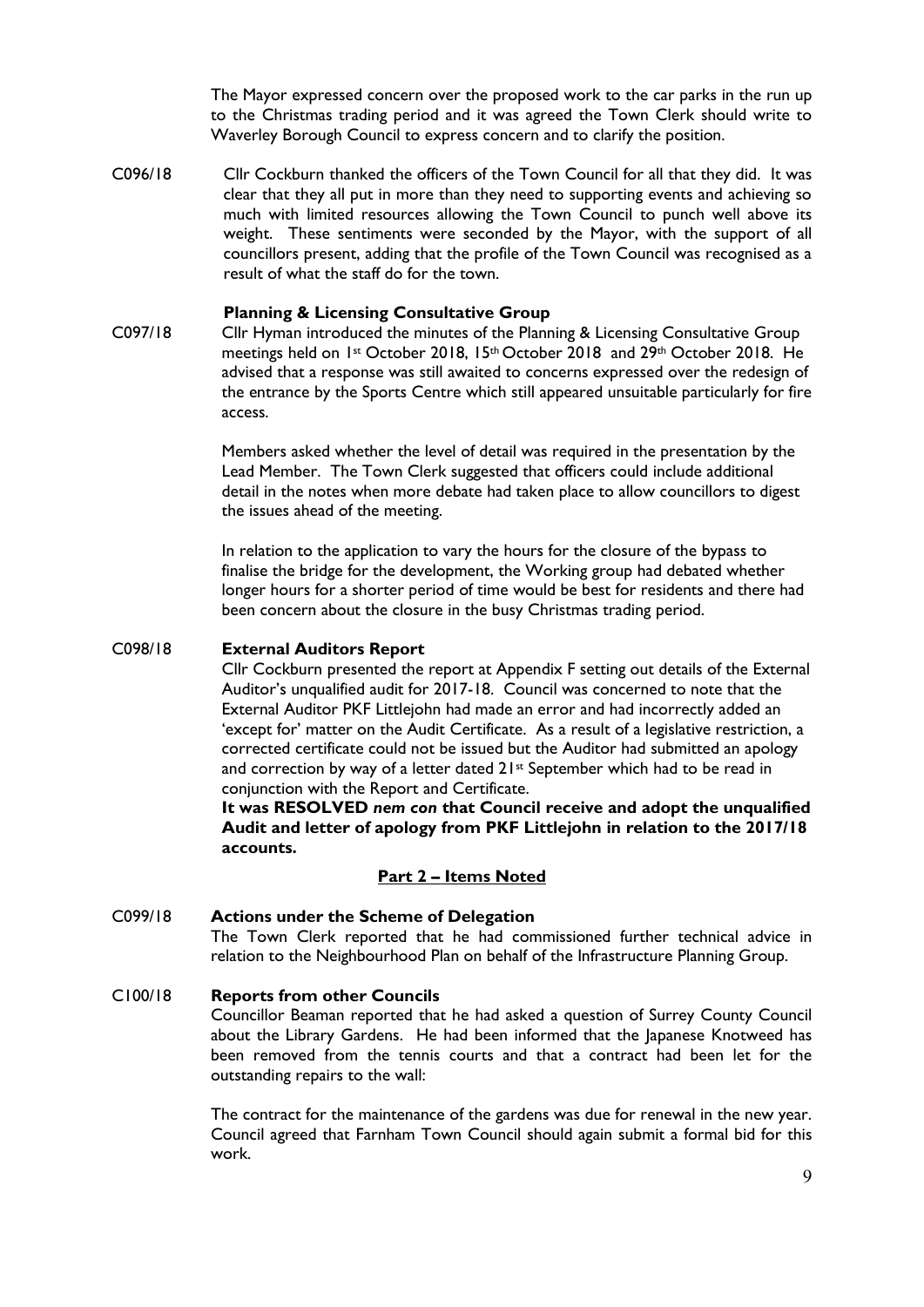#### C101/18 **Reports from Outside Bodies**

Cllr Beaman reported on the AGM of the Hale Recreation Ground Committee.

#### C102/18 **Date of next meeting** Members noted that the next scheduled Council Meeting would take place on Thursday 20th December 2018

The Mayor closed the meeting at 8.15.

Date Chairman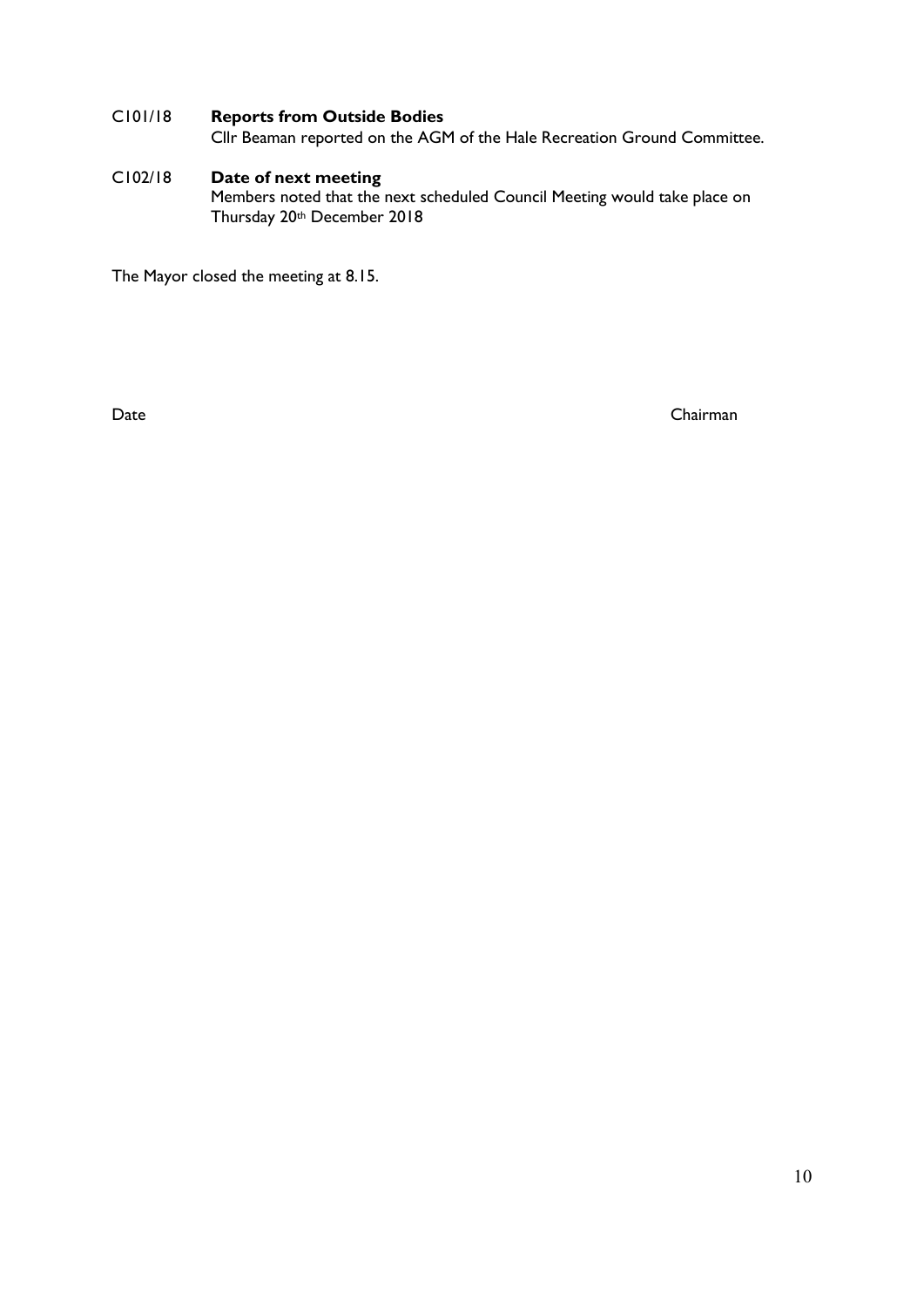



## Tourism & Events Working Group

#### **Time and date**

10am on Tuesday 6 November 2018

#### **Place**

Byworth Room, Council Offices, South Street, Farnham

| <b>Attendees:</b>        | Councillors D Beaman, J Hargreaves, A Macleod, S Hill, M Hodge and<br><b>K</b> Mirylees                   |
|--------------------------|-----------------------------------------------------------------------------------------------------------|
| <b>Officers Present:</b> | lain Lynch (Town Clerk), lain McCready (Business & Facilities<br>Manager), Sophie Walker (Events Manager) |
| Others in attendance:    | Lee Moran, Bryan Blenowe, Miles Auckland (Farnham Soapbox), Ben<br>Knowles (Red Leaf Management)          |

#### **1. Apologies**

Apologies were received by Cllr Cockburn

#### **2. Notes of the last meeting**

The notes of the meeting of 4 September 2018 were agreed as an accurate record.

#### **3. Disclosure of Interests**

There were no disclosures of interest.

#### **4. Soapbox Race 2019**

| <b>POINTS</b>                                                          | <b>ACTION</b> |
|------------------------------------------------------------------------|---------------|
| Members received a presentation by the organising committee for the    |               |
| first Farnham Soapbox Race, proposed to take place on 18 August        |               |
| 2019, in aid of Phyllis Tuckwell Hospice. The committee provided an    |               |
| overview of the event, which is a race of self-built gravity propelled |               |
| karts down a 500m course, with Castle Street as the suggested          |               |
| location. The committee talked through the proposed plan including     |               |
| road closures, health and safety, support from the local community     |               |
| and discussed the positive impact the event will have on the Phyllis   |               |
| Tuckwell charity.                                                      |               |
| Cllr Macleod updated all members that at the recent Castle Street      |               |
| AGM meeting residents had expressed concern over another road          |               |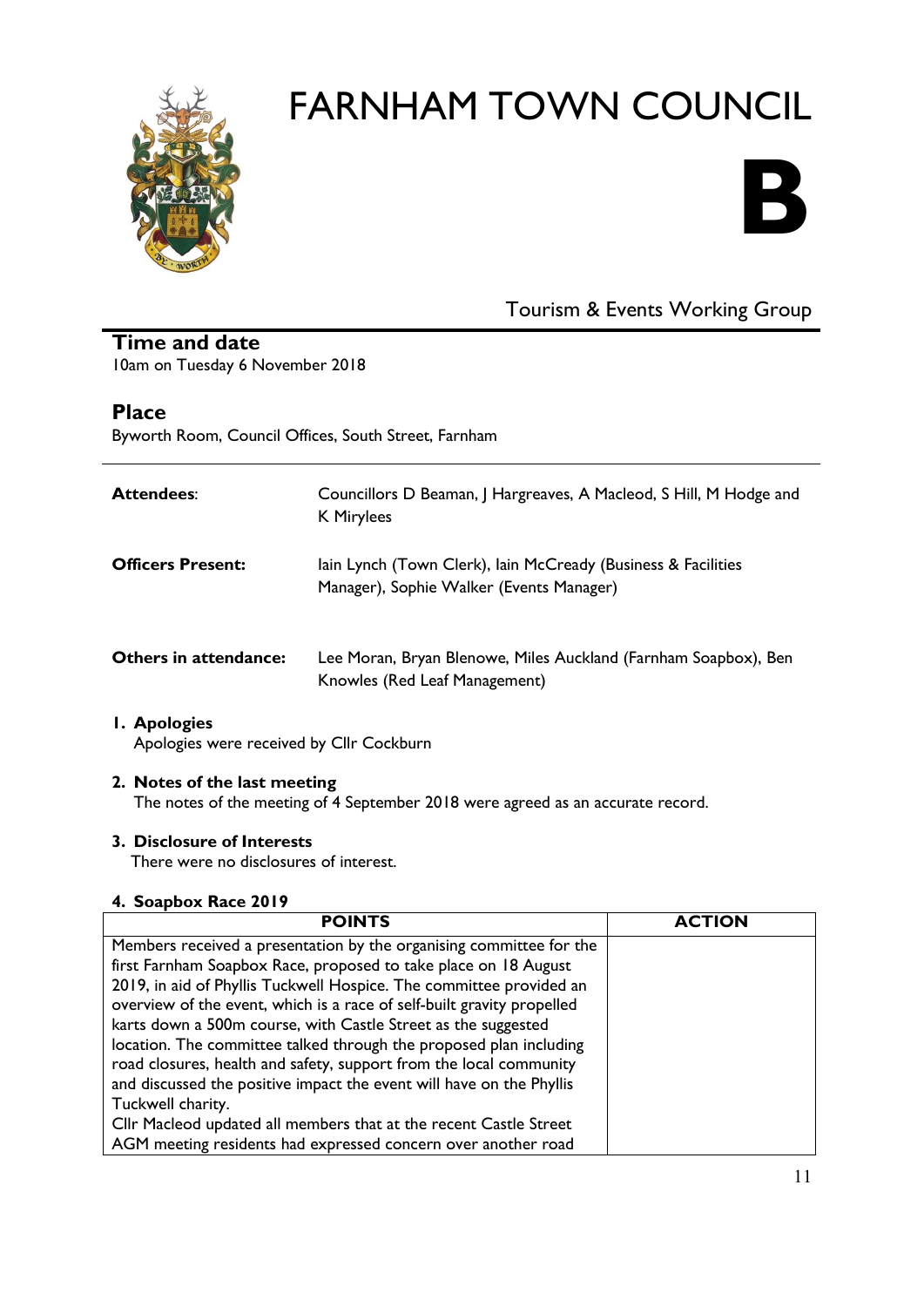| closure. Members discussed other hills in Farnham as alternative<br>options to the steep hill by The Castle. It was agreed that getting<br>support from Waverley's Safety Advisory Group was paramount and<br>the Working Group would provide their final decision on the matter<br>following their feedback. | Event Manager to provide<br>feedback to the Soapbox<br>Committee. |
|---------------------------------------------------------------------------------------------------------------------------------------------------------------------------------------------------------------------------------------------------------------------------------------------------------------|-------------------------------------------------------------------|
|---------------------------------------------------------------------------------------------------------------------------------------------------------------------------------------------------------------------------------------------------------------------------------------------------------------|-------------------------------------------------------------------|

The Soapbox Committee left the meeting at this point**.** 

#### **5. Risk Assessment**

| <b>POINTS</b>                                                                                                                                                                                                                                                                                                                                                                                                                                                                                                                                                                                                                                                                                                                                                | <b>ACTION</b>                         |
|--------------------------------------------------------------------------------------------------------------------------------------------------------------------------------------------------------------------------------------------------------------------------------------------------------------------------------------------------------------------------------------------------------------------------------------------------------------------------------------------------------------------------------------------------------------------------------------------------------------------------------------------------------------------------------------------------------------------------------------------------------------|---------------------------------------|
| Members received a review of the current Risk Assessment in place<br>for Farnham Town Council, with a specific focus on events. It was<br>noted that Farnham Town Council work closely with all suppliers and<br>partners ahead of each event to identify and mitigate any potential<br>issues or risks that could arise. In addition, Farnham Town Council<br>ensure up to date insurances are in place and risk assessments have<br>been carried out for all equipment hired eg. stage and fun fair rides at<br>lights switch on.<br>Recent incidents for example at the Woking Fair are managed by<br>avoiding any inflatable slides or high rides which may pose a potential<br>risk, as well as ensuring sufficient staffing in place to man each area. | Report to Council in the<br>new year. |

## **6. Recent & Upcoming Events**

| <b>POINTS</b>                                                                                                                                                                                                                                                                                                                                                                                                                                                                                                                                                                   | <b>ACTION</b>                |
|---------------------------------------------------------------------------------------------------------------------------------------------------------------------------------------------------------------------------------------------------------------------------------------------------------------------------------------------------------------------------------------------------------------------------------------------------------------------------------------------------------------------------------------------------------------------------------|------------------------------|
| <b>Gin Festival</b><br>It was agreed that the recent Gin Festival was a great success and<br>expanding to two days had been a good idea. The Events Manager<br>provided a brief update on the recent debriefs with The Maltings, Red<br>Mist and other partners, and Members noted the plans for 2019 event<br>on 14 and 15 September.                                                                                                                                                                                                                                          |                              |
| <b>Christmas Lights Switch on</b><br>Plans for the upcoming event on 17 November were discussed.<br>Officers noted how busy the Meadow gets for this event and<br>discussed health and safety concerns over having a horse-drawn<br>carriage in the Meadow for Father Christmas to arrive on. Members<br>agreed the alternative options to have the horse drawn carriage<br>proceed down Union Road and deliver Father Christmas to the<br>entrance to Gostrey Meadow. Father Christmas would then greet the<br>crowd and proceed to the stage to turn on the Christmas lights. | <b>Action Events Manager</b> |
| lain McCready left the meeting at this point.<br><b>Food and Drink Festival</b><br>Members noted the success of the 2018 Food and Drink festival, with<br>up to 15,000 visitors throughout the day. It was noted that many<br>members of the public sat on Castle Street residents' doorsteps<br>despite warning notices. The Events Manager to ensure adequate<br>signage and volunteers to steward the areas where possible at the<br>Christmas Market.                                                                                                                       | <b>Action Events Manager</b> |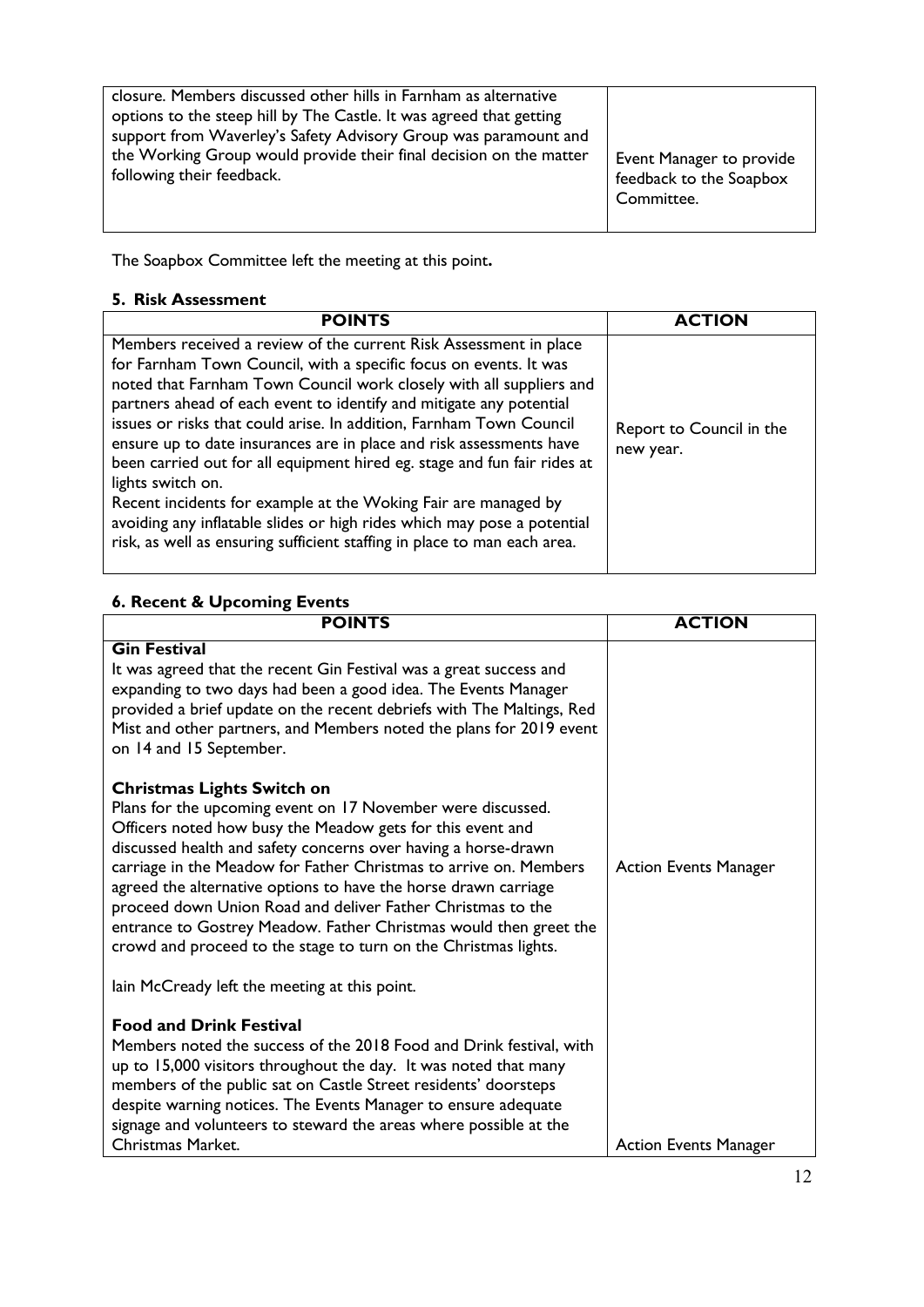| <b>Mike Hawthorn Grand Prix</b>                                                                                                                                                                                     |  |
|---------------------------------------------------------------------------------------------------------------------------------------------------------------------------------------------------------------------|--|
| Members noted the positive reaction from people across the town<br>for this event organised by the Friends of Mike Hawthorn. The Town                                                                               |  |
| Clerk informed members that there had been a number of challenges<br>for the organising committee to overcome, specifically related to road<br>closures and the emergency plans that were in place. However, it was |  |
| noted that this was a very successful event for the community despite<br>the poor weather.                                                                                                                          |  |
|                                                                                                                                                                                                                     |  |

#### **7. Christmas 2018**

| <b>POINTS</b>                                                                                                                                                                                                                                                                                                                           | <b>ACTION</b>                                                               |
|-----------------------------------------------------------------------------------------------------------------------------------------------------------------------------------------------------------------------------------------------------------------------------------------------------------------------------------------|-----------------------------------------------------------------------------|
| <b>Christmas Market</b>                                                                                                                                                                                                                                                                                                                 |                                                                             |
| Members received an update from the Events Manager on plans for<br>the upcoming market on 9 December. It was noted that stall holder<br>pitches were almost sold out. Members volunteered their support<br>during the day and the Events Manager to circulate proposed staffing<br>list to all Councillors to confirm their attendance. | Events Manger to circulate<br>proposed staffing list to all<br>Councillors. |
| <b>Christmas Brochure</b>                                                                                                                                                                                                                                                                                                               |                                                                             |
| The Events Manager provided an update on the design and content of                                                                                                                                                                                                                                                                      |                                                                             |
| the 2018 Christmas in Farnham brochure. It was noted that additional<br>promotion on Christmas events including Community and Charity                                                                                                                                                                                                   |                                                                             |
| Christmas events were a focus this year. The Events Manager noted                                                                                                                                                                                                                                                                       |                                                                             |
| that the brochure will be ready for distribution during week<br>commencing 12 November.                                                                                                                                                                                                                                                 |                                                                             |

#### **8. Other Events**

| <b>POINTS</b>                                                                                                                                                                                                                                                                         | <b>ACTION</b>                                      |
|---------------------------------------------------------------------------------------------------------------------------------------------------------------------------------------------------------------------------------------------------------------------------------------|----------------------------------------------------|
| <b>Music in the Vineyard</b><br>Members briefly discussed the programme for the 2019 events noting<br>the Charities and Bands that were involved in the 2018 programme.<br>The Events Manager to pull together the 2019 programme and<br>contact those parties who could be involved. | Events Manager to pull<br>together 2019 programme. |
| Carnival<br>Defer to next meeting.                                                                                                                                                                                                                                                    |                                                    |

#### **9. Business Matters**

| <b>POINTS</b>                                                                                                                                                                                                                                                                                                                                                                                                                          | <b>ACTION</b> |
|----------------------------------------------------------------------------------------------------------------------------------------------------------------------------------------------------------------------------------------------------------------------------------------------------------------------------------------------------------------------------------------------------------------------------------------|---------------|
| <b>Customer Excellence Programme:</b><br>The Events Manager provided a brief update on the initiative and the<br>awards evening that was taking place this event (6 November).<br>Members noted there had been a significant increase in the customer<br>service rating since 2016 and there are five overall winners scoring<br>100%: 101 Collectors Records, Farnham Furnisher's, Nineteen, Bells<br>Solicitors and Farnham Library. |               |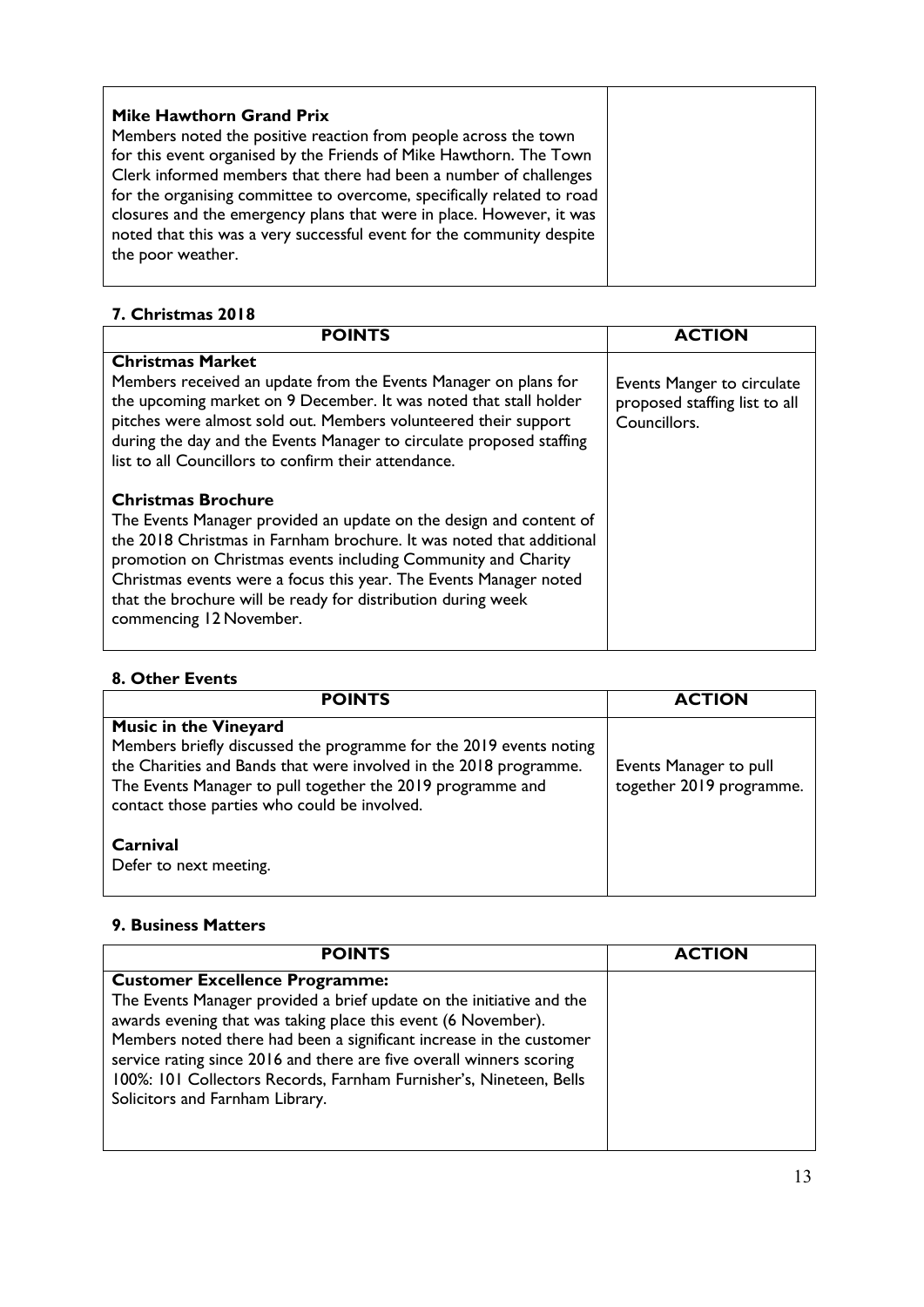| <b>Waverley BIG Awards</b><br>The Town Clerk provided a brief update on the awards ceremony<br>that took place last month at the Lythe Hill Hotel which had seen<br>Farnham businesses do very well.                |  |
|---------------------------------------------------------------------------------------------------------------------------------------------------------------------------------------------------------------------|--|
| East Street/Cambridge Place business liaison<br>Members noted that ongoing support was being provided and that the<br>Christmas lights would be installed in Cambridge Place with some<br>business contributions.   |  |
| <b>Small Business Saturday</b><br>The Events Manager provided a brief update on the initiative which<br>encourages the community to support local businesses on I<br>December to celebrate Small Business Saturday. |  |

## **10. Budget and Invest in Farnham 2019**

| <b>POINTS</b>                                                                                                                                                                                                                                                          | <b>ACTION</b> |
|------------------------------------------------------------------------------------------------------------------------------------------------------------------------------------------------------------------------------------------------------------------------|---------------|
| Members received a report on the current budget position, noting<br>that the 2019 budget would be submitted for review at December<br>Council. The Events Manager provided an update on the 2019<br>Sponsorship Guide which will be finalised and printed in December. |               |
|                                                                                                                                                                                                                                                                        |               |

#### **Date of Next Meeting**

The next meeting was agreed as Tuesday 8th January 2019 at 10am.

Notes taken by Sophie Walker (Events Manager).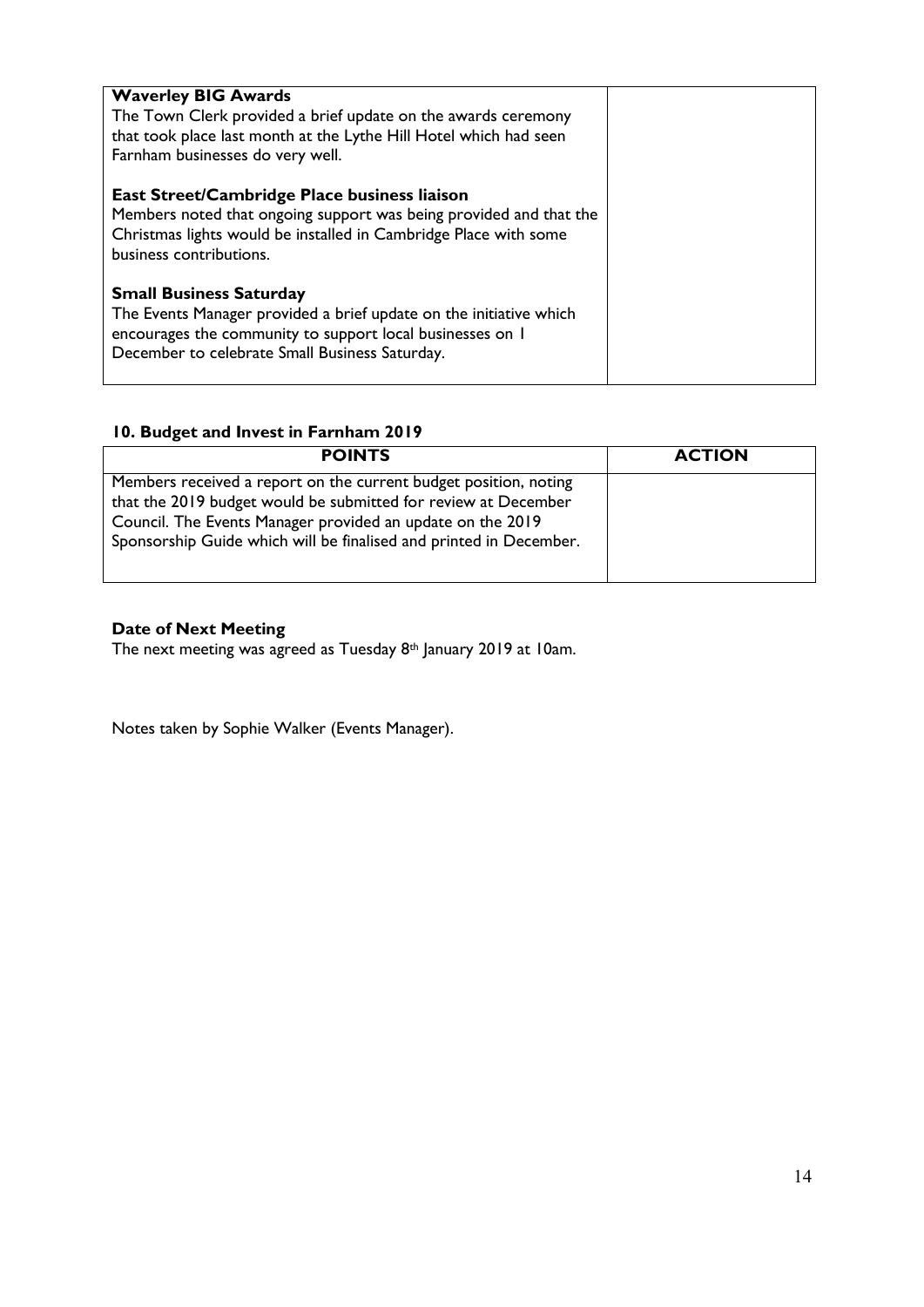

# **C**

**Notes** 

Community Enhancement Working Group

#### **Time and date** 9:30am Wednesday 14 November 2018

#### **Place**

Byworth Room, South Street, Farnham

#### **Attendees:**

Members: Councillors George Hesse, Stephen Hill, Mike Hyman and Susan Redfern. Officers: Iain Lynch (Town Clerk), Iain McCready (Business and Facilities Manager), Lara Miller (Community Enhancement Officer) In attendance: Martin Billett (Farnham in Bloom Community Group) and Jo Aylwin (Blooming Art).

#### **1. Apologies**

Apologies were received from Councillor Carole Cockburn and Jeremy Ricketts.

#### **2. Declarations of Interest:**

There were no declarations of interest.

#### **3. Notes of Meeting held on Wednesday 5 September 2018**

| <b>POINTS</b>                                  | <b>ACTION</b> |
|------------------------------------------------|---------------|
| The notes of the previous meeting were agreed. |               |

#### **4. Farnham in Bloom**

| <b>POINTS</b>                                                                                                                                                                                                                                                                                                                                                                                                                                                                                                                                                                                                                                            | <b>ACTION</b> |
|----------------------------------------------------------------------------------------------------------------------------------------------------------------------------------------------------------------------------------------------------------------------------------------------------------------------------------------------------------------------------------------------------------------------------------------------------------------------------------------------------------------------------------------------------------------------------------------------------------------------------------------------------------|---------------|
| <b>Farnham in Bloom Community Group</b>                                                                                                                                                                                                                                                                                                                                                                                                                                                                                                                                                                                                                  |               |
| i) Members received an update on the Community Group's<br>recent activity from Martin Billett. Members noted that the<br>recent Bloomin' Kids Gardening Workshops in October had<br>gone very well, concluding a third year of running the<br>workshops. Members also noted that the Community Group<br>would be meeting the following week for a strategy meeting<br>to discuss what may and may not be working, future plans<br>etc. Members also noted that Martin Billett would Chair the<br>Community Group again in 2019. Members commended the<br>great work of the Community Group and their pivotal role in<br>the success of Farnham in Bloom. |               |
| ii) Jo Aylwin of Blooming Art set out her proposal for a<br>community arts based bunting project. Councillors voiced<br>concerns over how the bunting would be hung and also the                                                                                                                                                                                                                                                                                                                                                                                                                                                                         |               |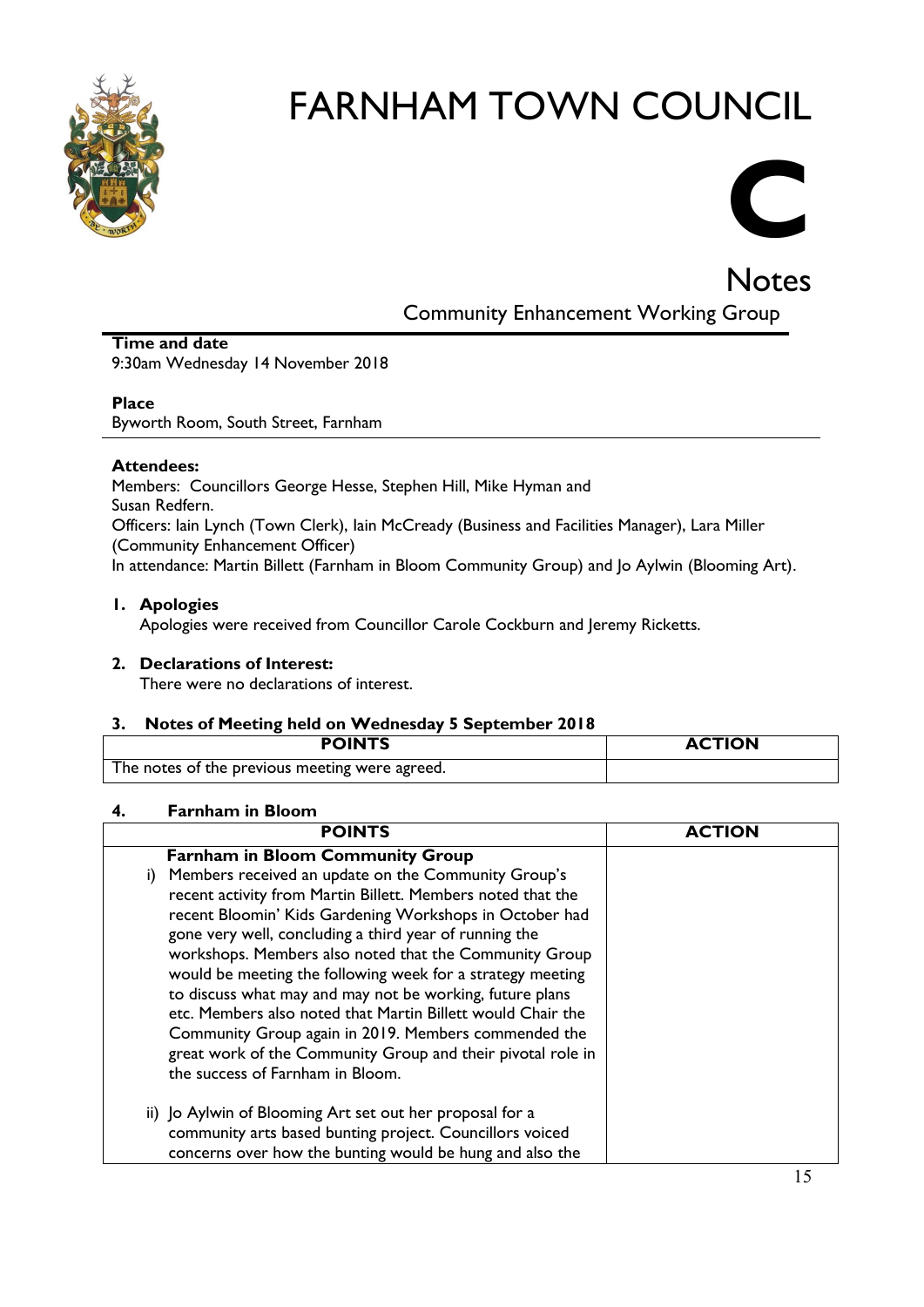|    | potential for the overall effect to look disparate. Councillors<br>were in agreement that the bunting should not go over any<br>roads and should be contained within an area such as Gostrey<br>Meadow. Overall, members felt there needed to be more<br>clarity in terms of the theme of the project and specifically<br>how it would tie in with Farnham in Bloom.                                                                                                                                                                                                                         |                                                        |
|----|----------------------------------------------------------------------------------------------------------------------------------------------------------------------------------------------------------------------------------------------------------------------------------------------------------------------------------------------------------------------------------------------------------------------------------------------------------------------------------------------------------------------------------------------------------------------------------------------|--------------------------------------------------------|
|    | iii) Members reviewed the S&SEiB judges' reports and<br>commended the hard work of the Farnham in Bloom Team.<br>Members noted that a couple of the comments in the Town<br>Centre report were incorrect or perhaps slightly naïve.<br>These being that they had noted that it was a shame not to<br>see flowers on Robert Dyas shop front when indeed the<br>Council had fitted new flower troughs to its frontage and the<br>other comment that it was a shame not to see larger<br>corporate names on the sponsor board, something which is a<br>struggle for In Bloom groups nationwide. |                                                        |
|    | Members noted an action point to be taken from the reports<br>was to repair the structure of the carpet bedding display with<br>sleepers to make it more robust.                                                                                                                                                                                                                                                                                                                                                                                                                             | Action: Business and<br>Contracts manager              |
|    | iv) Members reviewed the Farnham in Bloom Awards at Squire's<br>Garden Centre, which they felt was excellent and the best<br>layout to date. Members also agreed that a second screen<br>would be useful on the night to ensure that everyone can see.<br>Members felt that the canapés were a little sparse this year<br>and should be reviewed for 2019.                                                                                                                                                                                                                                   | <b>Action: Community</b><br><b>Enhancement Officer</b> |
| V) | Members discussed the Farnham in Bloom video and agreed<br>to budget £2,000 plus VAT again for 2019. Members felt if the<br>price was to go higher then it would need to go to tender.                                                                                                                                                                                                                                                                                                                                                                                                       | <b>Action: Community</b><br><b>Enhancement Officer</b> |
|    | vi) Members noted that Farnham in Bloom had been nominated<br>to take part in Britain in Bloom next year (confirmation<br>awaited and news is currently embargoed), but in a new<br>Town Centre category. Members noted that Peter Holman,<br>Chairman of S&SEiB, had agreed to come in in the New Year<br>to go through the criteria for the new route. Members noted<br>that space2grow would be an excellent addition to the route<br>next year.                                                                                                                                          |                                                        |
|    | vii) Members noted that the new polytunnel would be<br>constructed once the spring bedding had gone out.                                                                                                                                                                                                                                                                                                                                                                                                                                                                                     |                                                        |

## **5. Budget 2018/19 update and sponsorship2019/20**

| <b>POINTS</b>                                                  | <b>ACTION</b> |
|----------------------------------------------------------------|---------------|
| i) Members congratulated officers on the amount of sponsorship |               |
| raised this year. Members noted that a Corporate sponsor       |               |
| had been secured for the next four years, 2019-2020 would      |               |
| be the Farnham Institute Charity and 2021-2022 would be        |               |
| The Patio Black Spot Removal Company. Members were             |               |
| asked to review costs and income for various service areas     |               |
| and to look at whether there needed to be any changes in       |               |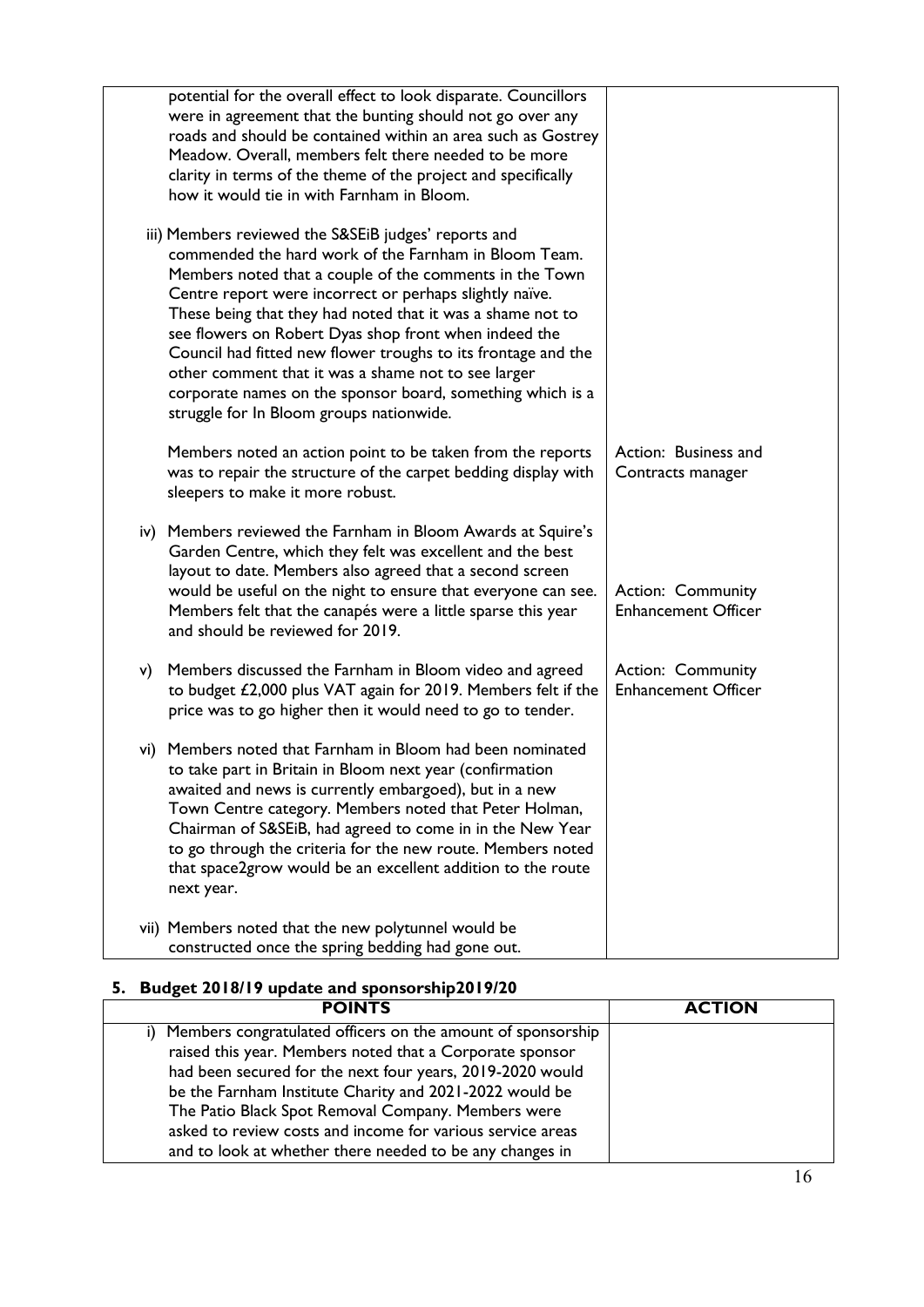| direction on how the Council does things such as any impact<br>due to Surrey County Council budget changes.                                                                                                                                                                                                                                                                                                                                                                                        |                                                            |
|----------------------------------------------------------------------------------------------------------------------------------------------------------------------------------------------------------------------------------------------------------------------------------------------------------------------------------------------------------------------------------------------------------------------------------------------------------------------------------------------------|------------------------------------------------------------|
| Members noted a request for funding from the Farnham<br>Rivers Group. Their monitoring of the River Wey at Haren<br>Garden had picked up pollution entering the river from the<br>South Street storm water culvert on a number of occasions<br>but their equipment is basic and they would like to purchase<br>more sophisticated chemical testing kits for approximately<br>£206.00. Members were in favour of supporting the group<br>and agreed to purchase the equipment for the Rivers Group. | Small Grant to be allocated<br>to the Farnham Rivers Group |

#### **6. Street Furniture**

| <b>POINTS</b>                                                                                                                                                                                                                                                                                                                               | <b>ACTION</b>                                                                                                                                         |
|---------------------------------------------------------------------------------------------------------------------------------------------------------------------------------------------------------------------------------------------------------------------------------------------------------------------------------------------|-------------------------------------------------------------------------------------------------------------------------------------------------------|
| i) Members noted that Waverley Borough Council had not<br>supported situating a litter bin by the bus stop at the train<br>station, citing that the land was owned by Network Rail. Initial<br>discussion with Network Rail had thus far not led to anything<br>promising.                                                                  | <b>Community Enhancement</b><br>Officer to approach<br><b>Waverley Borough Council</b><br>again and offer to fund a<br>waste bin at the train station |
| Members noted that there were a lot of cigarette butts<br>around Cambridge Place, especially around the Slug and<br>Lettuce. It was noted that officers were working with local<br>businesses over Christmas lights and would raise the matter<br>with them.                                                                                | if WBC agree to empty it.                                                                                                                             |
| Cllr George Hesse put forward a suggestion to plant five<br>trees with plaques on the grass verge by the Memorial Hall on<br>West Street to represent the five fallen soldiers. Members<br>agreed that they would like to support this proposal.                                                                                            | Town Clerk to discuss the<br>trees and bins at an upcoming<br>meeting with Waverley<br>Borough Council.                                               |
| Members also noted that Waverley Borough Council had<br>recently replaced litter bins in Castle Street but they did not<br>fit heritage guidelines. Currently FCAMP documents to do<br>not state the specific criteria for bins in a conservation area<br>but cast iron would be appropriate rather than steel/tin,<br>which had been used. | <b>Community Enhancement</b><br>Officer to raise with<br><b>Waverley Officers</b>                                                                     |

## **7. Famous Names Wall**

| <b>POINTS</b>                                                                                                                                                                                                                                                                                                      | <b>ACTION</b>                                                                                                          |
|--------------------------------------------------------------------------------------------------------------------------------------------------------------------------------------------------------------------------------------------------------------------------------------------------------------------|------------------------------------------------------------------------------------------------------------------------|
| Members reviewed a request for the late Ron Stonehouse to<br>i)<br>be added to the Famous Names of Farnham wall. Members<br>felt that Mr Stonehouse, a Farnham athlete, respected coach<br>and lynch-pin of Farnham Athletic Club was very deserving of<br>a place. The Community Enhancement Officer would liaise | <b>Recommendation to</b><br><b>Council: That Ron</b><br>Stonehouse be added to<br>the Famous names of<br>Farnham Wall. |
| with the proposers and arrange a plaque and unveiling in<br>Spring 2019.                                                                                                                                                                                                                                           | <b>Community Enhancement</b><br>Officer to arrange a plaque<br>and unveiling in Spring 2019.                           |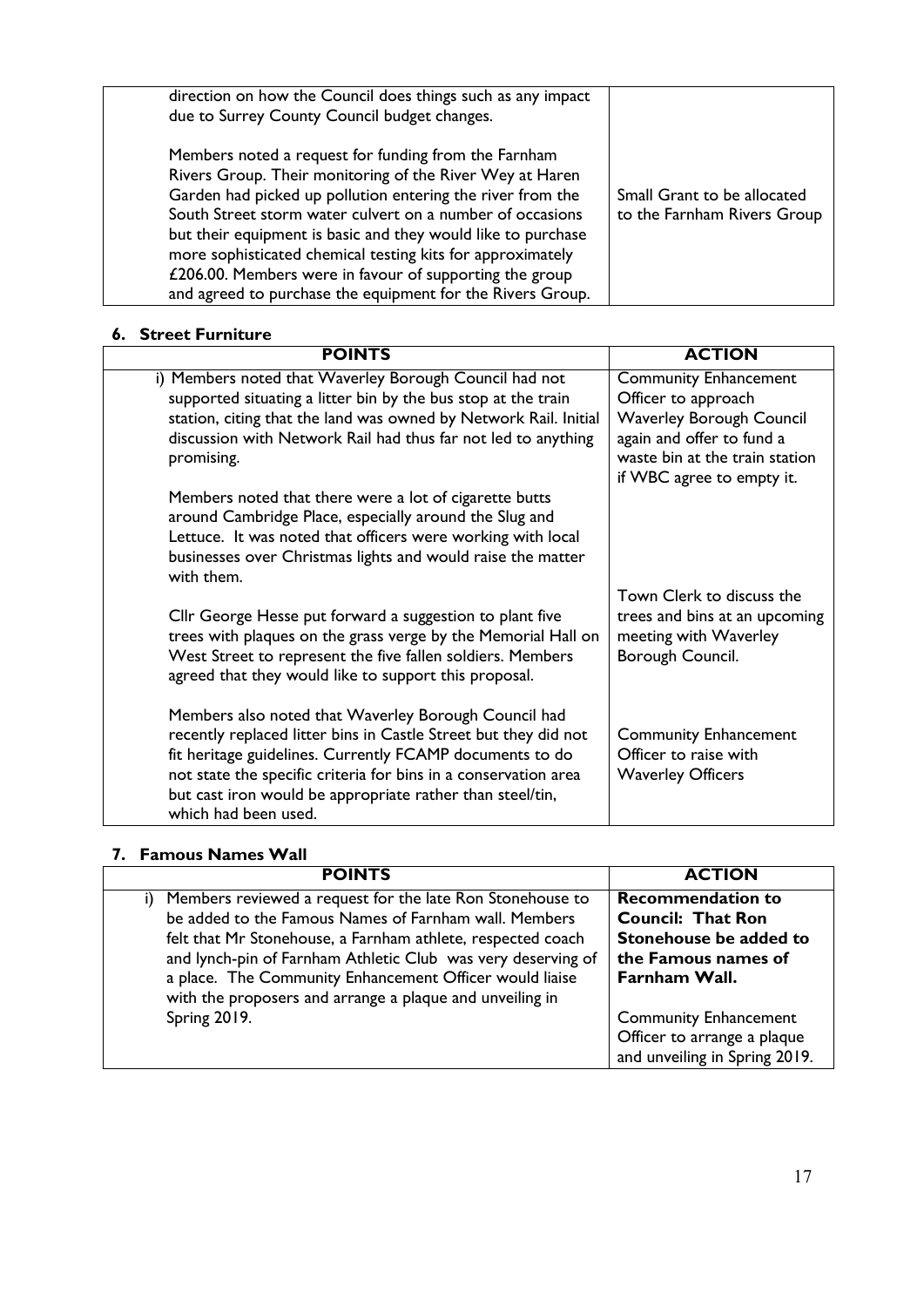#### **8. Bins by Boots Opticians**

| <b>POINTS</b>                                                                                                                                                           | <b>ACTION</b>                                                                        |
|-------------------------------------------------------------------------------------------------------------------------------------------------------------------------|--------------------------------------------------------------------------------------|
| Members noted that the car washing facility in Central Car<br>park had now been removed so this area could now be used<br>for a bin storage unit.                       | <b>Community Enhancement</b><br>Officer to arrange a meeting<br>in the New Year with |
| Waverley Borough Council had requested that Farnham<br>Town Council facilitate another meeting with the businesses<br>directly involved before anything is implemented. | Waverley Borough Council<br>and the businesses.                                      |

#### **9. Allotments**

|    | <b>POINTS</b>                                                                                                                                                                                                                                                                                         | <b>ACTION</b>                                             |
|----|-------------------------------------------------------------------------------------------------------------------------------------------------------------------------------------------------------------------------------------------------------------------------------------------------------|-----------------------------------------------------------|
| i) | Members received an update on Farnham allotments, noting<br>that Farnham Town Council remained unable to take on the<br>Weybourne Allotments because the lease had still not been<br>sorted by Waverley.                                                                                              | Action: Business and<br>Contracts Manager to<br>progress. |
|    | Members noted the current situation on vacancies, unpaid<br>rent and waiting list numbers.                                                                                                                                                                                                            |                                                           |
|    | Members noted that some winter works were due to be<br>carried out across the allotments including general<br>maintenance and the installation of a perimeter fence at the<br>Council's Six Bells site.                                                                                               |                                                           |
|    | Members also noted that the Allotment Liaison Group were<br>in favour of moving the Allotment Show from the busiest<br>period in July to September and to tie the event together with<br>Music in the Meadow in Gostrey Meadow. This would be<br>discussed with the Tourism and Events Working Group. | <b>Action: Community</b><br><b>Enhancement Officer</b>    |
|    | lain McCready left the meeting at 11:11 am.                                                                                                                                                                                                                                                           |                                                           |

### **10. Public Rights of Way Maintenance Funding**

| <b>POINTS</b>                                                                                                                                                                                                                                                                                                                                                                                                                                                                                                                                                                      | <b>ACTION</b>                                                                                                       |
|------------------------------------------------------------------------------------------------------------------------------------------------------------------------------------------------------------------------------------------------------------------------------------------------------------------------------------------------------------------------------------------------------------------------------------------------------------------------------------------------------------------------------------------------------------------------------------|---------------------------------------------------------------------------------------------------------------------|
| Members noted the briefing note from Surrey County Council<br>i)<br>on the reduced resources available for public rights of way<br>maintenance. Members also noted that Surrey County<br>Council have just agreed an additional contribution for<br>Farnham Town Council for 2018/19 of £4,000 to go towards<br>greenspace and rights of way improvements in more rural<br>parts of the town. Members were asked to identify areas of<br>concern and report them back to Council officers to compile<br>for a future meeting with SCC.<br>Cllr Redfern left the meeting at 12:12pm | Members to identify areas of<br>concern and forward to<br><b>Community Enhancement</b><br>Officer to compile a log. |
|                                                                                                                                                                                                                                                                                                                                                                                                                                                                                                                                                                                    |                                                                                                                     |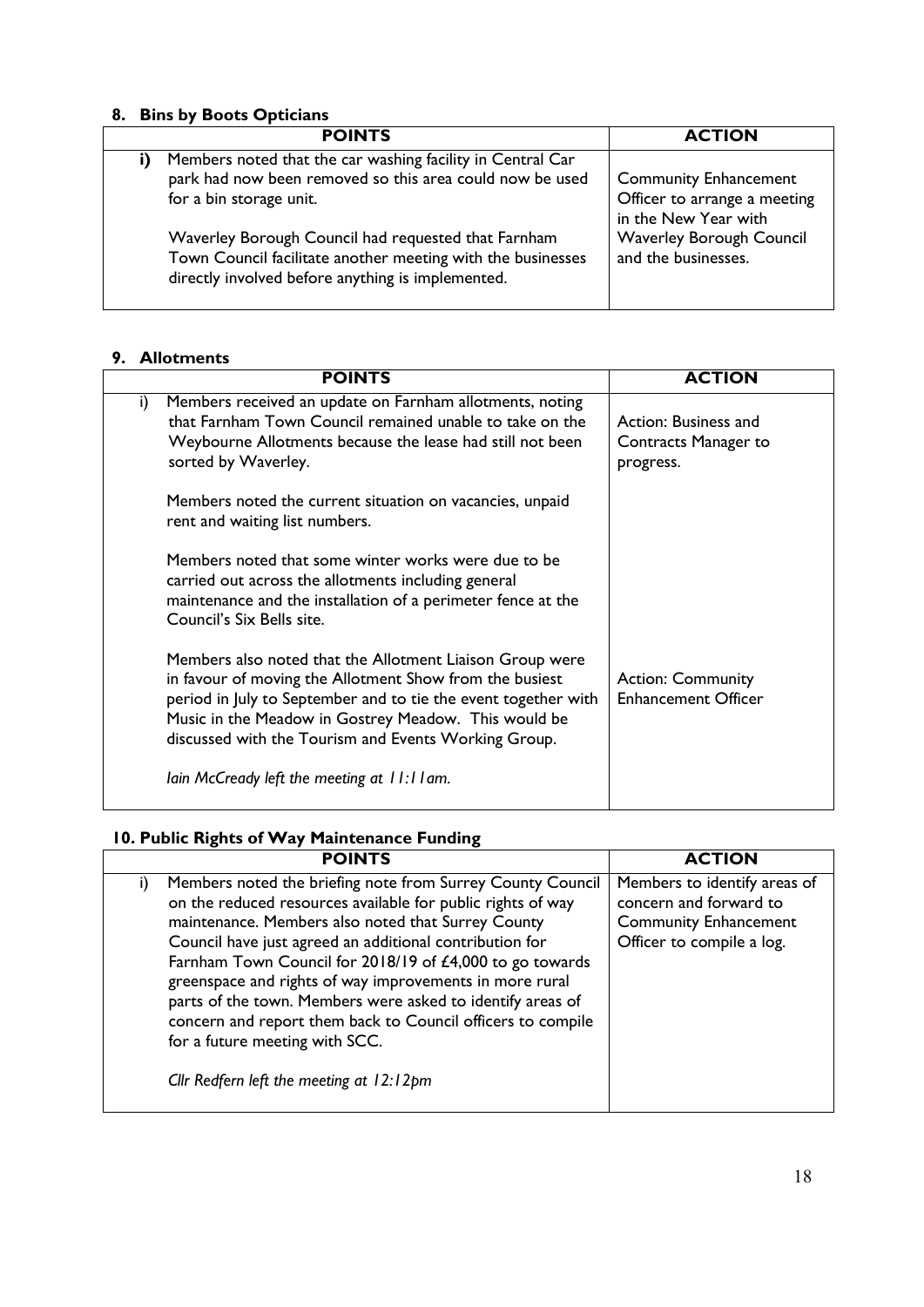#### **11. Consultations**

|    | <b>POINTS</b>                                                                                                                                                                                                                                                                                                                                                                                                                              | <b>ACTION</b>                                                                                                                                      |
|----|--------------------------------------------------------------------------------------------------------------------------------------------------------------------------------------------------------------------------------------------------------------------------------------------------------------------------------------------------------------------------------------------------------------------------------------------|----------------------------------------------------------------------------------------------------------------------------------------------------|
| i) | Members reviewed Waverley Borough Council's Air Quality<br>Monitoring Sites and agreed that the designated locations<br>were appropriate but that further tubes were needed in Hale,<br>by St John's Church and the traffic lights turning into Farnham<br>Hospital and also by Park Row on Castle Street. Members<br>were asked to consider any other potential locations and<br>send them across to Lara Miller by the following Monday. | <b>Community Enhancement</b><br>Officer to circulate the<br>monitoring sites to members<br>of the Health & Wellbeing<br>Group for further comment. |
|    | ii) Members considered the impact of the proposed closure of<br>the Guildford Road recycling centre and felt that as the third<br>biggest town in Surrey, Farnham should certainly retain its<br>recycling facility. To close it would likely increase the amount<br>of fly tipping in the area.                                                                                                                                           |                                                                                                                                                    |

## **12. Items for future meetings**

| <b>POINTS</b>                                                                                                                                                                                                                  | <b>ACTION</b>                                                                                  |
|--------------------------------------------------------------------------------------------------------------------------------------------------------------------------------------------------------------------------------|------------------------------------------------------------------------------------------------|
| Members agreed to discuss railings in Farnham at a future<br>meeting and invite the relevant officer from Waverley<br>Borough Council to attend the meeting to discuss obstacles<br>to removing them, alternative options etc. | <b>Community Enhancement</b><br>Officer to invite Adrian Selby<br>to a future meeting in 2019. |

#### **13. Date of Next Meeting**

| <b>POINTS</b>                                                                                   | <b>ACTION</b> |  |
|-------------------------------------------------------------------------------------------------|---------------|--|
| It was agreed that the date of the next meeting would be Wednesday<br>9 January 2018 at 9.30am. |               |  |

Meeting ended at 12.40am

Notes taken by Lara Miller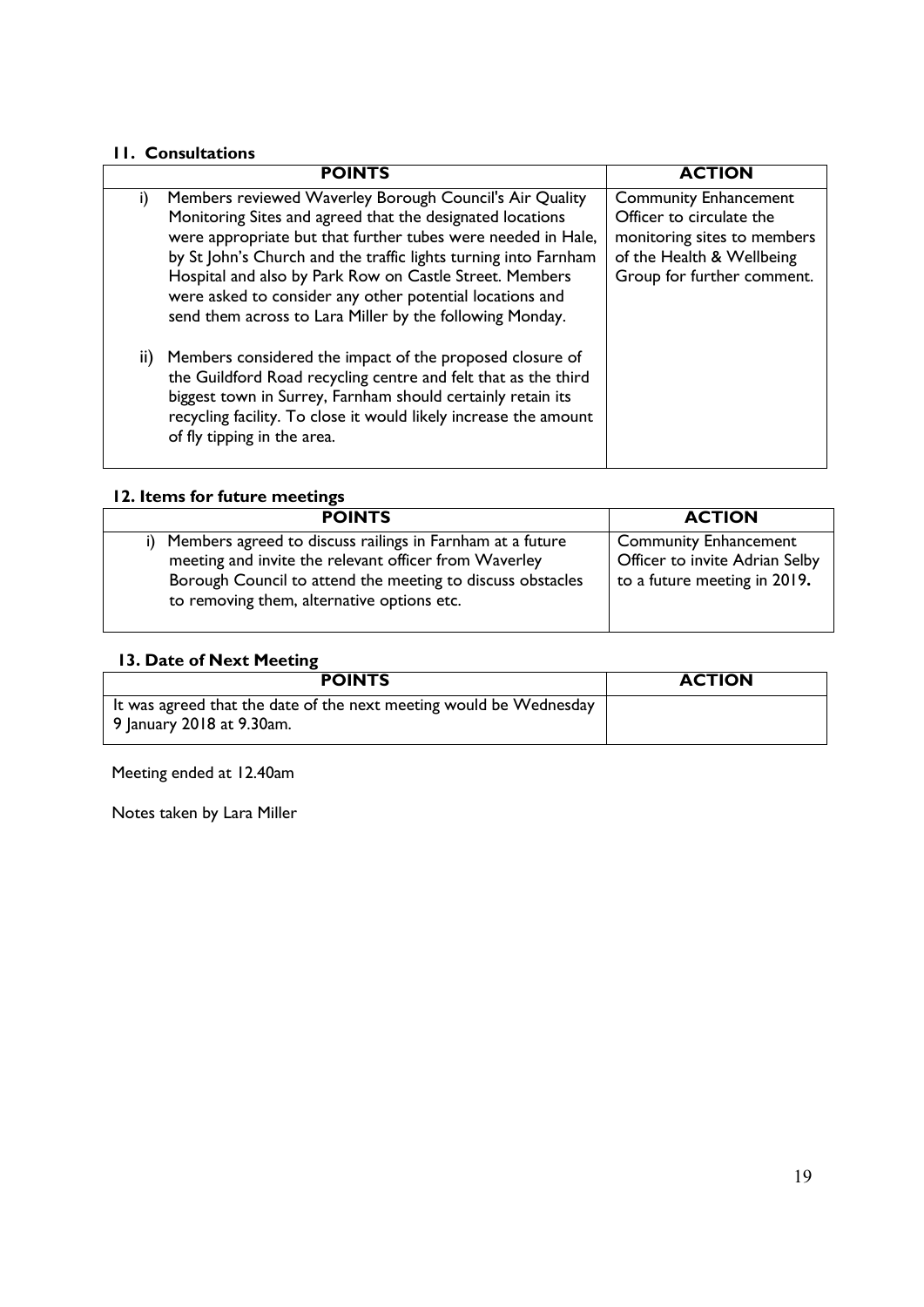

# **D**

Notes

# Strategy and Finance Working Group

#### **Time and date**

9.30am Tuesday II<sup>th</sup> December 2018

#### **Place**

Town Clerk's Office, South Street, Farnham

#### **Attendees:**

Members: Councillors Carole Cockburn, David Beaman, John Ward,

Other councillors in attendance: The Mayor, Cllr David Attfield

Officers: Iain Lynch (Town Clerk), Iain McCready (Contracts and Facilities Manager)

#### **1. Apologies**

Cllrs Pat Frost, Jill Hargreaves, Stephen Hill,

#### **2. Declarations of Interest**  There were no declarations of interest.

#### **3. Notes of Meeting held on 22nd October 2018**

| <b>POINTS</b>                                  | <b>ACTION</b> |
|------------------------------------------------|---------------|
| The notes of the previous meeting were agreed. |               |

#### **4. Open Spaces**

| <b>POINTS</b>                                                     | <b>ACTION</b>                 |
|-------------------------------------------------------------------|-------------------------------|
| Councillors considered a report at Appendix B to its agenda<br>I) | <b>Recommendation to</b>      |
| on the potential for some areas of land to be transferred to      | <b>Council:</b>               |
| the Town Council (on a long lease at a peppercorn) from           | That the Town Clerk, in       |
| Waverley Borough Council. Members noted the proposed              | consultation with the         |
| areas recommended by officers and the potential cost              | Leader, progress              |
| implications. The list is attached at Exempt Annex 1. It was      | discussions with Waverley     |
| agreed to recommend to Council that the Town Clerk be             | <b>Borough Council on the</b> |
| authorised, in consultation with the Leader, to progress the      | potential transfer of the     |
| discussions with the Borough Council with a view to               | land set out in Exempt        |
| concluding the discussions in the current financial year.         | Annex I and that provision    |
| Members noted that if this were achieved then there would<br>ii)  | be made in forward budgets    |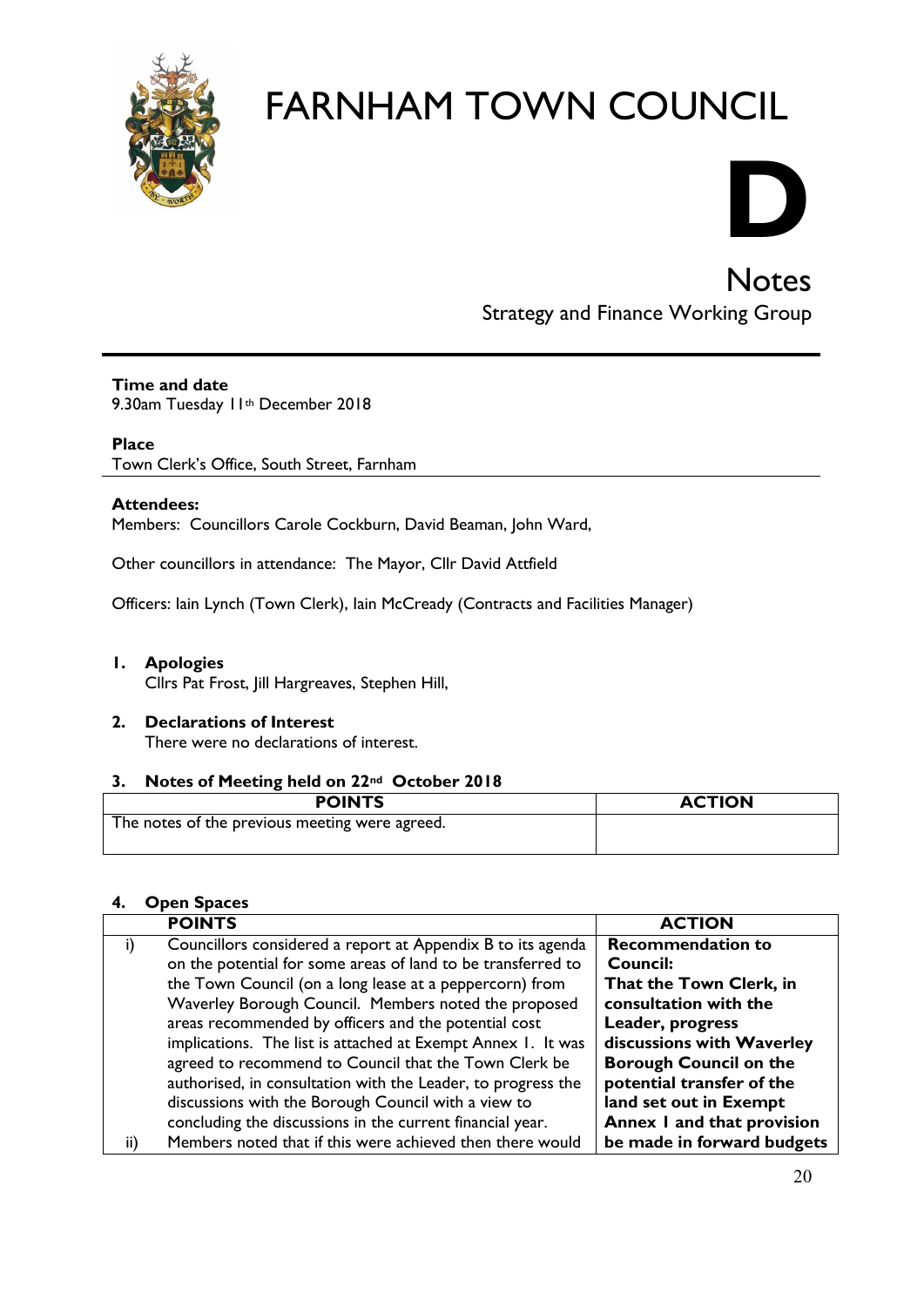|      | be a phased transfer of the maintenance costs to the Town<br>Council over a four year period with the costs being cost-<br>neutral in the first year apart from any enhancements the<br>Town Council wished to apply. A further report would be<br>made to Strategy & Finance in due course.                                                                                      | to take on the costs of<br>managing the land. |
|------|-----------------------------------------------------------------------------------------------------------------------------------------------------------------------------------------------------------------------------------------------------------------------------------------------------------------------------------------------------------------------------------|-----------------------------------------------|
| iii) | Members also discussed the Library Gardens, and noted<br>that Officers had again been in touch with Surrey to express<br>an interest in taking over the maintenance and management<br>of the Gardens as an important community asset. It was<br>further noted that a recent response by officers at Surrey to<br>a question at the Local Committee had contained<br>inaccuracies. | <b>Action: Town Clerk</b>                     |

#### **5. Finance**

|           | <b>POINTS</b>                                                                                                                                                                                                                                                                                                                                                                                                                                                                                                                                                                                | <b>ACTION</b>                                                                                                                                                         |
|-----------|----------------------------------------------------------------------------------------------------------------------------------------------------------------------------------------------------------------------------------------------------------------------------------------------------------------------------------------------------------------------------------------------------------------------------------------------------------------------------------------------------------------------------------------------------------------------------------------------|-----------------------------------------------------------------------------------------------------------------------------------------------------------------------|
|           | <b>Budget Strategy and detailed budget</b>                                                                                                                                                                                                                                                                                                                                                                                                                                                                                                                                                   |                                                                                                                                                                       |
| i)        | Members considered the budget and precept strategy for<br>2019/20 and the report at Appendix C to its meeting.<br>Members discussed the detail of the draft budgets and made<br>some small amendments for submission to Council for<br>comment and approval. Most Working Groups had<br>considered their own budget allocations and agreed no<br>significant variations would be required. Individual areas had<br>been updated to reflect spend or additional income being<br>delivered.                                                                                                    |                                                                                                                                                                       |
| ii)       | The Town Clerk advised that the base budget was prepared<br>along similar lines to the current financial year with some<br>flexibility again retained to support the potential transfer of<br>services from principal authorities and the precept<br>requirements proposed by Council. Additional sums had<br>been allocated for investment in the public conveniences (part<br>funded from capital also) particularly in Gostrey Meadow<br>once the property issues had been resolved.                                                                                                      |                                                                                                                                                                       |
| iii)      | Members noted that the salary budget headings combined<br>included the costs for the agreed pay settlement, and included<br>a discount on full costs to cover vacancies and reflect the fact<br>that not all staff were at their maximum scale points.                                                                                                                                                                                                                                                                                                                                       |                                                                                                                                                                       |
| iv)       | The Working Group noted that a separate allocation had<br>again been made for the costs of specialist advice needed for<br>the Farnham Neighbourhood Plan and to respond from a<br>Farnham perspective to the emerging Waverley Local Plan<br>Part 2.                                                                                                                                                                                                                                                                                                                                        |                                                                                                                                                                       |
| V)<br>vi) | The Town Clerk advised that Town and Parish Councils were<br>not expected to be capped for 2019/20 in line with the<br>previous commitment by Government. However the<br>Working Group were keen that the growth in the budget and<br>precept be kept to a modest level whilst reflecting the need<br>to invest in services to meet the aspirations of the local<br>community for improvements in the town.<br>The Working group noted that the growth in Band D<br>properties would result in income growth of just £6024 based<br>on the 2019/20 precept of £62.62. The Working Group also | <b>Recommendation to</b><br>Council:<br>That the budget report at<br>Annex ii to the minutes be<br>agreed and that the budget<br>for 2019/20 be set at<br>£1,362,652. |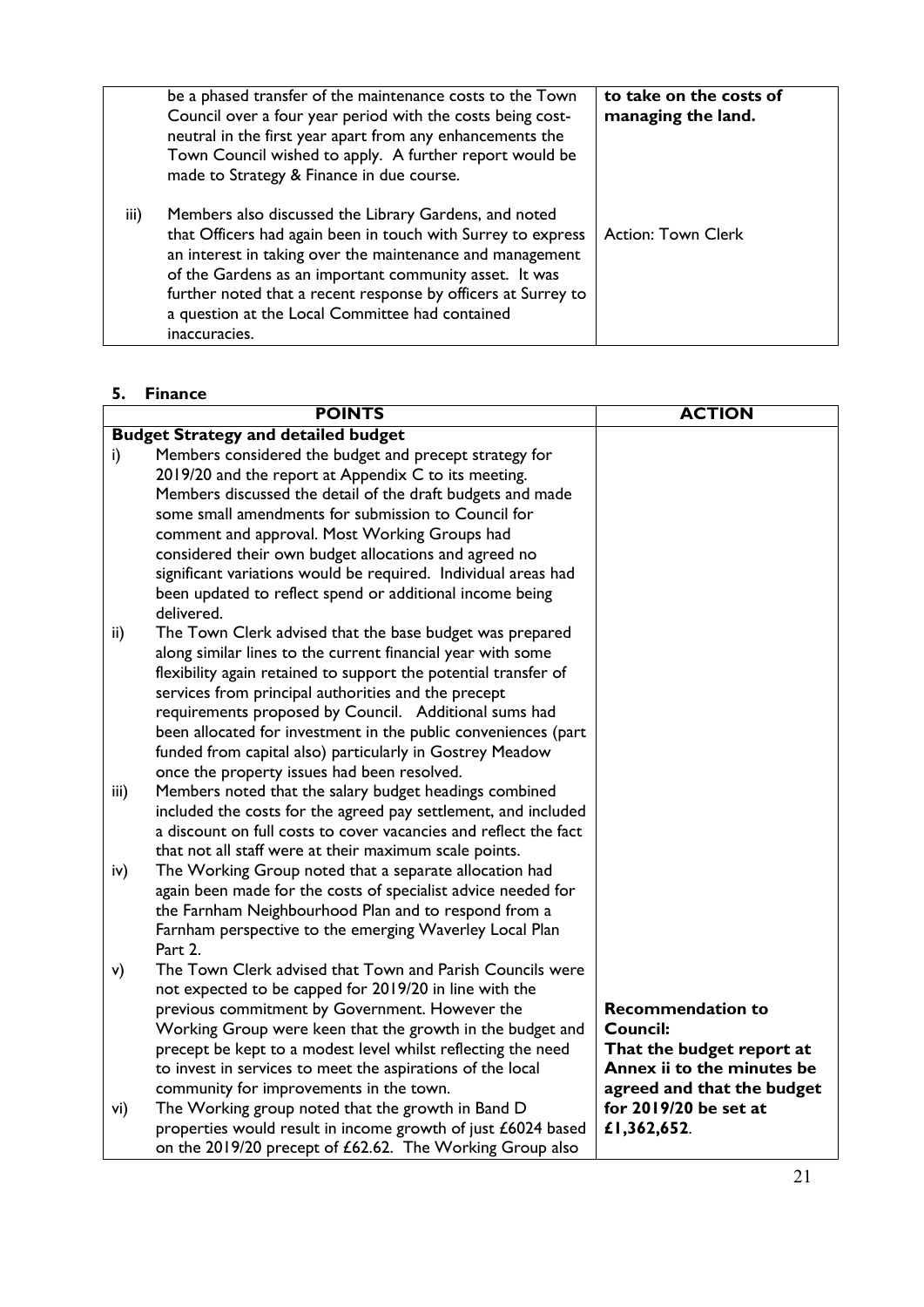| vii)<br>viii) | noted that the adopted Council Tax scheme resulted in an<br>annual loss of some $£67,100$ per annum. This was again partly<br>offset by a small grant paid via Waverley Borough Council of<br>£12,130 but Members noted this would cease in 2023/234.<br>The Budget report to Council reflecting amendments from<br>the Strategy & Finance Working Group is attached at Annex<br>ii) to these notes with appendices setting out the budget<br>summaries and budget notes by way of clarification of specific<br>points.<br>The Working Group recommends to Council a budget of<br>£1,362,652 with income (assuming no precept increase) of | Action: Farmers' market<br>charges review by the Tourism<br>Manager.                                        |
|---------------|--------------------------------------------------------------------------------------------------------------------------------------------------------------------------------------------------------------------------------------------------------------------------------------------------------------------------------------------------------------------------------------------------------------------------------------------------------------------------------------------------------------------------------------------------------------------------------------------------------------------------------------------|-------------------------------------------------------------------------------------------------------------|
|               | £1,330,214 meaning a shortfall of income at this stage of<br>£31,939.                                                                                                                                                                                                                                                                                                                                                                                                                                                                                                                                                                      |                                                                                                             |
| ix)           | The Working Group noted this potential shortfall could be<br>met by reductions in expenditure, additional income targets<br>or an increase in precept. This would be reviewed at the<br>January Strategy & Finance meeting following any adjustments<br>by Council.                                                                                                                                                                                                                                                                                                                                                                        | <b>Recommendation to</b><br><b>Council:</b><br>That Fees and charges be as<br>maintained as set out in      |
|               | Fees and charges                                                                                                                                                                                                                                                                                                                                                                                                                                                                                                                                                                                                                           | <b>Appendix D to the Strategy</b>                                                                           |
| i)            | The Working Group reviewed the proposals at Appendix D<br>to its agenda, agreeing that as cemeteries income was<br>unpredictable, the current target should be maintained for<br>2019/20 with some minor charges to be increased.                                                                                                                                                                                                                                                                                                                                                                                                          | & Finance agenda; that<br>allotment rents be<br>increased from 1st January<br>2020 to £59 per typical plot. |
| ii)           | The Working Group agreed to maintain the charges for the<br>Farmers' Market at the same level noting the challenges faced<br>in view of the uncertain economic climate. It was agreed that<br>a comparator review be undertaken ahead of the 2020/21<br>budget.                                                                                                                                                                                                                                                                                                                                                                            |                                                                                                             |
| iii)          | It was agreed that fees for attending events continue to be<br>delegated to the Town Clerk in discussion with the Tourism<br>and Events Working Group to optimise income for each<br>event.                                                                                                                                                                                                                                                                                                                                                                                                                                                |                                                                                                             |
| iv)           | It was agreed that other fees and charges be maintained for<br>2019/20 and noted that there were new sponsorship<br>opportunities in the Invest in Farnham Brochure.                                                                                                                                                                                                                                                                                                                                                                                                                                                                       |                                                                                                             |
| v)            | It was agreed to recommend to Council that allotment rents<br>be maintained for 2019/20 at their current level but be<br>increased by $£1.50$ per standard plot (125sqm) effective from<br>Ist January 2020 to £59, with the public liability insurance<br>policy for tenants charges at an additional cost (in the region<br>of $£2$ per tenant)                                                                                                                                                                                                                                                                                          |                                                                                                             |

#### **6. Task Group Updates**

| <b>POINTS</b>                                                     | <b>ACTION</b> |
|-------------------------------------------------------------------|---------------|
| <b>Infrastructure Planning Group</b>                              |               |
| Cllr Cockburn updated the Working Group on the latest<br>i)       |               |
| timetable for the Regulation 15 Neighbourhood Plan. New           |               |
| Neighbourhood Planning Regulations had been laid before           |               |
| Parliament effective from 28th December. The Council              |               |
| Meeting on 24 <sup>th</sup> January would be asked to approve the |               |
| Regulation 15 Neighbourhood Plan reflecting the new               |               |
| National Planning Policy Framework. The Plan would then           |               |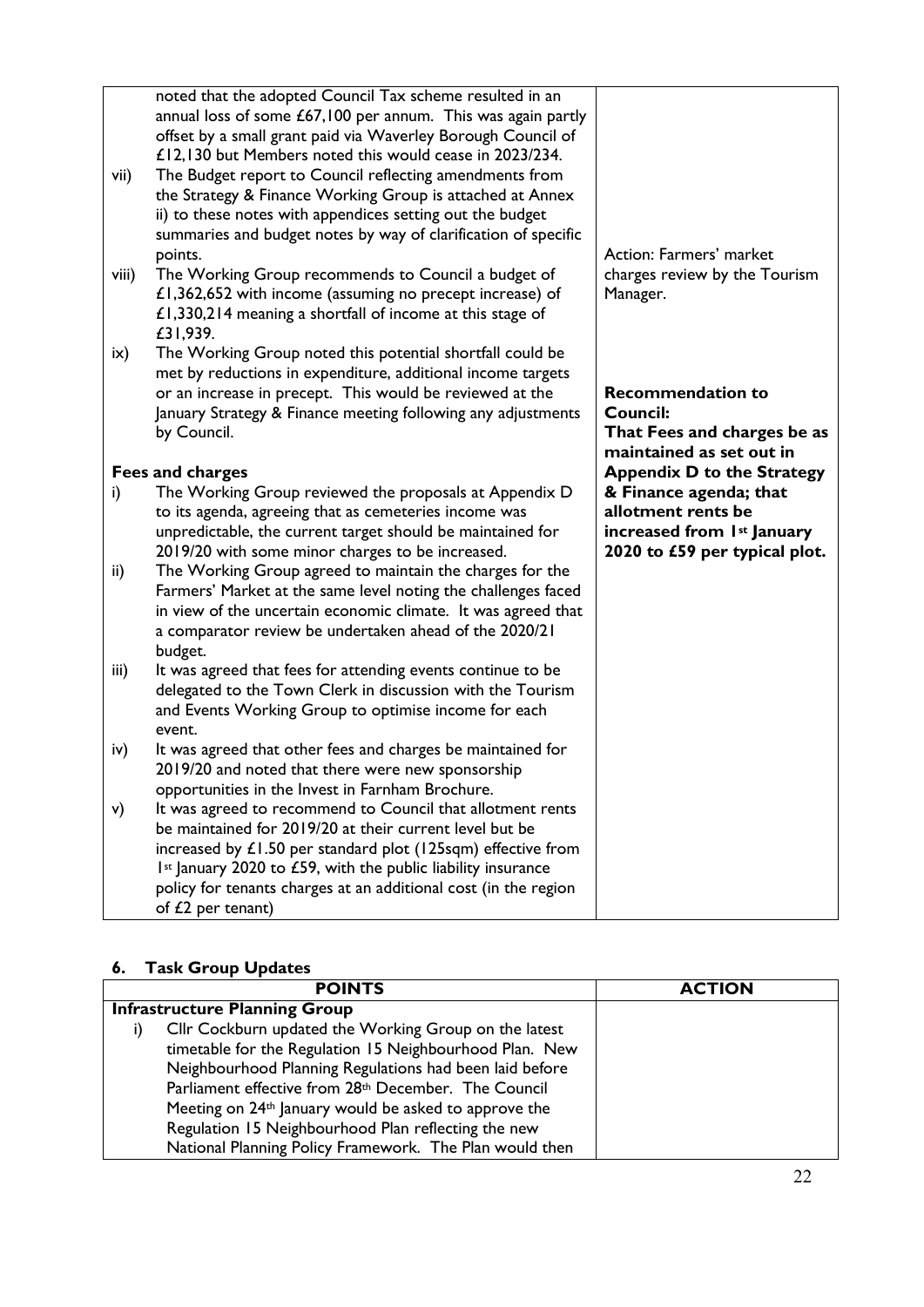|              | be submitted to Waverley Borough Council on 25 <sup>th</sup> January |                                    |
|--------------|----------------------------------------------------------------------|------------------------------------|
|              | in order to undergo a further six week period of                     |                                    |
|              | Consultation which was expected to take place in February            |                                    |
|              | and March with the Independent Examiner carrying out his             |                                    |
|              | role in April. The Town Council view remains that the                |                                    |
|              | changes do not change the nature of the adopted plan and             | Application to be submitted to     |
|              | as such will not need a Referendum, although that is a               |                                    |
|              | decision for the Examiner.                                           |                                    |
| ii)          | Cllr Cockburn advised that Local Plan Part 2 was                     |                                    |
|              | undergoing further consultation and the timetable for                |                                    |
|              | adoption had changed to 2020.                                        | Action: All councillors to         |
| iii)         | Cllr Cockburn reminded the Working Group that this was a             | submit details of local green      |
|              | good opportunity for an audit of Green spaces in the town            | spaces for inclusion in a list for |
|              | and each ward to be completed for inclusion in Local Plan            | Local Plan part 2.                 |
|              | Part 2.                                                              |                                    |
|              |                                                                      |                                    |
| <b>FCAMP</b> |                                                                      |                                    |
| i)           | The Working Group received an update following the                   |                                    |
|              | recent meeting the Farnham Conservation Area                         |                                    |
|              | Management Plan Group.                                               |                                    |
|              | <b>Section 106 Task Group</b>                                        |                                    |
|              |                                                                      |                                    |
| i)           | The Working Group received an update on discussions at               | <b>Recommendation to</b>           |
|              | the latest Section 106 Task Group, noting that the Borough           | Council:                           |
|              | Council was preparing a detailed list of all section 106             | That the Terms of                  |
|              | schemes and how much money was allocated for which                   | <b>Reference of the Section</b>    |
|              | purposes. The table would be one suitable for the new CIL            | 106 Task Group be                  |
|              | payments too.                                                        | extended to include                |
| ii)          | The Working Group considered the Task Group's proposal               | advising the Strategy &            |
|              | that it would now be appropriate to extend the terms of              | <b>Finance Working Group on</b>    |
|              | reference of the Task Group to consider what projects                | matters relating to the            |
|              | should be carried out once the new Community                         | <b>Community Infrastructure</b>    |
|              | Infrastructure Levy funding were paid to the Council (first          | Levy (CIL)                         |
|              | payments not expected until October 2019 or April 2020).             |                                    |
|              | It was agreed to recommend amplified Terms of Reference              |                                    |
|              | to Council.                                                          | Action: All Councillors to         |
|              | <b>Health and Well-being Task Group</b>                              | identify infrastructure            |
|              | No update was presented although it was noted that a further well-   | improvements required in each      |
|              | being day would be held in March 2019 in conjunction with the        | ward for inclusion in the new      |
|              | Rotary Cyclathon.                                                    | CIL Infrastructure delivery plan.  |

## **7. Contracts and Facilities Update**

| <b>POINTS</b>                                                     | <b>ACTION</b> |
|-------------------------------------------------------------------|---------------|
| The Working group received a verbal update on current contracts   |               |
| noting that this year's Cemetery pathway repairs would be carried |               |
| out in February and that quotations for the public convenience    |               |
| cleansing and IT support were currently being analysed.           |               |

## **8. Risk Assessments**

| <b>POINTS</b>                                                  | <b>ACTION</b> |
|----------------------------------------------------------------|---------------|
| Members reviewed the Risk Assessments that fell under the      |               |
| responsibility of the Working Group (attached at Appendix F to |               |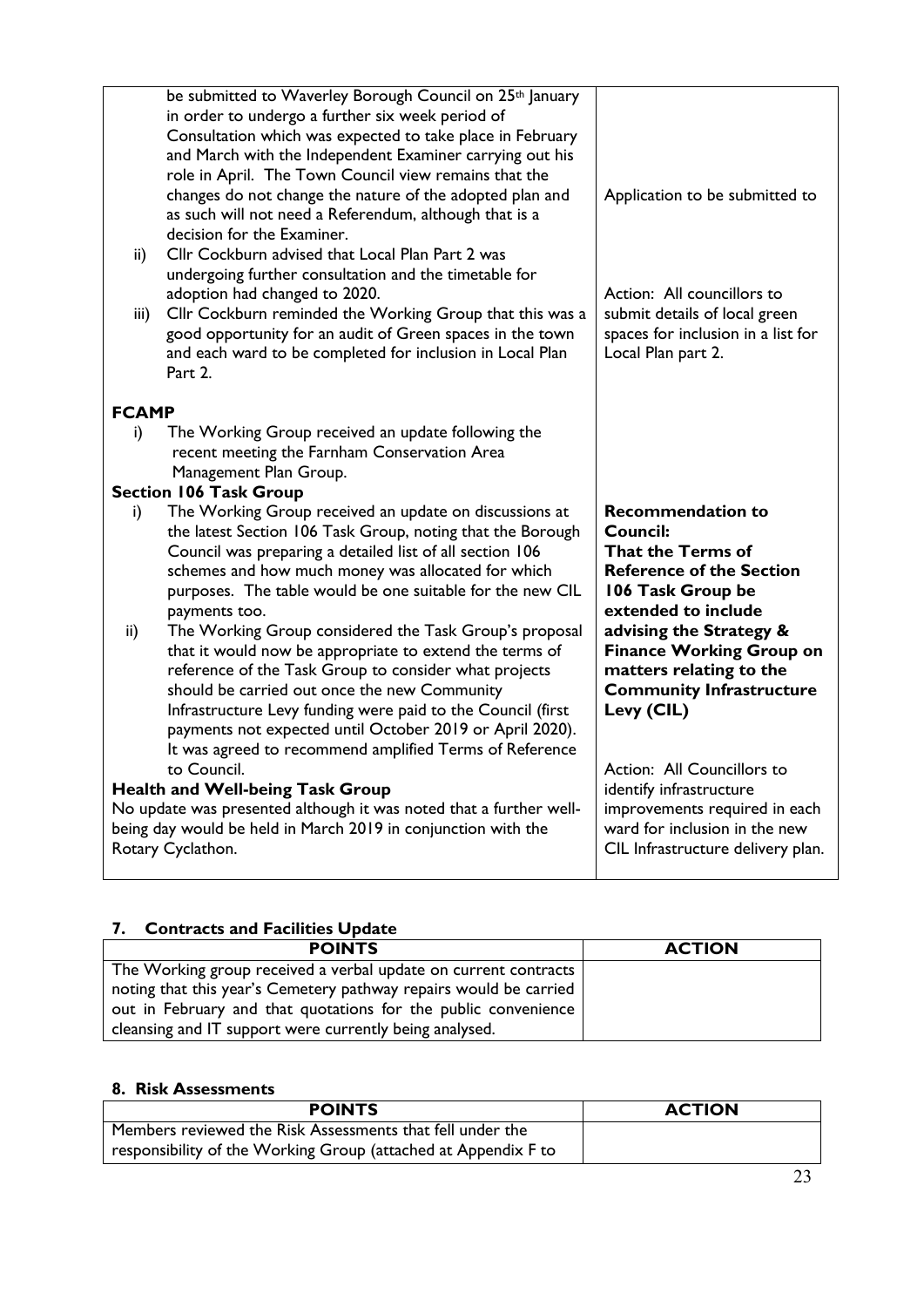| the agenda) and were satisfied that they continued to be      |                                       |
|---------------------------------------------------------------|---------------------------------------|
| appropriate. A composite report would be presented to Council | <b>Action: Business and Contracts</b> |
| in the new year once the annual Ellis Whittam Inspection had  | Manager.                              |
| taken place.                                                  |                                       |

#### **9. Consultations**

|              | <b>POINTS</b>                                                        | <b>ACTION</b>                                         |
|--------------|----------------------------------------------------------------------|-------------------------------------------------------|
| $\mathsf{I}$ | <b>Surrey County Council.</b> The Working Group received             |                                                       |
|              | details of the six consultations being undertaken by Surrey          |                                                       |
|              | County Council on changes to service provision:                      |                                                       |
|              | a. Family Resilience: Children's Centres                             | <b>Recommendation to</b>                              |
|              | b. Concessionary bus travel                                          | Council:                                              |
|              | c. Special Educational Needs and Disabilities                        | <b>Comments be provide to</b>                         |
|              | d. Libraries and Cultural Services                                   | the Town Clerk on each of                             |
|              | e. Community Recycling Centres                                       | the consultations for                                 |
|              | It was noted that whilst not originally on the list, Farnham         | inclusion in the Town                                 |
|              | had now been allocated a consultation drop-in session for            | Council's formal response.                            |
|              | members of the public to meet with Surrey County                     |                                                       |
|              | Council officers in the Farnham Library on 17 <sup>th</sup> December |                                                       |
|              | from 10-12.                                                          |                                                       |
|              | The proposed changes could have far reaching                         |                                                       |
|              | implications for service provision in Farnham and                    |                                                       |
|              | everyone was encouraged to make a response prior to                  |                                                       |
|              | the closing date on 4 <sup>th</sup> January. It was noted that Cllr  |                                                       |
|              | Beaman would draft the Concessionary Bus Travel                      |                                                       |
|              | response and that Cllr Macleod was drafting some issues              |                                                       |
|              | for the other responses.                                             | Action: All councillors to<br>review school admission |
| 2)           | <b>School admissions arrangements.</b> The Working                   |                                                       |
|              | Group noted there were a number of consultations on                  | consultation in their respective                      |
|              | admissions policies for local schools and agreed that each           | wards.                                                |
|              | Ward Councillor should review these and respond<br>individually.     |                                                       |
| 3)           | Post Office Closure. The Working Group noted with                    |                                                       |
|              | concern that there was a proposal imminent to close the              | Consideration of the response                         |
|              | Crown Post Office and transfer it to WH Smith which was              | in the new year.                                      |
|              | both unsuitable and unsatisfactory given its location. It was        |                                                       |
|              | agreed that a formal response would be made once the                 |                                                       |
|              | consultation was issued by the Post Office.                          |                                                       |
|              |                                                                      |                                                       |
|              |                                                                      |                                                       |

#### **10. Property Matters**

| <b>POINTS</b>                                                           | <b>ACTION</b>              |
|-------------------------------------------------------------------------|----------------------------|
| The Town Clerk advises that the rent review of the West<br>$\mathsf{D}$ |                            |
| Street Cemetery Chapel had been undertaken and the                      | <b>Recommendation to</b>   |
| figures were noted. It was agreed to recommend to                       | <b>Council:</b>            |
| Council that the lease be extended by a further ten years               | The Town Clerk be          |
| and that the six months' notice period be removed as a                  | authorised to conclude the |
| basis for the Town Clerk to agree the rent review with                  | rent review and amended    |
| the tenant and any adjustments to the lease required.                   | terms of the lease as set  |
| The Town Clerk advised Strategy & Finance of the<br>2)                  | out.                       |
| retirement of two of the Trustees of the Wrecclesham                    |                            |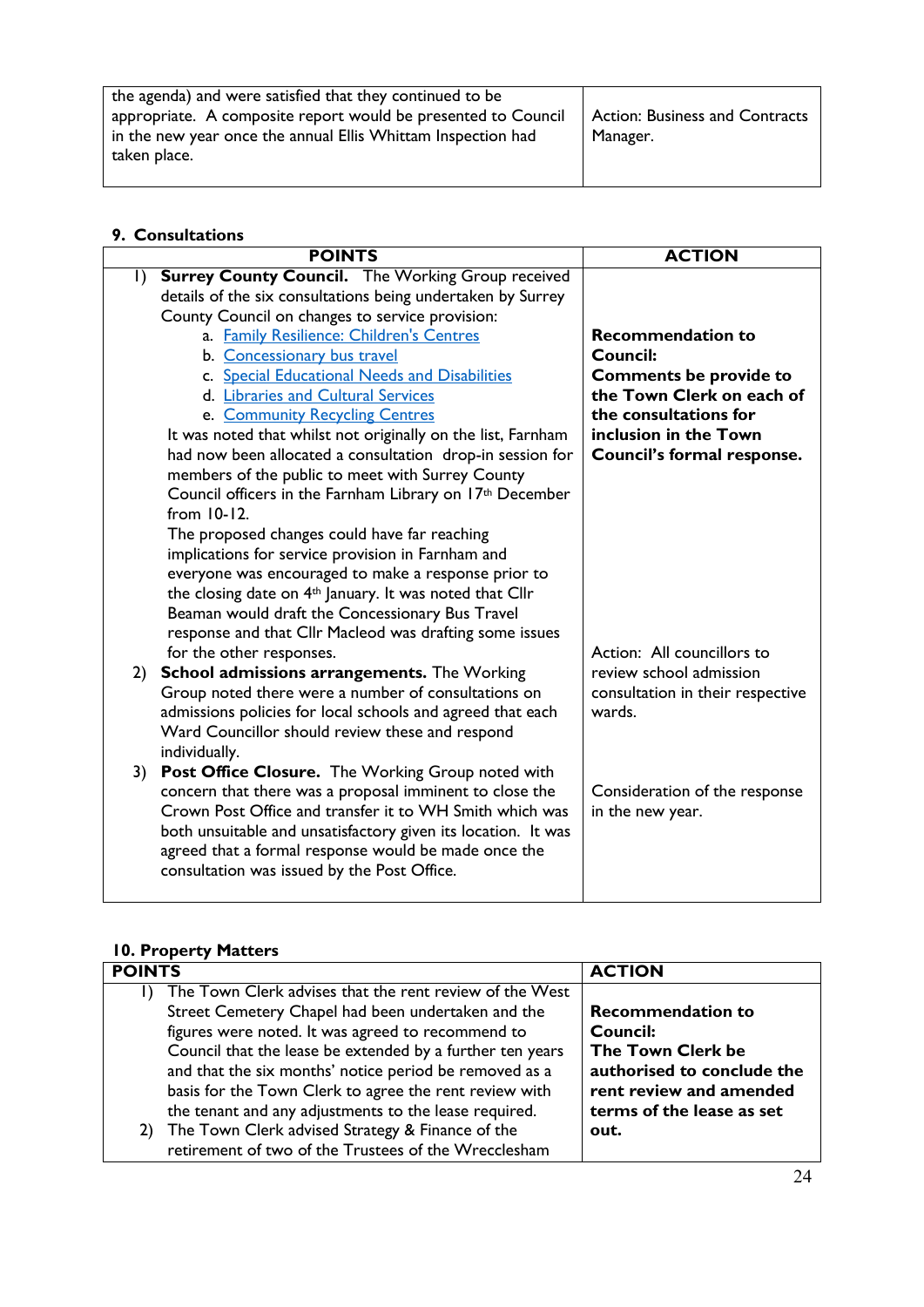| Community Centre Trust and that new Trustees were           |  |
|-------------------------------------------------------------|--|
| being sought. The Trust leases the Community Centre         |  |
| from the Council. The Trust was about to employ a part      |  |
| time administrator for the Community Centre bookings        |  |
| and it was noted that whilst operating well it operated 'on |  |
| a shoestring'.                                              |  |

## **11. Town Clerk Update**

|           | <b>POINTS</b>                                                                                                                                                                                                                                                                                                                                                                              | <b>ACTION</b>                                                                                                                               |
|-----------|--------------------------------------------------------------------------------------------------------------------------------------------------------------------------------------------------------------------------------------------------------------------------------------------------------------------------------------------------------------------------------------------|---------------------------------------------------------------------------------------------------------------------------------------------|
| $\vert$ ) | In discussion with the Town Clerk the Working Group<br>agreed that offices would close for Christmas at 1pm                                                                                                                                                                                                                                                                                |                                                                                                                                             |
|           | Monday 24th December and reopen at 9am on 2nd<br>January.                                                                                                                                                                                                                                                                                                                                  | <b>Recommendation to</b><br>Council:                                                                                                        |
|           | 2) The Working Group noted that during the closure period<br>two statutory days leave were taken and one day of staff<br>leave was taken. The Mayor proposed, and unanimously<br>agreed by the Working Group, that in view of the<br>exceptional work of the staff team and the achievements<br>noted in 2017 and 2018, an additional day's leave be<br>awarded over the Christmas period. | That an additional day's<br>leave be granted to staff in<br>view of the excellent<br>contribution to the<br>achievements of the<br>Council. |
| 3)        | The Town Clerk updated the Working group on the long<br>standing Cemetery matter.                                                                                                                                                                                                                                                                                                          |                                                                                                                                             |
| 4)        | The Town Clerk advised of the process for the co-option<br>of the councillor for the Bourne. It was agreed that lots<br>would be drawn for the order of presentations to<br>Council.                                                                                                                                                                                                       |                                                                                                                                             |
| 5)        | The Town Clerk advised that the Town Crier had advised<br>that he would be retiring in 2020, giving notice for a<br>replacement to be recruited in 2019. A report would be<br>made to a meeting of Strategy & Finance in the new year.                                                                                                                                                     | Action: Town Clerk.                                                                                                                         |

## **12. Date and time of next meeting**

| <b>POINTS</b>                                            | <b>ACTION</b>                  |
|----------------------------------------------------------|--------------------------------|
| Members agreed that the next meeting would take place on | Town Clerk to circulate agenda |
| Tuesday 15th January 2018 at 9.30am                      |                                |

The meeting ended at 12.01pm.

Notes written by Iain Lynch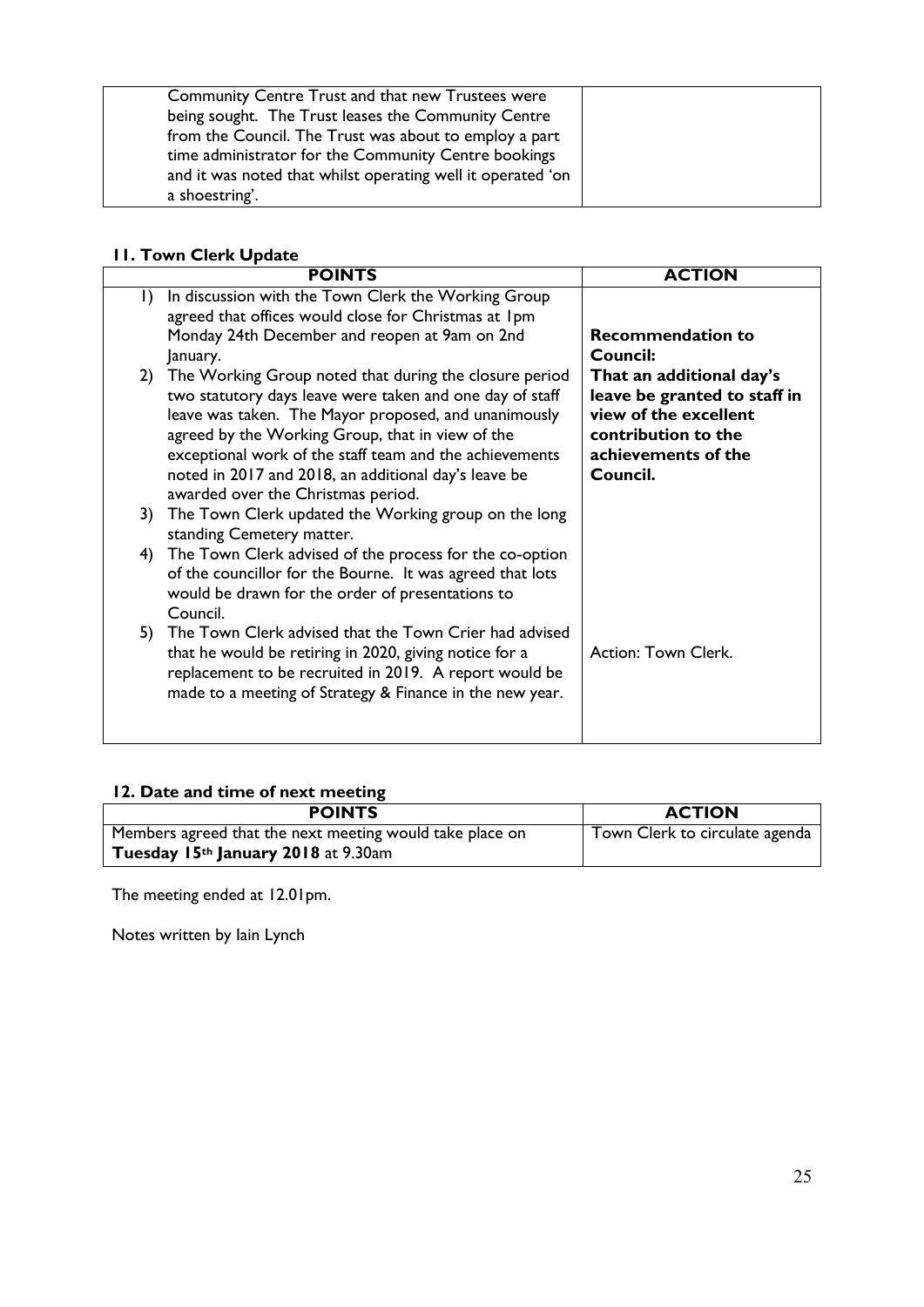|                    |               | (36, 700)  |           |               | (22, 856)                 | (36, 700)                          | (34, 378)  | (46,700)             | Movement to/(from) Gen Reserve           |                 |
|--------------------|---------------|------------|-----------|---------------|---------------------------|------------------------------------|------------|----------------------|------------------------------------------|-----------------|
| $\circ$            | $\circ$       | 36,700     | $\circ$   | O             | 22,856                    | 36,700                             | 37,258     | 46,700               | Overhead Expenditure                     |                 |
| $\circ$            | 0             | 0          | $\circ$   | 0             | $\circ$                   | $\circ$                            | 2,880      | $\circ$              | Total Income                             |                 |
|                    |               |            |           |               |                           |                                    |            |                      | <b>Planning</b>                          | $\frac{1}{6}$   |
|                    |               | (72,000)   |           | $\circ$       | $\frac{(69,368)}{69,368}$ | (72,000)                           | (63,755)   | (70,000)             | Movement to/(from) Gen Reserve           |                 |
| $\circ$            | $\circ$       | 72,000     | $\circ$   | $\circ$       | 69,368                    | 72,000                             | 63,755     | 70,000               | Overhead Expenditure                     |                 |
|                    |               |            |           |               |                           |                                    |            |                      | <b>Grants</b>                            | $\overline{30}$ |
|                    |               | (102, 050) |           | 0             | (57, 154)                 | (102, 050)                         | (100, 332) | (90, 550)            | Movement to/(from) Gen Reserve           |                 |
| $\circ$            | $\circ$       | 102,050    | $\circ$   | $\circ$       | 57,564                    | 102,050                            | 101,725    | 050'66               | Overhead Expenditure                     |                 |
| $\circ$            | $\circ$       | $\circ$    | $\circ$   | 0             | 410                       | $\circ$                            | 1,393      | 009                  | Total Income                             |                 |
|                    |               |            |           |               |                           |                                    |            |                      | Office & Customer Services               | $\overline{50}$ |
|                    |               | (160, 100) |           | 0             | (76, 879)                 | (156, 250)                         | (122, 835) | (169, 500)           | Movement to/(from) Gen Reserve           |                 |
| $\circ$            | $\circ$       | 160,100    | $\circ$   | $\circ$       | 77,419                    | 156,250                            | 125,335    | 171,500              | Overhead Expenditure                     |                 |
| $\circ$            | $\circ$       | $\circ$    | $\circ$   | $\circ$       | 0+9                       | $\circ$                            | 2,500      | 2,000                | Total Income                             |                 |
|                    |               |            |           |               |                           |                                    |            |                      | Governance & Democratic                  | $\frac{1}{10}$  |
|                    |               | (93, 700)  |           | 0             | (53, 269)                 | (101, 350)                         | (76, 790)  | $\frac{(98,750)}{2}$ | Movement to/(from) Gen Reserve           |                 |
| $\circ$            | $\circ$       | 93,700     | g         | $\circ$       | 53,769                    | 101,350                            | 76,800     | 98,750               | <b>Overhead Expenditure</b>              |                 |
| $\circ$            | O             | 0          | $\circ$   | $\circ$       | 009                       | $\circ$                            | $\vec{o}$  | $\circ$              | Total Income                             |                 |
|                    |               |            |           |               |                           |                                    |            |                      | <b>Professional Services &amp; Admin</b> | lइ              |
|                    |               |            |           |               |                           |                                    |            |                      | <b>Strategy &amp; Finance</b>            |                 |
| Carried<br>Forward | EMR           | Agreed     | Committed | Projected     | Actual Y<br>J             | Total                              | Actual     | <b>Budget</b>        |                                          |                 |
|                    | Draft 2019-20 |            |           |               | 2018-19                   |                                    |            | <u>2017-18</u>       |                                          |                 |
|                    |               |            |           | December 2018 |                           | Note: Draft Budget 2019/20 Council |            |                      |                                          |                 |
|                    |               |            |           |               |                           | Annual Budget - By Committee       |            |                      |                                          | 8:25 PM         |
|                    | Annex ii A    |            |           |               |                           | <b>Farnham Town Council</b>        |            |                      |                                          | 16-Dec-18       |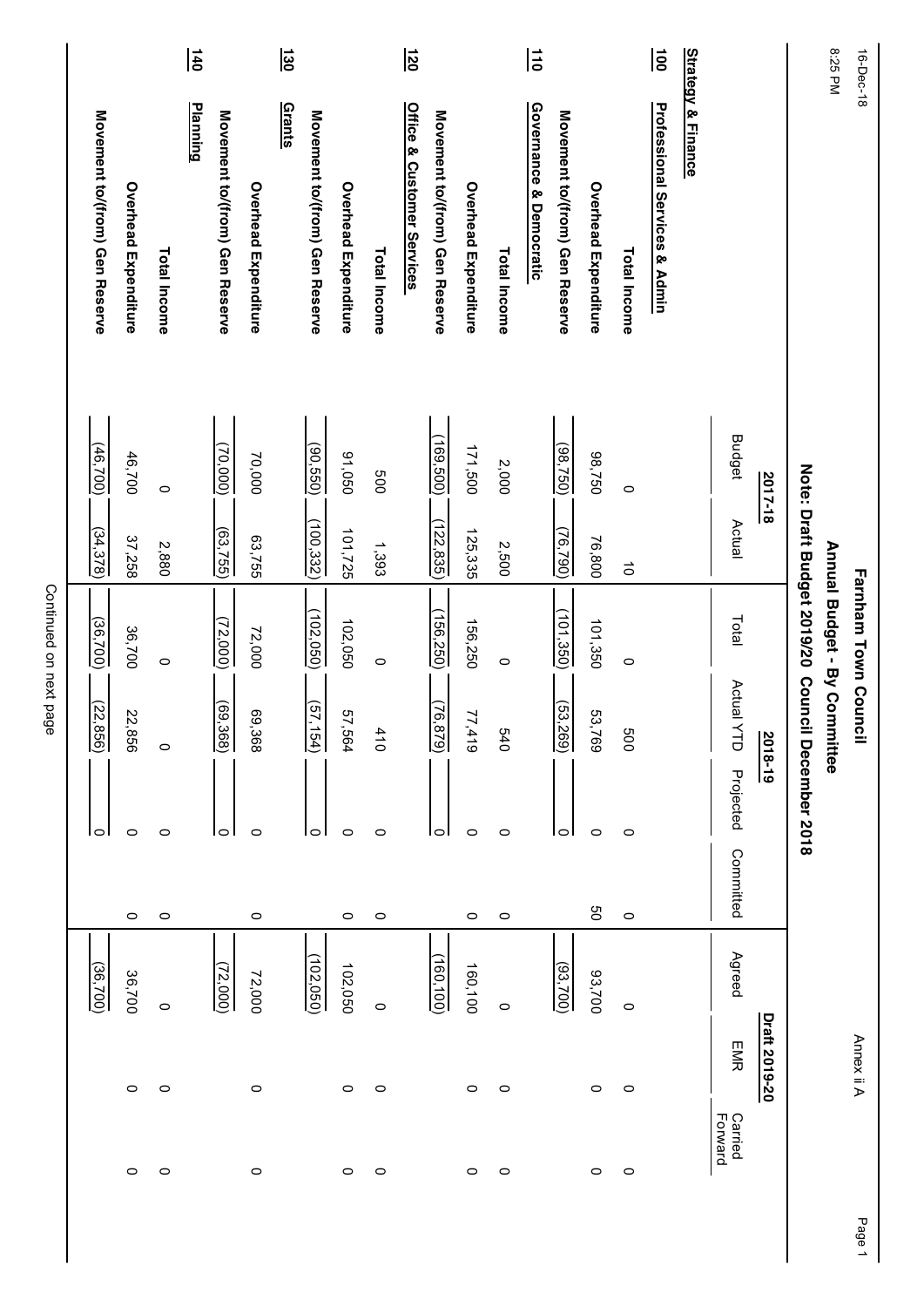| 16-Dec-18       |                                |                    |                           | <b>Farnham Town Council</b>       |                        |                 |           |           |               |                    |
|-----------------|--------------------------------|--------------------|---------------------------|-----------------------------------|------------------------|-----------------|-----------|-----------|---------------|--------------------|
| 8:25 PM         |                                |                    |                           | Annual Budget - By Committee      |                        |                 |           |           |               |                    |
|                 |                                |                    |                           | Note: Draft Budget 2019/20 Counci |                        | I December 2018 |           |           |               |                    |
|                 |                                | 2017-18            |                           |                                   | $\frac{2018 - 19}{20}$ |                 |           |           | Draft 2019-20 |                    |
|                 |                                | <b>Budget</b>      | Actual                    | Total                             | Actual Y<br>$\exists$  | Projected       | Committed | Agreed    | <b>EMR</b>    | Carried<br>Forward |
| $\frac{141}{2}$ | <u>Elections</u>               |                    |                           |                                   |                        |                 |           |           |               |                    |
|                 | Overhead Expenditure           | 5,000              | $\circ$                   | 5,000                             | مب<br>222              | $\circ$         | $\circ$   | 39,000    | $\circ$       | $\circ$            |
|                 | Movement to/(from) Gen Reserve | (5,000)            | lol                       | (5,000)                           | $\omega$ .<br>773      | 0               |           | (39,000)  |               |                    |
| $\frac{142}{1}$ | Neighbourhood Plan             |                    |                           |                                   |                        |                 |           |           |               |                    |
|                 | <b>Total Income</b>            | $\circ$            | $\approx$                 | $\circ$                           | $\circ$                | $\circ$         | $\circ$   | $\circ$   | $\circ$       | $\circ$            |
|                 | Overhead Expenditure           | 22,000             | 12,080                    | 41,500                            | 41,217                 | $\circ$         | $\circ$   | 36,500    | $\circ$       | $\circ$            |
|                 | Movement to/(from) Gen Reserve | (22,000)           | $\frac{(12,002)}{12,002}$ | (41,500)                          | $\frac{(41,217)}{4}$   | $\circ$         |           | (36,500)  |               |                    |
| $\frac{145}{2}$ | <b>Publicity</b>               |                    |                           |                                   |                        |                 |           |           |               |                    |
|                 | Overhead Expenditure           | $\circ$            | $\circ$                   | $\circ$                           | g                      | $\circ$         | $\circ$   | $\circ$   | $\circ$       | $\circ$            |
|                 | Movement to/(from) Gen Reserve | $\overline{\circ}$ | $\circ$                   | $\circ$                           | $\boxed{9}$            | 0               |           | $\circ$   |               |                    |
| ခြ              | Other Operating Income/Costs   |                    |                           |                                   |                        |                 |           |           |               |                    |
|                 | Total Income                   | 1,057,602          | 1,064,361                 | 1,086,252                         | 1,086,<br>$-101$       | $\circ$         | $\circ$   | 1,093,114 | $\circ$       | $\circ$            |
|                 | <b>Overhead Expenditure</b>    | 18,227             | 111,182                   | 18,227                            | 10,262                 | $\circ$         | 2,608     | 10,227    | $\circ$       | $\circ$            |
|                 | Movement to/(from) Gen Reserve | 1,039,375          | 953,179                   | 1,068,025                         | 1,075,<br> چٌ          | 0               |           | 1,082,886 |               |                    |
| la              | Wrecclesham Community Centre   |                    |                           |                                   |                        |                 |           |           |               |                    |
|                 | Total Income                   | 5,500              | 4,375                     | 5,500                             | 3,126                  | $\circ$         | $\circ$   | 5,500     | $\circ$       | $\circ$            |
|                 | Overhead Expenditure           | 5,500              | 856                       | 5,500                             | 1,624                  | $\circ$         | $\circ$   | 5,500     | $\circ$       | $\circ$            |
|                 | Movement to/(from) Gen Reserve | $\circ$            | 3,417                     | $\circ$                           | $\frac{1,502}{1,502}$  | 0               |           | O         |               |                    |
| $\overline{5}$  | <b>Community Development</b>   |                    |                           |                                   |                        |                 |           |           |               |                    |
|                 | Overhead Expenditure           | 24,000             | 27,545                    | 22,000                            | 19.<br>367             | $\circ$         | $\circ$   | 23,000    | $\circ$       | $\circ$            |
|                 |                                |                    |                           |                                   |                        |                 |           |           |               |                    |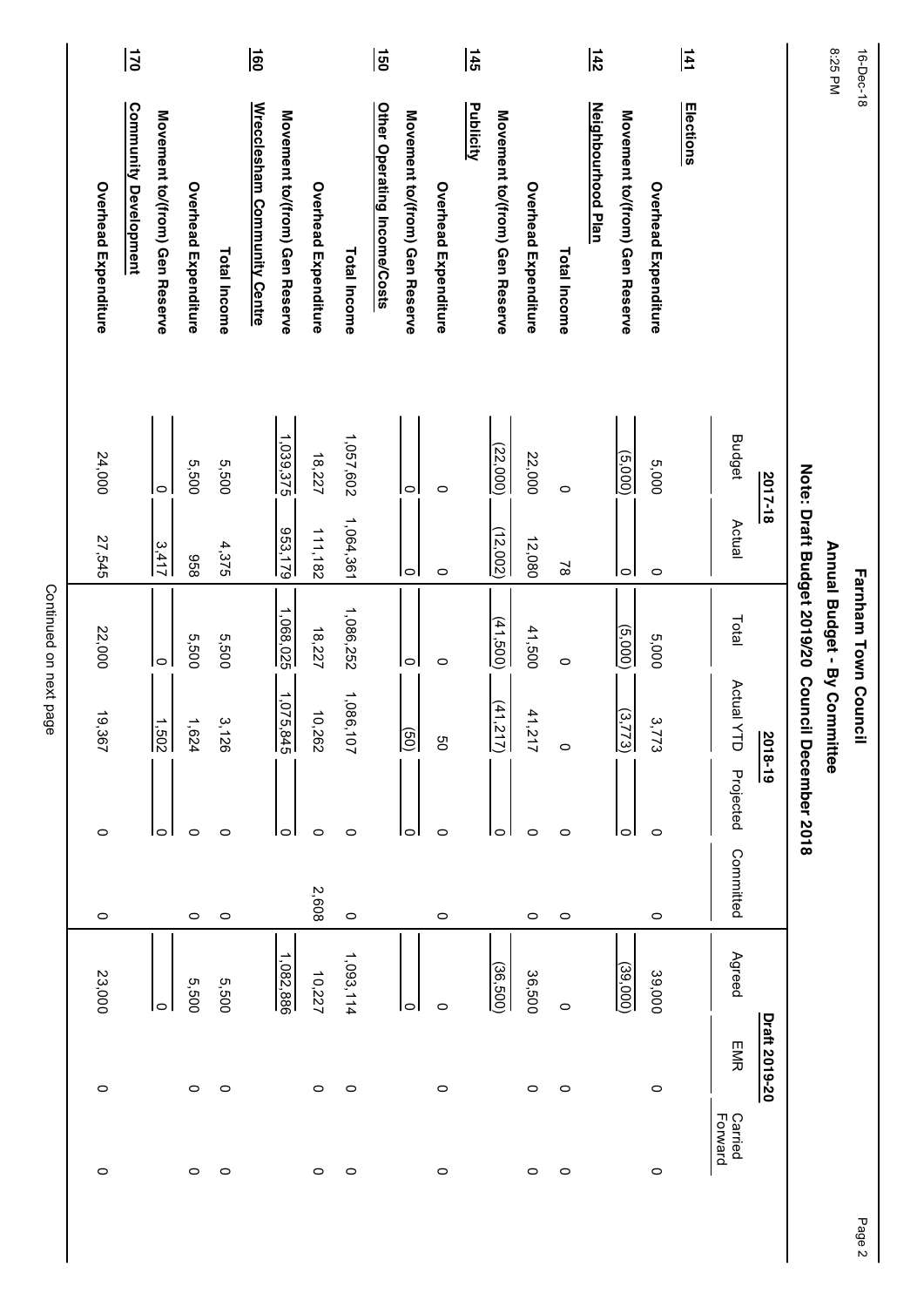|                                            |         |             |                                |                | $\frac{16}{16}$                |                                |                     | $\frac{1}{2}$                  |                                |                      | $\frac{1}{6}$<br>Rechargeable Costs |                                |                      |              | $\frac{175}{2}$                        |                                |                      | 口<br>Community Safety |                                |                    |               |                                                             | 8:25 PM                      | 16-Dec-18            |
|--------------------------------------------|---------|-------------|--------------------------------|----------------|--------------------------------|--------------------------------|---------------------|--------------------------------|--------------------------------|----------------------|-------------------------------------|--------------------------------|----------------------|--------------|----------------------------------------|--------------------------------|----------------------|-----------------------|--------------------------------|--------------------|---------------|-------------------------------------------------------------|------------------------------|----------------------|
| Strategy & Finance - Income<br>Expenditure |         |             | Movement to/(from) Gen Reserve | Total Income   | Wrecclesham Community Centre R | Movement to/(from) Gen Reserve | <b>Total Income</b> | Conservation Area Capital Proj | Movement to/(from) Gen Reserve | Overhead Expenditure |                                     | Movement to/(from) Gen Reserve | Overhead Expenditure | Total Income | <u> Localism - New Initiatives/Pro</u> | Movement to/(from) Gen Reserve | Overhead Expenditure |                       | Movement to/(from) Gen Reserve |                    |               |                                                             |                              |                      |
|                                            | 626,027 | 1,065,602   | $\circ$                        | $\circ$        |                                | $\circ$                        | $\circ$             |                                | 0                              | $\circ$              |                                     | (65,000)                       | 65,000               | $\circ$      |                                        | (8,300)                        | 8,300                |                       | (24,000)                       | <b>Budget</b>      | 2017-18       |                                                             |                              |                      |
|                                            | 607,497 | 1,077,056   | $\frac{1,458}{2}$              | 1,458          |                                | $\overline{\circ}$             | $\circ$             |                                | lo                             | $\circ$              |                                     | (37,093)                       | 37,093               | $\circ$      |                                        | (13,767)                       | 13,767               |                       | (27, 545)                      | Actual             |               |                                                             |                              |                      |
|                                            | 623,877 | 1,091,752   | lo                             | $\circ$        |                                | $\circ$                        | 0                   |                                | lo                             | $\circ$              |                                     | (55,000)                       | 55,000               | $\circ$      |                                        | (8,300)                        | 8,300                |                       | (22,000)                       | Total              |               | Note: Dratt Budget 2019/20<br>Orne: Dratt Budget<br>2019/20 | Annual Budget - By Committee | Farnham Town Council |
| $\frac{766,434}{}$                         | 366,414 | 1, 132, 848 | ∥⊚                             | $\overline{1}$ |                                | 38,281                         | 38,281              |                                | $\frac{(2.036)}{2}$            | 2,036                |                                     | $\frac{942}{3}$                | 2,943                | 3,885        |                                        | (4, 167)                       | 4,167                |                       | (19, 367)                      | <b>Actual YTD</b>  | 2018-19       |                                                             |                              |                      |
|                                            | $\circ$ | $\circ$     | 0                              | 0              |                                | 0                              | 0                   |                                | 10                             | $\circ$              |                                     | 0                              | 0                    | $\circ$      |                                        | c                              | $\circ$              |                       | 0                              | Projected          |               | December 2018                                               |                              |                      |
|                                            | 2,658   | $\circ$     |                                | $\circ$        |                                |                                | $\circ$             |                                |                                | $\circ$              |                                     |                                | $\circ$              | $\circ$      |                                        |                                | $\circ$              |                       |                                | Committed          |               |                                                             |                              |                      |
| 444,037                                    | 654,577 | 1,098,614   | $\circ$                        | $\circ$        |                                | 0                              | 0                   |                                | 10                             | 0                    |                                     | (55,000)                       | 55,000               | $\circ$      |                                        | (20, 800)                      | 20,800               |                       | (23,000)                       | Agreed             |               |                                                             |                              |                      |
|                                            | $\circ$ | $\circ$     |                                | $\circ$        |                                |                                | $\circ$             |                                |                                | $\circ$              |                                     |                                | 0                    | $\circ$      |                                        |                                | $\circ$              |                       |                                | <b>EMR</b>         | Draft 2019-20 |                                                             |                              |                      |
|                                            | $\circ$ | $\circ$     |                                | $\circ$        |                                |                                | $\circ$             |                                |                                | $\circ$              |                                     |                                | $\circ$              | $\circ$      |                                        |                                | $\circ$              |                       |                                | Forward<br>Carried |               |                                                             |                              |                      |
|                                            |         |             |                                |                |                                |                                |                     |                                |                                |                      |                                     |                                |                      |              |                                        |                                |                      |                       |                                |                    |               |                                                             |                              | Page 3               |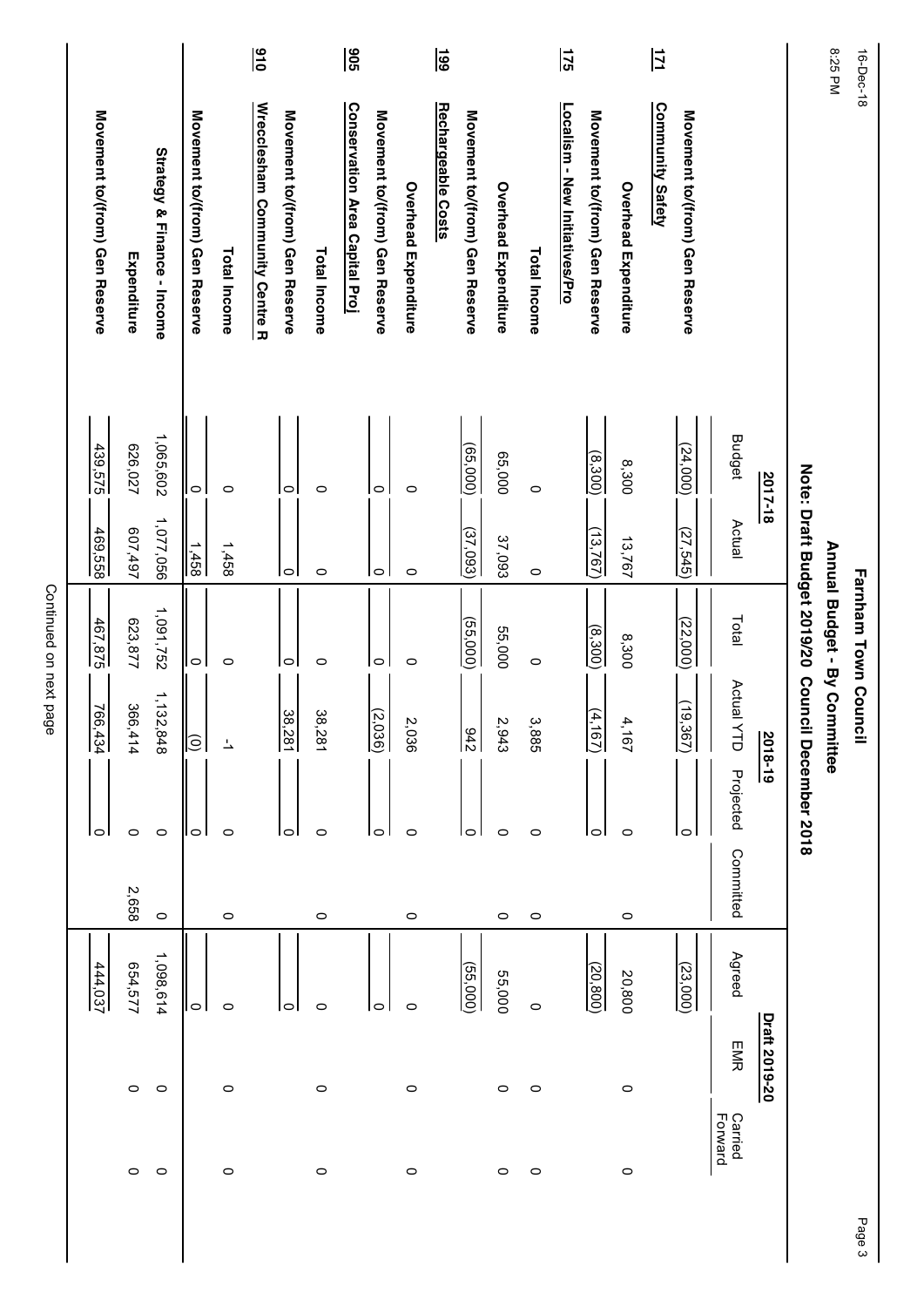|                                |                      |              | $rac{220}{\sqrt{2}}$ |                                |                      |              | $rac{210}{10}$   |                                |                      | <u>205</u>          |                                |                      |              | $rac{201}{2}$   |                                |                      |              | $\frac{20}{5}$          |                              |                            |               |                                    | 8:25 PM                      | 16-Dec-18            |
|--------------------------------|----------------------|--------------|----------------------|--------------------------------|----------------------|--------------|------------------|--------------------------------|----------------------|---------------------|--------------------------------|----------------------|--------------|-----------------|--------------------------------|----------------------|--------------|-------------------------|------------------------------|----------------------------|---------------|------------------------------------|------------------------------|----------------------|
| Movement to/(from) Gen Reserve | Overhead Expenditure | Total Income | Other Open Spaces    | Movement to/(from) Gen Reserve | Overhead Expenditure | Total Income | Farnham In Bloom | Movement to/(from) Gen Reserve | Overhead Expenditure | <u>War Memorial</u> | Movement to/(from) Gen Reserve | Overhead Expenditure | Total Income | <b>Highways</b> | Movement to/(from) Gen Reserve | Overhead Expenditure | Total Income | <b>Grounds Services</b> | <u>Community Enhancement</u> |                            |               |                                    |                              |                      |
| $\sqrt{2,000}$                 | 2,000                | $\circ$      |                      | (77, 650)                      | 100,650              | 23,000       |                  | (3,500)                        | 3,500                |                     | lo                             | 10,000               | 10,000       |                 | $\frac{(43,350)}{250}$         | 43,350               | $\circ$      |                         |                              | <b>Budget</b>              | 2017-18       |                                    |                              |                      |
| (4, 133)                       | 4,158                | 2S           |                      | (84,020)                       | 104,286              | 20,265       |                  | (3,204)                        | 3,204                |                     | $\frac{10.647}{1}$             | 5,000                | 15,647       |                 | (114, 380)                     | 114,357              | 53           |                         |                              | Actual                     |               |                                    |                              |                      |
| (2,000)                        | 2,000                | $\circ$      |                      | (81,900)                       | 105,900              | 24,000       |                  | $\overline{(000'2)}$           | 7,000                |                     | (10,000)                       | 10,000               | $\circ$      |                 | (52, 850)                      | 52,850               | $\circ$      |                         |                              | Total                      |               | Note: Draft Budget 2019/20 Council | Annual Budget - By Committee | Farnham Town Council |
| $\frac{(9.183)}{2}$            | 9,633                | 450          |                      | (49, 1)<br>$\overline{61}$     | 71,378               | 22,218       |                  | (6.520)                        | 6,520                |                     | lol                            | $\circ$              | $\circ$      |                 | (43, 7)<br>85)                 | 43,385               | $rac{40}{3}$ |                         |                              | Actual Y<br>$\overline{d}$ | 2018-19       |                                    |                              |                      |
| $\circ$                        | 0                    | 0            |                      | lo                             | $\circ$              | $\circ$      |                  | lo                             | $\circ$              |                     | lo                             | $\circ$              | $\circ$      |                 | lo                             | $\circ$              | $\circ$      |                         |                              | Projected                  |               | December 2018                      |                              |                      |
|                                | $\circ$              | $\circ$      |                      |                                | 029                  | $\circ$      |                  |                                | $\circ$              |                     |                                | 0                    | $\circ$      |                 |                                | 10,861               | $\circ$      |                         |                              | Committed                  |               |                                    |                              |                      |
| 5,000                          | 17,000               | 22,000       |                      | (81,900)                       | 105,900              | 24,000       |                  | (5,000)                        | 5,000                |                     | (10,000)                       | 10,000               | $\circ$      |                 | (71,200)                       | 71,200               | $\circ$      |                         |                              | Agreed                     |               |                                    |                              |                      |
|                                | $\circ$              | 0            |                      |                                | $\circ$              | $\circ$      |                  |                                | $\circ$              |                     |                                | $\circ$              | $\circ$      |                 |                                | $\circ$              | $\circ$      |                         |                              | EMR                        | Draft 2019-20 |                                    |                              |                      |
|                                | 0                    | 0            |                      |                                | $\circ$              | $\circ$      |                  |                                | $\circ$              |                     |                                | $\circ$              | $\circ$      |                 |                                | $\circ$              | $\circ$      |                         |                              | Carried<br>Forward         |               |                                    |                              |                      |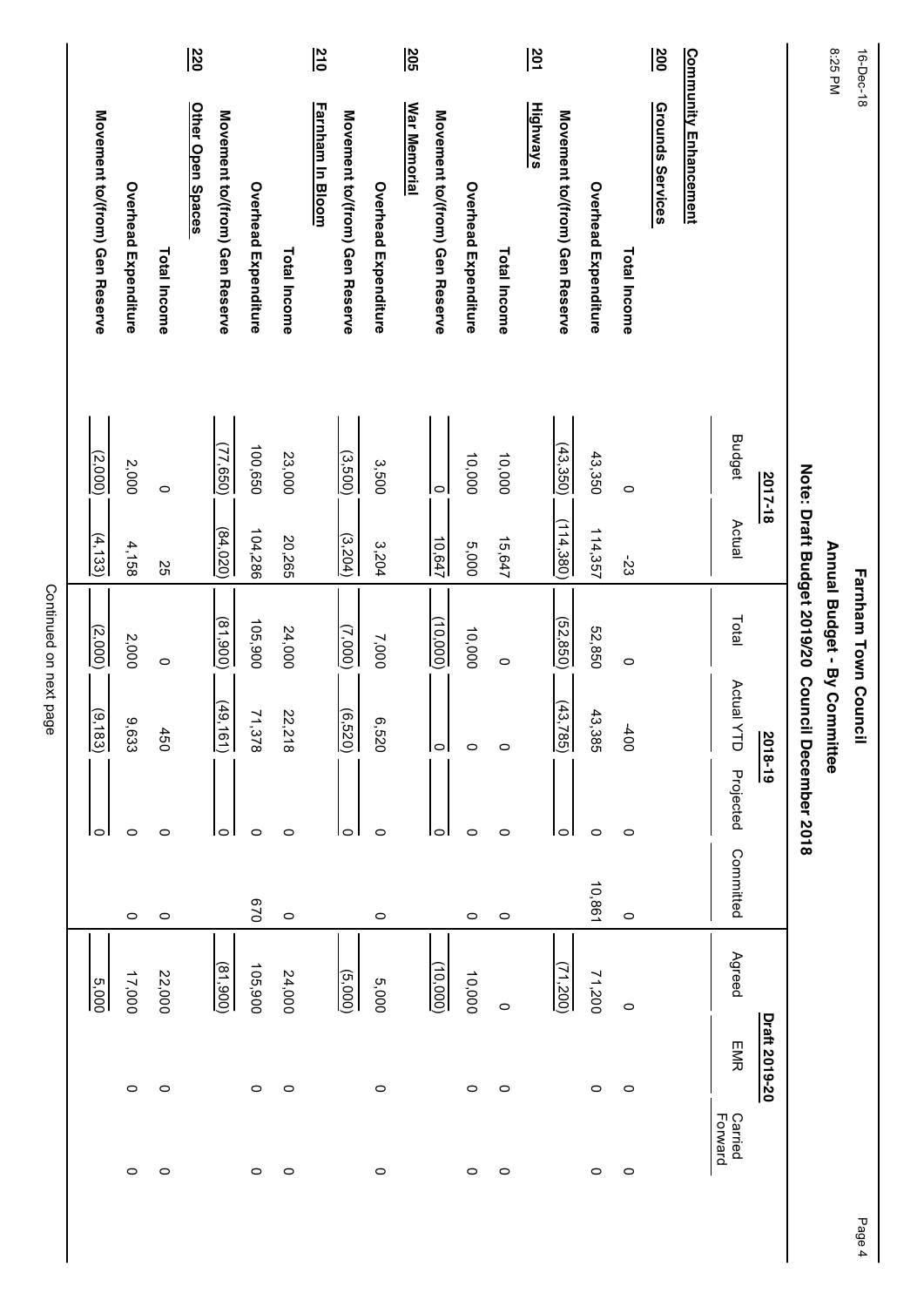| $rac{260}{1}$<br>$\frac{240}{5}$<br><u>250</u><br><b>Public Conveniences</b><br><b>Allotments</b><br>Town Centre & Rural Dev<br><b>Community Enhancement - Income</b><br>Movement to/(from) Gen Reserve<br>Movement to/(from) Gen Reserve<br>Movement to/(from) Gen Reserve<br>Movement to/(from) Gen Reserve<br><b>Overhead Expenditure</b><br>Overhead Expenditure<br>Overhead Expenditure<br>Total Income<br><b>Total Income</b><br>Expenditure<br><b>Budget</b><br>(225, 350)<br>280,850<br>(12,500)<br>(87,000)<br>55,500<br>000'28<br>18,500<br>16,500<br>15,850<br>6,000<br>Note: Draft Budget 2019/20 Council<br>850<br>2017-18<br>Actual<br>(269, 373)<br>327,565<br>(68, 110)<br>(5,590)<br>58,191<br>11,982<br>68,110<br>16,468<br>15,885<br>6,392<br>(583)<br>(247, 400)<br>Total<br>293,900<br>(12,500)<br>(79, 500)<br>46,500<br>18,500<br>(1,650)<br>18,150<br>16,500<br>79,500<br>6,000<br><b>Actual YTD</b><br>$\frac{(114,538)}{114,538}$<br>(10, 366)<br>152,744<br>38,206<br>$\frac{1}{\sqrt{1.610}}$<br>10,366<br>12,943<br>4,605<br>2,995<br>6.087<br>6,856<br>IN<br>$\frac{2018-19}{ }$<br>December 2018<br>Projected<br>$\circ$<br>0<br>$\circ$<br>$\circ$<br>$\circ$<br>$\circ$<br>ΙO<br>0<br>0<br>0<br>0<br>Committed<br>11,531<br>$\circ$<br>$\circ$<br>$\circ$<br>$\circ$<br>$\circ$<br>$\circ$<br>Agreed<br>(273, 200)<br>342,200<br>(12,500)<br>(96, 500)<br>69,000<br>18,500<br>00'296<br>17,000<br>$\frac{(1,100)}{1}$<br>18,100<br>6,000<br>Draft 2019-20<br>EMR | 8:25 PM<br>16-Dec-18 |  | Annual Budget - By Committee<br>Farnham Town Counci |  |  |         |                    |
|---------------------------------------------------------------------------------------------------------------------------------------------------------------------------------------------------------------------------------------------------------------------------------------------------------------------------------------------------------------------------------------------------------------------------------------------------------------------------------------------------------------------------------------------------------------------------------------------------------------------------------------------------------------------------------------------------------------------------------------------------------------------------------------------------------------------------------------------------------------------------------------------------------------------------------------------------------------------------------------------------------------------------------------------------------------------------------------------------------------------------------------------------------------------------------------------------------------------------------------------------------------------------------------------------------------------------------------------------------------------------------------------------------------------------------------------------------------------------------------------------|----------------------|--|-----------------------------------------------------|--|--|---------|--------------------|
|                                                                                                                                                                                                                                                                                                                                                                                                                                                                                                                                                                                                                                                                                                                                                                                                                                                                                                                                                                                                                                                                                                                                                                                                                                                                                                                                                                                                                                                                                                   |                      |  |                                                     |  |  |         |                    |
|                                                                                                                                                                                                                                                                                                                                                                                                                                                                                                                                                                                                                                                                                                                                                                                                                                                                                                                                                                                                                                                                                                                                                                                                                                                                                                                                                                                                                                                                                                   |                      |  |                                                     |  |  |         | Carried<br>Forward |
|                                                                                                                                                                                                                                                                                                                                                                                                                                                                                                                                                                                                                                                                                                                                                                                                                                                                                                                                                                                                                                                                                                                                                                                                                                                                                                                                                                                                                                                                                                   |                      |  |                                                     |  |  |         |                    |
|                                                                                                                                                                                                                                                                                                                                                                                                                                                                                                                                                                                                                                                                                                                                                                                                                                                                                                                                                                                                                                                                                                                                                                                                                                                                                                                                                                                                                                                                                                   |                      |  |                                                     |  |  | $\circ$ | $\circ$            |
|                                                                                                                                                                                                                                                                                                                                                                                                                                                                                                                                                                                                                                                                                                                                                                                                                                                                                                                                                                                                                                                                                                                                                                                                                                                                                                                                                                                                                                                                                                   |                      |  |                                                     |  |  | 0       | $\circ$            |
|                                                                                                                                                                                                                                                                                                                                                                                                                                                                                                                                                                                                                                                                                                                                                                                                                                                                                                                                                                                                                                                                                                                                                                                                                                                                                                                                                                                                                                                                                                   |                      |  |                                                     |  |  |         |                    |
|                                                                                                                                                                                                                                                                                                                                                                                                                                                                                                                                                                                                                                                                                                                                                                                                                                                                                                                                                                                                                                                                                                                                                                                                                                                                                                                                                                                                                                                                                                   |                      |  |                                                     |  |  |         |                    |
|                                                                                                                                                                                                                                                                                                                                                                                                                                                                                                                                                                                                                                                                                                                                                                                                                                                                                                                                                                                                                                                                                                                                                                                                                                                                                                                                                                                                                                                                                                   |                      |  |                                                     |  |  | $\circ$ | $\circ$            |
|                                                                                                                                                                                                                                                                                                                                                                                                                                                                                                                                                                                                                                                                                                                                                                                                                                                                                                                                                                                                                                                                                                                                                                                                                                                                                                                                                                                                                                                                                                   |                      |  |                                                     |  |  |         |                    |
|                                                                                                                                                                                                                                                                                                                                                                                                                                                                                                                                                                                                                                                                                                                                                                                                                                                                                                                                                                                                                                                                                                                                                                                                                                                                                                                                                                                                                                                                                                   |                      |  |                                                     |  |  |         |                    |
|                                                                                                                                                                                                                                                                                                                                                                                                                                                                                                                                                                                                                                                                                                                                                                                                                                                                                                                                                                                                                                                                                                                                                                                                                                                                                                                                                                                                                                                                                                   |                      |  |                                                     |  |  | $\circ$ | $\circ$            |
|                                                                                                                                                                                                                                                                                                                                                                                                                                                                                                                                                                                                                                                                                                                                                                                                                                                                                                                                                                                                                                                                                                                                                                                                                                                                                                                                                                                                                                                                                                   |                      |  |                                                     |  |  | 0       | 0                  |
|                                                                                                                                                                                                                                                                                                                                                                                                                                                                                                                                                                                                                                                                                                                                                                                                                                                                                                                                                                                                                                                                                                                                                                                                                                                                                                                                                                                                                                                                                                   |                      |  |                                                     |  |  |         |                    |
|                                                                                                                                                                                                                                                                                                                                                                                                                                                                                                                                                                                                                                                                                                                                                                                                                                                                                                                                                                                                                                                                                                                                                                                                                                                                                                                                                                                                                                                                                                   |                      |  |                                                     |  |  | $\circ$ | $\circ$            |
|                                                                                                                                                                                                                                                                                                                                                                                                                                                                                                                                                                                                                                                                                                                                                                                                                                                                                                                                                                                                                                                                                                                                                                                                                                                                                                                                                                                                                                                                                                   |                      |  |                                                     |  |  | $\circ$ | $\circ$            |
|                                                                                                                                                                                                                                                                                                                                                                                                                                                                                                                                                                                                                                                                                                                                                                                                                                                                                                                                                                                                                                                                                                                                                                                                                                                                                                                                                                                                                                                                                                   |                      |  |                                                     |  |  |         |                    |
|                                                                                                                                                                                                                                                                                                                                                                                                                                                                                                                                                                                                                                                                                                                                                                                                                                                                                                                                                                                                                                                                                                                                                                                                                                                                                                                                                                                                                                                                                                   |                      |  |                                                     |  |  |         |                    |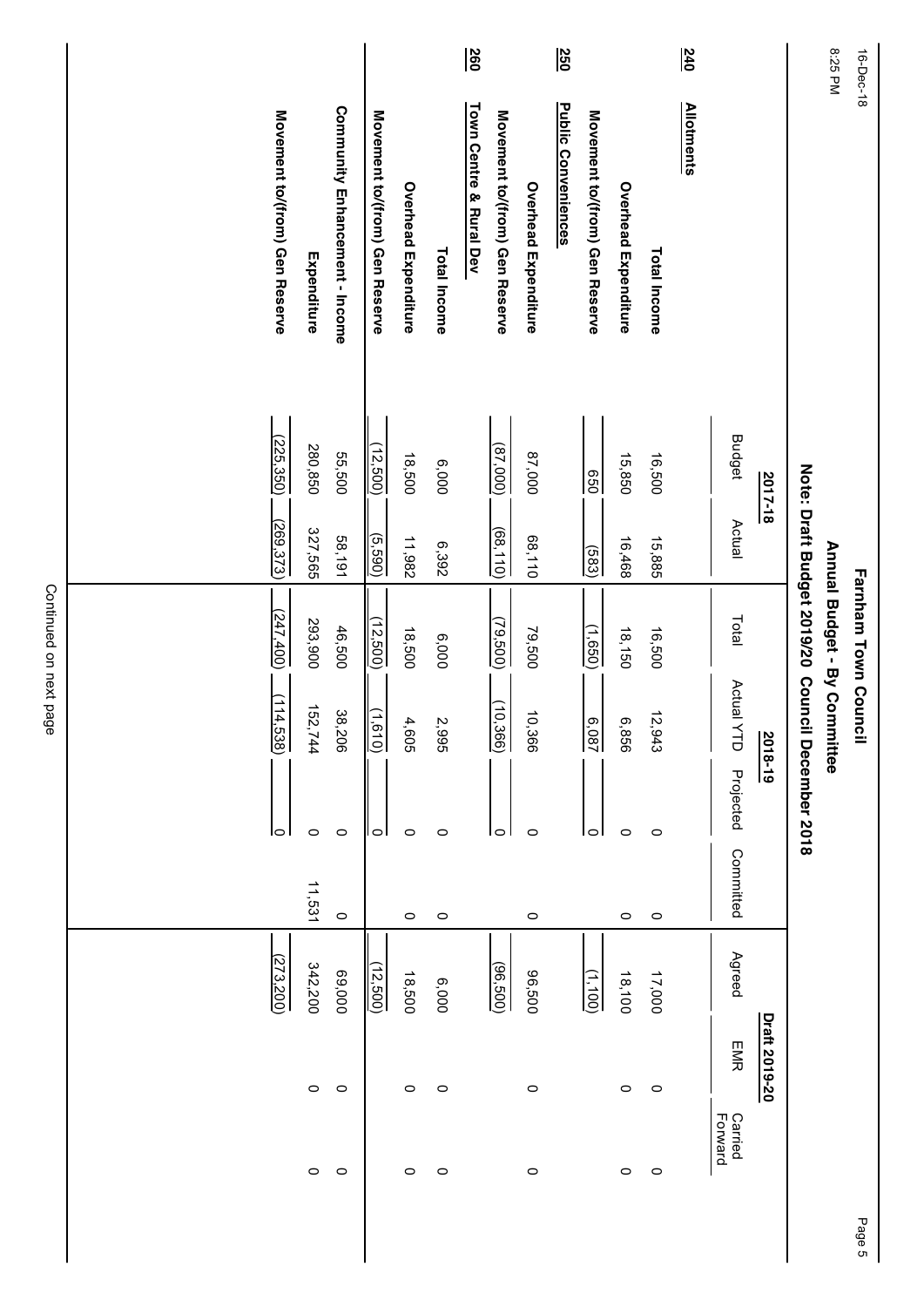|                                |                      |              | $rac{312}{2}$        |                                |                      |              | $\frac{31}{1}$     |                                |                      |                 | $rac{310}{2}$ |                                |              | $\frac{301}{2}$                |                                |                      |                | ခြိ            |                  |                           |               |                                    | 8:25 PM                      | 16-Dec-18            |
|--------------------------------|----------------------|--------------|----------------------|--------------------------------|----------------------|--------------|--------------------|--------------------------------|----------------------|-----------------|---------------|--------------------------------|--------------|--------------------------------|--------------------------------|----------------------|----------------|----------------|------------------|---------------------------|---------------|------------------------------------|------------------------------|----------------------|
| Movement to/(from) Gen Reserve | Overhead Expenditure | Total Income | <b>Food Festival</b> | Movement to/(from) Gen Reserve | Overhead Expenditure | Total Income | Picnic in the Park | Movement to/(from) Gen Reserve | Overhead Expenditure | Total Income    | <b>Events</b> | Movement to/(from) Gen Reserve | Total Income | <b>Hidden Heritage Project</b> | Movement to/(from) Gen Reserve | Overhead Expenditure | Total Income   | <b>Tourism</b> | Tourism & Events |                           |               |                                    |                              |                      |
| $\frac{(4.250)}{2}$            | 18,750               | 14,500       |                      | (3,000)                        | 4,650                | 1,650        |                    | (66, 950)                      | 026,99               | $\circ$         |               | $\circ$                        | $\circ$      |                                | (40,625)                       | 40,625               | $\circ$        |                |                  | <b>Budget</b>             | 2017-18       |                                    |                              |                      |
| $rac{2,963}{2}$                | 13,564               | 16,528       |                      | (2,260)                        | 4,774                | 2,515        |                    | (46,078)                       | 46,208               | $\frac{130}{2}$ |               | $\circ$                        | $\circ$      |                                | (29, 241)                      | 36,674               | 7,434          |                |                  | Actual                    |               |                                    |                              |                      |
| (5,150)                        | 19,650               | 14,500       |                      | (3,000)                        | 4,650                | 1,650        |                    | (62, 550)                      | 62,550               | $\circ$         |               | $\circ$                        | $\circ$      |                                | (36, 625)                      | 36,625               | $\circ$        |                |                  | Total                     |               | Note: Draft Budget 2019/20 Council | Annual Budget - By Committee | Farnham Town Council |
| $\frac{5.663}{5}$              | 17,897               | 23,560       |                      | (2,985)                        | 4,480                | 1,495        |                    | (25, 810)                      | 25,551               | 692-            |               | $\frac{10,900}{2}$             | 10,900       |                                | (17, 105)                      | 17,205               | $\overline{5}$ |                |                  | Actual Y<br>$\exists$     | 2018-19       |                                    |                              |                      |
| lo                             | 0                    | $\circ$      |                      | 0                              | $\circ$              | $\circ$      |                    | $\circ$                        | $\circ$              | 0               |               | 0                              | $\circ$      |                                | 0                              | $\circ$              | $\circ$        |                |                  | Projected                 |               | December 2018                      |                              |                      |
|                                | $\circ$              | $\circ$      |                      |                                | $\circ$              | $\circ$      |                    |                                | $\circ$              | 0               |               |                                | $\circ$      |                                |                                | $\circ$              | $\circ$        |                |                  | Committed                 |               |                                    |                              |                      |
| $\frac{(6.000)}{2}$            | 23,500               | 17,500       |                      | (4,540)                        | 6,190                | 1,650        |                    | (49,050)                       | 49,050               | $\circ$         |               | $\circ$                        | $\circ$      |                                | (35, 925)                      | 35,925               | $\circ$        |                |                  | Agreed                    |               |                                    |                              |                      |
|                                | $\circ$              | $\circ$      |                      |                                | $\circ$              | $\circ$      |                    |                                | $\circ$              | $\circ$         |               |                                | $\circ$      |                                |                                | $\circ$              | $\circ$        |                |                  | <b>EMR</b>                | Draft 2019-20 |                                    |                              |                      |
|                                | $\circ$              | $\circ$      |                      |                                | $\circ$              | $\circ$      |                    |                                | $\circ$              | $\circ$         |               |                                | $\circ$      |                                |                                | $\circ$              | $\circ$        |                |                  | <b>Carried</b><br>Forward |               |                                    |                              |                      |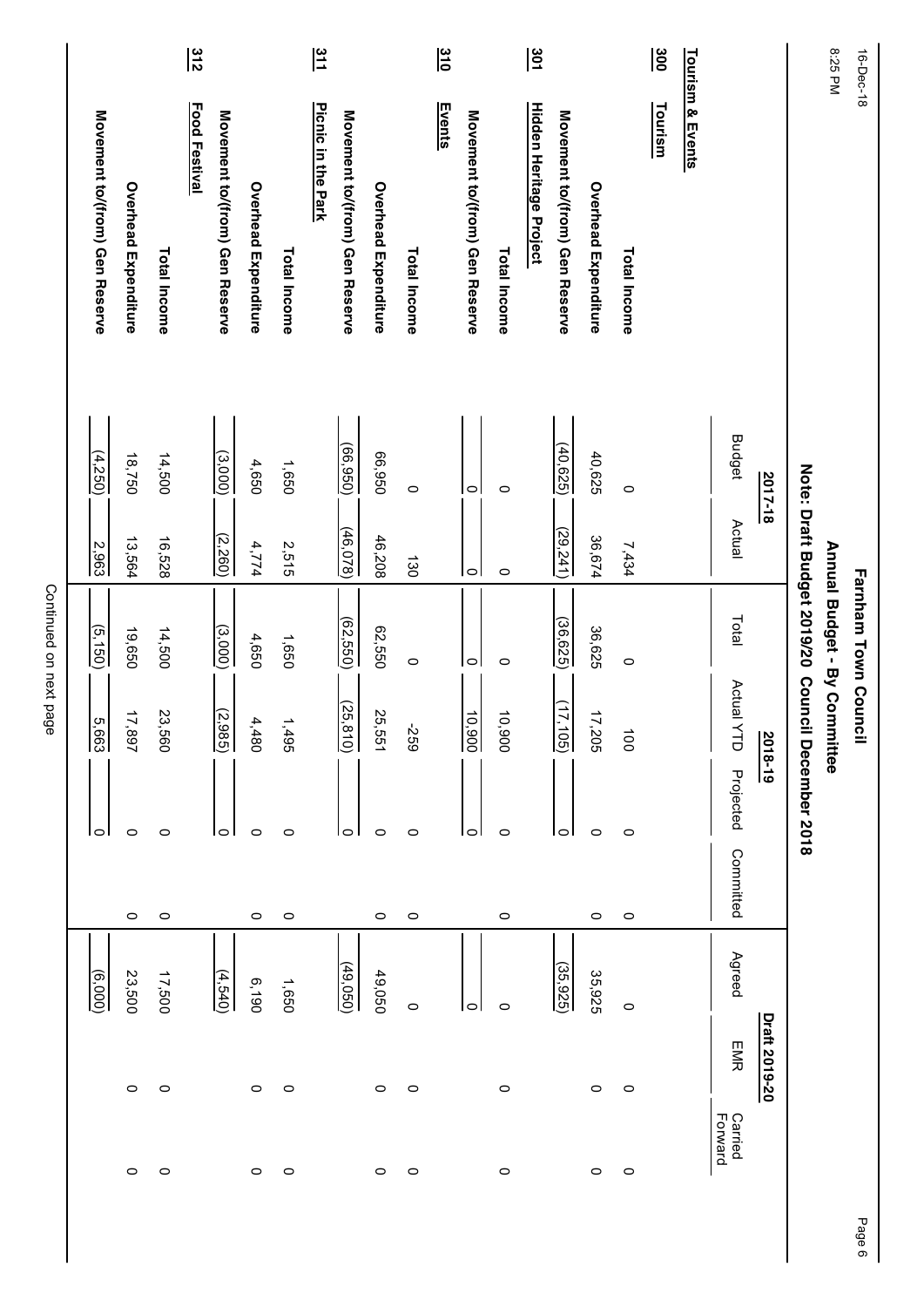|                                |                             |                             | 317                    |                                |                      |              | $\frac{3}{16}$          |                                |                      |              | $rac{3}{2}$        |                                |                      |              | $rac{314}{1}$              |                                |                      |                     | $rac{313}{2}$       |                    |               |                                   | 8:25 PM                      | 16-Dec-18            |
|--------------------------------|-----------------------------|-----------------------------|------------------------|--------------------------------|----------------------|--------------|-------------------------|--------------------------------|----------------------|--------------|--------------------|--------------------------------|----------------------|--------------|----------------------------|--------------------------------|----------------------|---------------------|---------------------|--------------------|---------------|-----------------------------------|------------------------------|----------------------|
| Movement to/(from) Gen Reserve | Overhead Expenditure        | <b>Total Income</b>         | <b>Spring Festival</b> | Movement to/(from) Gen Reserve | Overhead Expenditure | Total Income | <b>Christmas Market</b> | Movement to/(from) Gen Reserve | Overhead Expenditure | Total Income | Heritage Open Days | Movement to/(from) Gen Reserve | Overhead Expenditure | Total Income | <u>Christmas Switch-on</u> | Movement to/(from) Gen Reserve | Overhead Expenditure | <b>Total Income</b> | Music in the Meadow |                    |               |                                   |                              |                      |
| (1,950)                        | 4,250                       | 2,300                       |                        | $\frac{2,150}{ }$              | 9,500                | 11,650       |                         | (1,500)                        | 1,500                | $\circ$      |                    | (6, 150)                       | 9,800                | 3,650        |                            | (3,050)                        | 7,300                | 4,250               |                     | <b>Budget</b>      | 2017-18       |                                   |                              |                      |
| (1.571)                        | 3,865                       | 2,295                       |                        | $rac{6.772}{5}$                | 12,830               | 19,602       |                         | (3.078)                        | 4,478                | 1,400        |                    | (4,996)                        | 9,833                | 4,837        |                            | (2, 362)                       | 10,096               | 7,734               |                     | Actual             |               |                                   |                              |                      |
| (2,350)                        | 4,250                       | 1,900                       |                        | 6,950                          | 10,000               | 16,950       |                         | (1,500)                        | 1,500                | $\circ$      |                    | (6,150)                        | 9,800                | 3,650        |                            | (4,550)                        | 9,300                | 4,750               |                     | Total              |               | Note: Draft Budget 2019/20 Counci | Annual Budget - By Committee | Farnham Town Council |
| $\frac{28}{8}$                 | $\tilde{\mathbf{c}}$<br>482 | $\tilde{\mathbf{c}}$<br>764 |                        | 25,7<br>18                     | 4,777                | 30,565       |                         | (1,966)                        | 1,966                | $\circ$      |                    | $\frac{1,310}{1,310}$          | Ñ,<br>090            | 3,360        |                            | (253)                          | ιő,<br>853           | ō,<br>009           |                     | Actual Y<br>금      | 2018-19       |                                   |                              |                      |
|                                | $\circ$                     | $\circ$                     |                        | $\circ$                        | $\circ$              | $\circ$      |                         | $\circ$                        | $\circ$              | $\circ$      |                    | $\circ$                        | $\circ$              | $\circ$      |                            | 0                              | $\circ$              | $\circ$             |                     | Projected          |               | December 2018                     |                              |                      |
|                                | $\circ$                     | $\circ$                     |                        |                                | $\circ$              | 0            |                         |                                | $\circ$              | $\circ$      |                    |                                | $\circ$              | 0            |                            |                                | $\circ$              | $\circ$             |                     | Committed          |               |                                   |                              |                      |
| (3,320)                        | 5,220                       | 0061                        |                        | 5,800                          | 15,350               | 21,150       |                         | (005')                         | 1,500                | $\circ$      |                    | (8.275)                        | 11,925               | 3,650        |                            | (5, 975)                       | 10,725               | 4,750               |                     | Agreed             |               |                                   |                              |                      |
|                                | $\circ$                     | $\circ$                     |                        |                                | $\circ$              | $\circ$      |                         |                                | $\circ$              | $\circ$      |                    |                                | $\circ$              | $\circ$      |                            |                                | $\circ$              | $\circ$             |                     | <b>EMR</b>         | Draft 2019-20 |                                   |                              |                      |
|                                | $\circ$                     | $\circ$                     |                        |                                | $\circ$              | $\circ$      |                         |                                | 0                    | $\circ$      |                    |                                | $\circ$              | $\circ$      |                            |                                | $\circ$              | $\circ$             |                     | Carried<br>Forward |               |                                   |                              |                      |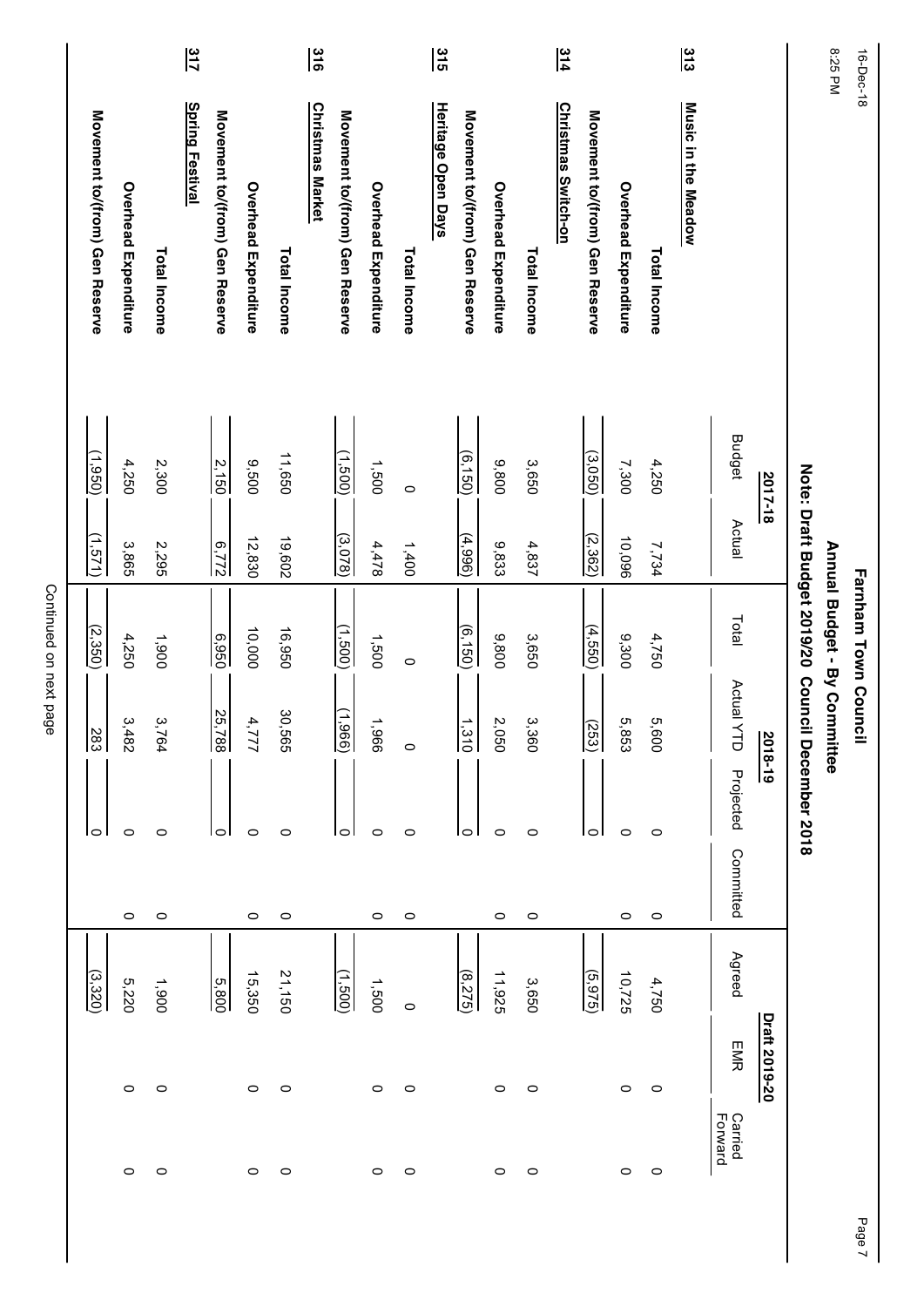| <u>2017-18</u> |                       | Note: Draft Budget 2019/20 Council |                       | December 2018                     |           |            |               |                           |
|----------------|-----------------------|------------------------------------|-----------------------|-----------------------------------|-----------|------------|---------------|---------------------------|
|                |                       |                                    | 2018-19               |                                   |           |            | Draft 2019-20 |                           |
| <b>Budget</b>  | Actual                | Total                              | Actual Y<br>$\exists$ | Projected                         | Committed | Agreed     | <b>EMR</b>    | <b>Carried</b><br>Forward |
|                |                       |                                    |                       |                                   |           |            |               |                           |
| $\circ$        | 7,429                 | 7,500                              | 21,499                | $\circ$                           | $\circ$   | 16,000     | $\circ$       |                           |
| $\circ$        | 7,548                 | 10,250                             | 13.<br>114            | $\circ$                           | $\circ$   | 14,040     | $\circ$       |                           |
| lo I           | (119)                 | (2,750)                            |                       | lo                                |           | 1,960      |               |                           |
|                |                       |                                    |                       |                                   |           |            |               |                           |
| 18,000         | 17,084                | 16,600                             | 12,1<br><b>777</b>    | $\circ$                           | $\circ$   | 15,000     | $\circ$       |                           |
| 20,750         | 15,639                | 20,750                             | ٥.<br>$\frac{32}{2}$  | 0                                 | $\circ$   | 20,600     | $\circ$       |                           |
| (2,750)        | $\frac{1,445}{1,445}$ | (4,150)                            |                       | $\circ$                           |           | (5,600)    |               |                           |
|                |                       |                                    |                       |                                   |           |            |               |                           |
| $\circ$        | 009                   | 1,000                              | $\circ$               | $\circ$                           | $\circ$   | 1,000      | $\circ$       |                           |
| 34,500         | 33,641                | 44,500                             | 20,665                | $\circ$                           | $\circ$   | 44,500     | $\circ$       |                           |
| (34,500)       | (33,041)              | (43,500)                           | (20, 665)             | lo                                |           | (43,500)   |               |                           |
|                |                       |                                    |                       |                                   |           |            |               |                           |
| $\circ$        | 589                   | $\circ$                            | $\circ$               | $\circ$                           | $\circ$   | 0          | 0             |                           |
|                |                       |                                    |                       | $\circ$                           |           | ol         |               |                           |
| 56,000         | 87,587                | 68,500                             | 112,<br>$-199'$       | 0                                 | $\circ$   | 82,600     | $\circ$       |                           |
| 218,575        | 199,441               | 233,825                            | 126,173               | 0                                 | $\circ$   | 238,525    | $\circ$       |                           |
| (162, 575)     | (111, 854)            | (165, 325)                         | (13.5)<br>Ë           | lo                                |           | (155, 925) |               |                           |
|                | llol                  | $\sqrt{\frac{289}{2}}$             | llol                  | $\frac{2,945}{ }$<br>8,385<br>ا⊲ا |           |            |               |                           |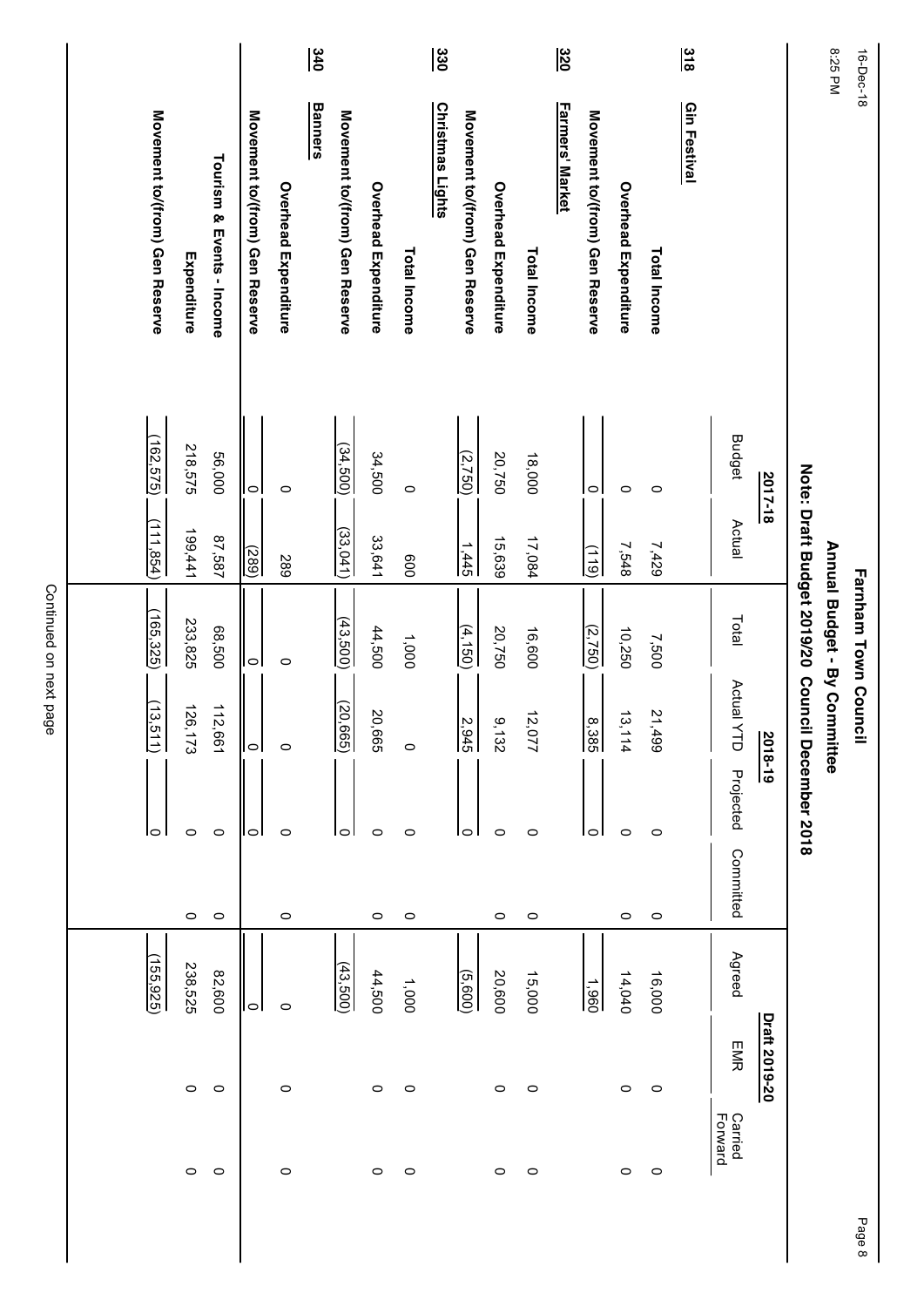| 16-Dec-18         |                                |               |                   | Farnham Town Council                                               |            |               |           |           |               |                    | Pai |
|-------------------|--------------------------------|---------------|-------------------|--------------------------------------------------------------------|------------|---------------|-----------|-----------|---------------|--------------------|-----|
| 8:25 PM           |                                |               |                   | Note: Draft Budget 2019/20 Council<br>Annual Budget - By Committee |            | December 2018 |           |           |               |                    |     |
|                   |                                | 2017-18       |                   |                                                                    | 2018-19    |               |           |           | Draft 2019-20 |                    |     |
|                   |                                | <b>Budget</b> | Actual            | Total                                                              | Actual YTD | Projected     | Committed | Agreed    | EMR           | Carried<br>Forward |     |
| <u>Cemeteries</u> |                                |               |                   |                                                                    |            |               |           |           |               |                    |     |
| $\frac{4}{100}$   | <b>Cemeteries</b>              |               |                   |                                                                    |            |               |           |           |               |                    |     |
|                   | Total Income                   | 71,700        | 91,107            | 71,700                                                             | 56,741     | $\circ$       | $\circ$   | 80,000    | $\circ$       | $\circ$            |     |
|                   | Overhead Expenditure           | 123,350       | 134,248           | 126,850                                                            | 82,242     | $\circ$       | $\circ$   | 126,850   | $\circ$       | $\circ$            |     |
|                   | Movement to/(from) Gen Reserve | (51, 650)     | (43, 141)         | (55, 150)                                                          | (25, 501)  | 0             |           | (46, 850) |               |                    |     |
| $\frac{903}{2}$   | <b>Hale Chapels</b>            |               |                   |                                                                    |            |               |           |           |               |                    |     |
|                   | Overhead Expenditure           | $\circ$       | 989               | $\circ$                                                            | $\circ$    | $\circ$       | $\circ$   | $\circ$   | $\circ$       | $\circ$            |     |
|                   | Movement to/(from) Gen Reserve | $\circ$       | $\frac{1}{(685)}$ | $\circ$                                                            | $\circ$    | $\circ$       |           | $\circ$   |               |                    |     |
|                   | Cemeteries - Income            | 71,700        | 91,107            | 71,700                                                             | 56,741     | $\circ$       | $\circ$   | 80,000    | $\circ$       | $\circ$            |     |
|                   | Expenditure                    | 123,350       | 134,933           | 126,850                                                            | 82,242     | $\circ$       | $\circ$   | 126,850   | $\circ$       | $\circ$            |     |
|                   | Movement to/(from) Gen Reserve | (51, 650)     | (43,826)          | (55, 150)                                                          | (25, 501)  | 10            |           | (46, 850) |               |                    |     |
|                   | Total Budget Income            | 1,248,802     | 1,313,940         | 1,278,452                                                          | 1,340,456  | $\circ$       | $\circ$   | 1,330,214 | $\circ$       | $\circ$            |     |
|                   | Expenditure                    | 1,248,802     | 1,269,436         | 1,278,452                                                          | 727,572    | $\circ$       | 14,188    | 1,362,152 | $\circ$       | $\circ$            |     |
|                   | Movement to/(from) Gen Reserve | $\circ$       | 44,505            | $\circ$                                                            | 612,884    | lo            |           | (31,939)  |               |                    |     |
|                   |                                |               |                   |                                                                    |            |               |           |           |               |                    |     |
|                   |                                |               |                   |                                                                    |            |               |           |           |               |                    |     |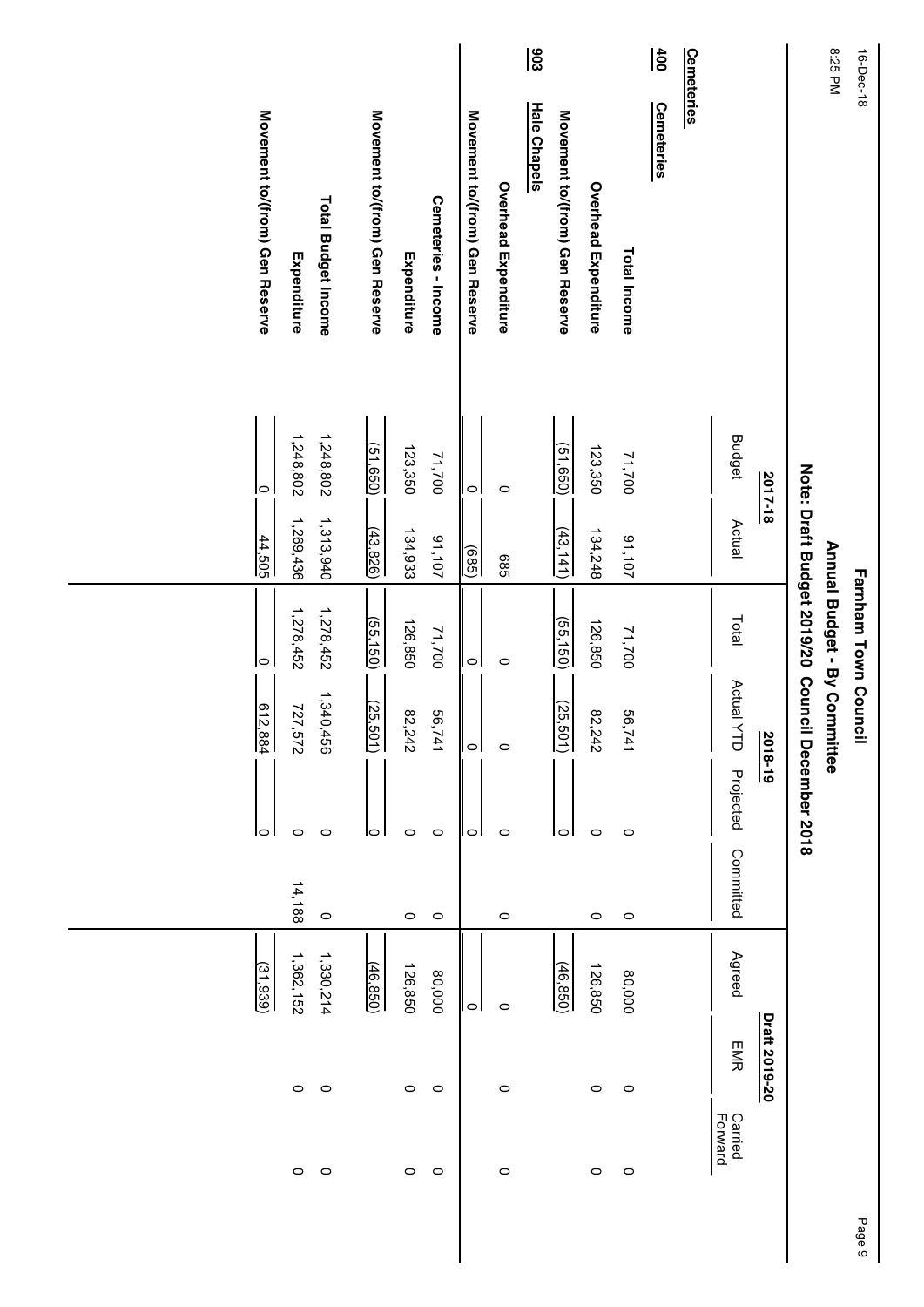| 8:23 PM<br>16-Dec-18 |                                |               |           | Annual Budget - By Combined Account Code<br>Farnham Town Council |                                 |               |           |           | <b>ANNEX ii B</b> |                    |
|----------------------|--------------------------------|---------------|-----------|------------------------------------------------------------------|---------------------------------|---------------|-----------|-----------|-------------------|--------------------|
|                      |                                | 2017-18       |           | Note: Draft Budget 2019/20 Council                               | 2018-19                         | December 2018 |           |           | Draft 2019-20     |                    |
|                      |                                | <b>Budget</b> | Actual    | Total                                                            | Actual Y<br>J                   | Projected     | Committed | Agreed    | <b>EMR</b>        | Carried<br>Forward |
|                      |                                |               |           |                                                                  |                                 |               |           |           |                   |                    |
|                      | Budget Income                  |               |           |                                                                  |                                 |               |           |           |                   |                    |
| 1000                 | Hall & Room Lettings Income    | 5,500         | 6,273     | 5,500                                                            | 3,335                           | $\circ$       | $\circ$   | 5,500     | 0                 | $\circ$            |
| 1030                 | Commercial Lettings Income     | 4,200         | 4,200     | 4,200                                                            |                                 | 0             | $\circ$   | 7,000     | 0                 | $\circ$            |
| 1040                 | Open Spaces income             | $\circ$       | $\circ$   | $\circ$                                                          | $\circ$                         | $\circ$       | $\circ$   | 22,000    | っ                 | 0                  |
| 1060                 | Section 106 contributions      | $\circ$       | $\circ$   | $\circ$                                                          | 38,281                          | 0             | $\circ$   |           | 0                 | 0                  |
| 1080                 | Allotment Rents Income         | 16,500        | 15,143    | 16,500                                                           | 11,770                          | っ             | $\circ$   | 17,000    | $\circ$           | $\circ$            |
| 1100                 | Interment Fees Income          | 30,000        | 32,105    | 30,000                                                           | 17,625                          | 0             | $\circ$   | 30,000    | 0                 | 0                  |
| 111                  | Allotment Admin fee            | $\circ$       | 909       | $\circ$                                                          | 174                             | 0             | $\circ$   |           | 0                 | 0                  |
| 1120                 | Grave Purchases Income         | 35,000        | 47,271    | 35,000                                                           | 35,420                          | $\circ$       | $\circ$   | 40,000    | $\circ$           | $\circ$            |
| 1130                 | Memorials Income               | 2,500         | 5,175     | 2,500                                                            | 3,225                           | $\circ$       | $\circ$   | 3,000     | $\circ$           | $\circ$            |
| 1160                 | Cemeteries Other Income        | $\circ$       | 506       | $\circ$                                                          | $\frac{146}{1}$                 | 0             | 0         |           | 0                 | 0                  |
| 1200                 | Grants Income                  | $\circ$       | 1,400     | 009                                                              | $\circ$                         | 0             | $\circ$   | 009       | 0                 | 0                  |
| 1201                 | Sponsorship Income (+VAT)      | 25,250        | 42,255    | 28,550                                                           | 34,855                          | 0             | $\circ$   | 30,250    | 0                 | $\circ$            |
| 1202                 | Income - Contributions         | 12,350        | 20,660    | 8,850                                                            | 10,133                          | 0             | $\circ$   | 8,850     | 0                 | $\circ$            |
| 1203                 | Donations - Income             | $\circ$       | 3,230     | 009                                                              |                                 | 0             | $\circ$   | 800       | 0                 | 0                  |
| 1204                 | Bookings/Hire                  | 43,900        | 49,643    | 48,100                                                           | $2,040$<br>$61,156$<br>$17,479$ | 0             | $\circ$   | 52,500    | 0                 | 0                  |
| 1205                 | Ticket sales                   | $\circ$       | 6,654     | 6,000                                                            |                                 | o             | $\circ$   | 14,000    | o                 | 0                  |
| 1300                 | Banners Income                 | 6,000         | 6,392     | 6,000                                                            | 2,7<br>S,                       | 0             | $\circ$   | 000'9     | 0                 | 0                  |
| 1522                 | Surrey Highways Contract       | 10,000        | $\circ$   | $\circ$                                                          | 0                               | っ             | 0         | $\circ$   | 0                 | ○                  |
| 0061                 | Precept                        | 1,035,819     | 1,035,819 | 1,064,987                                                        | 1,064,992                       | o             | $\circ$   | 1,070,984 | o                 |                    |
| <b>1905</b>          | Local Parish Council Tax Grant | 16,783        | 16,790    | 14,265                                                           | 14,265                          | 0             | 0         | 12,130    | 0                 |                    |
| 0161                 | Interest Received              | 5,000         | 7,950     | 5,250                                                            |                                 |               | ○         | 7,000     |                   |                    |
| 1161                 | Dividends received             | $\circ$       | 3,802     | 1,750                                                            | 5,486<br>1,364                  | c             | ○         | 3,000     |                   |                    |
| 1915                 | Bank Charges reimbursement     | $\circ$       | $\vec{o}$ | $\circ$                                                          |                                 |               | 0         |           |                   |                    |
|                      |                                |               |           |                                                                  |                                 |               |           |           |                   |                    |

Page 1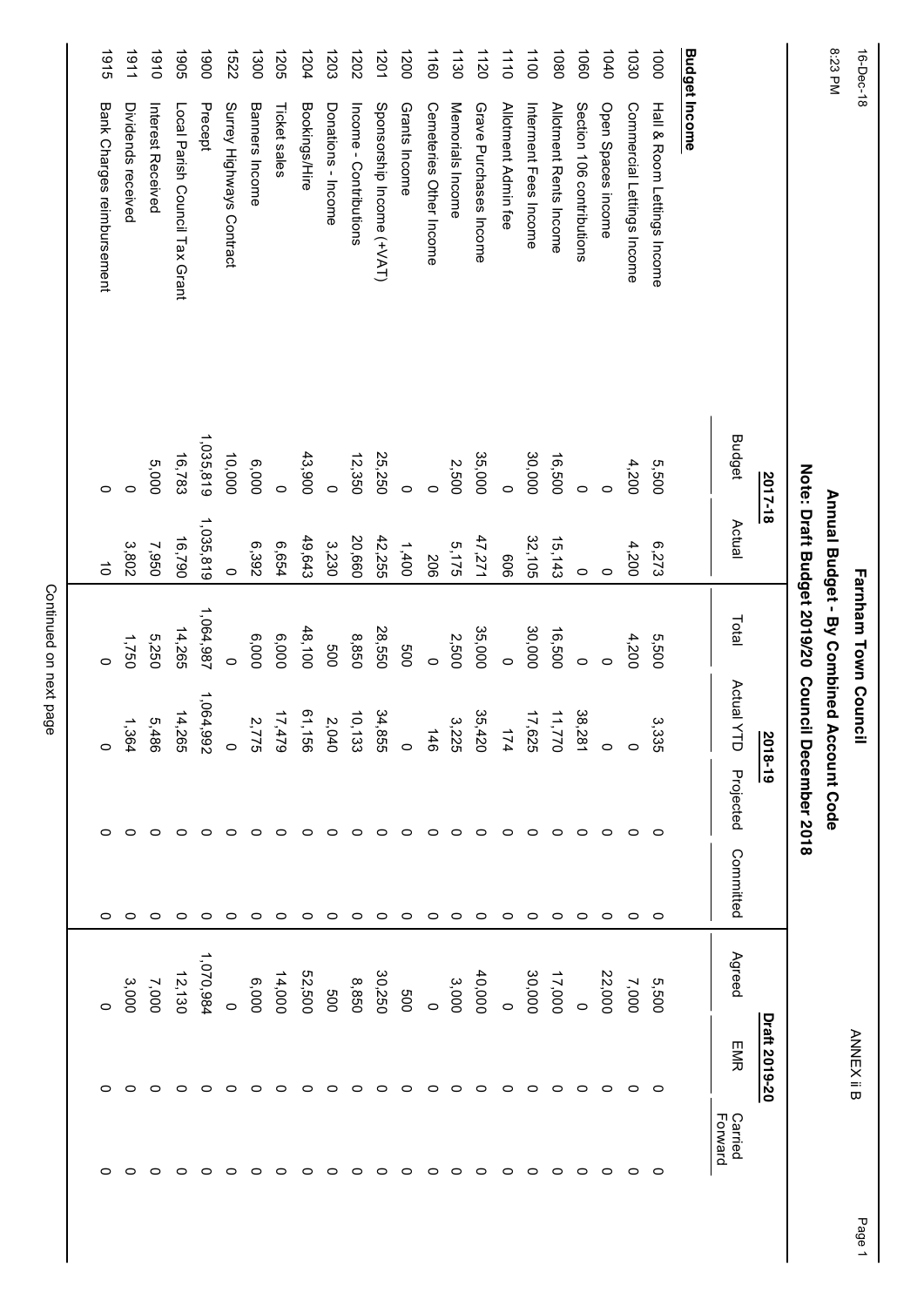| 8:23 PM<br>16-Dec-18 |                                       |               |           | Annual Budget - By Combined Account Code<br>Farnham Town Council |                               |               |           |           |               |                    |
|----------------------|---------------------------------------|---------------|-----------|------------------------------------------------------------------|-------------------------------|---------------|-----------|-----------|---------------|--------------------|
|                      |                                       |               |           | Note: Draft Budget 2019/20 Council                               |                               | December 2018 |           |           |               |                    |
|                      |                                       | 2017-18       |           |                                                                  | $\frac{2018-19}{20}$          |               |           |           | Draft 2019-20 |                    |
|                      |                                       | <b>Budget</b> | Actual    | Total                                                            | Actual Y<br>급                 | Projected     | Committed | Agreed    | EMR           | Carried<br>Forward |
| 6661                 | Miscellaneous Income                  | $\circ$       | 8,356     | $\circ$                                                          | 15,935                        | $\circ$       | $\circ$   | $\circ$   | $\circ$       | $\circ$            |
|                      | Total Income                          | 1,248,802     | 1,313,940 | 1,278,452                                                        | 1,340,456                     | $\circ$       | $\circ$ 1 | 1,330,214 | $\circ$       | 0                  |
|                      | <b>Overhead Expenditure</b>           |               |           |                                                                  |                               |               |           |           |               |                    |
| 4000                 | <b>Salaries</b>                       | 525,050       | 478,663   | 517,600                                                          | 284,204                       | $\circ$       | $\circ$   | 532,600   | $\circ$       | 0                  |
| 4001                 | Agency/Contract Staffing              | 60,000        | 63,232    | 62,000                                                           | 81,274                        | $\circ$       | $\circ$   | 66,000    | $\circ$       | $\circ$            |
| 4002                 | Actuarial Contribution                | 8,000         | 100,000   | 8,000                                                            | $\circ$                       | 0             | $\circ$   | $\circ$   | 0             | 0                  |
| 4003                 | Contracted Services                   | 21,000        | 38,785    | 46,000                                                           | 14,575                        | 0             | $\circ$   | 46,000    | 0             | 0                  |
| 4020                 | Additional Staffing & Events          | 9,500         | 12,060    | 11,000                                                           |                               | っ             | $\circ$   | 11,200    | $\circ$       | 0                  |
| 4025                 | Farmers' Market Supervision           | 1,500         | 1,250     | 1,500                                                            | $4,588$<br>$1,290$<br>$1,290$ | 0             | $\circ$   | 1,600     | $\circ$       | 0                  |
| 4030                 | Staff Training                        | 5,800         | 2,202     | 5,800                                                            |                               | っ             | $\circ$   | 000'S     | $\circ$       | $\circ$            |
| 4041                 | Staff Travel                          | 2,000         | 1,589     | 2,000                                                            | $\infty$                      | $\circ$       | $\circ$   | 2,000     | $\circ$       | $\circ$            |
| 4050                 | Staff Recruitment/Advertising         | 1,500         | $\circ$   | 1,000                                                            | 590                           | 0             | පි        | 1,000     | 0             | $\circ$            |
| 4070                 | Protective Clothing                   | 1,000         | 2,662     | 1,000                                                            | 1,342                         | $\circ$       | $\circ$   | 1,000     | $\circ$       | $\circ$            |
| 4100                 | <b>Rent</b>                           | $\circ$       | $\circ$   | 2,500                                                            | $\circ$                       | 0             | $\circ$   | $\circ$   | $\circ$       | $\circ$            |
| 4101                 | Venue hire                            | $\circ$       | 1,590     | 1,500                                                            |                               | っ             | $\circ$   | 1,500     | 0             | $\circ$            |
| 4110                 | Rates, rent                           | 38,000        | 29,465    | 38,000                                                           | $1,625$<br>23,020             | 0             | $\circ$   | 38,400    | $\circ$       | $\circ$            |
| 4115                 | Water Charges                         | 5,150         | 3,741     | 4,650                                                            | $228 -$                       | ○             | $\circ$   | 4,700     | 0             | 0                  |
| 4120                 | Energy Costs                          | 10,450        | 9,944     | 9,950                                                            | 1,938                         | ○             | ◠         | 9,950     | $\circ$       | $\circ$            |
| 4130                 | Insurance                             | 15,600        | 8,825     | 12,100                                                           | Ο,<br>9S                      | ⊂             | $\circ$   | 12,100    | 0             | 0                  |
| 4140                 | Office Costs                          | 2,250         | 3,527     | 2,250                                                            | 3,138                         |               | 0         | 2,250     | 0             | 0                  |
| 4170                 | <b>Property Maintenance/Refurbish</b> | 82,000        | 74,294    | 000'28                                                           | 30,292                        |               | 10,861    | 102,000   | ◠             |                    |
| 4175                 | Graffiti Removal                      | 7,000         | 3,921     | 7,000                                                            | 2,200                         |               | 0         | 7,000     |               |                    |
| 4176                 | Cleaning consumables                  | 6,200         | 1,154     | 2,700                                                            | <b>SO</b>                     |               |           | 2,700     |               |                    |
| 4181                 | Equipment Maintenance                 | 3,500         | 2,544     | 3,500                                                            | 234                           |               |           | 3,500     |               |                    |
|                      |                                       |               |           |                                                                  |                               |               |           |           |               |                    |

Page 2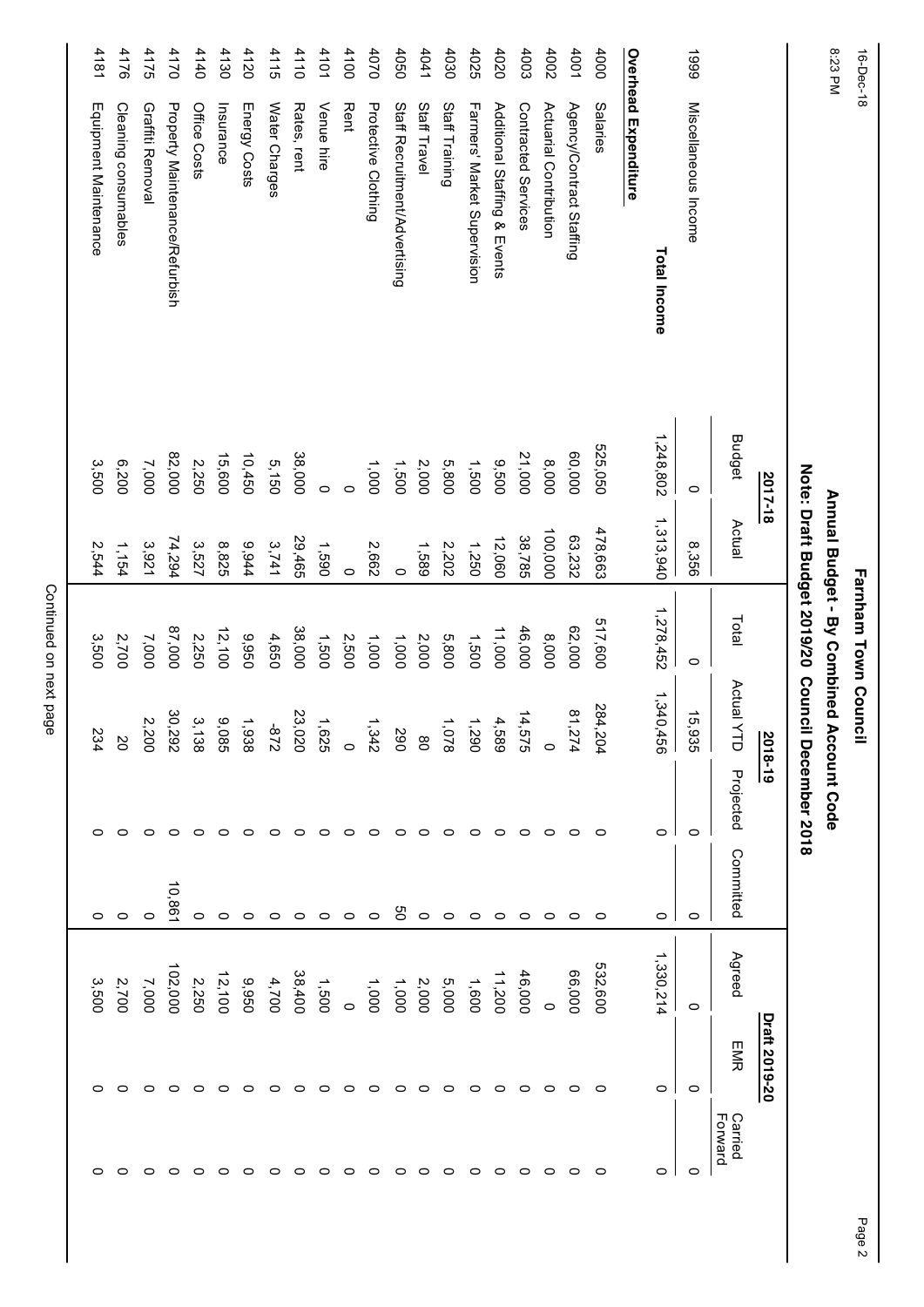| 4182<br>4481<br>4480<br>4461<br>4460<br>4455<br>4411<br>4400<br>4310<br>4303<br>4302<br>4301<br>4300<br>4225<br>4220<br>4215<br>4205<br>4196<br>4195<br>4190<br>4440<br>4426<br>4425<br>4415<br>4410<br>Web Site<br>Licences<br>Postages & Distribution<br>Publicity and newsletter<br>Printing & Design (External)<br>Photocopying Charges<br><b>Stationery</b><br>New Vehicles/Machinery<br>Vehicle Costs - Road Tax<br>Vehicle Costs - Maintenance<br>Vehicle Costs - Fuel<br>Memorials & Plaques<br>Friends Of Cemeteries<br>Equipment Purchase<br>Subscriptions & Memberships<br>Advertising<br>Publications, books etc<br>Vehicle Costs - LPG<br>Cemetery Memorial Maintenance<br>Waste Disposal<br>Alarms - Fire, Security<br><b>CCTV</b><br>IT Equipment<br>Telephones<br>Crime Prevention<br><b>Budget</b><br>19,000<br>12,000<br>18,500<br>8,100<br>5,000<br>5,350<br>006'9<br>9,500<br>8,500<br>5,700<br>5,000<br>3,050<br>4,750<br>4,500<br>4,275<br>3,000<br>1,500<br>7,000<br>7,500<br>Note: Draft Budget 2019/20 Council<br>009<br>750<br>700<br>2017-18<br>$\circ$<br>$\circ$<br>$\circ$<br>Actual<br>37,350<br>13,156<br>11,475<br>24,502<br>10,200<br>8,397<br>3,113<br>3,768<br>4,506<br>5,463<br>8,518<br>3,420<br>3,382<br>5,037<br>2,297<br>4,266<br>5,246<br>5,120<br>7,653<br>7,034<br>485<br>339<br>423<br>308<br>$\frac{183}{2}$<br>Total<br>10,500<br>17,250<br>11,950<br>18,100<br>6,000<br>5,350<br>6,900<br>8,100<br>6,750<br>3,000<br>5,700<br>5,000<br>5,000<br>4,775<br>3,000<br>1,500<br>5,500<br>2,500<br>4,550<br>4,750<br>7,500<br>009<br>097<br>$\circ$<br>$\circ$<br>Actual Y<br>10,863<br>11,259<br>ی<br>د<br>3,752<br>3,867<br>8,567<br>3,872<br>4,5<br>2,435<br>3,607<br>ىي<br>3,541<br>4,7<br>736<br>288<br>938<br><b>825</b><br>2018-19<br>G6I<br>22<br>급<br>$\tilde{z}$<br>$\ddot{4}$<br>$\circ$<br>December 2018<br>$\circ$<br>$\circ$<br>Projected<br>O<br>o<br>o<br>0<br>o<br>0<br>0<br>0<br>0<br>$\circ$<br>0<br>0<br>c<br>Committed<br>2,608<br>029<br>0<br>$\circ$<br>0<br>$\circ$<br>0<br>$\circ$<br>$\circ$<br>$\circ$<br>0<br>0<br>0<br>0<br>$\circ$<br>$\circ$<br>Agreed<br>20,000<br>10,000<br>21,600<br>10,000<br>11,500<br>10,000<br>5,350<br>6,750<br>5,700<br>5,000<br>5,000<br>6,000<br>6,000<br>3,000<br>4,775<br>3,000<br>4,450<br>2,500<br>1,500<br>4,550<br>7,500<br>009<br>750<br>$\circ$<br>O<br><b>EMR</b> | 16-Dec-18<br>8:23 PM |  | Farnham Town Council | Annual Budget - By Combined Account Code |  |               |                    |
|--------------------------------------------------------------------------------------------------------------------------------------------------------------------------------------------------------------------------------------------------------------------------------------------------------------------------------------------------------------------------------------------------------------------------------------------------------------------------------------------------------------------------------------------------------------------------------------------------------------------------------------------------------------------------------------------------------------------------------------------------------------------------------------------------------------------------------------------------------------------------------------------------------------------------------------------------------------------------------------------------------------------------------------------------------------------------------------------------------------------------------------------------------------------------------------------------------------------------------------------------------------------------------------------------------------------------------------------------------------------------------------------------------------------------------------------------------------------------------------------------------------------------------------------------------------------------------------------------------------------------------------------------------------------------------------------------------------------------------------------------------------------------------------------------------------------------------------------------------------------------------------------------------------------------------------------------------------------------------------------------------------------------------------------------------------------------------------------------------------------------------------------------------------------------------------------------------------------------------------------------------------------------------------------------------------------------------------------------------------------------------|----------------------|--|----------------------|------------------------------------------|--|---------------|--------------------|
|                                                                                                                                                                                                                                                                                                                                                                                                                                                                                                                                                                                                                                                                                                                                                                                                                                                                                                                                                                                                                                                                                                                                                                                                                                                                                                                                                                                                                                                                                                                                                                                                                                                                                                                                                                                                                                                                                                                                                                                                                                                                                                                                                                                                                                                                                                                                                                                |                      |  |                      |                                          |  | Draft 2019-20 |                    |
|                                                                                                                                                                                                                                                                                                                                                                                                                                                                                                                                                                                                                                                                                                                                                                                                                                                                                                                                                                                                                                                                                                                                                                                                                                                                                                                                                                                                                                                                                                                                                                                                                                                                                                                                                                                                                                                                                                                                                                                                                                                                                                                                                                                                                                                                                                                                                                                |                      |  |                      |                                          |  |               | Carried<br>Forward |
|                                                                                                                                                                                                                                                                                                                                                                                                                                                                                                                                                                                                                                                                                                                                                                                                                                                                                                                                                                                                                                                                                                                                                                                                                                                                                                                                                                                                                                                                                                                                                                                                                                                                                                                                                                                                                                                                                                                                                                                                                                                                                                                                                                                                                                                                                                                                                                                |                      |  |                      |                                          |  | $\circ$       | $\circ$            |
|                                                                                                                                                                                                                                                                                                                                                                                                                                                                                                                                                                                                                                                                                                                                                                                                                                                                                                                                                                                                                                                                                                                                                                                                                                                                                                                                                                                                                                                                                                                                                                                                                                                                                                                                                                                                                                                                                                                                                                                                                                                                                                                                                                                                                                                                                                                                                                                |                      |  |                      |                                          |  | 0             | 0                  |
|                                                                                                                                                                                                                                                                                                                                                                                                                                                                                                                                                                                                                                                                                                                                                                                                                                                                                                                                                                                                                                                                                                                                                                                                                                                                                                                                                                                                                                                                                                                                                                                                                                                                                                                                                                                                                                                                                                                                                                                                                                                                                                                                                                                                                                                                                                                                                                                |                      |  |                      |                                          |  | 0             | $\circ$            |
|                                                                                                                                                                                                                                                                                                                                                                                                                                                                                                                                                                                                                                                                                                                                                                                                                                                                                                                                                                                                                                                                                                                                                                                                                                                                                                                                                                                                                                                                                                                                                                                                                                                                                                                                                                                                                                                                                                                                                                                                                                                                                                                                                                                                                                                                                                                                                                                |                      |  |                      |                                          |  | $\circ$       | $\circ$            |
|                                                                                                                                                                                                                                                                                                                                                                                                                                                                                                                                                                                                                                                                                                                                                                                                                                                                                                                                                                                                                                                                                                                                                                                                                                                                                                                                                                                                                                                                                                                                                                                                                                                                                                                                                                                                                                                                                                                                                                                                                                                                                                                                                                                                                                                                                                                                                                                |                      |  |                      |                                          |  | 0             | 0                  |
|                                                                                                                                                                                                                                                                                                                                                                                                                                                                                                                                                                                                                                                                                                                                                                                                                                                                                                                                                                                                                                                                                                                                                                                                                                                                                                                                                                                                                                                                                                                                                                                                                                                                                                                                                                                                                                                                                                                                                                                                                                                                                                                                                                                                                                                                                                                                                                                |                      |  |                      |                                          |  |               | 0                  |
|                                                                                                                                                                                                                                                                                                                                                                                                                                                                                                                                                                                                                                                                                                                                                                                                                                                                                                                                                                                                                                                                                                                                                                                                                                                                                                                                                                                                                                                                                                                                                                                                                                                                                                                                                                                                                                                                                                                                                                                                                                                                                                                                                                                                                                                                                                                                                                                |                      |  |                      |                                          |  | $\circ$       | $\circ$            |
|                                                                                                                                                                                                                                                                                                                                                                                                                                                                                                                                                                                                                                                                                                                                                                                                                                                                                                                                                                                                                                                                                                                                                                                                                                                                                                                                                                                                                                                                                                                                                                                                                                                                                                                                                                                                                                                                                                                                                                                                                                                                                                                                                                                                                                                                                                                                                                                |                      |  |                      |                                          |  | 0             | 0                  |
|                                                                                                                                                                                                                                                                                                                                                                                                                                                                                                                                                                                                                                                                                                                                                                                                                                                                                                                                                                                                                                                                                                                                                                                                                                                                                                                                                                                                                                                                                                                                                                                                                                                                                                                                                                                                                                                                                                                                                                                                                                                                                                                                                                                                                                                                                                                                                                                |                      |  |                      |                                          |  |               | $\circ$            |
|                                                                                                                                                                                                                                                                                                                                                                                                                                                                                                                                                                                                                                                                                                                                                                                                                                                                                                                                                                                                                                                                                                                                                                                                                                                                                                                                                                                                                                                                                                                                                                                                                                                                                                                                                                                                                                                                                                                                                                                                                                                                                                                                                                                                                                                                                                                                                                                |                      |  |                      |                                          |  | o             | $\circ$            |
|                                                                                                                                                                                                                                                                                                                                                                                                                                                                                                                                                                                                                                                                                                                                                                                                                                                                                                                                                                                                                                                                                                                                                                                                                                                                                                                                                                                                                                                                                                                                                                                                                                                                                                                                                                                                                                                                                                                                                                                                                                                                                                                                                                                                                                                                                                                                                                                |                      |  |                      |                                          |  | 0             | 0                  |
|                                                                                                                                                                                                                                                                                                                                                                                                                                                                                                                                                                                                                                                                                                                                                                                                                                                                                                                                                                                                                                                                                                                                                                                                                                                                                                                                                                                                                                                                                                                                                                                                                                                                                                                                                                                                                                                                                                                                                                                                                                                                                                                                                                                                                                                                                                                                                                                |                      |  |                      |                                          |  | $\circ$       | $\circ$            |
|                                                                                                                                                                                                                                                                                                                                                                                                                                                                                                                                                                                                                                                                                                                                                                                                                                                                                                                                                                                                                                                                                                                                                                                                                                                                                                                                                                                                                                                                                                                                                                                                                                                                                                                                                                                                                                                                                                                                                                                                                                                                                                                                                                                                                                                                                                                                                                                |                      |  |                      |                                          |  | 0             | 0                  |
|                                                                                                                                                                                                                                                                                                                                                                                                                                                                                                                                                                                                                                                                                                                                                                                                                                                                                                                                                                                                                                                                                                                                                                                                                                                                                                                                                                                                                                                                                                                                                                                                                                                                                                                                                                                                                                                                                                                                                                                                                                                                                                                                                                                                                                                                                                                                                                                |                      |  |                      |                                          |  | 0             | 0                  |
|                                                                                                                                                                                                                                                                                                                                                                                                                                                                                                                                                                                                                                                                                                                                                                                                                                                                                                                                                                                                                                                                                                                                                                                                                                                                                                                                                                                                                                                                                                                                                                                                                                                                                                                                                                                                                                                                                                                                                                                                                                                                                                                                                                                                                                                                                                                                                                                |                      |  |                      |                                          |  | o             | っ                  |
|                                                                                                                                                                                                                                                                                                                                                                                                                                                                                                                                                                                                                                                                                                                                                                                                                                                                                                                                                                                                                                                                                                                                                                                                                                                                                                                                                                                                                                                                                                                                                                                                                                                                                                                                                                                                                                                                                                                                                                                                                                                                                                                                                                                                                                                                                                                                                                                |                      |  |                      |                                          |  |               | っ                  |
|                                                                                                                                                                                                                                                                                                                                                                                                                                                                                                                                                                                                                                                                                                                                                                                                                                                                                                                                                                                                                                                                                                                                                                                                                                                                                                                                                                                                                                                                                                                                                                                                                                                                                                                                                                                                                                                                                                                                                                                                                                                                                                                                                                                                                                                                                                                                                                                |                      |  |                      |                                          |  | o             | 0                  |
|                                                                                                                                                                                                                                                                                                                                                                                                                                                                                                                                                                                                                                                                                                                                                                                                                                                                                                                                                                                                                                                                                                                                                                                                                                                                                                                                                                                                                                                                                                                                                                                                                                                                                                                                                                                                                                                                                                                                                                                                                                                                                                                                                                                                                                                                                                                                                                                |                      |  |                      |                                          |  |               | ○                  |
|                                                                                                                                                                                                                                                                                                                                                                                                                                                                                                                                                                                                                                                                                                                                                                                                                                                                                                                                                                                                                                                                                                                                                                                                                                                                                                                                                                                                                                                                                                                                                                                                                                                                                                                                                                                                                                                                                                                                                                                                                                                                                                                                                                                                                                                                                                                                                                                |                      |  |                      |                                          |  |               | 0                  |
|                                                                                                                                                                                                                                                                                                                                                                                                                                                                                                                                                                                                                                                                                                                                                                                                                                                                                                                                                                                                                                                                                                                                                                                                                                                                                                                                                                                                                                                                                                                                                                                                                                                                                                                                                                                                                                                                                                                                                                                                                                                                                                                                                                                                                                                                                                                                                                                |                      |  |                      |                                          |  |               | ○                  |
|                                                                                                                                                                                                                                                                                                                                                                                                                                                                                                                                                                                                                                                                                                                                                                                                                                                                                                                                                                                                                                                                                                                                                                                                                                                                                                                                                                                                                                                                                                                                                                                                                                                                                                                                                                                                                                                                                                                                                                                                                                                                                                                                                                                                                                                                                                                                                                                |                      |  |                      |                                          |  |               |                    |
|                                                                                                                                                                                                                                                                                                                                                                                                                                                                                                                                                                                                                                                                                                                                                                                                                                                                                                                                                                                                                                                                                                                                                                                                                                                                                                                                                                                                                                                                                                                                                                                                                                                                                                                                                                                                                                                                                                                                                                                                                                                                                                                                                                                                                                                                                                                                                                                |                      |  |                      |                                          |  |               |                    |
|                                                                                                                                                                                                                                                                                                                                                                                                                                                                                                                                                                                                                                                                                                                                                                                                                                                                                                                                                                                                                                                                                                                                                                                                                                                                                                                                                                                                                                                                                                                                                                                                                                                                                                                                                                                                                                                                                                                                                                                                                                                                                                                                                                                                                                                                                                                                                                                |                      |  |                      |                                          |  |               |                    |
|                                                                                                                                                                                                                                                                                                                                                                                                                                                                                                                                                                                                                                                                                                                                                                                                                                                                                                                                                                                                                                                                                                                                                                                                                                                                                                                                                                                                                                                                                                                                                                                                                                                                                                                                                                                                                                                                                                                                                                                                                                                                                                                                                                                                                                                                                                                                                                                |                      |  |                      |                                          |  |               |                    |
|                                                                                                                                                                                                                                                                                                                                                                                                                                                                                                                                                                                                                                                                                                                                                                                                                                                                                                                                                                                                                                                                                                                                                                                                                                                                                                                                                                                                                                                                                                                                                                                                                                                                                                                                                                                                                                                                                                                                                                                                                                                                                                                                                                                                                                                                                                                                                                                |                      |  |                      |                                          |  |               |                    |

Page 3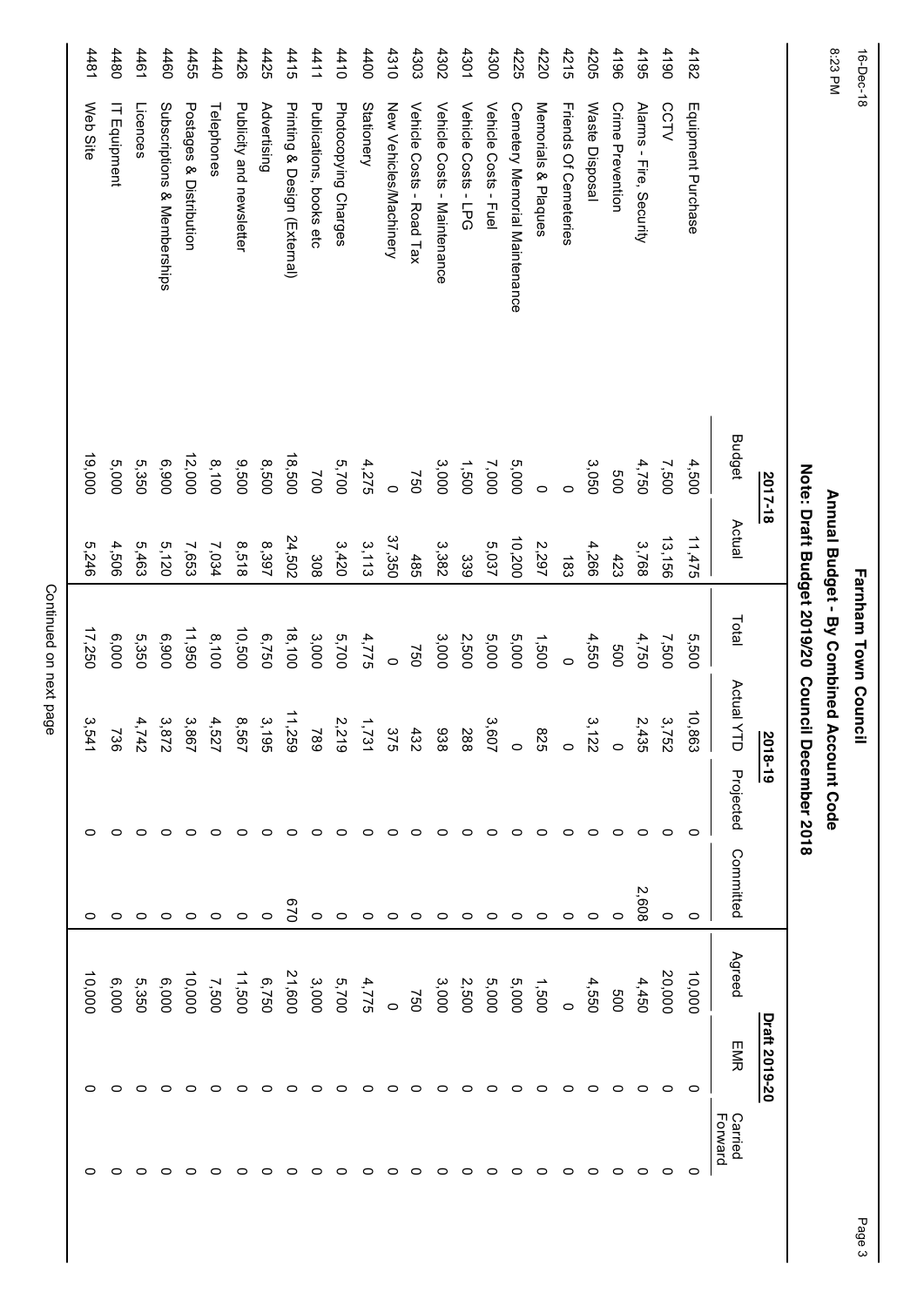|                               |               |                       |         | Farnham Town Council  |                                                                                     |                        |               |         |                    |
|-------------------------------|---------------|-----------------------|---------|-----------------------|-------------------------------------------------------------------------------------|------------------------|---------------|---------|--------------------|
| 8:23 PM                       |               |                       |         |                       |                                                                                     |                        |               |         |                    |
|                               |               |                       |         |                       |                                                                                     |                        |               |         |                    |
|                               | <b>Budget</b> | Actual                | Total   | Actual Y<br>$\vec{a}$ | Projected                                                                           | Committed              | Agreed        | EMR     | Carried<br>Forward |
| IT Support                    | 10,000        | 7,183                 | 10,000  | 7,432                 | $\circ$                                                                             | $\circ$                | 10,000        | $\circ$ | 0                  |
| Mayoral Allowance 2018-19     | $\circ$       | $\circ$               | 2,700   | g                     | $\circ$                                                                             | $\circ$                | 0             | $\circ$ | 0                  |
| Mayoral Allowance 2019-20     | $\circ$       | $\circ$               | $\circ$ | $\circ$               | $\circ$                                                                             | $\circ$                | 2,700         | $\circ$ | 0                  |
| Mayoral Allowance 2017-18     | 2,700         | 2,700                 | $\circ$ | 37                    | 0                                                                                   | っ                      | $\circ$       | 0       | 0                  |
| Members' Travel               | 200           | $\overrightarrow{99}$ | 200     | $\circ$               | 0                                                                                   | $\circ$                | 200           | 0       | 0                  |
| Members' Training             | 1,000         | 115                   | 1,000   | $\overline{5}$        | 0                                                                                   | $\circ$                | 3,000         | 0       | o                  |
| Civic & Community Functions   | 8,500         | 5,845                 | 7,500   | 2,473                 | 0                                                                                   | $\circ$                | 7,500         | 0       | ⊂                  |
| Christmas Civic Carol Service | 2,000         | 2,064                 | 2,000   | $\overline{5}$        | 0                                                                                   | $\circ$                | 2,000         | $\circ$ | 0                  |
| Twining/Partnerships Expenses | 1,000         | 1,088                 | 1,000   | $\vec{\infty}$        | 0                                                                                   | っ                      | 1,000         | $\circ$ | 0                  |
| Bank Charges                  | 2,500         | 2,306                 | 2,600   | 1,146                 | ⊂                                                                                   | っ                      | 2,600         | 0       | 0                  |
| Legal & professional Fees     | 4,000         | 11,941                | 4,000   | 12,602                | 0                                                                                   | $\circ$                | 4,000         | 0       | o                  |
| Accountancy & Payroll Costs   | 5,000         | 5,404                 | 5,000   | 3,197                 | 0                                                                                   | $\circ$                | 5,500         | 0       | 0                  |
| Audit Fees                    | 5,000         | 3,275                 | 4,500   | S,                    | ⊂                                                                                   | $\circ$                | 4,500         | 0       | ○                  |
| Tourism Developments & Events | 12,600        | 7,740                 | 13,000  | °,<br>229             | 0                                                                                   | $\circ$                | 12,500        | 0       | 0                  |
| Horticultural Supplies        | 8,000         | 7,040                 | 8,500   | 5,227                 | ○                                                                                   | $\circ$                | 18,500        | 0       | 0                  |
| Plants and Flowers            | 10,000        | 10,617                | 10,000  | 8,836                 | ⊂                                                                                   | $\circ$                | 10,000        | ◠       | ⊂                  |
| Community Group               | $\circ$       | 272                   | $\circ$ | $\circ$               | o                                                                                   | $\circ$                | $\circ$       | o       | 0                  |
| Community Events              | $\circ$       | 200                   | $\circ$ | $\overline{c}$        | 0                                                                                   | $\circ$                | $\circ$       | 0       | 0                  |
| Entertainment - Performers    | 9,500         | 9,739                 | 10,250  | 9,314                 | c                                                                                   | 0                      | 12,500        | ⊂       |                    |
| Events Costs                  | 5,000         | 6,789                 | 8,500   | 5,323                 | c                                                                                   | $\circ$                | 8,500         | ⊂       |                    |
| Christmas Lights - Install    | 28,000        | 31,663                | 38,000  | 20,665                | c                                                                                   | っ                      | 38,000        | 0       | 0                  |
| Christmas Lights - Power      | 2,500         | 1,500                 | 2,500   |                       | c                                                                                   | ○                      | 2,500         | ⊂       |                    |
| Christmas Lights 2020         | 5,000         | $\circ$               | 5,000   | o                     | c                                                                                   | ○                      | 000'S         | ⊂       |                    |
| Street Furniture              | 5,000         | 1,087                 | 5,000   | 0                     | c                                                                                   | 0                      | 5,000         | ⊂       |                    |
| Banners                       | 6,000         | 7,129                 | 6,000   | 4,<br>82              | ⊂                                                                                   | 0                      | 000'9         |         |                    |
|                               |               |                       | 2017-18 |                       | Note: Draft Budget 2019/20 Council<br>Annual Budget - By Combined A<br>$\mathbf{L}$ | 2018-19<br>ccount Code | December 2018 |         | Draft 2019-20      |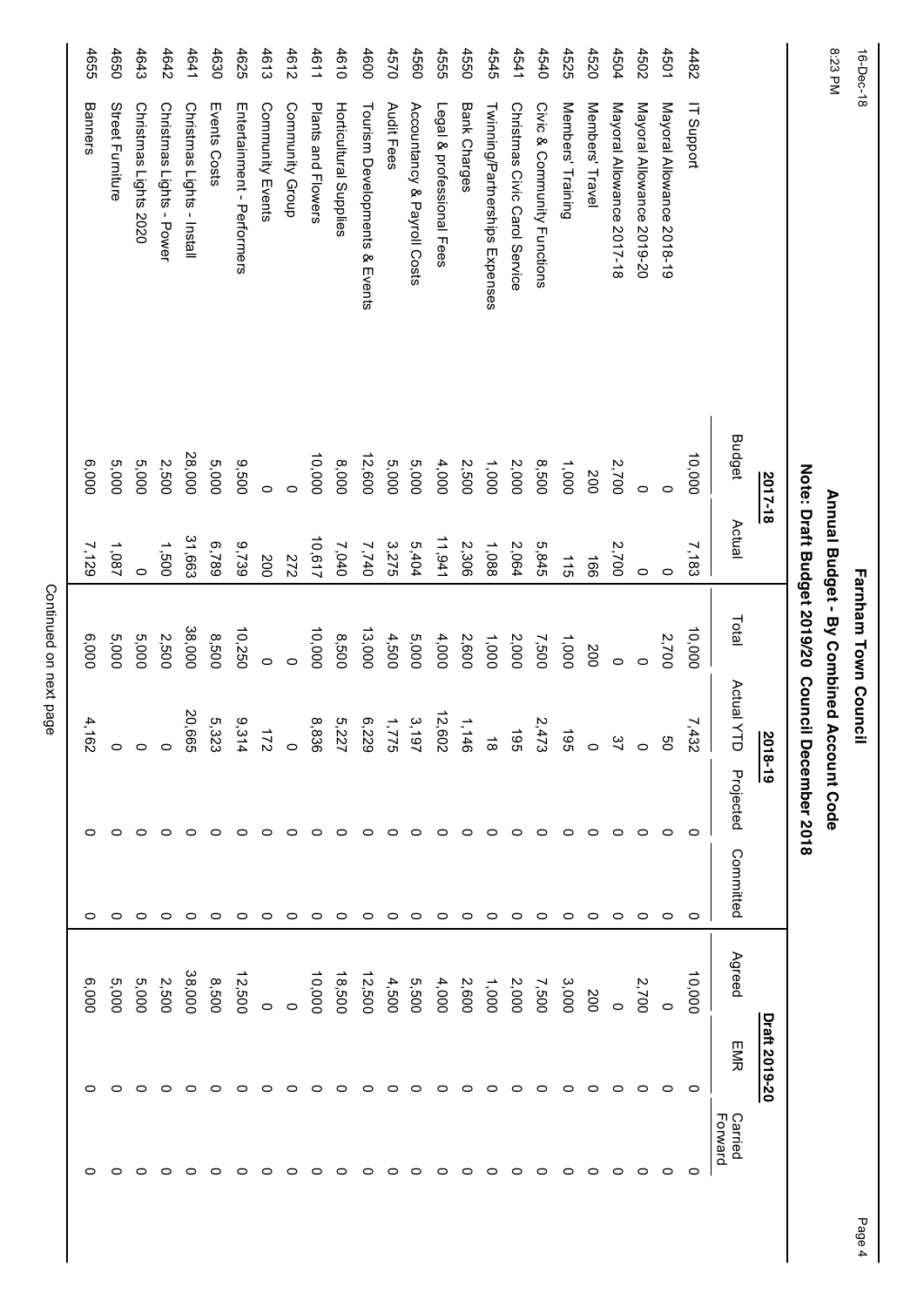| 16-Dec-18 |                                |               |           | Farnham Town Council                                                           |                                |               |           |           |               |                    |
|-----------|--------------------------------|---------------|-----------|--------------------------------------------------------------------------------|--------------------------------|---------------|-----------|-----------|---------------|--------------------|
| 8:23 PM   |                                |               |           | Note: Draft Budget 2019/20 Council<br>Annual Budget - By Combined Account Code |                                | December 2018 |           |           |               |                    |
|           |                                | 2017-18       |           |                                                                                | $\frac{2018-19}{20}$           |               |           |           | Draft 2019-20 |                    |
|           |                                | <b>Budget</b> | Actual    | Total                                                                          | Actual Y<br>J                  | Projected     | Committed | Agreed    | EMR           | Carried<br>Forward |
| 4702      | Equipment Hire                 | 18,500        | 18,116    | 19,000                                                                         | 14,737                         | $\circ$       | $\circ$   | 19,500    | $\circ$       | $\circ$            |
| 4800      | Grants                         | 37,500        | 31,477    | 17,500                                                                         | 16,150                         | 0             | $\circ$   | 17,500    | $\circ$       | 0                  |
| 4801      | Grant - Farnham Maltings       | 13,000        | 13,000    | 13,000                                                                         | 13,000                         | 0             | $\circ$   | 13,000    | 0             | $\circ$            |
| 4802      | Grant - Citizens Advice Bureau | 15,500        | 15,360    | 17,500                                                                         | 17,500                         | 0             | $\circ$   | 17,500    | 0             | $\circ$            |
| 4803      | Grant - 40 Degreez             | 2,000         | 2,000     | 2,000                                                                          | 2,000                          | 0             | 0         | 2,000     | 0             | 0                  |
| 4804      | Small Grants                   | 2,000         | 2,052     | 2,000                                                                          | <b>718</b>                     | 0             | $\circ$   | 2,000     | 0             | 0                  |
| 4805      | Farnham Carnival               | 1,500         | 1,500     | 1,500                                                                          |                                | 0             | $\circ$   | 1,500     | 0             | 0                  |
| 4806      | Sandy Hill Bungalow            | 2,000         | 2,000     | $\circ$                                                                        | 1,950<br>1,000<br>625          | 0             | 0         | 1,000     | 0             | 0                  |
| 4807      | Community Initiatives          | 60,000        | 28,048    | 50,000                                                                         |                                | 0             | $\circ$   | 50,000    | O             | 0                  |
| 4808      | Hoppa                          | $\circ$       | $\circ$   | 10,000                                                                         | 10,000                         | 0             | $\circ$   | 10,000    | 0             | ○                  |
| 4809      | Gostrey Centre                 | $\circ$       | $\circ$   | 10,000                                                                         | 10,000                         | 0             | $\circ$   | 10,000    | 0             | 0                  |
| 4821      | Elections                      | 5,000         | $\circ$   | 5,000                                                                          |                                | 0             | $\circ$   | 39,000    | $\circ$       | $\circ$            |
| 4830      | Blackwater Valley CMS          | 1,500         | 1,500     | 1,500                                                                          | $3,728$<br>$1,500$<br>$10,227$ | 0             | $\circ$   | 1,500     | 0             | 0                  |
| 4910      | Loan Repayments                | 10,227        | 10,227    | 10,227                                                                         |                                | 0             | $\circ$   | 10,227    | 0             | っ                  |
| 4999      | Miscellaneous Expenses         | $\circ$       | 3,041     | $\circ$                                                                        | 272                            | o             | $\circ$   | $\circ$   | o             | o                  |
| 9999      | Bad Debt Write Offs            | $\circ$       | 170       | $\circ$                                                                        | 35                             | 0             | $\circ$   | $\circ$   | 0             | 0                  |
|           | Overhead Expenditure           | 1,248,802     | 1,269,436 | 1,278,452                                                                      | 727,572                        | 0             | 14,188    | 1,362,152 | o             | 0                  |
|           | <b>Total Budget Income</b>     | 1,248,802     | 1,313,940 | 1,278,452                                                                      | 1,340,456                      | O             | $\circ$   | 1,330,214 | O             | 0                  |
|           | Expenditure                    | 1,248,802     | 1,269,436 | 1,278,452                                                                      | 727,572                        | 0             | 14,188    | 1,362,152 | $\circ$       | 0                  |
|           | Movement to/(from) Gen Reserve | ∣⇔            | 44,505    | $\circ$                                                                        | 612,884                        | ∣⇔            |           | (31,939)  |               |                    |
|           |                                |               |           |                                                                                |                                |               |           |           |               |                    |
|           |                                |               |           |                                                                                |                                |               |           |           |               |                    |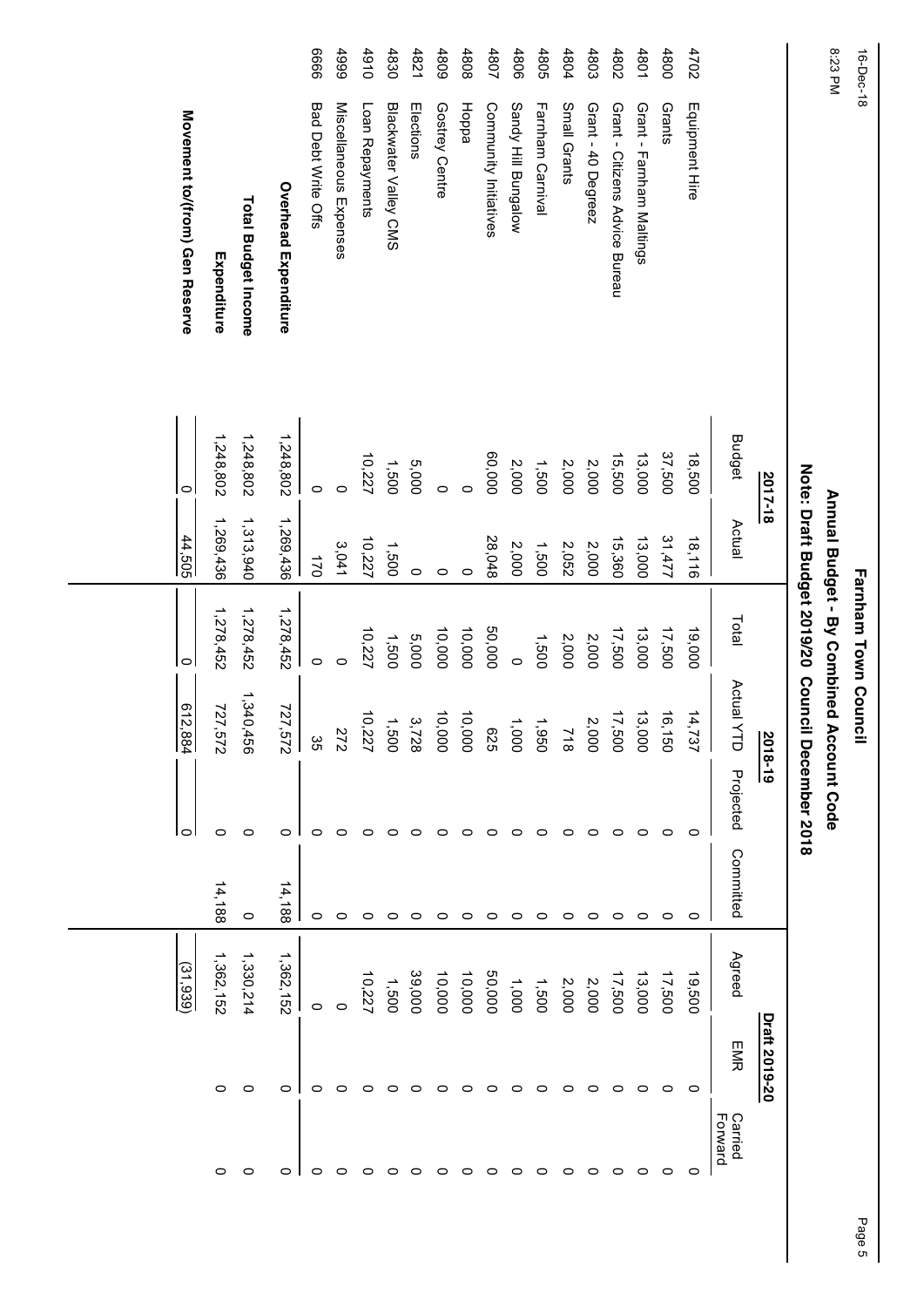|           | 1821<br>Elections                                                                                | 4804                                   | 4425                                    | 4195<br>4170                                                       | 4115                       | 4110                                    | 1001                                             | 4525                                               | 4460                        | 4426                                                     | 4425                    | 00tt                        | 4170                           | 4130                                                                                               | 4100<br><b>Rent</b>        | 1001                                                                | <b>4570</b>                             | 4560                                           | 4555                                                                          | 4482                          | 14481                                              | 1001                                             | A/c Code           | 8:22 PM             | 16-Dec-18                   |
|-----------|--------------------------------------------------------------------------------------------------|----------------------------------------|-----------------------------------------|--------------------------------------------------------------------|----------------------------|-----------------------------------------|--------------------------------------------------|----------------------------------------------------|-----------------------------|----------------------------------------------------------|-------------------------|-----------------------------|--------------------------------|----------------------------------------------------------------------------------------------------|----------------------------|---------------------------------------------------------------------|-----------------------------------------|------------------------------------------------|-------------------------------------------------------------------------------|-------------------------------|----------------------------------------------------|--------------------------------------------------|--------------------|---------------------|-----------------------------|
|           |                                                                                                  | Small Grants                           | Advertising                             | Alarms - Fire, Security<br><b>Property Maintenance/Refurbish</b>   | Water Charges              | Rates, rent                             | Agency/Contract Staffing                         | Members' Training                                  | Subscriptions & Memberships | Publicity and newsletter                                 | Advertising             | <b>Stationery</b>           | Property Maintenance/Refurbish | Insurance                                                                                          |                            | Agency/Contract Staffing                                            | Audit Fees                              | Accountancy & Payroll Costs                    | Legal & professional Fees                                                     | <b>IT Support</b>             | Web Site                                           | Agency/Contract Staffing                         | <b>Description</b> |                     |                             |
|           | 141                                                                                              | $\frac{130}{1}$                        | $\overline{120}$                        | 120<br>120                                                         | 120                        | 120                                     | 120                                              | $\frac{1}{10}$                                     | $\overline{110}$            | 110                                                      | 110                     | $\overline{110}$            | $\overline{11}$                | $\overline{11}$                                                                                    | $\overline{11}$            | $\overline{11}$                                                     | $\overline{5}$                          | $\overline{5}$                                 | $\overline{5}$                                                                | $\overline{5}$                | $\overline{5}$                                     | $\frac{1}{2}$                                    | <b>Centre</b>      |                     |                             |
| Elections |                                                                                                  | Grants                                 | Office & Customer Services              | Office & Customer Services<br>Office & Customer Services           | Office & Customer Services | Office & Customer Services              | Office & Customer Services                       | Governance & Democratic                            | Governance & Democratic     | Governance & Democratic                                  | Governance & Democratic | Governance &<br>Democratic  | Governance & Democratic        | Governance & Democratic                                                                            | Governance & Democratic    | Governance & Democratic                                             | Professional Services & Admin           | <b>Professional Services &amp; Admin</b>       | <b>Professional Services &amp; Admin</b>                                      | Professional Services & Admin | Professional Services & Admin                      | <b>Professional Services &amp; Admin</b>         | <u>Description</u> |                     |                             |
|           | 18/19 res<br>erve provision for election or by-election expenses (approx £40,000 full election). | Up to £250 during the year per request | Covers Remembrance, mayoral, councillor | Fire, intruder and keyholding service<br>Met from<br>code 4170 100 | Water charges for offices  | Budget merged with with former 4100 100 | Agency Staff costs otherwise met under code 4000 | New Council. Additional training for induction etc | Inlandes NALC/SALC/SLCC     | Vantage Point, Residents Guide, newsletter formerly 4822 | Annual meeting etc      | Paper costs for agendas etc | Office and depot               | absorbed)<br>increase expected for playground responsibility if Gostrey Meadow transferred (can be | Merged with Rates 4110 120 | Agency Staff costs generally covering vacancies or sickness absence | Covers internal and external audit fees | Accountancy support for month end and year end | Assets' licences transfers, advice etc. Combined with professional fees 4585. | IT support contract           | Refresh of some elements in 2018/19 External costs | Agency Staff costs otherwise met under code 4000 | Budget Notes       | <b>Budget Notes</b> | <b>Farnham Town Council</b> |
|           |                                                                                                  |                                        |                                         |                                                                    |                            |                                         |                                                  |                                                    |                             |                                                          |                         |                             |                                |                                                                                                    |                            |                                                                     |                                         |                                                |                                                                               |                               |                                                    |                                                  |                    |                     | <b>ANNEX ii C</b><br>Page 1 |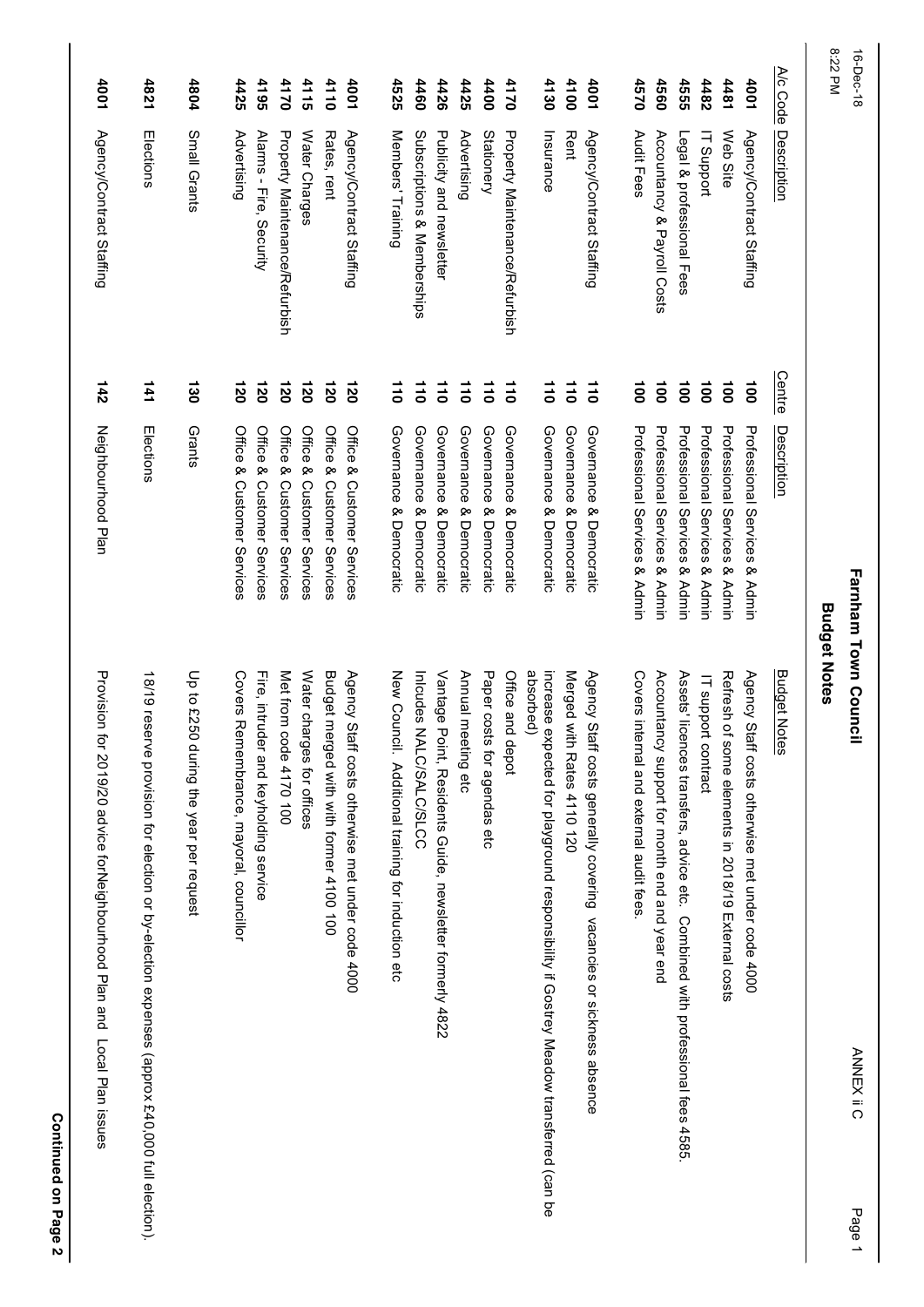| 16-Dec-18    |                                       |                  |                                          | <b>Farnham Town Council</b><br>Page 2                                                                  |  |
|--------------|---------------------------------------|------------------|------------------------------------------|--------------------------------------------------------------------------------------------------------|--|
| 8:22 PM      |                                       |                  | <b>Budget Notes</b>                      |                                                                                                        |  |
| A/c Code     | Description                           | <b>Centre</b>    | Description                              | <b>Budget Notes</b>                                                                                    |  |
| 4415         | Prining & Design (External)           | 142              | Neighbourhood Plan                       | Printing final Neighbourhood plan for consultation etc                                                 |  |
| 4822         | Publicity and newsletter              | <b>145</b>       | Publicity                                | Newslette<br>rs, residents Guide, Vantage point recoded to 4426                                        |  |
| 1900         | Precept                               | <b>150</b>       | Other Operating Income/Costs             | Council Tax base rise to 17102.9 (99% collection rate at Oct 2018 (17006.7in current year)             |  |
| <b>1905</b>  | Local Parish Council Tax Grant        | <b>150</b>       | Other Operating Income/Costs             | Waverley<br>letter November 2018 phasing grant out by 2023/24                                          |  |
| 1910         | Interest Received                     | 150              | Other Operating Income/Costs             | interest on investments assumes increase                                                               |  |
| 1161         | Dividends received                    | <b>OSL</b>       | Other Operating Income/Costs             | Local authority property fund                                                                          |  |
| 4002         | Actrarial Contribution                | <b>150</b>       | Other Operating Income/Costs             | Previous Hriennial Actuarial Review impact - No contripution for 2018/19 or 19/20                      |  |
| 0161         | Loan Repayments                       | <b>J50</b>       | Other Operating Income/Costs             | Public Works Loan Board repayment for council offices extension. Ends on 29/10/22                      |  |
| 4170         | <b>Property Maintenance/Refurbish</b> | $\overline{0}$   | Wrecclesham Community Centre             | Covers la<br>ndowner's responsibilities                                                                |  |
| 4195         | Alarms - Fire, Security               | $\overline{160}$ | Wrecclesham Community Centre             | Fire and intruder alarms and keyholding service                                                        |  |
| 1202         | Income - Contributions                | 170              | Community Development                    | maintenance<br>2015/16 includes SCC commuted sum for maintenance to go to reserves for future          |  |
| 4000         | Salaries                              | $\overline{2}$   | Community Development                    | Will cover<br>LocalPlan Part 2 also                                                                    |  |
| 4806         | Sandy Hill Bungalow                   | $\overline{21}$  | Community Development                    | Contribution to the community trust to the costs of employing manager.                                 |  |
| 4120         | Energy Costs                          | 121              | Community Safety                         | CCTV cameras                                                                                           |  |
| 0614         | <b>CCTV</b>                           | 171              | Community Safety                         | capital??<br>Camera repairs & maintenance & redcare line rental. Upgrades urgent. Could also fund from |  |
| 1807         | Community Initiatives                 | 175              | Localism - New Initiatives/Pro           | New initiatives fund and top up of principal authority services                                        |  |
| 4130<br>1001 | Agency/Contract Staffing<br>Insurance | 661<br>661       | Rechargeable Costs<br>Rechargeable Costs | Should be<br>Agency S<br>taff costs met from vacancies under code 4000<br>against code 4130 110        |  |
| 4170         | Property Maintenance/Refurbish        | 661              | Rechargeable Costs                       | Costs allo<br>cated against some other budget codes - needs reallocating                               |  |
| 4001         | Agency/Contract Staffing              | 200              | Grounds Services                         | Staffing costs otherwise met from 4000 200 for temporary cover                                         |  |
| 4182         | Equipment Purchase                    | 200              | Grounds Services                         | More equi<br>ipment req if new sites leased from WBC                                                   |  |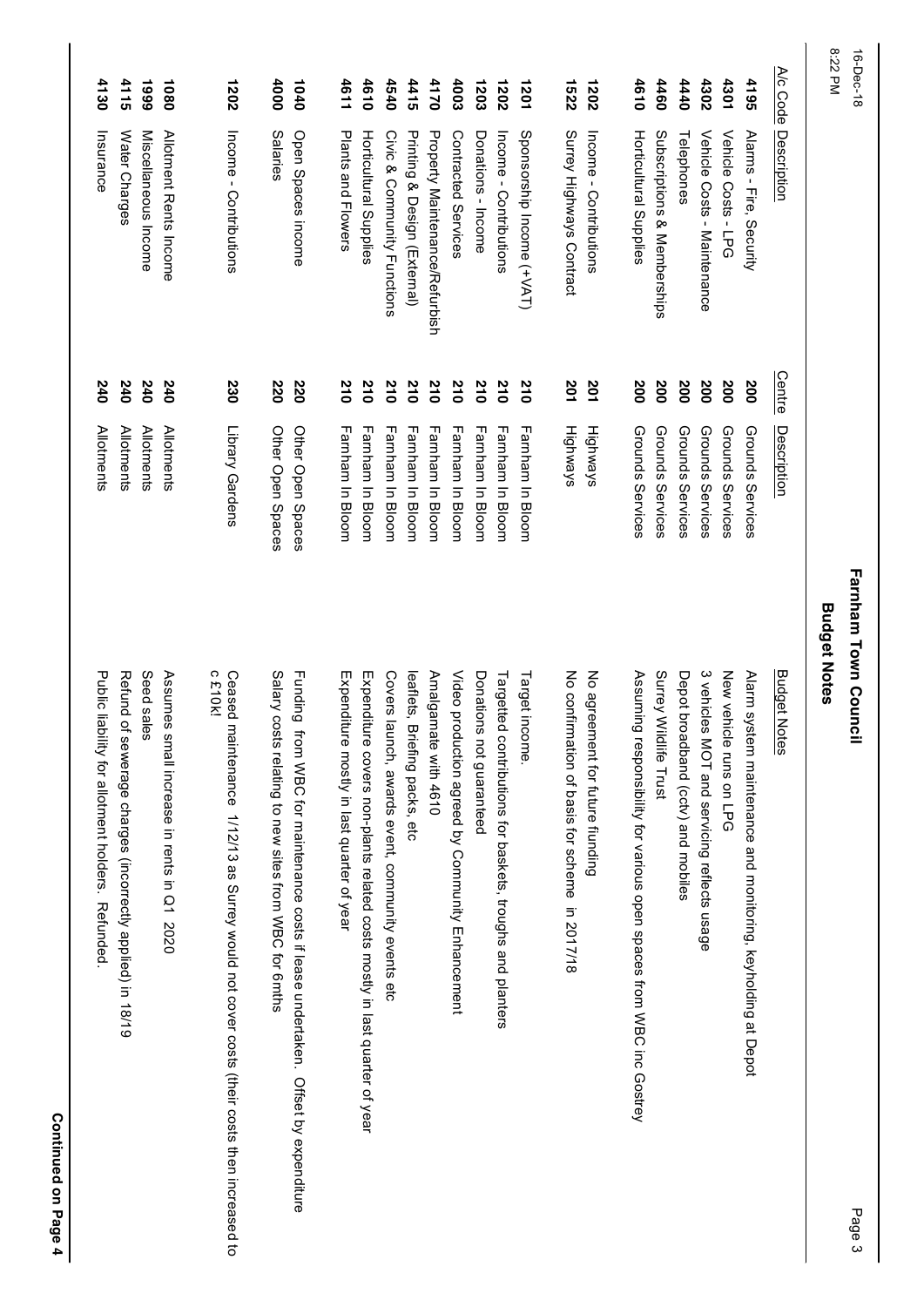| 8:22 PM<br>A/c Code<br>4460<br>4120<br>4655<br>4650<br>4176<br>4170<br>4120<br>4003<br>4455<br>4415<br>4140<br>4455<br>4415<br>4000<br>1300<br>4000 | Banners<br>Street Furniture<br>Banners Income<br>Cleaning consumables<br>Property Maintenance/Refurbish<br>Postages & Distribution<br><b>Description</b><br>Subscriptions & Memberships<br>Postages & Distribution<br>Printing & Design (External)<br>Salaries<br>Contracted Services<br>Salaries<br>Printing & Design (External)<br>Office Costs<br>Energy Costs<br>Energy Costs | <b>Centre</b><br>240<br>300<br>300<br>300<br>250<br>240<br>240<br>300<br>300<br>260<br>260<br>260<br>250<br>250<br>250<br>250 | <b>Allotments</b><br><b>Allotments</b><br><b>Allotments</b><br><b>Description</b><br>Tourism<br>Tourism<br>Tourism<br>Tourism<br>Tourism                                     | <b>Budget Notes</b>                                                                                                                                                                                                                                                                                                                                                                                                                                                    |
|-----------------------------------------------------------------------------------------------------------------------------------------------------|-----------------------------------------------------------------------------------------------------------------------------------------------------------------------------------------------------------------------------------------------------------------------------------------------------------------------------------------------------------------------------------|-------------------------------------------------------------------------------------------------------------------------------|------------------------------------------------------------------------------------------------------------------------------------------------------------------------------|------------------------------------------------------------------------------------------------------------------------------------------------------------------------------------------------------------------------------------------------------------------------------------------------------------------------------------------------------------------------------------------------------------------------------------------------------------------------|
|                                                                                                                                                     |                                                                                                                                                                                                                                                                                                                                                                                   |                                                                                                                               | Town Centre & Rural Dev<br><b>Public Conveniences</b><br>Public Conveniences<br>Public Conveniences<br>Public Conveniences<br>Public Conveniences<br>Town Centre & Rural Dev | Reflects<br>Possible<br>Reflect e<br>Contract<br>Weekend<br>Newsletter etc<br>Annual lecture and meetings<br>Replace<br>Income offsets costs - aims for breakeven<br>Newsletter, show booklets<br>consumption levels and community toilet scheme contributions<br>finger posts, bus stops etc<br>underspend expected in 18/19 -awaiting Gostrey lease<br>nergy costs<br>now let for offices and conveniences cleaning<br>allocation now under pilot contract.code 4003 |
|                                                                                                                                                     |                                                                                                                                                                                                                                                                                                                                                                                   |                                                                                                                               | Town Centre & Rural Dev                                                                                                                                                      | Installation costs met by income                                                                                                                                                                                                                                                                                                                                                                                                                                       |
|                                                                                                                                                     |                                                                                                                                                                                                                                                                                                                                                                                   |                                                                                                                               |                                                                                                                                                                              | Split allocation with events 310<br>Lower consumption costs overall                                                                                                                                                                                                                                                                                                                                                                                                    |
|                                                                                                                                                     |                                                                                                                                                                                                                                                                                                                                                                                   |                                                                                                                               |                                                                                                                                                                              | Deliver residents' guide/leaflets to every household<br>Visitor Guide and Residents' Guide, walks leaflets                                                                                                                                                                                                                                                                                                                                                             |
| 4805                                                                                                                                                | Farnham Carnival                                                                                                                                                                                                                                                                                                                                                                  | 300                                                                                                                           | Tourism                                                                                                                                                                      | visit surrey<br>Shared weekend wift picnic in the park                                                                                                                                                                                                                                                                                                                                                                                                                 |
| 6661                                                                                                                                                | Miscellaneous Income                                                                                                                                                                                                                                                                                                                                                              | 301                                                                                                                           | Hidden Heritage Project                                                                                                                                                      | Income in 208/19 for specific project will be completed 2019/20                                                                                                                                                                                                                                                                                                                                                                                                        |
| 4630<br>4020<br>4000                                                                                                                                | Events Costs<br>Additional Staffing & Events<br>Salaries                                                                                                                                                                                                                                                                                                                          | 310<br>310<br>$\frac{310}{2}$                                                                                                 | Events<br>Events<br>Events                                                                                                                                                   | Walking Festival and emerging events<br>Costs for 2017/18 being allocated across each event<br>Reallocat<br>ling staff time from tourism 300 heading to better refelect activity                                                                                                                                                                                                                                                                                       |
| 4020<br>1204                                                                                                                                        | Bookings/Hire<br>Additional Staffing & Events                                                                                                                                                                                                                                                                                                                                     | $\frac{311}{2}$<br>511                                                                                                        | Picnic in the Park<br>Picnic in the Park                                                                                                                                     | Costs for<br>Income allocated to specific activities<br>2017/18 being allocated across each event                                                                                                                                                                                                                                                                                                                                                                      |
| 4702                                                                                                                                                |                                                                                                                                                                                                                                                                                                                                                                                   | $\frac{311}{1}$                                                                                                               | Picnic in the Park                                                                                                                                                           |                                                                                                                                                                                                                                                                                                                                                                                                                                                                        |

Page 4

**Farnham Town Council**

Farnham Town Council

16-Dec-18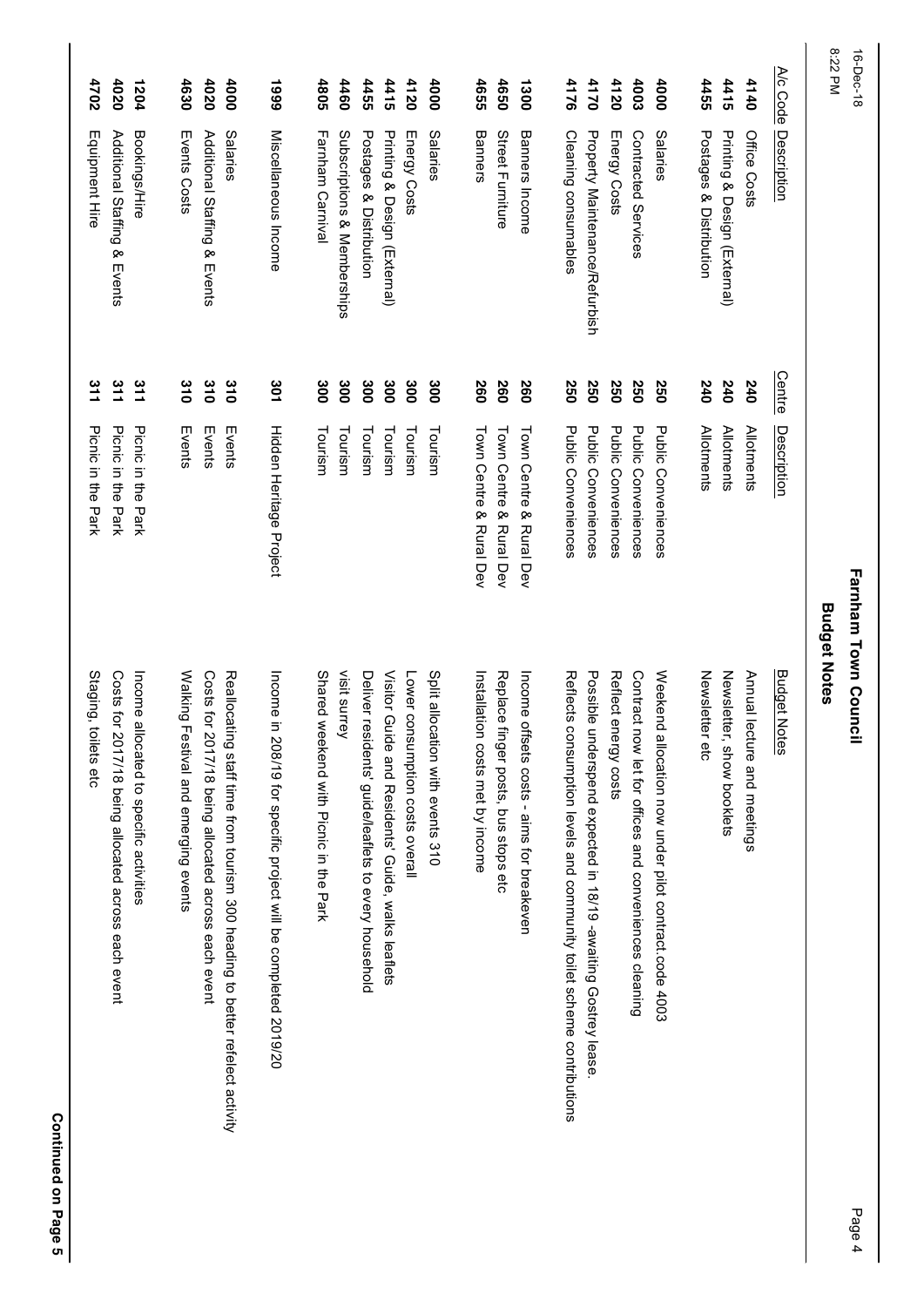| Continued on Page 6                                                                   |                         |               |                              |                      |  |
|---------------------------------------------------------------------------------------|-------------------------|---------------|------------------------------|----------------------|--|
| Additional<br>maintenance bought in                                                   | Cemeteries              | 400           | Agency/Contract Staffing     | 1001                 |  |
| Income fluctuates                                                                     | Cemeteries              | 400           | Memorials Income             | 1130                 |  |
| Income fluctuates                                                                     | Cemeteries              | 60t           | Grave Purchases Income       | 1120                 |  |
| Income fluctuates                                                                     | Cemeteries              | 60t           | Interment Fees Income        | 1100                 |  |
| Rent Review due 2019                                                                  | Cemeteries              | 60t           | Commercial Lettings Income   | 1030                 |  |
| Annual provision for earmarked reserve to replace/upgrade Christmas lights            | Christmas Lights        | 330           | Christmas Lights 2020        | 4643                 |  |
| sum included for scheme expansion offset by contributions if exceeded                 | Christmas Lights        | 330           | Christmas Lights - Install   | 4641                 |  |
| Waverley<br>Borough Council charge of £10 per stall per market, plus other licences   | Farmers' Market         | 320           | Licences                     | 1461                 |  |
| Banners,<br>adverts etc                                                               | Farmers' Market         | 320           | Advertising                  | 4425                 |  |
| Attendance is running lower than brevious years in common with offer tarmers' markets | Farmers' Market         | 320           | Bookings/Hire                | 1204                 |  |
| Higher income assuming event over two days                                            | Gin Festival            | 318           | Ticket sales                 | 1205                 |  |
| Costs for 2017/18 being allocated across each event                                   | <b>Christmas Market</b> | 316           | Additional Staffing & Events | 4020                 |  |
| Road Closure                                                                          | <b>Christmas Market</b> | 316           | Contracted Services          | 4003                 |  |
| Event popularrity increased so higher income target.                                  | <b>Christmas Market</b> | 316           | Bookings/Hire                | 1204                 |  |
| Staging                                                                               | Christmas Switch-on     | 314           | Equipment Hire               | 4702                 |  |
| Costs for<br>temporary help for event (staff or external) paid from event code        | Christmas Switch-on     | 314           | Additional Staffing & Events | 4020                 |  |
| Contributions for performers. incl Music in Vineyard                                  | Music in the Meadow     | $rac{3}{3}$   | Entertainnent - Performers   | 4625                 |  |
| Funded from code 310. Costs for 2017/18 being allocated across each event             | Music in the Meadow     | 313           | Additional Staffing & Events | 4020                 |  |
| Stall income                                                                          | Music in the Meadow     | 313           | Income - Contributions       | 1202                 |  |
| Costs for<br>temporary help for event (staff or external) paid from event code        | Food Festival           | 312           | Additional Staffing & Events | 4020                 |  |
| Road closure, St John Ambulance                                                       | Food Festival           | 312           | Contracted Services          | 4003                 |  |
| Stall holder income increased based on experience                                     | Food Festival           | 312           | Bookings/Hire                | 1204                 |  |
| <b>Budget Notes</b>                                                                   | Description             | <b>Centre</b> | <b>Description</b>           | A/c Code             |  |
| Farnham Town Council<br><b>Budget Notes</b><br>Page 5                                 |                         |               |                              | 8:22 PM<br>16-Dec-18 |  |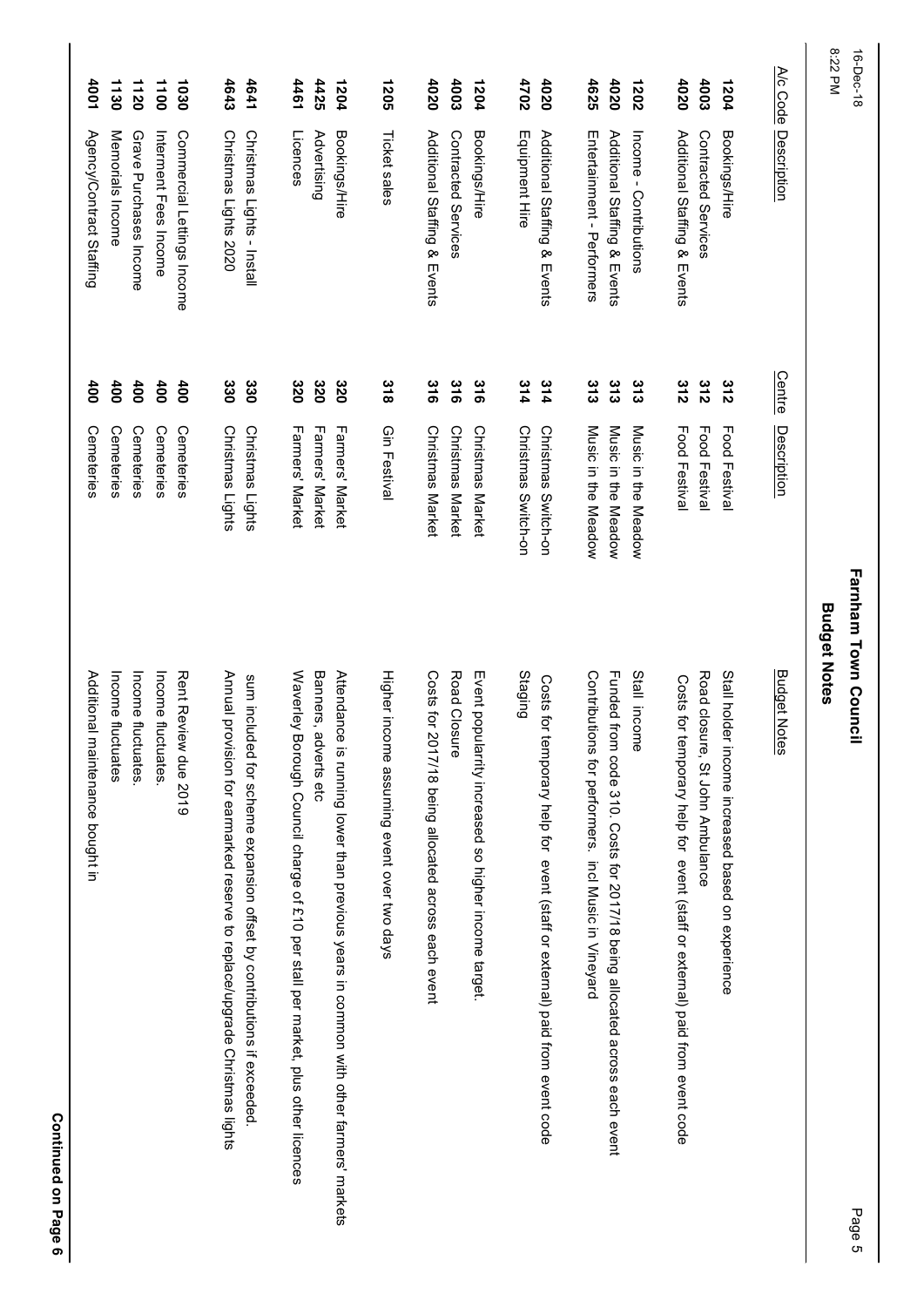#### 8:22 PM 16-Dec-18 8:22 PM 16-Dec-18

# Farnham Town Council **Farnham Town Council**

# **Budget Notes Budget Notes**

| 1202<br>1200                                                                     | 1060                                                                     | 1920                                                       | <b>4555</b>               | 4482              | 4225                                 | 4170                                             | 4115                            |                      |
|----------------------------------------------------------------------------------|--------------------------------------------------------------------------|------------------------------------------------------------|---------------------------|-------------------|--------------------------------------|--------------------------------------------------|---------------------------------|----------------------|
| Income - Contributions<br>Grants Income                                          | Section 106 contributions                                                | Sale Of Assets                                             | Legal & professional Fees | <b>IT Support</b> | <b>Cemetery Memorial Maintenance</b> | Property Maintenance/Refurbish                   | <b>Water Charges</b>            | A/c Code Description |
| 016<br>016                                                                       | <b>90S</b>                                                               | <b>901</b>                                                 | 400                       | <b>400</b>        | 600                                  | 400                                              | <b>400</b>                      | Centre               |
| Wreclesham Community Centre R<br>Wrecclesham Community Centre R                  | Conservation Area Capital Proj                                           | Green Lane Chapel                                          | Cemeteries                | Cemeteries        | Cemeteries                           | Cemeteries                                       | Cemeteries                      | Description          |
| Refurbishment project contributions<br>Retained grants for refurbishment project | Section 106 funding for Maltings Railings project. will be spend 2018/19 | Sale of Green<br>Lane Chaped - Hoved to ringtenced reserve | Chapels project           | Epitaph software  | Ongoing memorial fixing programme    | Ongoing programme to improve paths, railings etc | Reflecting cemetery water costs | <b>Budget Notes</b>  |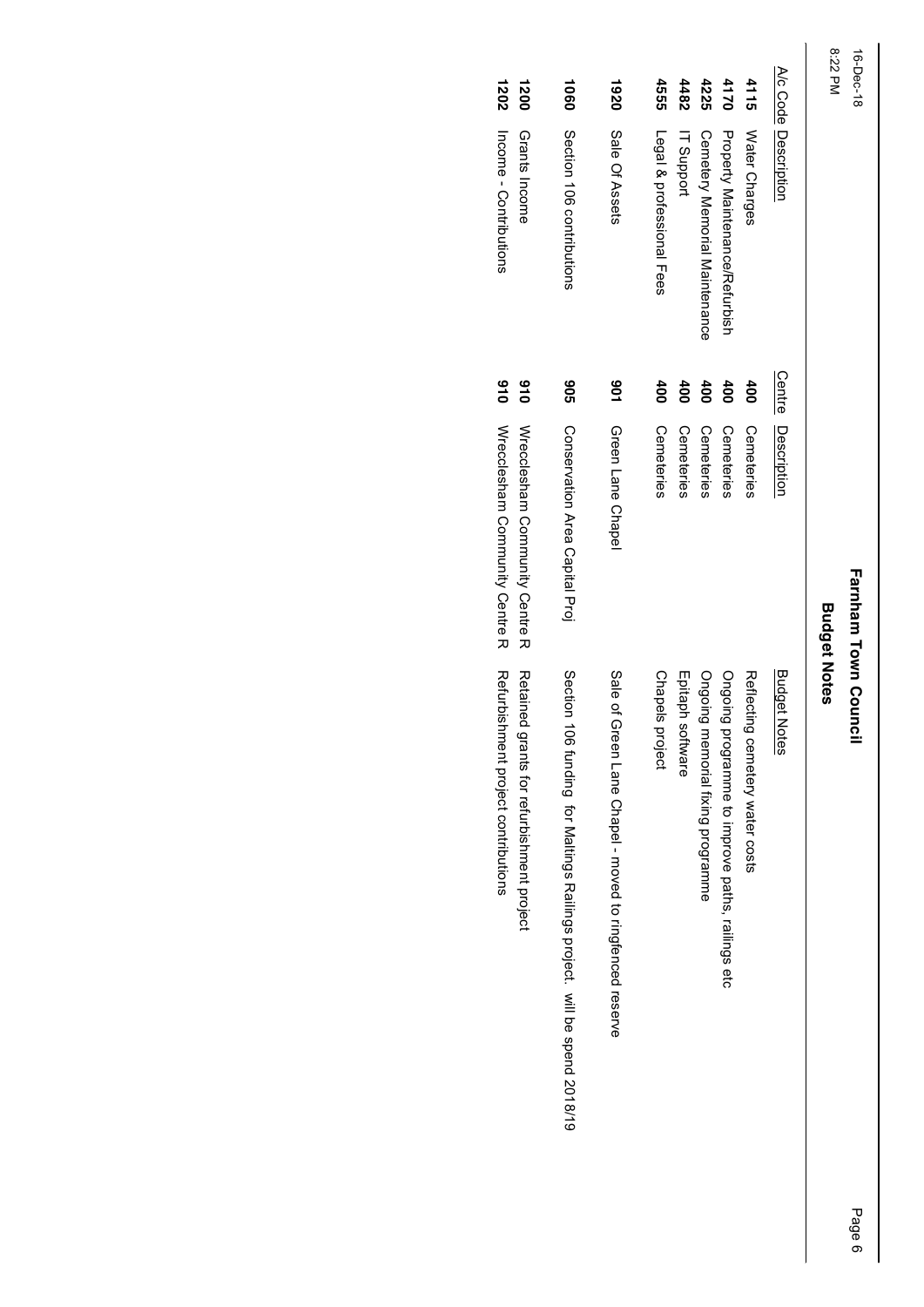

## **Annex ii to minutes of Strategy & Finance**

#### **Date: 20th December 2018**

#### **Budget and precept strategy for 2019/20**

#### **1 Introduction**

Attached at Annex 2 is the draft budget for 2019/20 as recommended by the Strategy & Finance Working Group, with notes explaining key points or changes in the draft budget attached at Annex 3.

Farnham's tax base for 2019/20 has increased by 96.2 additional band D units (equivalent to an income of £6024 based on the 2018/19 precept of £62.62) from a Band D total of 17006.7 to 17102.9. This assumes a 99% collection rate. Waverley has also confirmed that it expects to continue the Local Parish Council Tax Support funding (down to £12,130 for Farnham) in the coming year and taper out the scheme over the next four years to zero in 2023/24. In context, because of the introduction of the new Council Tax Scheme, Farnham Town Council loses income from a reduced tax base of 1071 band D dwellings worth approximately  $£67,100$  per annum.

The draft budget has been drawn up based on a review of expenditure in 2018/19 and on the 2017/18 outturn. The budget includes fees and charges broadly based on 2018/19 levels, given the continuing uncertainty in the economic climate and as minuted in the Notes of the Strategy & Finance Working Group.

The Council's salary costs are based on the assumption that the full staffing establishment is employed and that all staff are at the top of their grades with a vacancy factor and grade 'lag' built in (for this, there is a 'cost discount of approximately  $£60,000$ ). The budget level includes the approved cost of living increase for 2019/20 as previously agreed by Council following the two year national settlement.

The management of vacancies as a result of natural staff turnover has again enabled contracted staff to be funded from within the global salaries budget envelope, and includes an allocation for the costs of the specialist advice needed for Review of the Farnham Neighbourhood Plan and advice needed to respond from a Farnham perspective to the Waverley Local Plan Part 2. An assumption has been made for additional staffing being included if the Town Council takes on additional land on a long lease part way through the year with the cost being offset by a tapering grant over four years. There is also an increased sum towards the refurbishment of public conveniences subject to the conclusion of a lease agreement. Additional income has been included for ticket sales, sponsorship and cemeteries and for an increase in allotment income from January 2020.

Council has previously discussed the potential impact of pressures on the budgets of principal authorities and the increasing likelihood that there may be a need to top up services such as street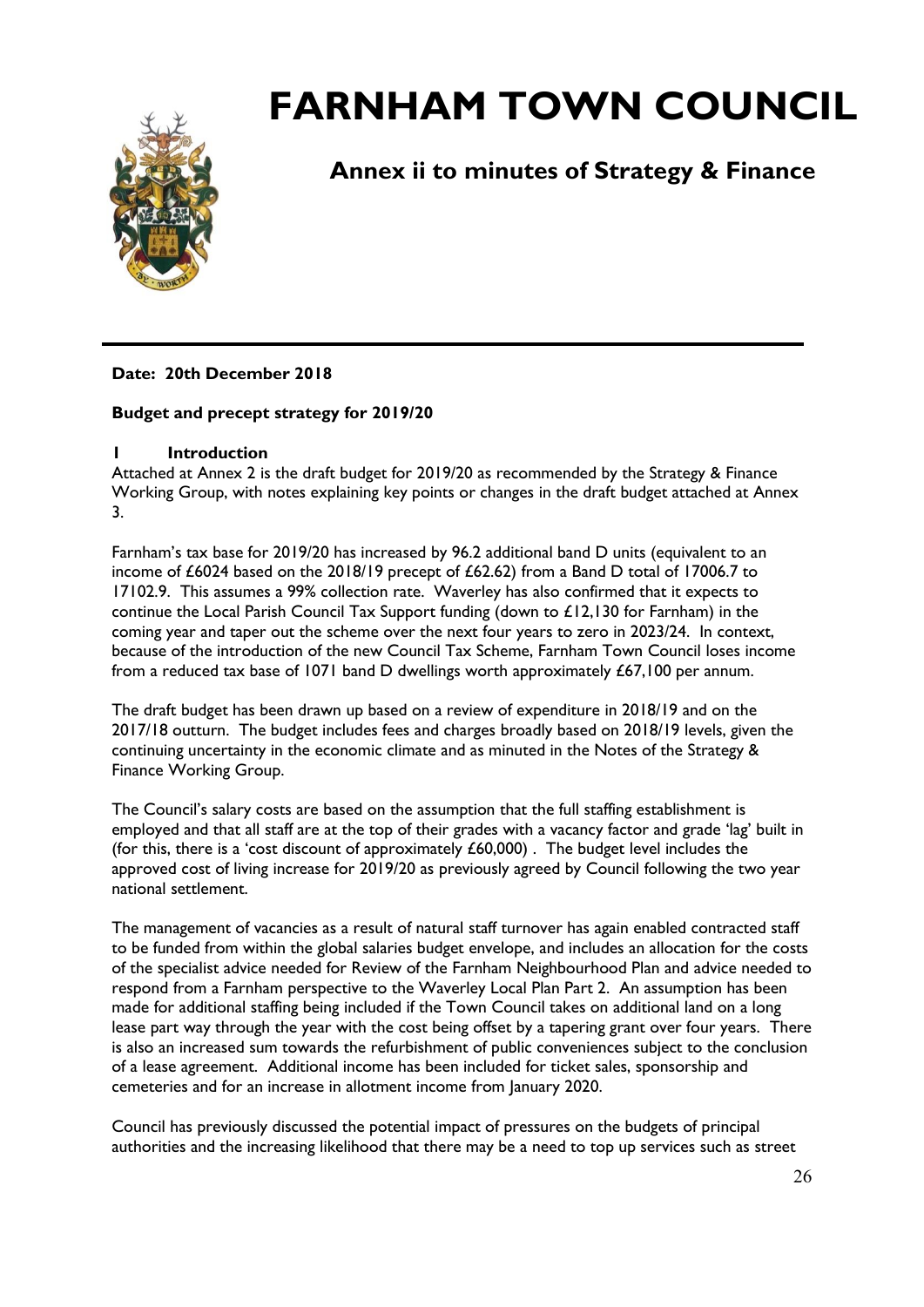cleansing and litter collection to meet the aspirations of the local community. In 2019/20 the pressures faced by Surrey County Council and Waverley Borough Council continue to increase and some of these impacts are expected to be felt by the Town Council in the coming year to ensure the needs and aspirations of Farnham's residents can continue to be met. The draft budget again retains a sum for investment that might be needed to take on devolved or transferred services. The Localism - New Initiatives budget (Account Code 175).

The Government has confirmed that there is currently no intention to put a restriction on the level of increase in a precept (or band D council tax rise) for town and parish councils (the capping principle) as long as the sector is prudent.

A 1% increase in precept would bring just over £10,700 of additional income for Farnham Town Council at a cost of just under 63p per band D dwelling per annum.

In the December Council meeting Farnham Town Council sets its draft budget and in January will confirm the level of precept to deliver its services. The level of precept, which is divided by all the Band D properties to find the Band D level of council tax may be supported by the use of reserves or any changes in the income targets set by Council.

The draft budget attached is £1,362,152, with income (assuming no precept increase) of £1,330,214 meaning a shortfall of income at this stage of £31,939 (As an indication this equates to £1.87 per annum per band D property in Farnham). The budget notes draw attention to some areas which help members understand how the budget is drawn up and areas where growth has been included.

#### **Recommendation**

Council is asked to review the draft budget and advise if any changes are required which will be considered at the January Strategy & Finance meeting as part of the decision on the precept level.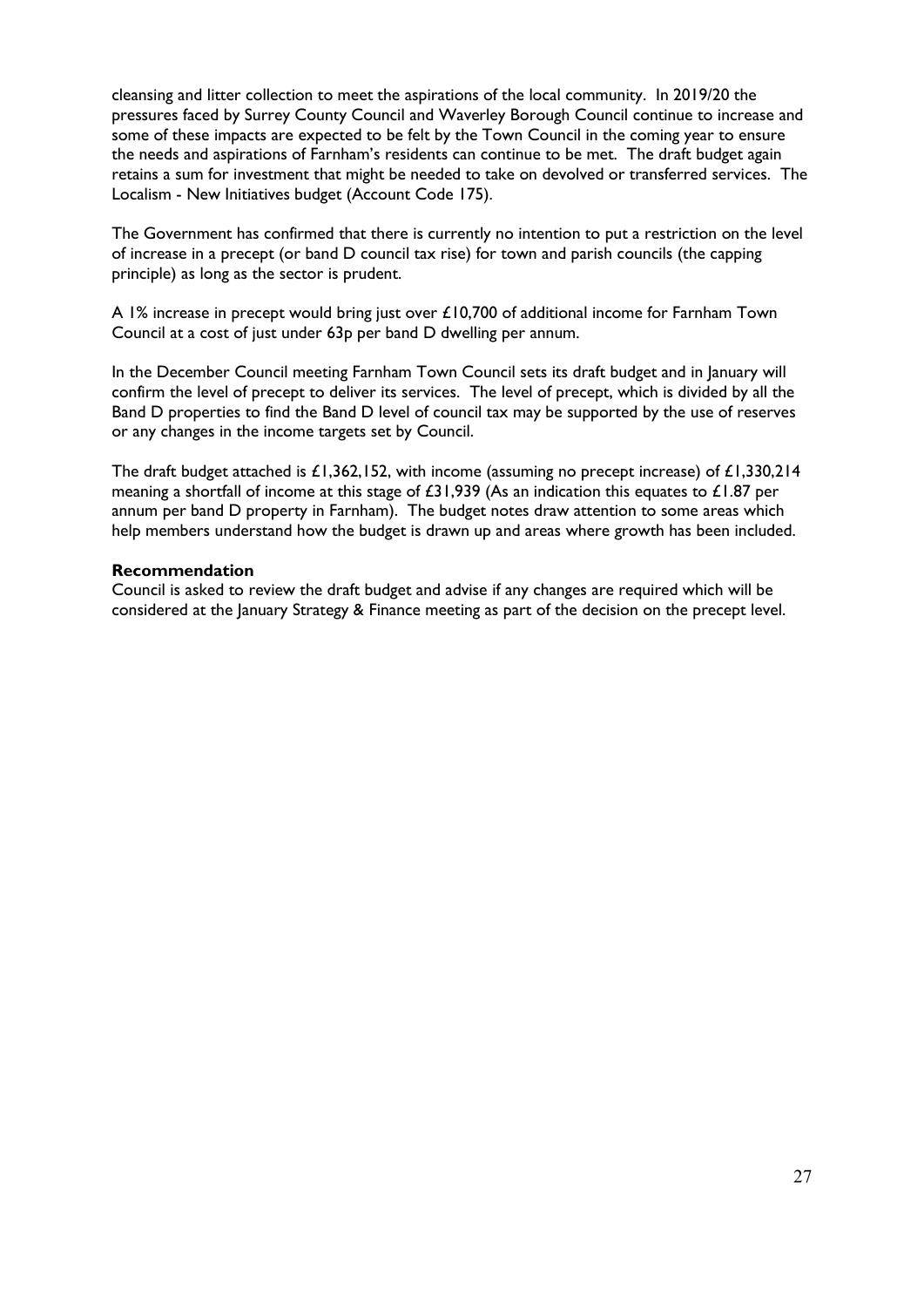



**Notes** 

Planning & Licensing Consultative Group

#### **Time and date**

**9.30am** on Monday 12 November 2018

#### **Place**

Council Chamber, South Street, Farnham

#### **Planning & Licensing Consultative Group Members Present**

Councillors M Hyman - Chair Councillor D Beaman Councillor J Fraser Councillor A Macleod

**Officers in attendance:** Jenny de Quervain

**NOTE: The comments and observations from Waverley Borough Councillors are preliminary ones prior to consideration at Borough Council level and are based on the evidence and representations to the Town Council.**

#### **1. Apologies** Councillors | Ricketts, C Cockburn, J Ward

#### **2. Disclosure of Interests**

Councillor A Macleod due to his vicinity to WA/2018/1742.

#### **3. Applications considered**

#### **Farnham Bourne**

#### **WA/2018/1731 Farnham Bourne Philippa Staddon**

Erection of extensions and alterations.

106 LODGE HILL ROAD, LOWER BOURNE GU10 3RD

**Farnham Town Council has no objections subject to the extensions and alterations being in line with the Farnham Design Statement and Farnham Neighbourhood Plan Policy FNP16 and no negative impact on the neighbour's amenity.**

#### **WA/2018/1741 Farnham Bourne Kayleigh Taylor**

Erection of a dwelling and cycle store with new access and associated works.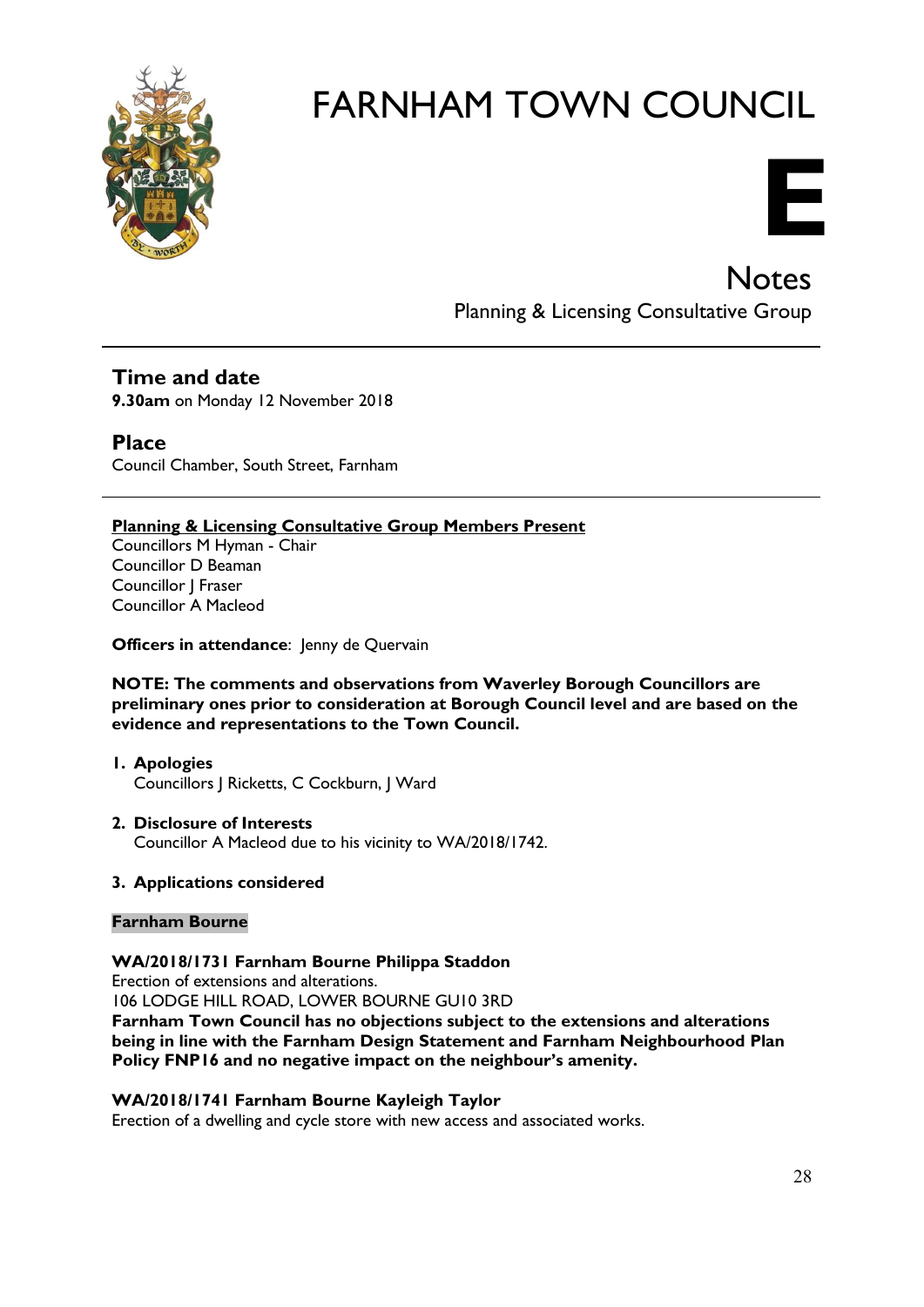# LAND AT CENTRE COORDINATES 484492 144581,

#### GOLD HILL, LOWER BOURNE

**Farnham Town Council is concerned about the loss of trees and light pollution caused by the extensive amount of glazing to the rear of the property in this semi-rural location covered by Farnham Neighbourhood Plan policy FNP8.**

#### **WA/2018/1751 Farnham Bourne Rachel Kellas**

Approval of reserved matters, siting, scale, appearance and landscaping following the outline approval of WA/2015/2223 for the erection of 3 new dwellings, outbuildings and associated works. LAND AT PENDRAGON HALL, 13 GARDENERS HILL ROAD, WRECCLESHAM

**Allowed at appeal. Farnham Town Council regrets the loss of trees and the urbanisation of the rural location. The approved dwellings must be in keeping with the Farnham Design Statement and Farnham Neighbourhood Plan policy FNP1.**

#### **WA/2018/1773 Farnham Bourne Kayleigh Taylor**

Change of use of existing attached annexe to provide an independent dwelling. FOXACRE, SWINGATE ROAD, FARNHAM GU9 8JJ

**Farnham Town Council objects to the change of use to an independent dwelling being inappropriate for the Great Austins Conservation Area and its setting covered by Farnham Neighbourhood Plan policy FNP5.**

#### **WA/2018/1795 Farnham Bourne Gerald Chimbumu**

Erection of a single storey extension.

24 FRENSHAM VALE, LOWER BOURNE GU10 3HN

**Farnham Town Council has no objections subject to the extension being in line with the Farnham Design Statement and Farnham Neighbourhood Plan Policy FNP16, all materials be in keeping with existing and no negative impact on the neighbour's amenity.**

#### **CA/2018/0137 Farnham Bourne Mr A Clout**

GREAT AUSTINS CONSERVATION AREA WORKS TO TREES

5, LITTLE AUSTINS ROAD, FARNHAM GU9 8JR

**Farnham Town Council, subject to the Arboricultural Officer's comments, welcomes the maintenance of trees to extend their life and associated amenity, especially in the conservation area covered by Policy FNP5.**

#### **CA/2018/0145 Farnham Bourne Mr A Clout**

GREAT AUSTINS CONSERVATION AREA REMOVAL OF TREE FLAT 3 GREAT AUSTINS MANOR, 11 VICARAGE HILL FARNHAM GU9 8AF **Farnham Town Council, subject to the Arboricultural Officer's comments, objects to the removal of trees especially in the conservation area covered by Policy FNP5. If removal is necessary, replace with an appropriate species.**

#### **Farnham Castle**

#### **WA/2018/1746 Farnham Castle Jane McMullan**

Erection of a single storey extension. 28 BEAVERS ROAD FARNHAM GU9 7BD

**Farnham Town Council has no objections subject to the extension being in line with the Farnham Design Statement and Farnham Neighbourhood Plan Policy FNP16 and all materials be in keeping with existing.**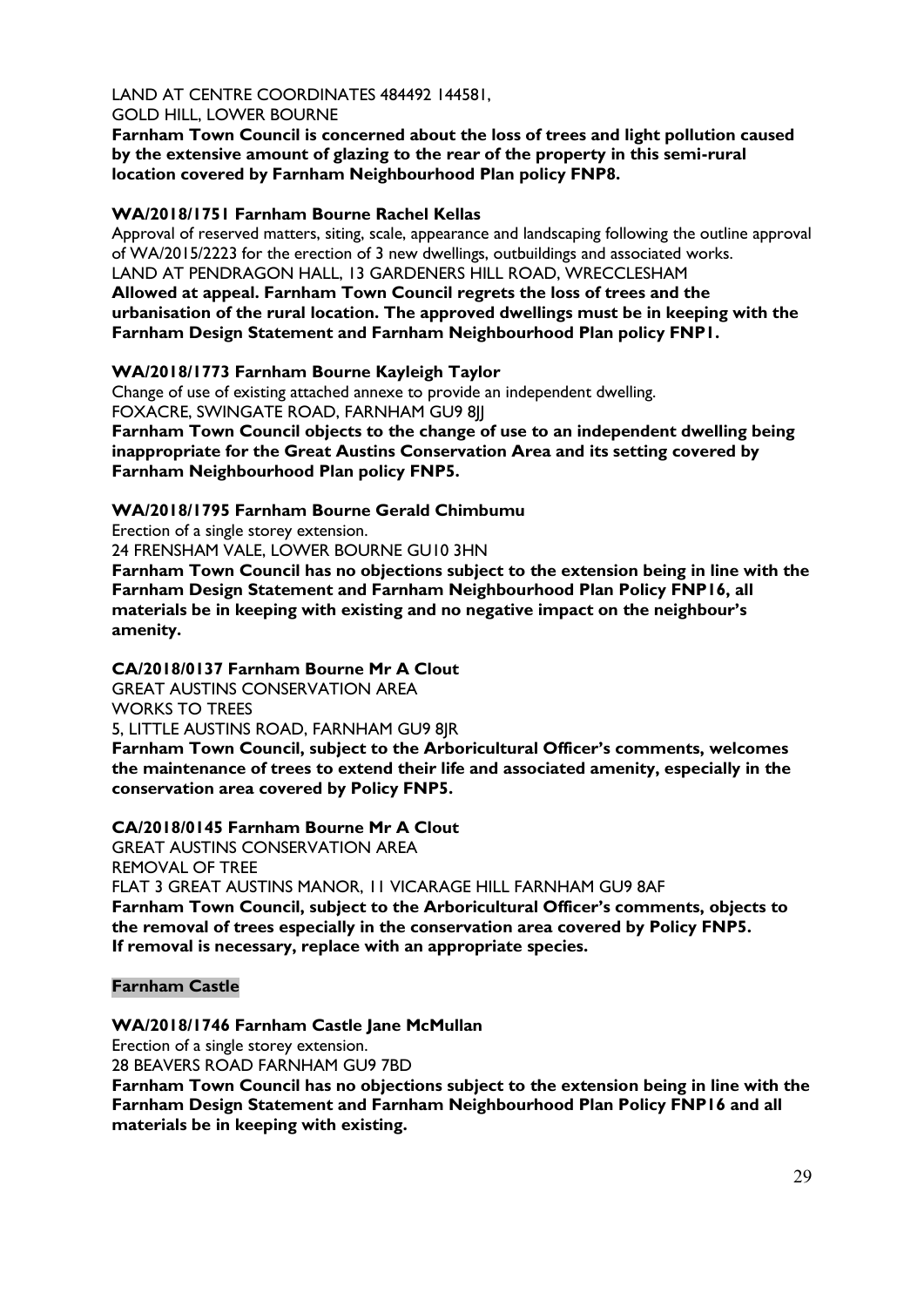#### **WA/2018/1783 Farnham Castle Gerald Chimbumu**

Alterations to elevations and roof to provide sun tunnels.

18 WEST STREET, FARNHAM GU9 7DR

**Farnham Town Council has no objections to the alterations subject to the approval of the Heritage Officer and it being in line with the Farnham Design Statement and Farnham Neighbourhood Plan Policy FNP16 and all materials be in keeping with the Conservation Area covered by Policy FNP2.** 

#### **WA/2018/1793 Farnham Castle Jane McMullan**

Display of illuminated and non-illuminated signs.

11 CASTLE STREET, FARNHAM GU9 7JA

**Farnham Town Council strongly objects to illuminated signage in the Town Centre Conservation Area covered by Farnham Neighbourhood Plan policy FNP3 and FNP4.**

#### **WA/2018/1802 Farnham Castle Philippa Staddon**

Listed Building consent for installation of signage and ANPR cameras. THE MECURE BUSH HOTEL, THE BOROUGH, FARNHAM GU9 7NN **Farnham Town Council has no objection subject to the signage not being illuminated in the Town Centre Conservation Area covered by Farnham Neighbourhood Plan policy FNP3 and FNP4.**

#### **TM/2018/0157 Farnham Castle Steve Tester**

APPLICATION FOR WORKS TO A TREE SUBJECT OF TREE PRESERVATION ORDER FAR98 53, WEST STREET, FARNHAM GU9 7DX

**Farnham Town Council, subject to the Arboricultural Officer's comments, welcomes the maintenance of trees to extend their life and associated amenity.**

#### **Farnham Firgrove Hill**

#### **WA/2018/1735 Farnham Firgrove Kayleigh Taylor**

Erection of 2 dwellings together with associated works following the demolition of existing dwelling. 1 WEYDON HILL ROAD, FARNHAM GU9 8NX

**Farnham Town Council has no objections subject to the dwellings being in line with the Farnham Design Statement and Farnham Neighbourhood Plan Policy FNP1 and no negative impact on the neighbour's amenity.**

#### **WA/2018/1743 Farnham Firgrove Kayleigh Taylor**

Application under Section 73A to vary Condition 1 of WA/2017/2273 (plan numbers) to allow erection of extension to the garage and insertion of window to south east elevation. 19 LANCASTER AVENUE, FARNHAM GU9 8JY

**Farnham Town Council has no objections subject to the extensions being in line with the Farnham Design Statement and Farnham Neighbourhood Plan Policy FNP16, all materials be in keeping with existing and no negative impact on the neighbour's amenity.**

#### **Farnham Hale and Heath End**

#### **WA/2018/1749 Farnham Hale and Heath End Gerald Chimbumu**

Certificate of Lawfulness under Section 192 for extensions and alterations to roof to provide habitable accommodation.

38 NORTH AVENUE, FARNHAM GU9 0RE

**Farnham Town Council has no objections subject to the alterations being in line with the Farnham Design Statement and Farnham Neighbourhood Plan Policy FNP16, all**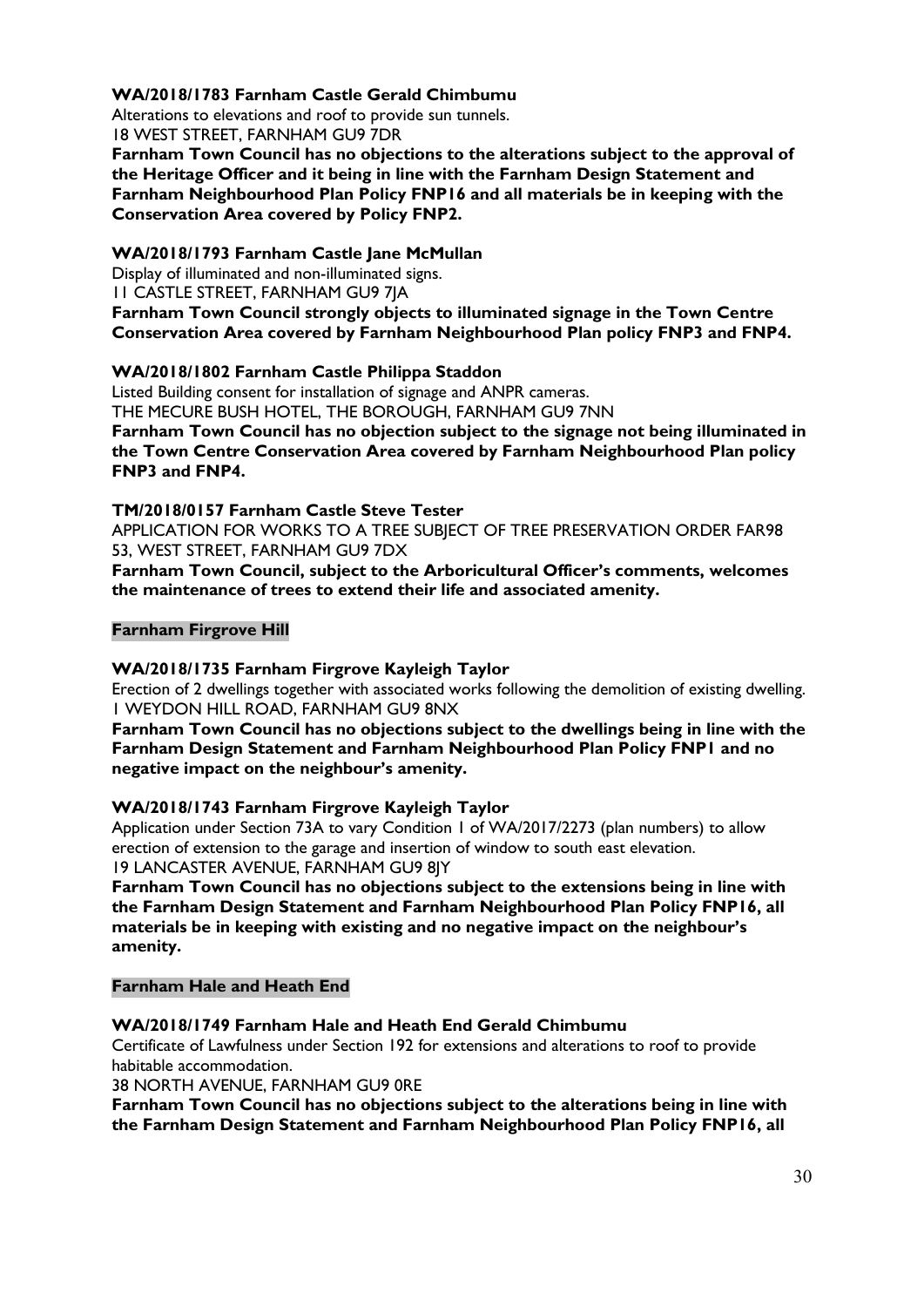**materials be in keeping with existing and no negative impact on the neighbour's amenity.**

#### **WA/2018/1781 Farnham Hale and Heath End Jane McMullan**

Erection of single storey side and rear extensions. 9 EAST AVENUE, FARNHAM GU9 0RA

**Farnham Town Council has no objections subject to the extensions being in line with the Farnham Design Statement and Farnham Neighbourhood Plan Policy FNP16, all materials be in keeping with existing and no negative impact on the neighbour's amenity.**

#### **WA/2018/1785 Farnham Hale and Heath End Gerald Chimbumu**

Certificate of Lawfulness under Section 192 for use of a garden room/annexe as ancillary to main residence.

11 KNIGHTS ROAD FARNHAM GU9 9BX

**Farnham Town Council has no objections subject to the garden room having no negative impact on the neighbour's amenity.**

#### **Farnham Moor Park**

#### **WA/2018/1742 Farnham Moor Park Flo Taylor**

Erection of 4 dwellings; creation of new access from Tilford Road and associated works following demolition of existing dwelling.

CORNER COTTAGE, MENIN WAY, FARNHAM GU9 8DY

**Farnham Town Council has no objections subject to the dwellings being in line with the Farnham Design Statement and Farnham Neighbourhood Plan Policy FNP1 and no negative impact on the neighbour's amenity. The new access from Tilford Road must have turning space to allow for safe exiting at this very busy junction with Menin Way.**

#### **WA/2018/1744 Farnham Moor Park Gerald Chimbumu**

Certificate of Lawfulness under Section 192 to provide alterations to roof space together with dormer and Juliette balcony to provide a loft conversion.

41 ST JAMES AVENUE, FARNHAM GU9 9QF

**Farnham Town Council has no objections subject to the alterations being in line with the Farnham Design Statement and Farnham Neighbourhood Plan Policy FNP16, all materials be in keeping with existing and no negative impact on the neighbour's amenity.**

#### **WA/2018/1765 Farnham Moor Park Mr Chris Turner**

Erection of a detached garage. LAND AT HIGH PLACE, 11 MONKSHANGER, FARNHAM GU9 8BU **Farnham Town Council has no objections to the erection of a detached garage.**

#### **WA/2018/1789 Farnham Moor Park Kayleigh Taylor**

Erection of a detached dwelling with associated access, parking and landscaping following demolition of existing garage.

50 ABBOTS RIDE, FARNHAM GU9 8HZ

**Farnham Town Council objects to the size and scale of the proposed replacement dwelling not being in line with the Farnham Design Statement and Farnham Neighbourhood Plan Policy FNP1.** 

**TM/2018/0162 Farnham Moor Park Mr A Clout** APPLICATION FOR WORKS TO TREES SUBJECT OF TREE PRESERVATION ORDER 08/04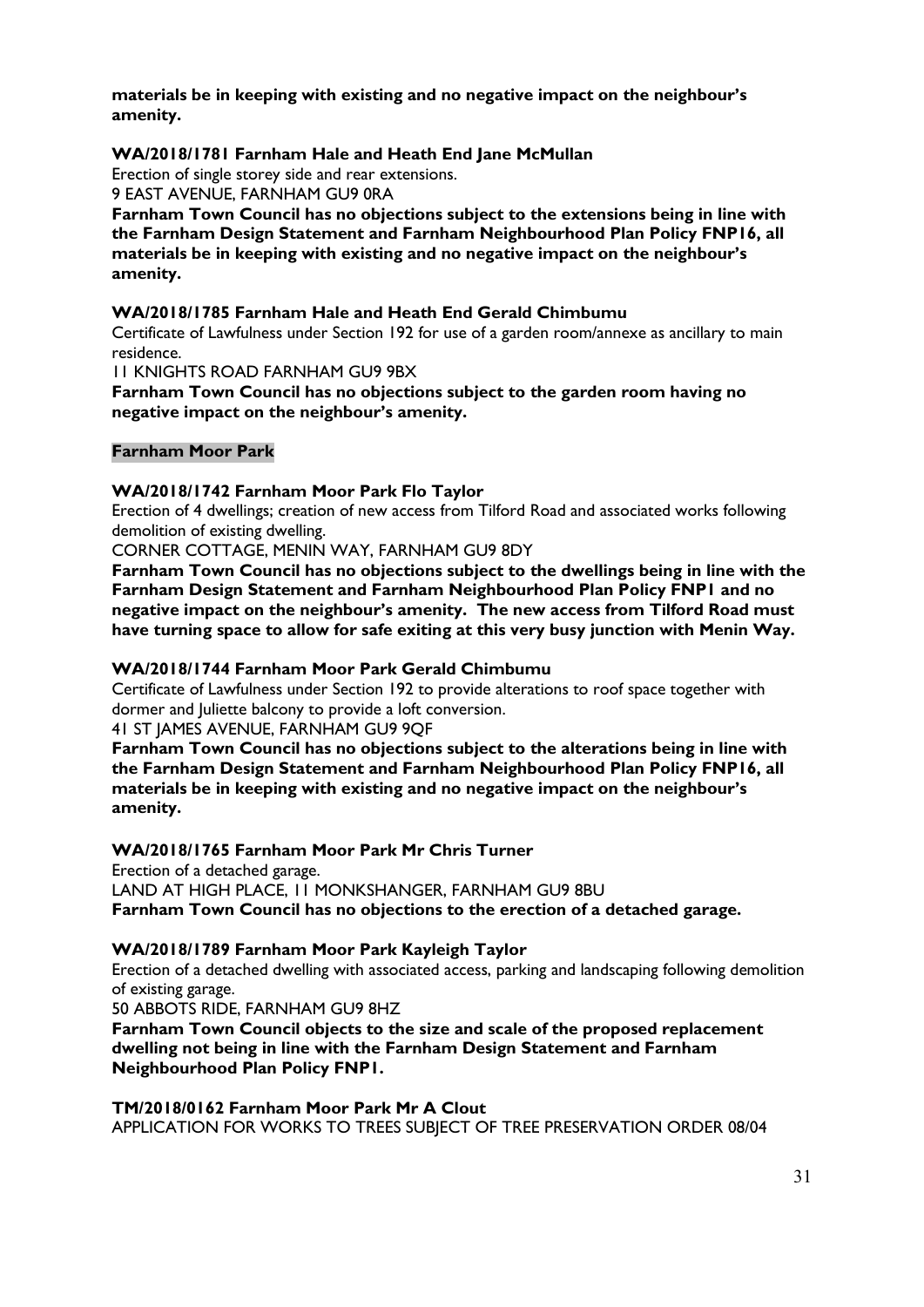TITWOOD AND STOREYS, OLD COMPTON LANE FARNHAM GU9 8EG MARK CASSIDY, RAMSBURY OLD COMPTON LANE, FARNHAM SURREY GU9 8EG **Farnham Town Council, subject to the Arboricultural Officer's comments, welcomes the maintenance of trees to extend their life and associated amenity. Concern has been raised about the number of trees already removed from the location.**

#### **Farnham Shortheath and Boundstone**

**WA/2018/1748 Farnham Shortheath and Boundstone Gerald Chimbumu** Erection of extensions and alterations.

RYE COTTAGE, 33 JUBILEE LANE, BOUNDSTONE GU10 4TA

**Farnham Town Council has no objections subject to the extensions and alterations being in line with the Farnham Design Statement and Farnham Neighbourhood Plan Policy FNP16, all materials be in keeping with existing and no negative impact on the neighbour's amenity.**

#### **WA/2018/1787 Farnham Shortheath and Boundstone Mr Chris Turner** Erection of a dwelling and associated works.

LAND AT REAR OF TRACKERS, 8 BURNT HILL ROAD, WRECCLESHAM GU10 4RZ **Farnham Town Council objects to the erection of a new dwelling and the light pollution caused by the extensive amount of glazing. The proposed dwelling is not in line with the Farnham Design Statement and Farnham Neighbourhood Plan policy FNP1.**

#### **WA/2018/1803 Farnham Shortheath and Boundstone Philippa Staddon**

Erection of extensions and alterations.

RUTHERFORD HOUSE 12, JUBILEE LANE, BOUNDSTONE GU10 4SZ

**Farnham Town Council has no objections subject to the extensions and alterations being in line with the Farnham Design Statement and Farnham Neighbourhood Plan Policy FNP16, all materials be in keeping with existing and no negative impact on the neighbour's amenity.**

#### **Farnham Upper Hale**

#### **WA/2018/1747 Farnham Upper Hale Gerald Chimbumu**

Erection of extension and alterations.

13 FARNHAM PARK CLOSE, FARNHAM GU9 0HT

**Farnham Town Council has no objections subject to the extension and alterations being in line with the Farnham Design Statement and Farnham Neighbourhood Plan Policy FNP16, all materials be in keeping with existing and no negative impact on the neighbour's amenity.**

#### **Farnham Weybourne and Badshot Lea**

#### **WA/2018/1770 Farnham Weybourne and Badshot Lea Gerald Chimbumu**

Certificate of Lawfulness under Section 192 for erection of dormer extension and alterations to roof to provide habitable accommodation.

COOLHURST COTTAGE, 4 ST GEORGES ROAD, BADSHOT LEA GU9 9LX

**Farnham Town Council has no objections subject to the extensions and alterations being in line with the Farnham Design Statement and Farnham Neighbourhood Plan Policy FNP16, all materials be in keeping with existing and no negative impact on the neighbour's amenity.**

**WA/2018/1775 Farnham Weybourne and Badshot Lea Jane McMullan**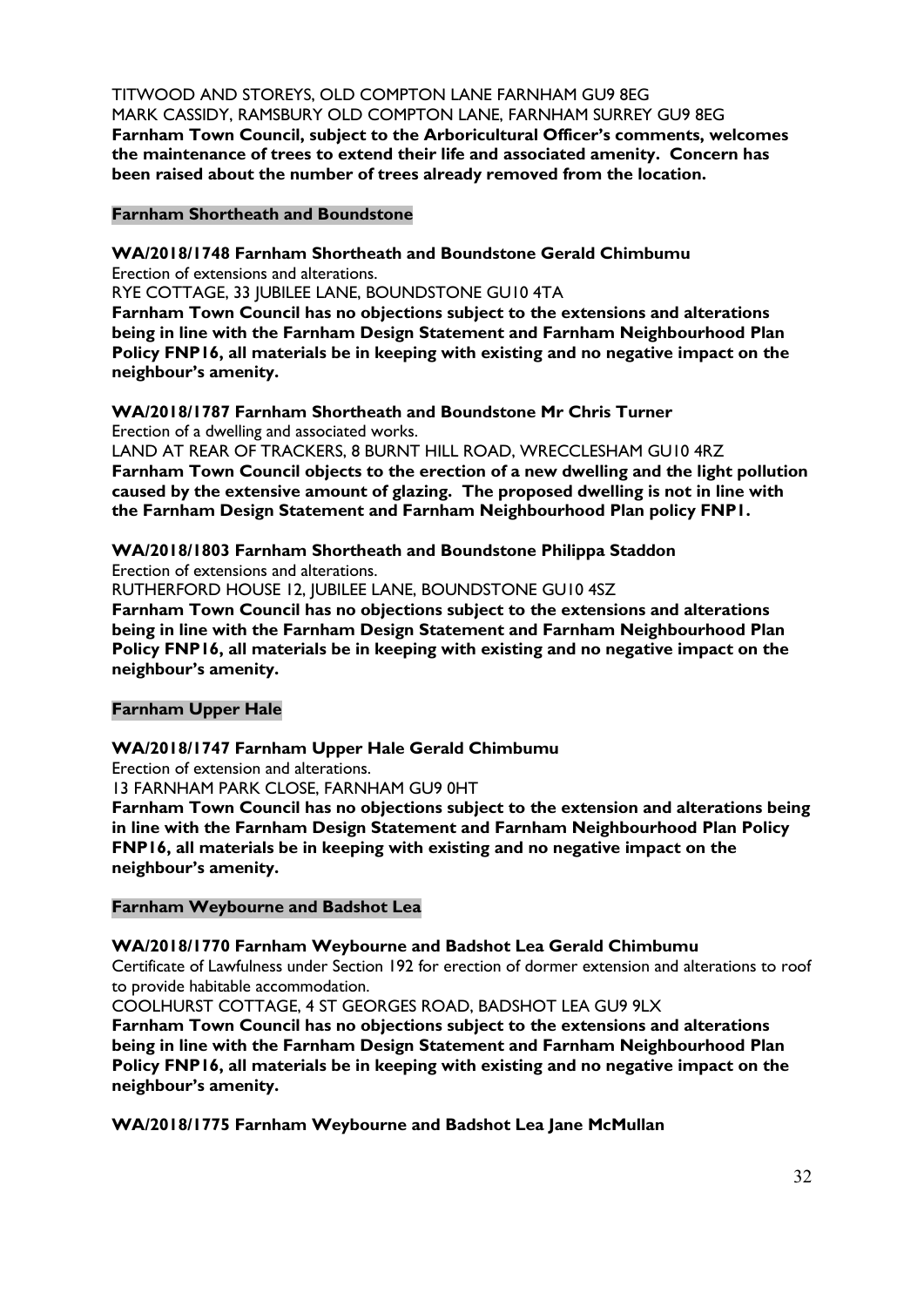Application under Section 73A to vary Condition 1 (the approved plans) of WA/2017/1785 to provide minor alterations to roof structure and ridge positions to allow more efficient ridge construction and an increase in the internal loft space floor area.

5 ORCHARD ROAD, BADSHOT LEA GU9 9LH

**Farnham Town Council has no objections subject to the alterations being in line with the Farnham Design Statement and Farnham Neighbourhood Plan Policy FNP16, all materials be in keeping with existing and no negative impact on the neighbour's amenity.**

#### **Farnham Wrecclesham and Rowledge**

#### **WA/2018/1733 Farnham Wrecclesham and Rowledge Flo Taylor**

Erection of a dwelling and detached garage following demolition of existing outbuildings; erection of detached garage and creation of new access onto Kings Lane to serve The Old Barn. LAND AT THE OLD BARN, 13 SCHOOL HILL, WRECCLESHAM GU10 4QA

**Farnham Town Council has no objections subject to the dwellings being in line with the Farnham Design Statement and Farnham Neighbourhood Plan Policy FNP1 and no negative impact on the neighbour's amenity.** 

**WA/2018/1738 Farnham Wrecclesham and Rowledge Gemma Paterson** Consultation on a County Matter; Creation and use of sump for handling of silt arisings from wheelwash (retrospective). ALTON ROAD SANDPIT, ALTON ROAD, FARNHAM **Farnham Town Council has no objection to this retrospective application.**

#### **WA/2018/1777 Farnham Wrecclesham and Rowledge Kayleigh Taylor**

Erection of a new dwelling. LAND AT THE GRANARY, WRECCLESHAM HILL, WRECCLESHAM GU10 4JS **Farnham Town Council strongly objects to the erection of a new dwelling in the ASNW. The proposed dwelling is not in line with the Farnham Design Statement and Farnham Neighbourhood Plan policy FNP1 being Land Outside the Built-up Area Boundary.**

**4. Section 106 Considerations**  WA/2018/1742 Corner Cottage.

#### **5. Surrey County Council mineral, waste, or Other Applications/Consultations**

Defer to 26 November to allow time for review:

**Hook Neighbourhood Plan Reg 14 Pre-submission Consultation** The consultation ends at midnight on 20th December.

**Dogmersfield Neighbourhood Plan Regulation 14 Consultation** The consultation ends at midnight on 21st December 2018

#### **Crondall Neighbourhood Plan - Regulation 14 Consultation** The consultation ends at midnight on 16th December 2018.

Meeting closed 12.10pm

Notes by Jenny de Quervain

Date of next meeting 26 November 2018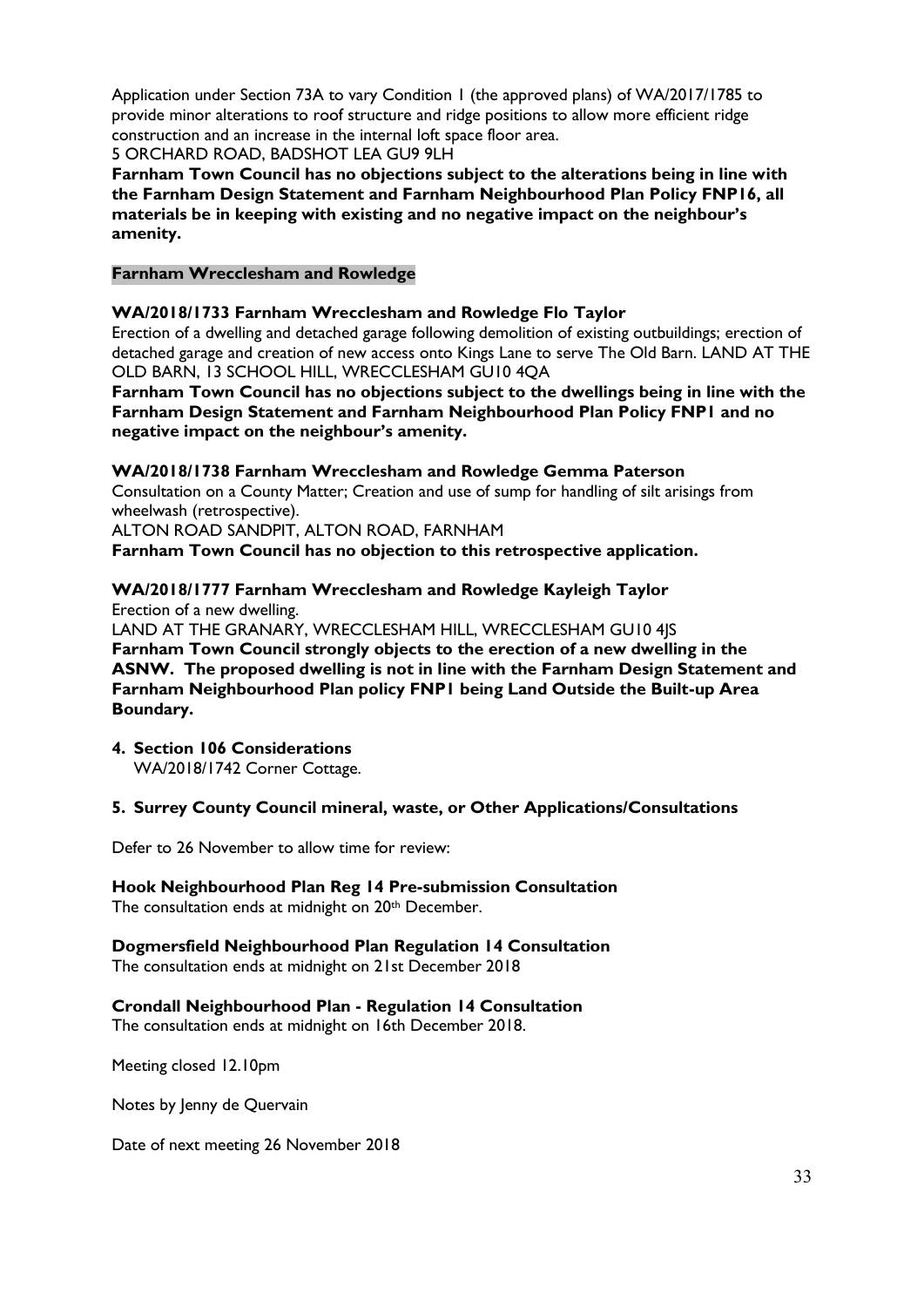

Planning & Licensing Consultative Group

**F**

**Notes** 

#### **Time and date**

**9.30am** on Monday 26 November 2018

#### **Place**

Council Chamber, South Street, Farnham

#### **Planning & Licensing Consultative Group Members Present**

Councillors M Hyman - Chair Councillor D Beaman Councillor C Cockburn Councillor J Fraser Councillor A Macleod Councillor J Ward

#### **Officers in attendance:** Jenny de Quervain

#### **NOTE: The comments and observations from Waverley Borough Councillors are preliminary ones prior to consideration at Borough Council level and are based on the evidence and representations to the Town Council.**

**2. Apologies**

None were received.

**2. Disclosure of Interests** None were received.

#### **3. Large applications considered**

#### **SO/2018/0011 Farnham Castle Flo Taylor**

Request for Screening Opinion for up to 350 homes, including a new vehicular access to West Street; associated landscaping; public open space; and other supporting infrastructure. COXBRIDGE FARM, WEST STREET, FARNHAM GU9 7AS

**Farnham Town Council supports the application at the approved Farnham Neighbourhood Plan Site FNP14i). An EIA is required due to the size of the development site and number of homes. Although outside the AQMA, air pollution is a consideration due to the proposed number of homes.**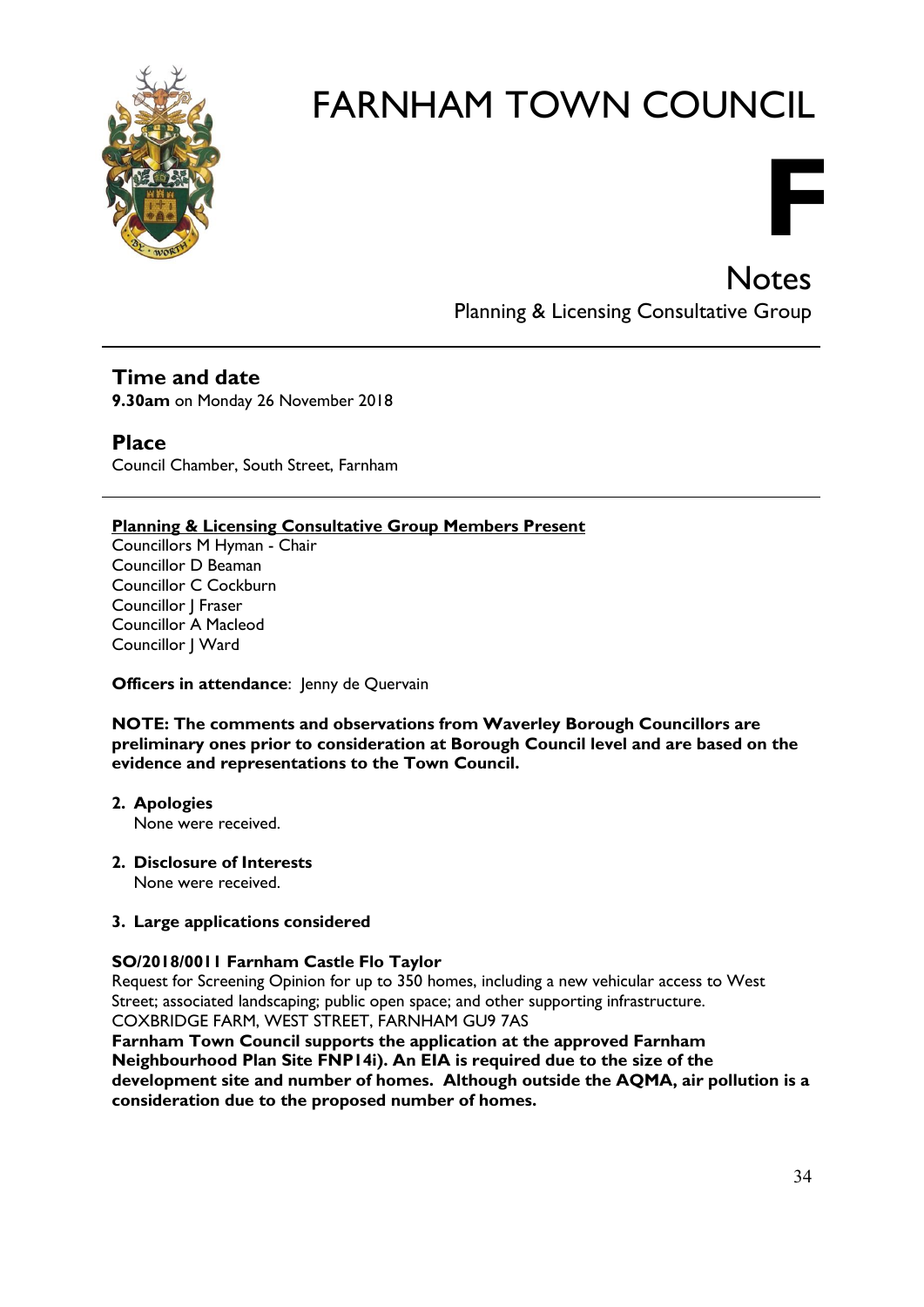#### **WA/2018/1879 Farnham Firgrove Kayleigh Taylor**

Outline Application with all matters reserved for erection of 39 flats with underground parking following demolition of existing bungalow.

THE OLD MISSION HALL, HOOKSTILE LANE, FARNHAM GU9 8LG

**Farnham Town Council objects to the over development of this restrictive site. The narrow access is unworkable for the proposed number of dwellings. This is not an approved site in the Farnham Neighbourhood Plan and not in line with Policy FNP1a), d) or e).**

#### **4. Other applications considered**

#### **Farnham Bourne**

#### **WA/2018/1820 Farnham Bourne Kayleigh Taylor**

Erection of a dwelling and associated works following demolition of existing dwelling. 16 BLACK POND LANE, FARNHAM GU10 3NN

**Farnham Town Council objects to the inappropriate development not being in line with the Farnham Design Statement for the Bourne or Farnham Neighbourhood Plan Policy FNP1a), d) or e), with particular emphasis on the inappropriate materials and design.**

#### **WA/2018/1838 Farnham Bourne Gerald Chimbumu**

Certificate of Lawfulness under Section 192 for single storey extension following demolition of existing conservatory.

LODGE FARM, TILFORD ROAD, FARNHAM, GU9 8HU

**Farnham Town Council has no objections subject to the extension being in line with the Farnham Design Statement and Farnham Neighbourhood Plan Policy FNP16, all materials be in keeping with existing and no negative impact on the neighbour's amenity.**

#### **WA/2018/1850 Farnham Bourne Mr Chris Turner**

Application under Section 73 to vary Condition 2 of WA/2018/0143 (new external materials to match existing) to allow rendered wall finish.

31 MIDDLE BOURNE LANE, LOWER BOURNE, GU10 3NH

**Farnham Town Council has no objections.**

#### **TM/2018/0166 Farnham Bourne Steve Tester**

APPLICATION FOR WORKS TO TREES SUBJECT OF TREE PRESERVATION ORDER 15/15 WILLOW BANK, 8 GOLD HILL FARNHAM GU10 3JH **Farnham Town Council, subject to the Arboricultural Officer's comments, welcomes the maintenance of trees to extend their life and associated amenity.**

#### **TM/2018/0170 Farnham Bourne Steve Tester**

APPLICATION FOR WORKS TO TREES SUBJECT OF TREE PRESERVATION ORDER WA280 LAND AT VICTORIA SERVICE RESERVOIR SITE FRENSHAM ROAD FARNHAM GU9 8HA **Farnham Town Council will leave for the Arboricultural Officer's to review.**

**Farnham Firgrove Hill**

#### **NMA/2018/0149 Farnham Firgrove Mr Chris Turner**

Amendment to WA/2018/0817 to remove existing two storey bay projection from the front elevation.

54, UPPER WAY, FARNHAM GU9 8RF

**Farnham Town Council objects to the removal of the bay. This is not in keeping with the street scene.**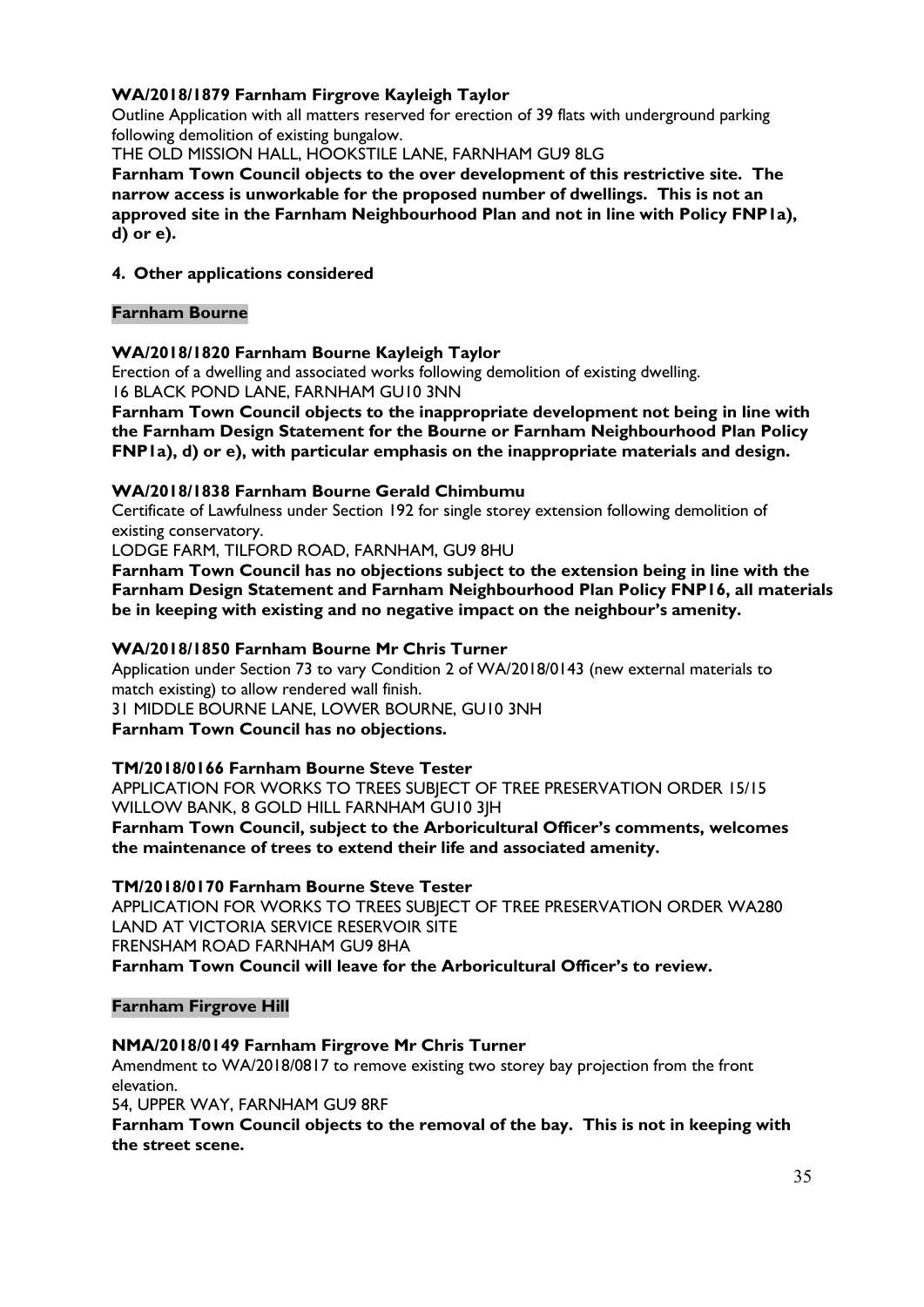#### **WA/2018/1827 Farnham Firgrove Gerald Chimbumu**

Erection of extensions and alterations.

10 SEARLE ROAD, FARNHAM GU9 8LJ

**Farnham Town Council has no objections subject to the extensions and alterations being in line with the Farnham Design Statement and Farnham Neighbourhood Plan Policy FNP16, all materials be in keeping with existing and no negative impact on the neighbour's amenity.**

#### **WA/2018/1834 Farnham Firgrove Gerald Chimbumu**

Erection of a porch following demolition of existing porch. 7 WEYDON HILL CLOSE, FARNHAM GU9 8PA **Farnham Town Council has no objections to the porch.**

#### **WA/2018/1837 Farnham Firgrove Gerald Chimbumu**

Certificate of Lawfulness under Section 192 for extensions and alterations to roof to form habitable accommodation including installation of dormer windows.

32 ST GEORGES ROAD, FARNHAM GU9 8NB

**Farnham Town Council has no objections subject to the extensions and alterations being in line with the Farnham Design Statement and Farnham Neighbourhood Plan Policy FNP16, all materials be in keeping with existing and no negative impact on the neighbour's amenity.**

#### **WA/2018/1875 Farnham Firgrove Gerald Chimbumu**

Certificate of Lawfulness under Section 192 for alterations to form habitable accommodation including installation of roof lights.

2, SEARLE ROAD, FARNHAM GU9 8LJ

**Farnham Town Council has no objections subject to the alterations being in line with the Farnham Design Statement and Farnham Neighbourhood Plan Policy FNP16, all materials be in keeping with existing and no negative impact on the neighbour's amenity.**

#### **Farnham Hale and Heath End**

#### **WA/2018/1871 Farnham Hale and Heath End Jane McMullan**

Erection of dwelling and a new vehicle access following demolition of existing garage and outbuildings.

LAND AT 47 ALMA WAY, FARNHAM GU9 0QH

**Farnham Town Council objects to the over development of this site and the lack of amenity space. The proposed access is inappropriate to the adjacent roads. The proposed new dwelling is not in line with Farnham Neighbourhood Plan Policy FNP1a), d), e) or g).**

#### **TM/2018/0174 Farnham Hale and Heath End Mr A Clout**

APPLICATION FOR WORKS TO TREE SUBIECT OF TREE PRESERVATION ORDER FAR 139 THIRDONRITE, NELSON CLOSE, FARNHAM GU9 9AR

**Farnham Town Council, subject to the Arboricultural Officer's comments, welcomes the maintenance of trees to extend their life and associated amenity.**

#### **Farnham Moor Park**

#### **WA/2018/1825 Farnham Moor Park Flo Taylor**

Application for advertisement consent for display of non illuminated signs on hoarding. THE WOOLMEAD, EAST STREET, FARNHAM,

**Farnham Town Council objects to the size and frequency of the advertisement on the**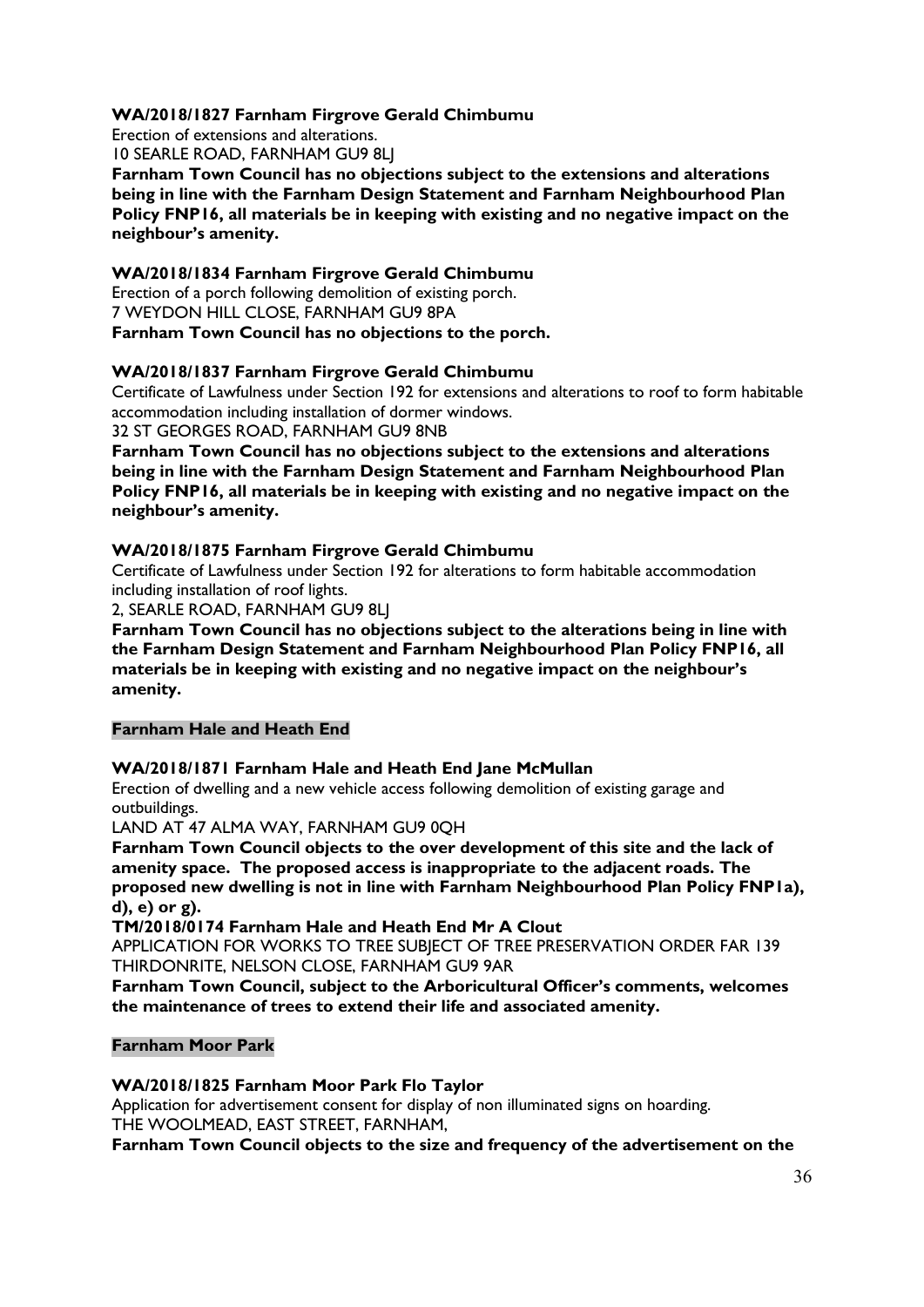**hoarding in respect of the development company name and its telephone number. The promotion of the adjacent business, being impacted by the development and regeneration in this area, is vital and needs more significant signage (shown as 58mm to be viewed from the opposite pavement across a two lane roadway).**

#### **WA/2018/1852 Farnham Moor Park Jane McMullan**

Certificate of Lawfulness under Section 192 for the erection of a detached recreational outbuilding to serve existing dwelling.

ROBINS WOOD, MOOR PARK WAY, FARNHAM GU9 8EL

**Farnham Town Council objects to the erection of a detached recreation outbuilding at Robins Wood. The size and scale and the location of the proposal is inappropriate as ancillary accommodation. Previously rejected at appeal with the Inspectors commenting 'the proposed outbuilding and accommodation within it represent an unrestrained whim on the part of the appellant'.**

#### **WA/2018/1863 Farnham Moor Park Philippa Staddon**

Erection of 2 dwellings together with associated works.

LAND ADJOINING WEST FARM, TONGHAM ROAD, RUNFOLD GU10 1PJ

**Farnham Town Council objects the erection of two dwellings at land adjoining West Farm, Tongham Road. The site is outside of the Farnham Neighbourhood Plan Built-up Area Boundary and conflicts with Policy FNP10 and FNP11.**

#### **WA/2018/1874 Farnham Moor Park Gerald Chimbumu**

Erection of extensions and alterations including roof extensions to provide ancillary accommodation. 30 HALE ROAD, FARNHAM GU9 9QH

**Farnham Town Council objects to the extensions and alterations not being in line with the Farnham Design Statement and Farnham Neighbourhood Plan Policy FNP1 (for the additional dwelling), FNP16, the gross over development of a restrictive site, the negative impact on neighbours amenity and the street scene.**

#### **Farnham Shortheath and Boundstone**

#### **WA/2018/1832 Farnham Shortheath and Boundstone Rachel Kellas**

Application under Section 73A to vary Condition 1 of WA/2017/1316 (plan numbers) to allow erection of an attached carport to Plot 1 and an attached garage to Plot 2 together with the widening of the existing access.

BOWERHILL, 31A SHORTHEATH ROAD, FARNHAM GU9 8SN

**Farnham Town Council feels it would be inappropriate to object in light of previous inspector's comments.**

**WA/2018/1851 Farnham Shortheath and Boundstone Gerald Chimbumu** Erection of single storey extension.

FIR COTTAGE, 6 VINE WAY, WRECCLESHAM GU10 4TB

**Farnham Town Council has no objections subject to the extension being in line with the Farnham Design Statement and Farnham Neighbourhood Plan Policy FNP16, all materials be in keeping with existing and no negative impact on the neighbour's amenity.**

#### **WA/2018/1866 Farnham Shortheath and Boundstone Gerald Chimbumu** Erection of a shed.

64 BOUNDSTONE ROAD, WRECCLESHAM GU10 4TR

**Farnham Town Council is concerned about the location of the shed to the front of the property and forward of the building line. Any loss of the green boundary will have a negative impact the street scene.**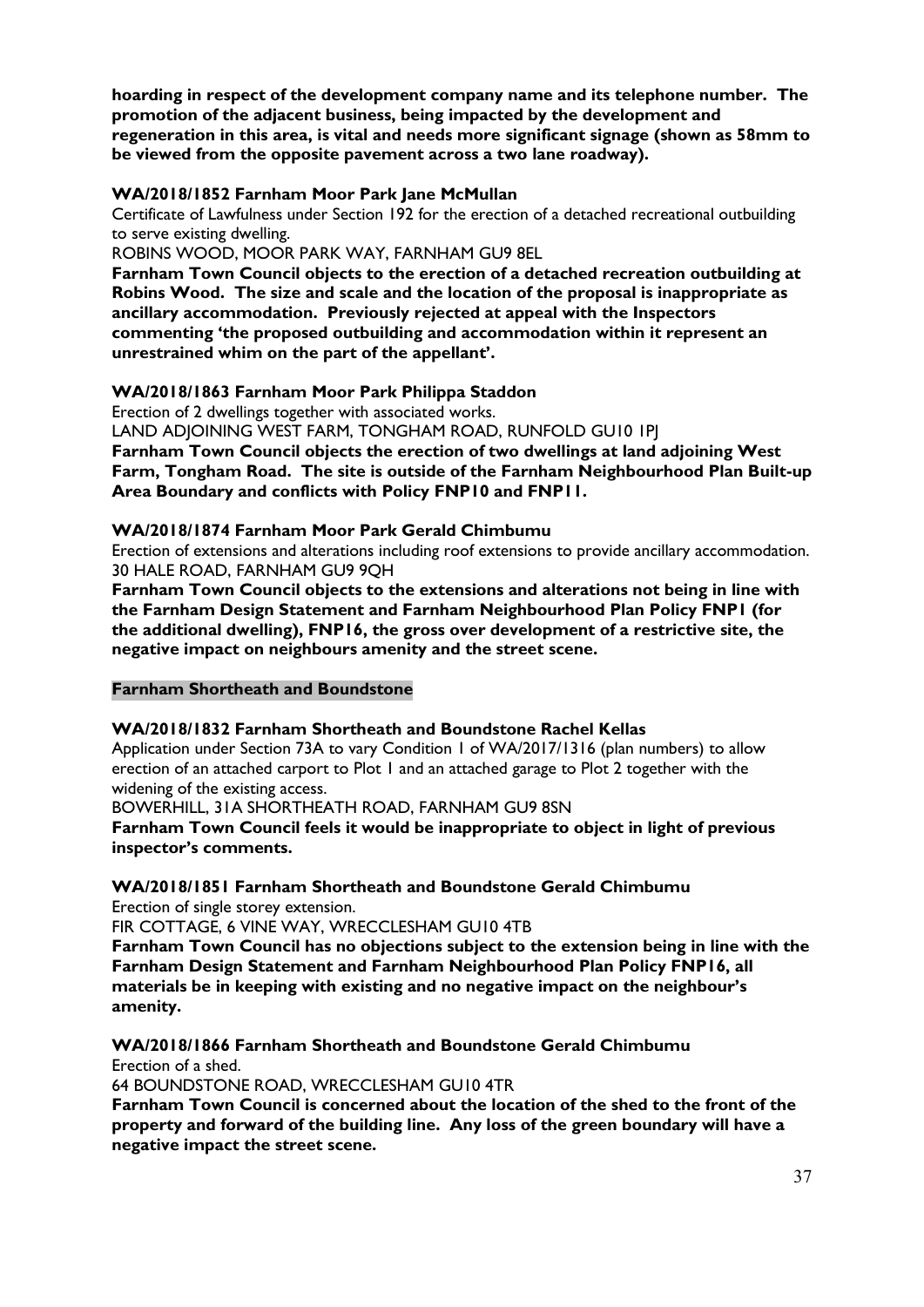#### **Farnham Upper Hale**

#### **WA/2018/1826 Farnham Upper Hale Kayleigh Taylor**

Erection of a dwelling following demolition of existing dwelling. 2 QUEENS LANE FARNHAM GU9 0LU

**Farnham Town Council has no objections to the proposed dwelling being in line with the Farnham Design Statement and Farnham Neighbourhood Plan Policy FNP1. The size and scale has been reduced from previous applications and more appropriate for the restrictive site.**

#### **WA/2018/1830 Farnham Upper Hale Gerald Chimbumu**

Erection of a home office following demolition of existing garage. THE ROBINS, HOGHATCH LANE, FARNHAM GU9 0BY **Farnham Town Council has no objections subject to the home office having no negative impact on the neighbour's amenity and it remaining ancillary to the dwelling house.**

#### **Farnham Wrecclesham and Rowledge**

#### **TM/2018/0172 Farnham Wrecclesham and Rowledge**

APPLICATION FOR WORKS TO TREES SUBJECT OF TREE Steve Tester PRESERVATION ORDERS 12/99 AND 03/05

1 CLARE MEAD, FARNHAM GU10 4BJ

**Farnham Town Council, subject to the Arboricultural Officer's comments, welcomes the maintenance of trees to extend their life and associated amenity.**

#### **WA/2018/1849 Farnham Wrecclesham and Rowledge Gerald Chimbumu**

Erection of extension and alterations.

21A ST PETERS GARDENS, WRECCLESHAM GU10 4QX

**Farnham Town Council has no objections subject to the extension and alterations being in line with the Farnham Design Statement and Farnham Neighbourhood Plan Policy FNP16, all materials be in keeping with existing and no negative impact on the neighbour's amenity.**

#### **5. Section 106 Consideration**

Coxbridge Farm when full application is submitted.

#### **6. Other consultations**

#### **Hook Neighbourhood Plan Reg 14 Pre-submission Consultation**

No comment, the plan will have little impact on Farnham.

#### **Dogmersfield Neighbourhood Plan Regulation 14 Consultation**

No Comment, the plan will have little impact on Farnham.

#### **Crondall Neighbourhood Plan - Regulation 14 Consultation**

Farnham Town Council congratulates Crondall Parish Council on a well written Neighbourhood Plan and wish them success with the process.

Meeting closed 10.55am Notes by Jenny de Quervain

Date of next meeting 17 December 2018 (Please note the change of date, subsequent meeting on 7 January 2019)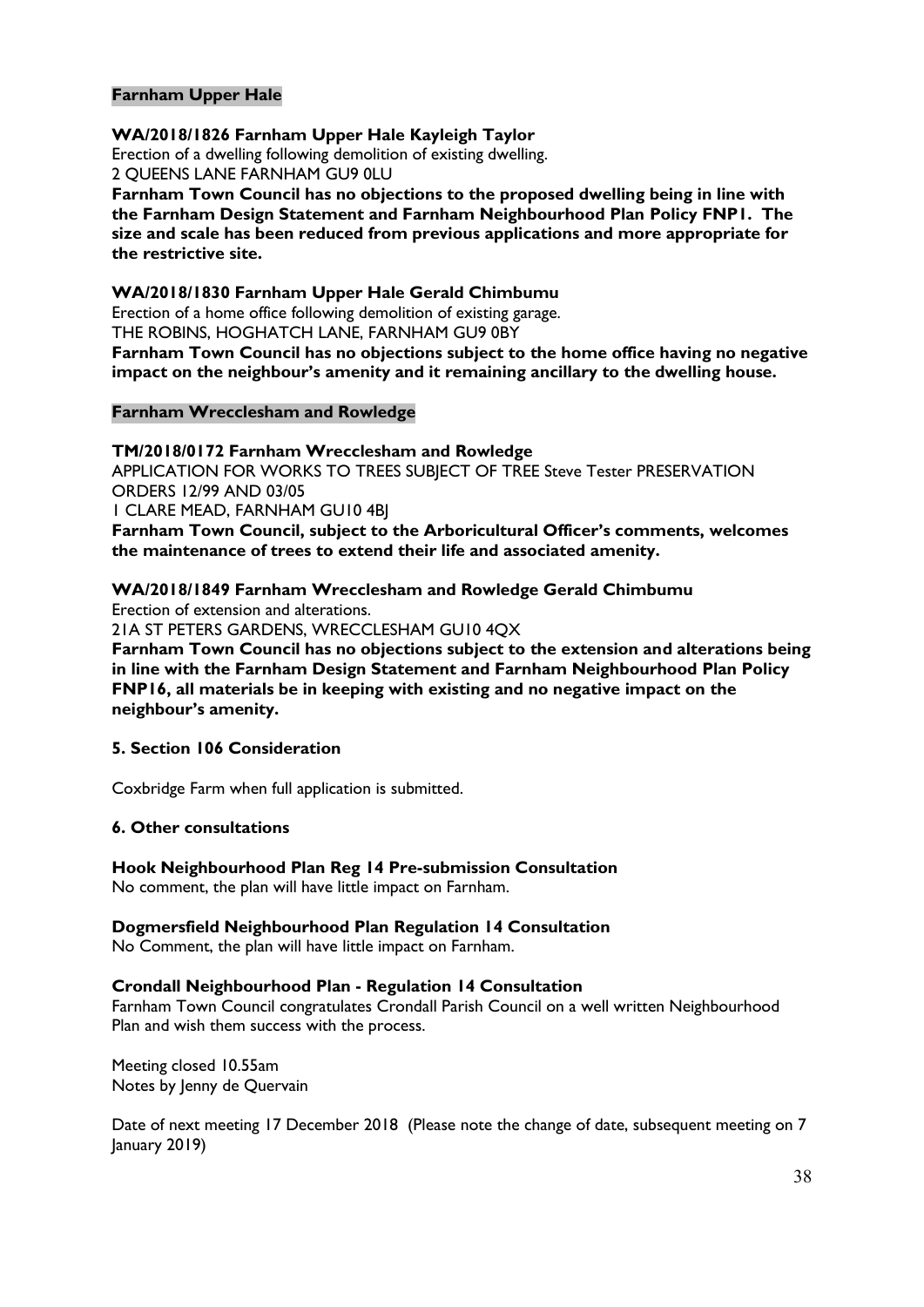



**Notes** Planning & Licensing Consultative Group

## **Time and date**

**9.30am** on Tuesday 18 December 2018

#### **Place**

Council Chamber, South Street, Farnham

#### **Planning & Licensing Consultative Group Members Present**

Councillors M Hyman - Chair Councillor C Cockburn Councillor J Fraser Councillor A Macleod Councillor J Ward

#### **Officers in attendance: Jenny de Quervain**

#### **NOTE: The comments and observations from Waverley Borough Councillors are preliminary ones prior to consideration at Borough Council level and are based on the evidence and representations to the Town Council.**

**1. Apologies** Councillor D Beaman

#### **2. Disclosure of Interests**

Councillors Cockburn, Fraser, Macleod and Ward declared a non pecuniary interest to application WA/2018/1972 as the applicant is a Councillor with Waverley Borough Council.

#### **3. Applications considered**

#### **Farnham Bourne**

#### **WA/2018/1911 Farnham Bourne Jane McMullan**

Erection of dwelling and garage with ancillary accommodation over.

LAND COORDINATES 485213 145752 SOUTH OF TILFORD ROAD, FARNHAM GU9 8HX **Farnham Town Council strongly objects to the erection of a dwelling and garage with ancillary accommodation over. The site access is unacceptable over a neighbour's garden, having a negative impact of the neighbour's amenity. The highways access is dangerous with limited sightlines at this point. The proposed new dwelling is not in line**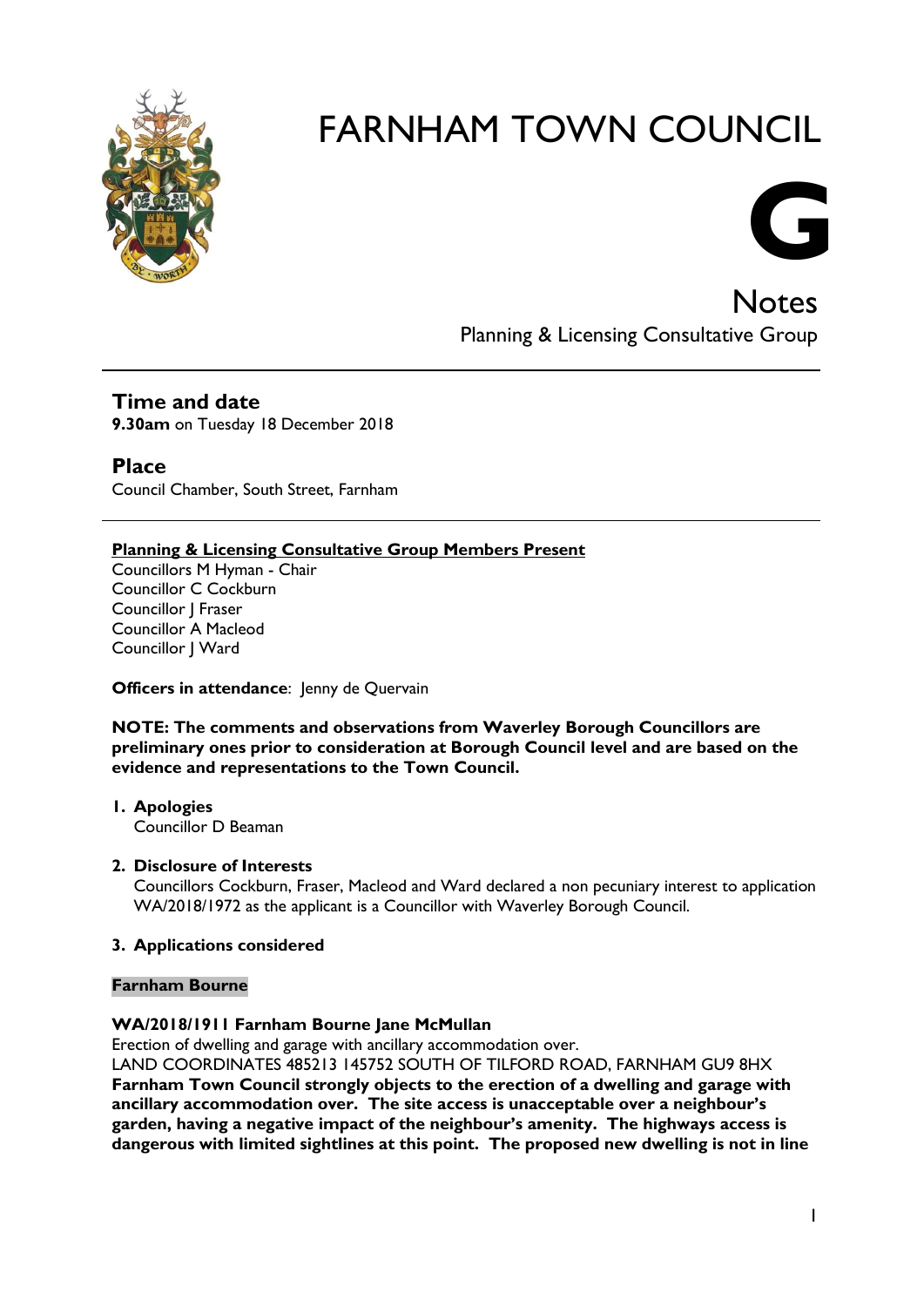**with Farnham Neighbourhood Plan Policy FNP1 and FNP8 and the negative impact on the South Farnham Arcadian areas.**

#### **WA/2018/1912 Farnham Bourne Mr Chris Turner**

Erection of dwelling with associated parking.

PLOT 1, SPRINGFIELD, 30 FRENSHAM VALE, LOWER BOURNE GU10 3HT **Farnham Town Council strongly objects to the erection of a dwelling (along with a further two proposed dwellings, application WA/2018/1931 and WA/2018/1932, at the same location) not be in line with the Farnham Design Statement and Neighbourhood Plan Policy FNP1a), d), e), f), g), FNP10 and being outside the Built Up Area Boundary. The subdivision of larger plots is unacceptable as it has a detrimental impact on the characteristics of the semi-rural area. The front of the site is in flood zone 3.**

#### **WA/2018/1931 Farnham Bourne Mr Chris Turner**

Erection of dwelling and garage with associated parking.

PLOT 2, SPRINGFIELD, 30 FRENSHAM VALE, LOWER BOURNE GU10 3HT

**Farnham Town Council strongly objects to the erection of a dwelling (along with a further two proposed dwellings, application WA/2018/1912 and WA/2018/1932, at the same location) not be in line with the Farnham Design Statement and Neighbourhood Plan Policy FNP1a), d), e), f), g), FNP10 and being outside the Built Up Area Boundary. The subdivision of larger plots is unacceptable as it has a detrimental impact on the characteristics of the semi-rural area. The front of the site is in flood zone 3.**

#### **WA/2018/1932 Farnham Bourne Mr Chris Turner**

Erection of dwelling with associated drive and parking.

PLOT 3, SPRINGFIELD, 30 FRENSHAM VALE, LOWER BOURNE GU10 4HT

**Farnham Town Council strongly objects to the erection of a dwelling (along with a further two proposed dwellings, application WA/2018/1912 and WA/2018/1931, at the same location) not be in line with the Farnham Design Statement and Neighbourhood Plan Policy FNP1a), d), e), f), g), FNP10 and being outside the Built Up Area Boundary. The subdivision of larger plots is unacceptable as it has a detrimental impact on the characteristics of the semi-rural area. The front of the site is in flood zone 3.**

#### **WA/2018/1943 Farnham Bourne Mr Chris Turner**

Erection of a detached dwelling and associated works.

LAND AT 65A LODGE HILL ROAD, LOWER BOURNE

**Farnham Town Council strongly objects to the erection of a detached dwelling not being in line with the Farnham Design Statement and Neighbourhood Plan Policy FNP1a), c), d), e), g) and Policy FNP8. The subdivision of larger plots is unacceptable as it has a detrimental impact on the street scene and characteristics of the South Farnham Arcadian area.**

#### **WA/2018/2009 Farnham Bourne Gerald Chimbumu**

Erection of single storey extensions following demolition of existing extension.

48 BURNT HILL ROAD, LOWER BOURNE GU10 3LY

**Farnham Town Council has no objections subject to the extensions being in line with the Farnham Design Statement and Farnham Neighbourhood Plan Policy FNP16, all materials be in keeping with existing and no negative impact on the neighbour's amenity.**

#### **TM/2018/0177 Farnham Bourne Steve Tester**

APPLICATION FOR WORKS TO TREES SUBJECT OF TREE PRESERVATION ORDER 08/13 28A, VICARAGE HILL, FARNHAM GU9 8HJ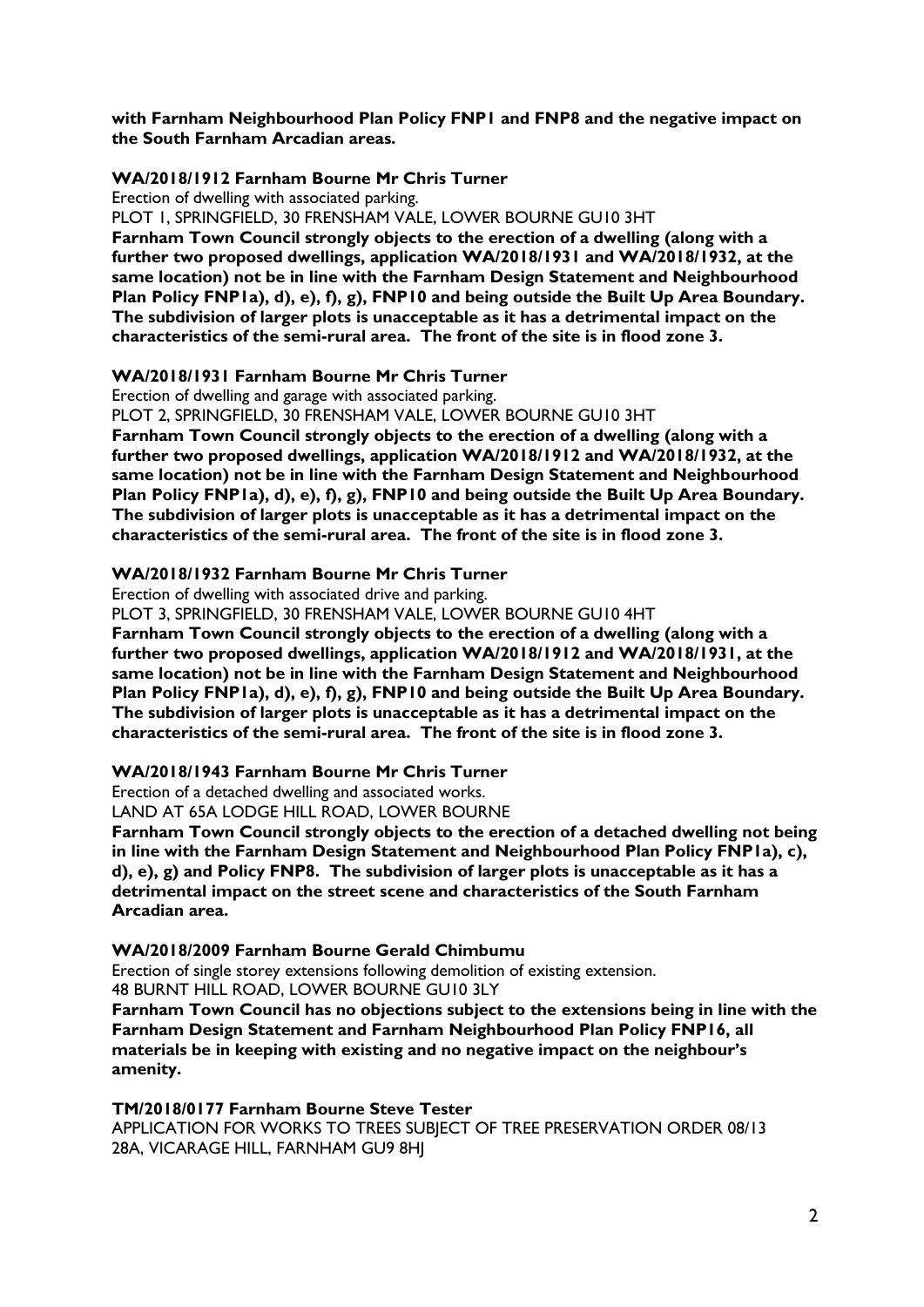**Farnham Town Council, subject to the Arboricultural Officer's comments, welcomes the maintenance of trees to extend their life and associated amenity.**

#### **CA/2018/0152 Farnham Bourne Mr A Clout**

GREAT AUSTINS CONSERVATION AREA REMOVAL OF TREES ASHLEIGH HOUSE, 6 LITTLE AUSTINS ROAD FARNHAM GU9 8JR **Farnham Town Council, subject to the Arboricultural Officer's comments, objects to the removal of trees especially in a Conservation Area covered by Farnham Neighbourhood Plan Policy FNP5. If removal is necessary, replacement of an approved species in an appropriate location should be recommended.**

#### **Farnham Castle**

#### **WA/2018/1902 Farnham Castle Mr Chris Turner**

Erection of extensions and alterations.

THE GABLES, 29 THREE STILES ROAD, FARNHAM GU9 7DE

**Farnham Town Council has no objections subject to the extensions and alterations being in line with the Farnham Design Statement and Farnham Neighbourhood Plan Policy FNP16, all materials be in keeping with existing and no negative impact on the neighbour's amenity.**

#### **WA/2018/1903 Farnham Castle Philippa Staddon**

Alterations to elevations including installation of a roof lantern to existing flat roof and erection of roof over alley to provide additional storage.

5 CASTLE STREET, FARNHAM GU9 7HR

**Farnham Town Council has no objections subject to the alterations being in line with the Farnham Design Statement and Farnham Neighbourhood Plan Policy FNP16. The property is within the Farnham Town Centre Conservation Area under Policy FNP2 and shopfronts are subject to FNP3, FNP4, supplementary planning documents FCAMP and Shopfront Design Guide. On an advisory note, the renaming of the business to 'The Castle' is not appropriate as it will cause confusion with the Castle on the same street although the other is a Listed Ancient Monument.**

#### **WA/2018/1904 Farnham Castle Philippa Staddon**

Listed Building Consent for internal and external alterations.

5 CASTLE STREET, FARNHAM GU9 7HR

**Farnham Town Council has no objections subject to the alterations being in line with the Farnham Design Statement and Farnham Neighbourhood Plan Policy FNP16. The property is within the Town Centre Conservation Area under Policy FNP2 and shopfronts are subject to FNP3, FNP4, supplementary planning documents FCAMP and Shopfront Design Guide. On an advisory note, the renaming of the business to 'The Castle' is not appropriate as it will cause confusion with the Castle on the same street although the other is a Listed Ancient Monument.**

#### **WA/2018/1913 Farnham Castle Mr Chris Turner**

Erection of detached garage together with ancillary accommodation following demolition of existing outbuildings.

KEEPERS COTTAGE, MIDDLE OLD PARK, FARNHAM GU10 5EA

**Farnham Town Council has no objections subject to the detached garage being in line with the Farnham Design Statement and Farnham Neighbourhood Plan Policy FNP16 and the accommodation remaining ancillary to the dwelling.**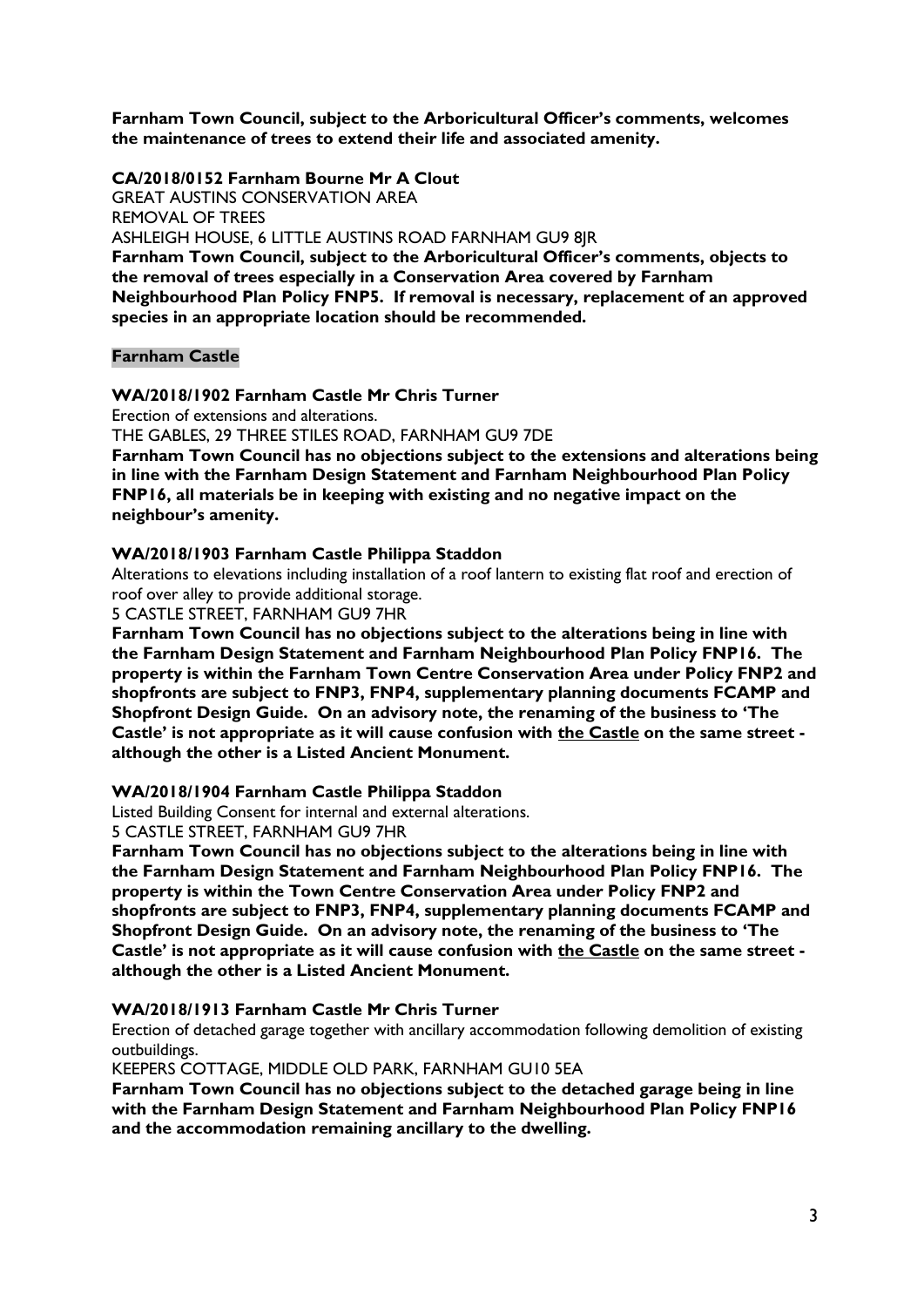#### **WA/2018/1920 Farnham Castle Gerald Chimbumu**

Display of illuminated and non illuminated signs.

24-25 DOWNING STREET, FARNHAM GU9 7PD

**Farnham Town Council has no objections subject to the illumination being external to the lettering and in line with Farnham Neighbourhood Plan Town Centre Conservation Area Policy FNP2. Shopfronts are subject to Policy FNP3, FNP4 and the mandatory Supplementary Planning Documents FCAMP and Shopfront Design Guide.**

#### **WA/2018/1929 Farnham Castle Philippa Staddon**

Installation of car park management system including signage and ANPR cameras. THE MECURE BUSH HOTEL, THE BOROUGH, FARNHAM GU9 7NN

**Farnham Town Council has no objection subject to the system and signage not being illuminated as located in the Town Centre Conservation Area covered by Farnham Neighbourhood Plan policy FNP2, FNP3 and FNP4.**

**WA/2018/1930 Farnham Castle Philippa Staddon**

Display of non illuminated signs.

THE MECURE BUSH HOTEL, THE BOROUGH, FARNHAM GU9 7NN

**Farnham Town Council has no objection subject to the system and signage not being illuminated as located in the Town Centre Conservation Area covered by Farnham Neighbourhood Plan policy FNP2, FNP3 and FNP4.**

#### **WA/2018/1955 Farnham Castle Gerald Chimbumu**

Erection of extensions and alterations.

FAIRSTOCK, 38 ABBEY STREET, FARNHAM GU9 7RL

**Farnham Town Council has no objections subject to the extensions and alterations being in line with the Farnham Design Statement and Farnham Neighbourhood Plan Policy FNP16, all materials be in keeping with existing and no negative impact on the neighbour's amenity.**

#### **WA/2018/1983 Farnham Castle Rachel Kellas**

Erection of dwelling with associated garaging, plant room, greenhouse and store, swimming pool and associated lake and landscaping with access from Chamber Lane. Temporary buildings for use in association with construction of new dwelling including timber drying sheds/brick kilns and ground mounted solar panels to generate renewable energy.

LAND CENTRE COORDINATES 481085 145462 ON WEST SIDE, CHAMBER LANE, FARNHAM **Farnham Town Council strongly objects to the erection of a dwelling with associated garaging, plant room, greenhouse and store, swimming pool and associated lake and landscaping with access from Chamber Lane and temporary buildings for use in association with construction of new dwelling including timber drying sheds/brick kilns and ground mounted solar panels to generate renewable energy. The proposal is excessive as an individual dwelling and the intended use should be confirmed. The land is outside the Built Up Area Boundary and the proposal is not in line with Farnham Neighbourhood Plan Policy FNP1 and FNP10. Chamber Lane is narrow with restricted sightlines and no pedestrian footpath.**

#### **WA/2018/2003 Farnham Castle Philippa Staddon**

Application under Section 73 to vary Condition 1 of WA/2018/0034 (approved plans) to allow erection of a fire escape staircase.

FARNHAM BAPTIST CHURCH, THE HART, FARNHAM GU9 7HA **Farnham Town Council has no objections.**

**TM/2018/0178 Farnham Castle Steve Tester**

APPLICATION FOR WORKS TO TREES SUBJECT OF TREE PRESERVATION ORDER WA282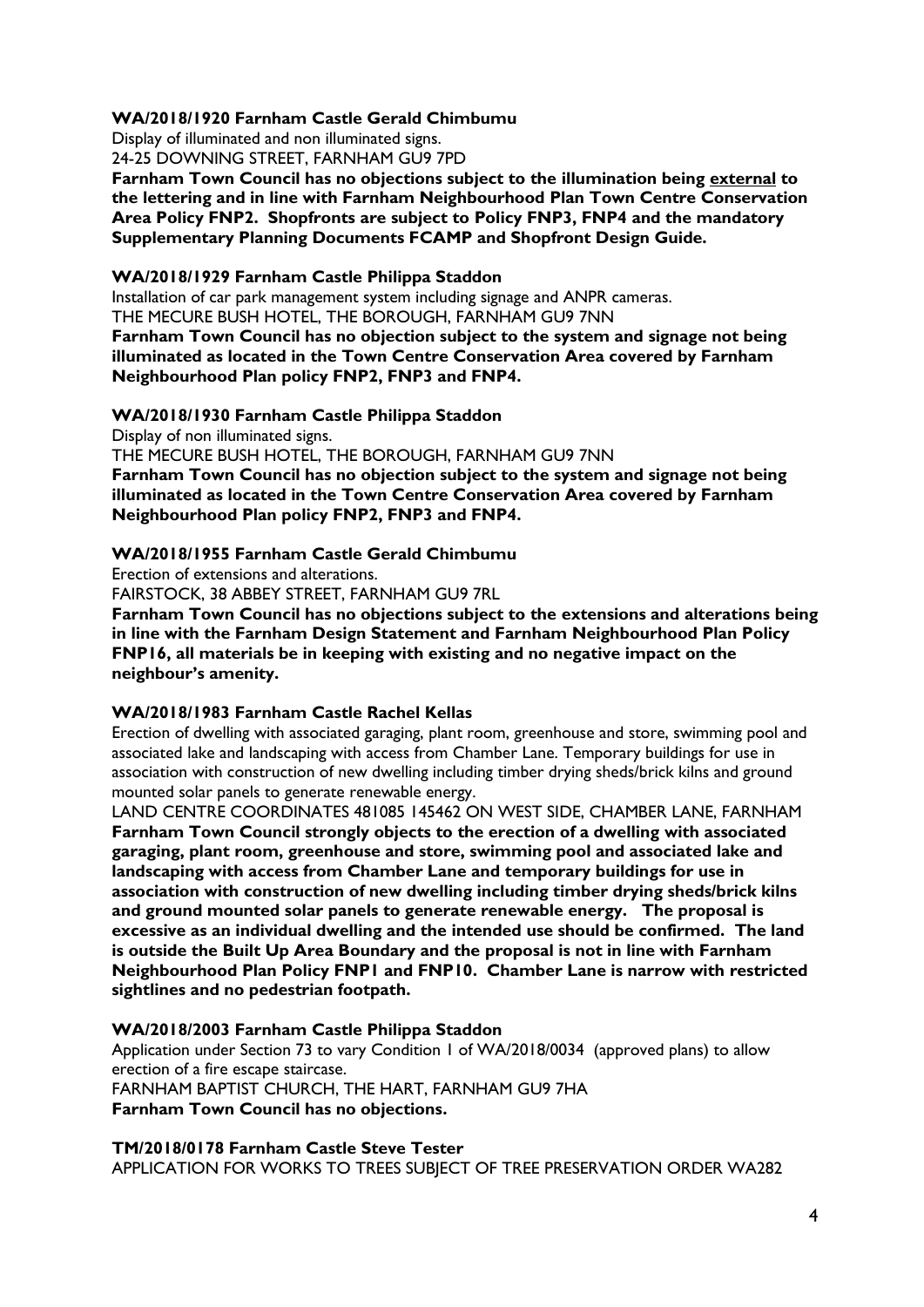#### 15 THREE STILES ROAD, FARNHAM GU9 7DE **Farnham Town Council will leave to the Arboricultural Officer's to review.**

#### **Farnham Firgrove**

**WA/2018/1901 Farnham Firgrove Gerald Chimbumu**

Erection of a two storey extension and alterations.

21 HILLARY ROAD, FARNHAM GU9 8QX

**Farnham Town Council has no objections subject to the extension and alterations being in line with the Farnham Design Statement and Farnham Neighbourhood Plan Policy FNP16, all materials be in keeping with existing and no negative impact on the neighbour's amenity.**

**WA/2018/1948 Farnham Firgrove Gerald Chimbumu**

Erection of extensions and alterations (revision of WA/2018/1091). 26, WAVERLEY LANE, FARNHAM GU9 8BJ

**Farnham Town Council maintains its objections to overdevelopment of the property and the negative impact on the neighbours' amenity not being in line with the Farnham Neighbourhood Plan Policy FNP16.**

#### **WA/2018/1952 Farnham Firgrove Mr Chris Turner**

Erection of dwelling and garage following demolition of existing dwelling and garage. 11, TREBOR AVENUE, FARNHAM GU9 8JH

**Farnham Town Council objects to proposed new dwelling not being in line with the Farnham Design Statement and Neighbourhood Plan Policy FNP1, being** 

**overdevelopment of the site and having a negative impact on the neighbours' amenity.**

#### **WA/2018/2025 Farnham Firgrove Gerald Chimbumu**

Erection of a two storey extension following demolition of existing garage. 24 HILLARY ROAD, FARNHAM GU9 8QX

**Farnham Town Council has no objections subject to the extension being in line with the Farnham Design Statement and Farnham Neighbourhood Plan Policy FNP16, all materials be in keeping with existing, no negative impact on the neighbour's amenity and sufficient parking being available within the boundary of the property.**

#### **WA/2018/2028 Farnham Firgrove Mr Chris Turner**

Erection of extension and alterations to front elevation together with construction of a dropped kerb and associated works.

8 BRAMBLETON AVENUE, FARNHAM GU9 8QU

**Farnham Town Council has no objections subject to the extension and alterations being in line with the Farnham Design Statement and Farnham Neighbourhood Plan Policy FNP16, all materials be in keeping with existing. Extending the dropped kerb is appropriate to reduce on-street parking.**

**Farnham Hale and Heath End**

#### **WA/2018/1936 Farnham Hale and Heath End Gerald Chimbumu**

Erection of detached garage and roof extension including roof lights and alterations following demolition of existing dormer window.

THE RED HOUSE, 84 UPPER WEYBOURNE LANE, FARNHAM GU9 9DE

**Farnham Town Council objects to the inappropriate location of the garage as it is some distance from the dwelling house and has a negative impact on the street scene and the neighbour's amenity.**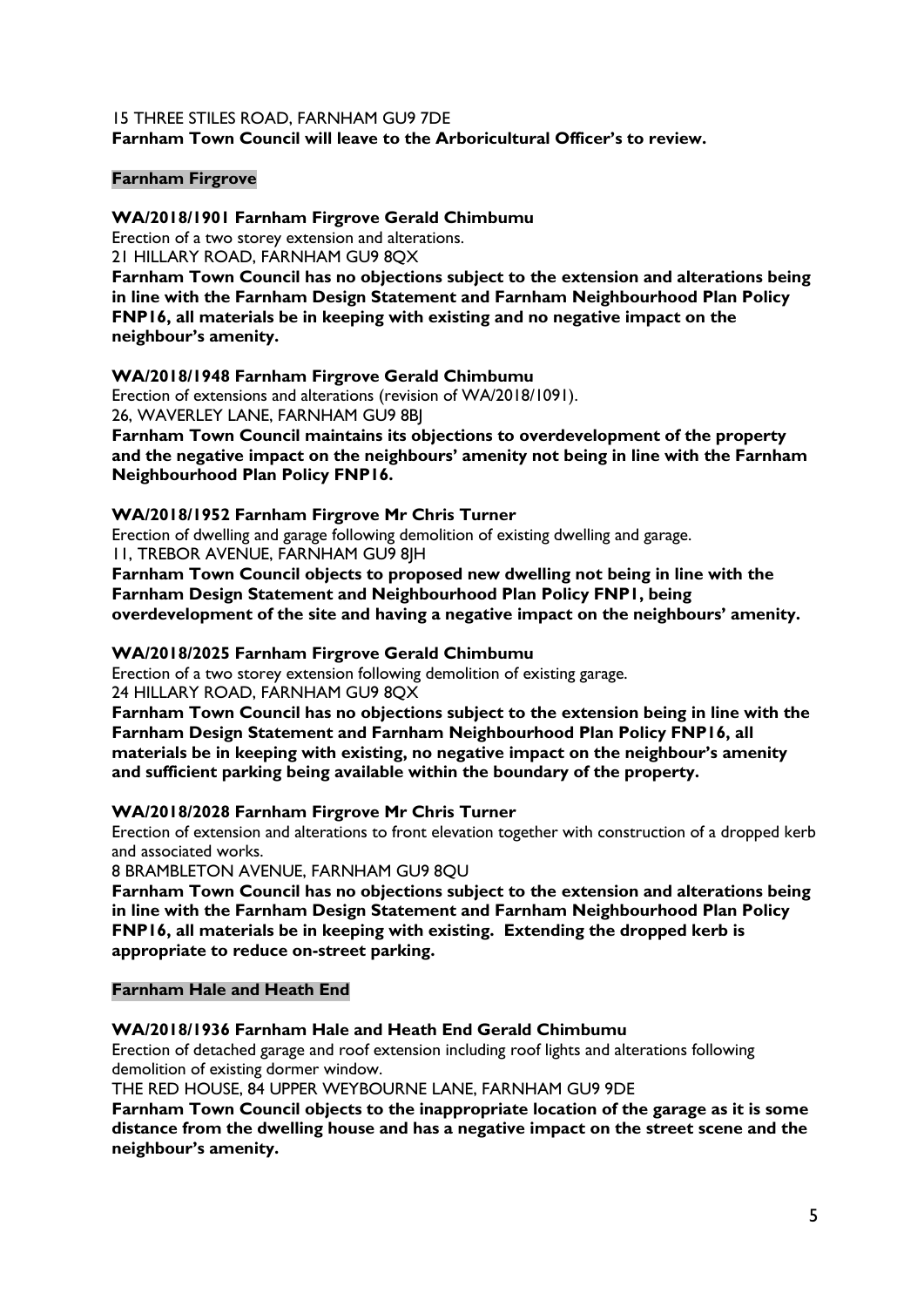#### **WA/2018/1987 Farnham Hale and Heath End Mr Chris Turner**

Erection of a dwelling with associated parking following demolition of existing dwelling, garage and outbuildings.

38, BROOKLANDS ROAD, FARNHAM GU9 9BS

**Farnham Town Council has no objections to one new dwelling subject to it being in line with the Farnham Design Statement and Farnham Neighbourhood Plan Policy FNP1.**

#### **Farnham Moor Park**

#### **WA/2018/1950 Farnham Moor Park Jane McMullan**

Erection of extensions and alterations together with alterations to existing attached garage to form habitable accommodation.

FOXWOOD HOUSE, 19, CROOKSBURY ROAD, FARNHAM GU10 1QD

**Farnham Town Council has no objections subject to the extension being in line with the Farnham Design Statement and Farnham Neighbourhood Plan Policy FNP16, all materials be in keeping with existing, sufficient parking being available within the boundary of the property and the habitable accommodation in the garage remaining ancillary to the dwelling.**

#### **WA/2018/1977 Farnham Moor Park Rachel Kellas**

Consultation on a County Matter; The Installation of a landfill gas-fuelled electricity generation facility without compliance with Condition 3 of planning permission ref: WA05/0855 dated 11 July 2005 in order to continue the use of the facility until 31 December 2040.

LANDFILL GAS EXTRACTION SITE, GUILDFORD ROAD, RUNFOLD

**Farnham Town Council supports the installation, it is vital for the safety of the site.**

#### **WA/2018/1978 Farnham Moor Park Philippa Staddon**

Erection of detached garage outbuilding to provide workshop, log store and storage. 41 WAVERLEY LANE, FARNHAM GU9 8BH

**Farnham Town Council has no objections subject to the garage being in line with the Farnham Design Statement and Farnham Neighbourhood Plan Policy FNP16 and no negative impact on the neighbour's amenity.**

#### **WA/2018/1998 Farnham Moor Park Gerald Chimbumu**

Erection of a boundary fence and gates.

OLD KILN, 12 MONKSHANGER, FARNHAM GU9 8BU

**Farnham Town Council objects to close boarded fencing and its potential to block wildlife corridors.**

#### **WA/2018/2024 Farnham Moor Park Gerald Chimbumu**

Erection of a detached garage.

WARREN HOUSE, 4 SWIFTS CLOSE, FARNHAM GU10 1QX

**Farnham Town Council has no objections subject to the garage being in line with the Farnham Design Statement and Farnham Neighbourhood Plan Policy FNP16 and no negative impact on the neighbour's amenity.**

#### **NMA/2018/0152 Farnham Moor Park Ruth Dovey**

Amendment to WA/2016/0268 to remove Condition 19 referencing 'Method of Works' and amend Condition 30 to provide alterations to Construction Statement. LAND CENTRED COORDINATES 484270 146934 EAST STREET FARNHAM **Farnham Town Council has no comments.**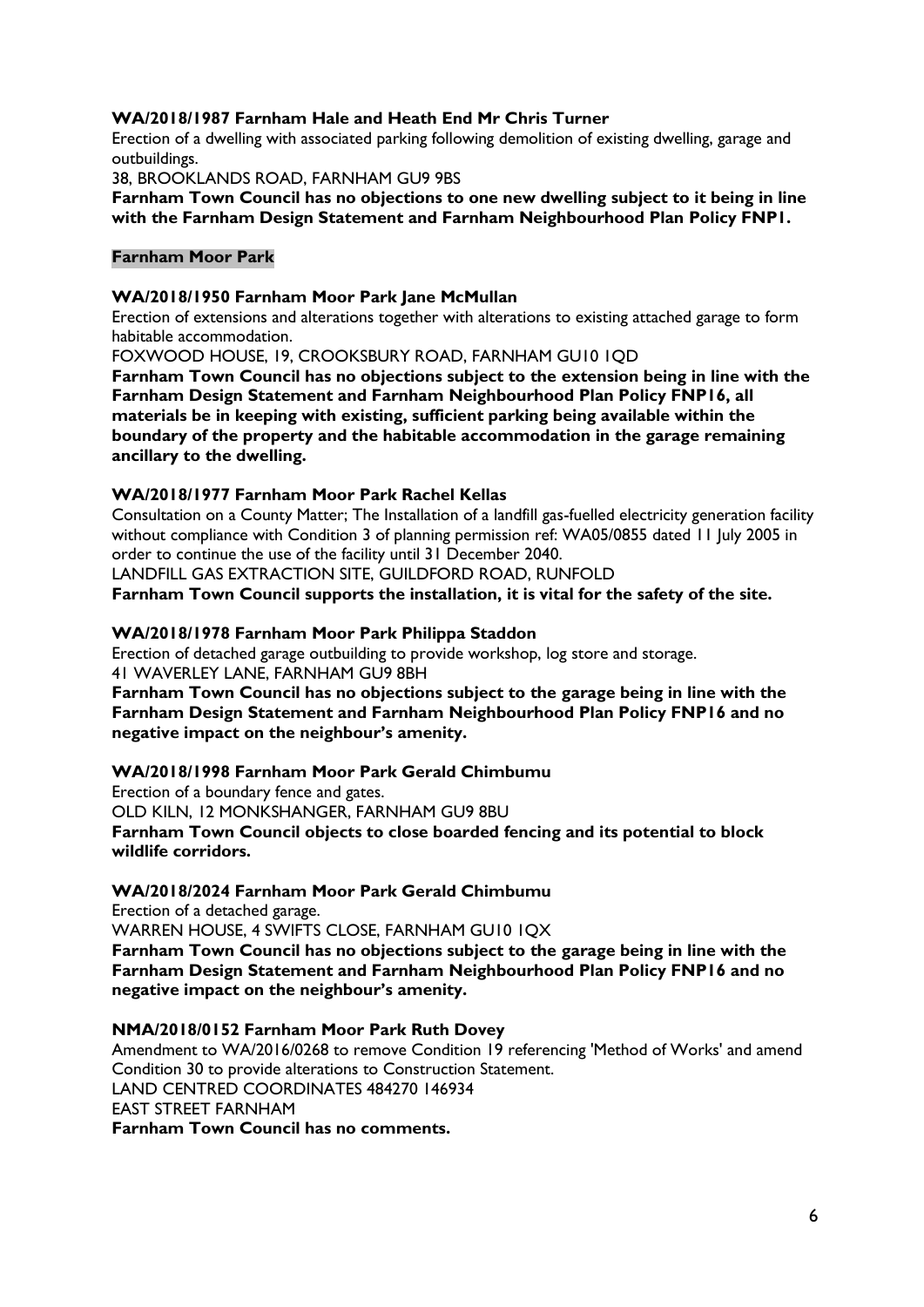#### **Farnham Shortheath and Boundstone**

**TM/2018/0180 Farnham Shortheath and Boundstone Steve Tester** APPLICATION FOR WORKS TO TREE SUBJECT OF TREE PRESERVATION ORDER 32/07 PINEWOOD COPSE, 6 GARDENERS HILL ROAD, FARNHAM GU10 4RL **Farnham Town Council, subject to the Arboricultural Officer's comments, welcomes the maintenance of trees to extend their life and associated amenity.**

**WA/2018/2002 Farnham Shortheath and Boundstone Flo Taylor**

Siting of a static caravan for a temporary period.

INGLESIDE, 11 BAT AND BALL LANE, WRECCLESHAM GU10 4RA

**Farnham Town Council has no objections subject to the siting of the static caravan being limited to the two year period stated and it should be conditions with this limitation.**

#### **Farnham Weybourne and Badshot Lea**

**WA/2018/1906 Farnham Weybourne and Badshot Lea Gerald Chimbumu** Certificate of Lawfulness under Section 192 for erection of a single storey extension. 6 ST DAVIDS CLOSE, FARNHAM GU9 9DR

**Farnham Town Council has no objections subject to the extension being in line with the Farnham Design Statement and Farnham Neighbourhood Plan Policy FNP16, all materials be in keeping with existing and no negative impact on the neighbour's amenity.**

**WA/2018/1951 Farnham Weybourne and Badshot Lea Gerald Chimbumu** Certificate of Lawfulness under Section 192 for single storey side and rear extension. 19 WOODSIDE ROAD, FARNHAM GU9 9DS

**Farnham Town Council has no objections subject to the side and rear extension being in line with the Farnham Design Statement and Farnham Neighbourhood Plan Policy FNP16, all materials be in keeping with existing and no negative impact on the neighbour's amenity.**

Councillors Cockburn, Fraser, Macleod and Wardmade no comment due to having a working relationship with the applicant.

**WA/2018/1972 Farnham Weybourne and Badshot Lea Philippa Staddon** Outline application for erection of a dwelling with all matters reserved. LAND AT 1 WATER LANE, FARNHAM GU9 9NH

**Farnham Town Council has no objections to the proposed new dwelling being in line with the Farnham Design Statement and Farnham Neighbourhood Plan Policy FNP1.**

**TM/2018/0176 Farnham Weybourne and Badshot Lea Steve Tester** APPLICATION FOR WORKS TO TREE SUBJECT OF TREE PRESERVATION ORDER 28/00 1 AND 4 THE ALDERS THE GREEN FARNHAM GU9 9NR **Farnham Town Council, subject to the Arboricultural Officer's comments, welcomes** 

**the maintenance of trees to extend their life and associated amenity.**

**Farnham Wrecclesham and Rowledge**

**CA/2018/0155 Farnham Wrecclesham and Rowledge Mr A Clout** WRECCLESHAM CONSERVATION AREA WORKS TO TREE FOXFIRE, BEALES LANE FARNHAM GU10 4PY **Farnham Town Council, subject to the Arboricultural Officer's comments, welcomes the maintenance of trees to extend their life and associated amenity.**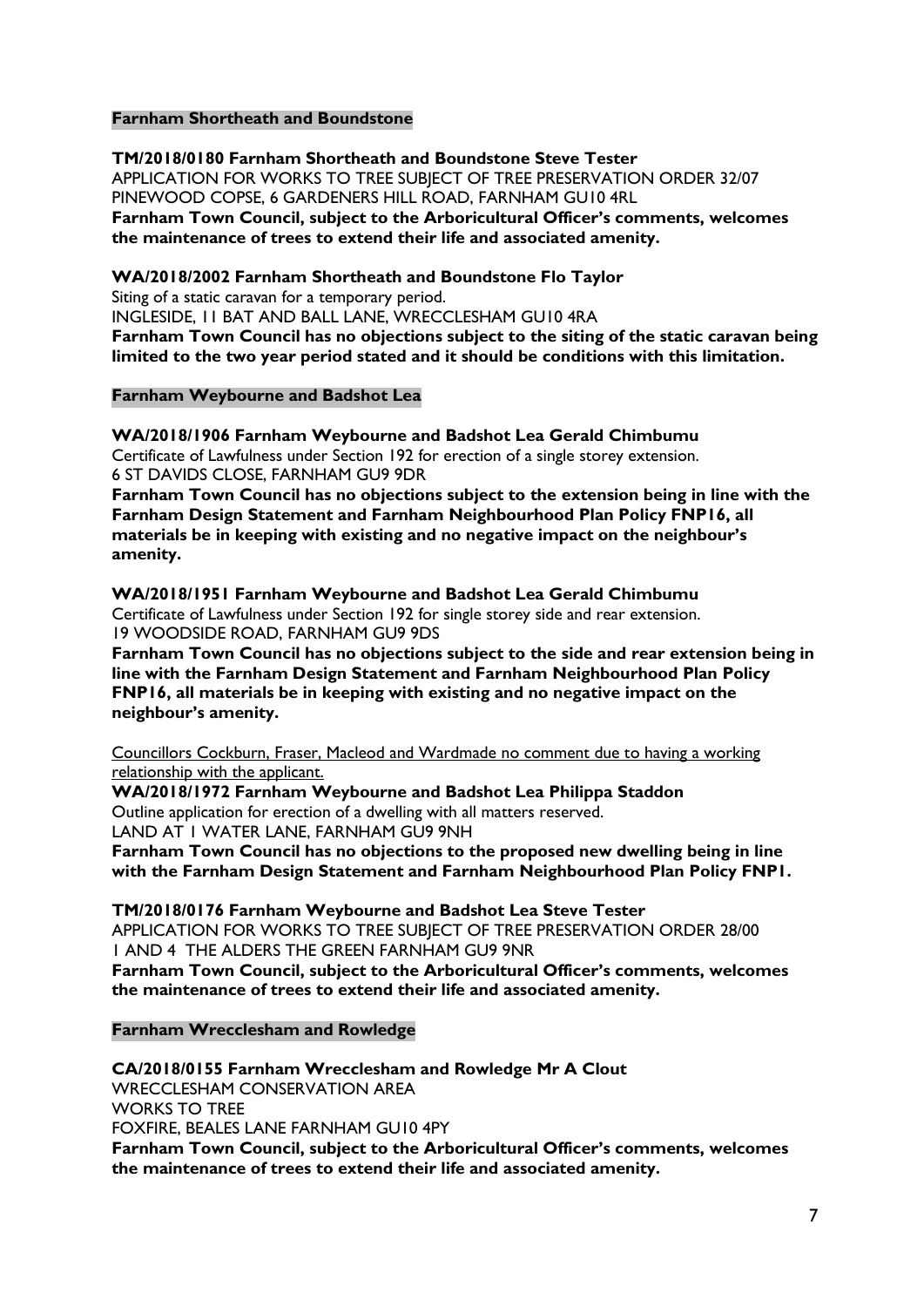**CA/2018/0156 Farnham Wrecclesham and Rowledge Mr A Clout** WRECCLESHAM CONSERVATION AREA WORKS TO TREES 3 BEALES LANE FARNHAM GU10 4PY **Farnham Town Council, subject to the Arboricultural Officer's comments, welcomes the maintenance of trees to extend their life and associated amenity.**

**CA/2018/0157 Farnham Wrecclesham and Rowledge Mr A Clout** WRECCLESHAM CONSERVATION AREA REMOVAL OF TREE ASHTON MANOR, BEALES LANE FARNHAM GU10 4PY **Farnham Town Council, subject to the Arboricultural Officer's comments, objects to** 

**the removal of trees especially in a Conservation Area covered by Farnham Neighbourhood Plan Policy FNP6. If removal is necessary, replacement of an approved species in an appropriate location should be recommended.**

**WA/2018/1899 Farnham Wrecclesham and Rowledge Gerald Chimbumu**

Erection of a single storey extension.

13 COPSE WAY, WRECCLESHAM GU10 4QL

**Farnham Town Council has no objections subject to the extension being in line with the Farnham Design Statement and Farnham Neighbourhood Plan Policy FNP16, all materials be in keeping with existing and no negative impact on the neighbour's amenity.**

**WA/2018/1908 Farnham Wrecclesham and Rowledge Gerald Chimbumu** Alterations to roofspace to provide habitable accommodation including installation of rooflights. 16 CLARE MEAD, ROWLEDGE GU10 4BJ

**Farnham Town Council has no objections subject to the alterations being in line with the Farnham Design Statement and Farnham Neighbourhood Plan Policy FNP16, all materials be in keeping with existing and no negative impact on the neighbour's amenity.**

**WA/2018/1916 Farnham Wrecclesham and Rowledge Gerald Chimbumu**

Certificate of Lawfulness under Section 192 for extensions and alterations to roof to form habitable accommodation including installation of dormer window; changes to rear elevation. 5 PROSPECT ROAD, ROWLEDGE GU10 4AH

**Farnham Town Council has no objections subject to the extensions and alterations being in line with the Farnham Design Statement and Farnham Neighbourhood Plan Policy FNP16, all materials be in keeping with existing and no negative impact on the neighbour's amenity.**

**WA/2018/1928 Farnham Wrecclesham and Rowledge Jane McMullan** Erection of two storey extension and alterations to roof space including dormer windows. 16 SHORTHEATH CREST, FARNHAM GU9 8SB

**Farnham Town Council has no objections subject to the extensions and alterations being in line with the Farnham Design Statement and Farnham Neighbourhood Plan Policy FNP16, all materials be in keeping with existing and no negative impact on the neighbour's amenity.**

**WA/2018/1947 Farnham Wrecclesham and Rowledge Gerald Chimbumu** Listed Building Consent for internal alterations. LEYLAND HOUSE, 12 THE STREET, WRECCLESHAM GU10 4PR **Farnham Town Council has no objections.**